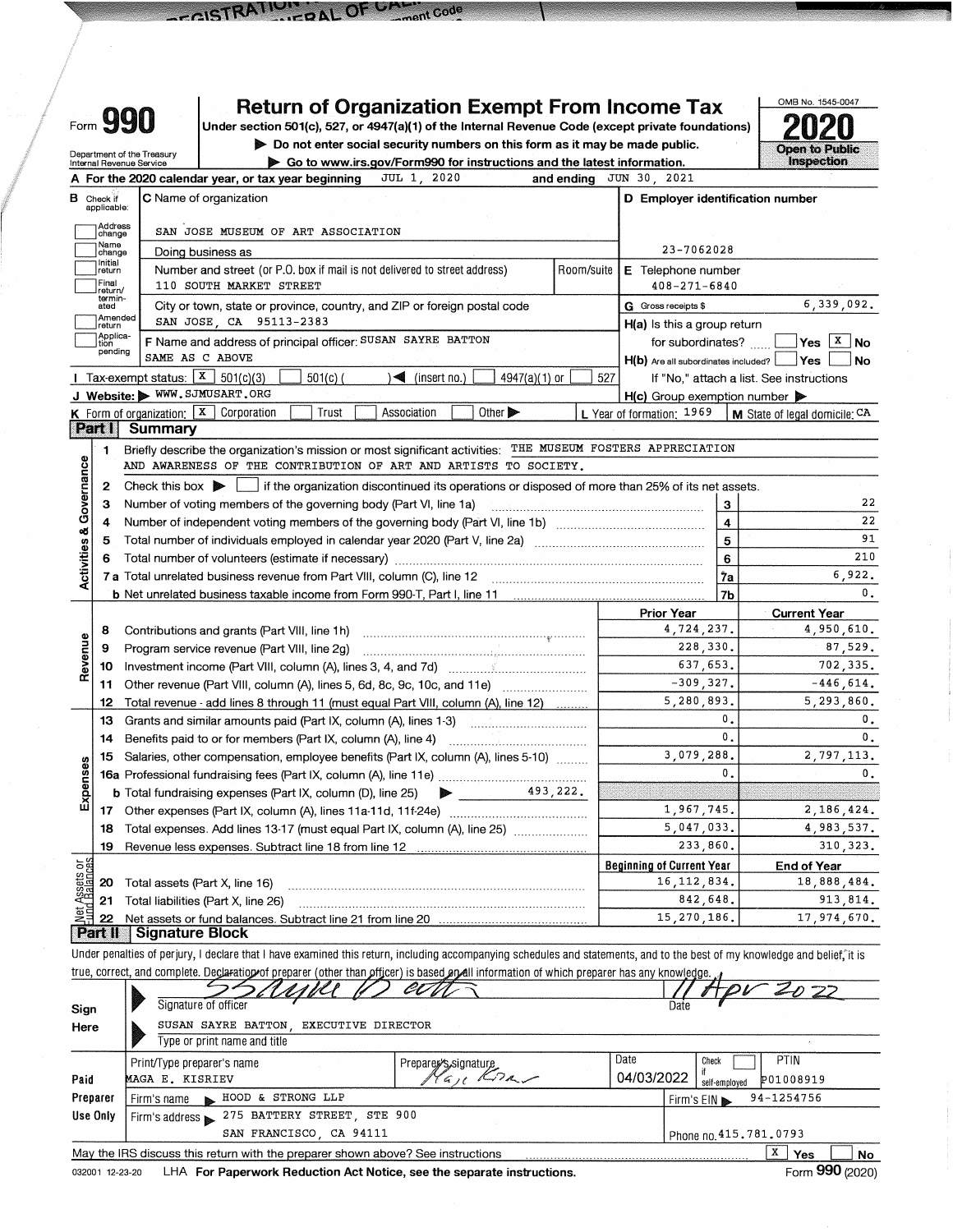|              | SAN JOSE MUSEUM OF ART ASSOCIATION<br>Form 990 (2020)<br>Part III   Statement of Program Service Accomplishments                                   | 23-7062028                                  | Page 2                              |
|--------------|----------------------------------------------------------------------------------------------------------------------------------------------------|---------------------------------------------|-------------------------------------|
|              |                                                                                                                                                    |                                             | $\overline{X}$                      |
| 1            | Briefly describe the organization's mission:                                                                                                       |                                             |                                     |
|              | SEE SCHEDULE O.                                                                                                                                    |                                             |                                     |
|              |                                                                                                                                                    |                                             |                                     |
|              |                                                                                                                                                    |                                             |                                     |
| $\mathbf{2}$ | Did the organization undertake any significant program services during the year which were not listed on the                                       |                                             |                                     |
|              | prior Form 990 or 990-EZ?                                                                                                                          |                                             | $\sqrt{}$ Yes $\boxed{\text{x}}$ No |
| 3            | If "Yes," describe these new services on Schedule O.                                                                                               |                                             | $Yes \ \boxed{X}$ No                |
|              | If "Yes," describe these changes on Schedule O.                                                                                                    |                                             |                                     |
| 4            | Describe the organization's program service accomplishments for each of its three largest program services, as measured by expenses.               |                                             |                                     |
|              | Section 501(c)(3) and 501(c)(4) organizations are required to report the amount of grants and allocations to others, the total expenses, and       |                                             |                                     |
|              | revenue, if any, for each program service reported.                                                                                                |                                             |                                     |
| 4a l         |                                                                                                                                                    |                                             | 77,801.                             |
|              | EXHIBITIONS:                                                                                                                                       |                                             |                                     |
|              |                                                                                                                                                    |                                             |                                     |
|              | A DOWNTOWN ANCHOR INSTITUTION, THE SAN JOSE MUSEUM OF ART (SJMA) IS THE                                                                            |                                             |                                     |
|              | PREMIER MODERN AND CONTEMPORARY ART MUSEUM IN SILICON VALLEY. ITS                                                                                  |                                             |                                     |
|              | DYNAMIC PROGRAM, WHICH BALANCES SOCIALLY RELEVANT TRAVELING EXHIBITIONS<br>WITH CRITICALLY ENGAGING SHOWS DRAWN FROM A COLLECTION OF 2,600+ WORKS, |                                             |                                     |
|              | RESONATES WITH DEFINING CHARACTERISTICS OF SAN JOSE AND THE SILICON                                                                                |                                             |                                     |
|              | VALLEY FROM ITS RICH DIVERSITY TO ITS HALLMARK INNOVATIVE ETHOS.                                                                                   |                                             |                                     |
|              |                                                                                                                                                    |                                             |                                     |
|              | (SEE SCHEDULE O FOR CONTINUATION)                                                                                                                  |                                             |                                     |
|              |                                                                                                                                                    |                                             |                                     |
|              |                                                                                                                                                    |                                             | 10,800.                             |
| 4b           |                                                                                                                                                    | $0.$ ) (Revenue \$ $\overline{\phantom{0}}$ |                                     |
|              | EDUCATION AND PROGRAMS:                                                                                                                            |                                             |                                     |
|              | SJMA'S EXTENSIVE EDUCATION PROGRAMS, WHICH SERVE MORE THAN 45,000                                                                                  |                                             |                                     |
|              | SCHOOL CHILDREN PER YEAR, FILL MULTIPLE GAPS IN LOCAL K-12 ARTS                                                                                    |                                             |                                     |
|              | EDUCATION. THE MUSEUM EMPLOYS FIVE TEACHING ARTISTS, TEN GALLERY                                                                                   |                                             |                                     |
|              | TEACHERS AND MORE THAN 65 VOLUNTEER DOCENTS WHO COLLECTIVELY DELIVER                                                                               |                                             |                                     |
|              | OVER 5 000 INSTRUCTIONAL HOURS AT THE MUSEUM AND IN SANTA CLARA COUNTY                                                                             |                                             |                                     |
|              | SCHOOLS EACH YEAR, MAKING THE MUSEUM THE LARGEST PROVIDER OF IN-SCHOOL                                                                             |                                             |                                     |
|              | ARTS EDUCATION IN SANTA CLARA COUNTY.                                                                                                              |                                             |                                     |
|              |                                                                                                                                                    |                                             |                                     |
|              | (SEE SCHEDULE O FOR CONTINUATION)                                                                                                                  |                                             |                                     |
| 4c           |                                                                                                                                                    |                                             |                                     |
|              | <b>MUSEUM STORE:</b>                                                                                                                               |                                             |                                     |
|              |                                                                                                                                                    |                                             |                                     |
|              | THE MUSEUM STORE IS LOCATED OFF THE MAIN LOBBY OF SJMA AND ONLINE AT                                                                               |                                             |                                     |
|              | HTTPS://SJMA-ONLINE-STORE.MYSHOPIFY.COM/. THIS ACTIVE GIFT AND                                                                                     |                                             |                                     |
|              | BOOKSTORE CARRIES MISSION-RELATED PRODUCTS THAT ARE EDUCATIONAL FOSTER                                                                             |                                             |                                     |
|              | CREATIVITY AND ENCOURAGE DEEPER KNOWLEDGE OF ART AND CULTURE. THE                                                                                  |                                             |                                     |
|              | MUSEUM STORE ALSO FEATURES CUSTOM PRODUCTS BY AREA ARTISTS AND                                                                                     |                                             |                                     |
|              | CRAFTSMEN AS WELL AS MERCHANDISE RELEVANT TO EACH CURRENT SEASON OF                                                                                |                                             |                                     |
|              | EXHIBITIONS. THE STORE IS STAFFED BY MUSEUM EMPLOYEES AS WELL AS AN<br>ACTIVE CONTINGENT OF LONGTIME VOLUNTEERS.                                   |                                             |                                     |
|              |                                                                                                                                                    |                                             |                                     |
|              |                                                                                                                                                    |                                             |                                     |
|              |                                                                                                                                                    |                                             |                                     |
|              | <b>4d</b> Other program services (Describe on Schedule O.)                                                                                         |                                             |                                     |
|              | (Expenses \$<br>(Revenue \$<br>including grants of \$                                                                                              |                                             |                                     |
|              | 3,678,093.<br>4e Total program service expenses $\blacktriangleright$                                                                              |                                             | Form 990 (2020)                     |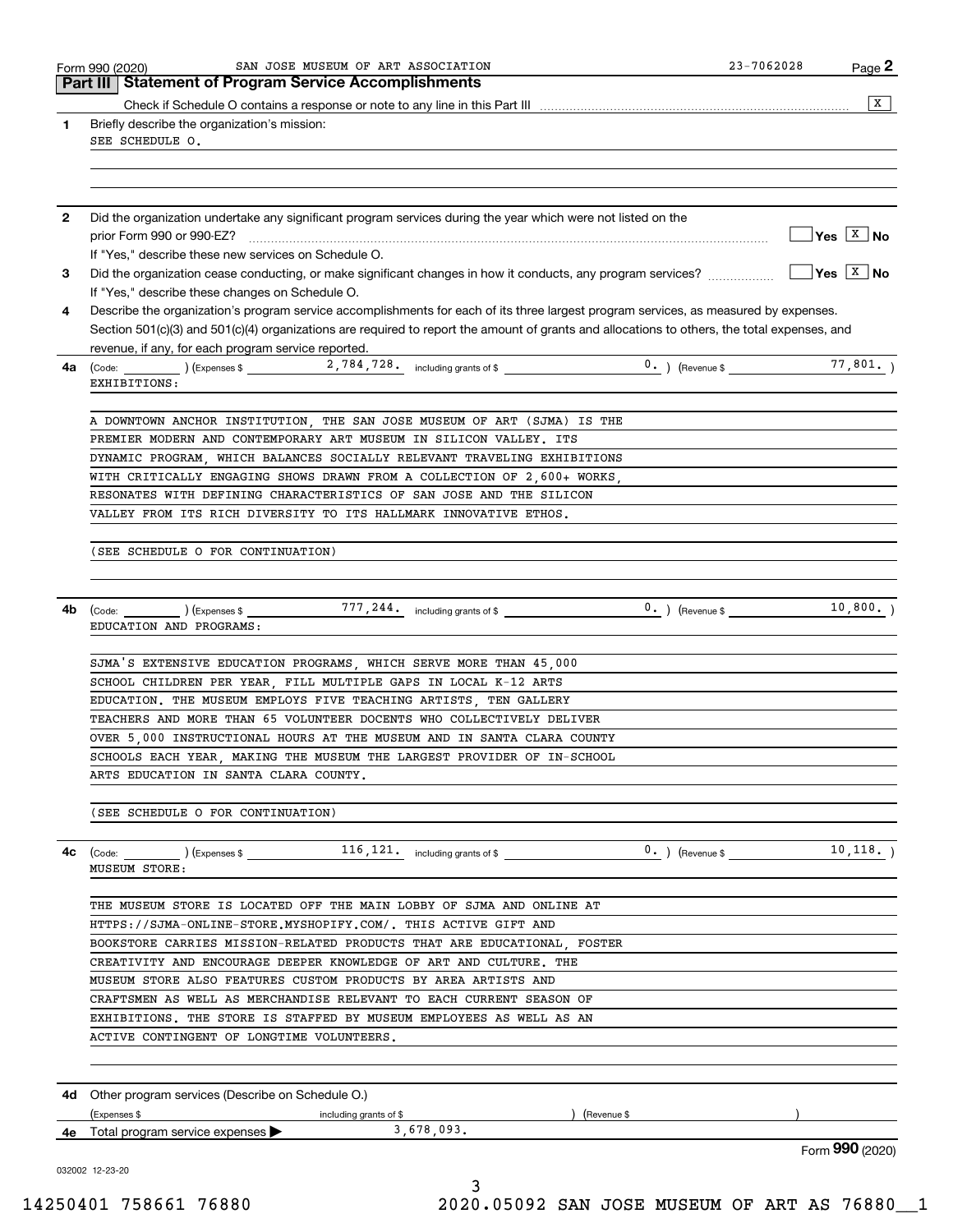|     | 23-7062028<br>SAN JOSE MUSEUM OF ART ASSOCIATION<br>Form 990 (2020)                                                                   |                 |     | Page $3$        |
|-----|---------------------------------------------------------------------------------------------------------------------------------------|-----------------|-----|-----------------|
|     | <b>Part IV   Checklist of Required Schedules</b>                                                                                      |                 |     |                 |
|     |                                                                                                                                       |                 | Yes | No              |
| 1   | Is the organization described in section $501(c)(3)$ or $4947(a)(1)$ (other than a private foundation)?                               |                 |     |                 |
|     |                                                                                                                                       | 1.              | х   |                 |
| 2   |                                                                                                                                       | $\overline{2}$  | X   |                 |
| 3   | Did the organization engage in direct or indirect political campaign activities on behalf of or in opposition to candidates for       |                 |     |                 |
|     |                                                                                                                                       | 3               |     | х               |
| 4   | Section 501(c)(3) organizations. Did the organization engage in lobbying activities, or have a section 501(h) election in effect      |                 |     |                 |
|     |                                                                                                                                       | 4               |     | х               |
| 5   | Is the organization a section 501(c)(4), 501(c)(5), or 501(c)(6) organization that receives membership dues, assessments, or          |                 |     |                 |
|     |                                                                                                                                       | 5               |     | х               |
| 6   | Did the organization maintain any donor advised funds or any similar funds or accounts for which donors have the right to             |                 |     |                 |
|     | provide advice on the distribution or investment of amounts in such funds or accounts? If "Yes," complete Schedule D, Part I          | 6               |     | х               |
| 7   | Did the organization receive or hold a conservation easement, including easements to preserve open space,                             |                 |     |                 |
|     |                                                                                                                                       | $\overline{7}$  |     | х               |
| 8   | Did the organization maintain collections of works of art, historical treasures, or other similar assets? If "Yes," complete          |                 |     |                 |
|     |                                                                                                                                       | 8               | х   |                 |
| 9   | Did the organization report an amount in Part X, line 21, for escrow or custodial account liability, serve as a custodian for         |                 |     |                 |
|     | amounts not listed in Part X; or provide credit counseling, debt management, credit repair, or debt negotiation services?             |                 |     |                 |
|     |                                                                                                                                       | 9               |     | х               |
| 10  | Did the organization, directly or through a related organization, hold assets in donor-restricted endowments                          |                 |     |                 |
|     |                                                                                                                                       | 10              | х   |                 |
| 11  | If the organization's answer to any of the following questions is "Yes," then complete Schedule D, Parts VI, VII, VIII, IX, or X      |                 |     |                 |
|     | as applicable.                                                                                                                        |                 |     |                 |
|     | a Did the organization report an amount for land, buildings, and equipment in Part X, line 10? If "Yes," complete Schedule D.         |                 |     |                 |
|     |                                                                                                                                       | 11a             | х   |                 |
|     | <b>b</b> Did the organization report an amount for investments - other securities in Part X, line 12, that is 5% or more of its total |                 |     |                 |
|     |                                                                                                                                       | 11 <sub>b</sub> |     | x               |
|     | c Did the organization report an amount for investments - program related in Part X, line 13, that is 5% or more of its total         |                 |     |                 |
|     |                                                                                                                                       | 11c             |     | x               |
|     | d Did the organization report an amount for other assets in Part X, line 15, that is 5% or more of its total assets reported in       |                 |     |                 |
|     |                                                                                                                                       | <b>11d</b>      |     | х               |
|     |                                                                                                                                       | <b>11e</b>      |     | х               |
| f   | Did the organization's separate or consolidated financial statements for the tax year include a footnote that addresses               |                 |     |                 |
|     | the organization's liability for uncertain tax positions under FIN 48 (ASC 740)? If "Yes," complete Schedule D, Part X                | 11f             | х   |                 |
|     | 12a Did the organization obtain separate, independent audited financial statements for the tax year? If "Yes," complete               |                 |     |                 |
|     |                                                                                                                                       | 12a             | х   |                 |
|     | <b>b</b> Was the organization included in consolidated, independent audited financial statements for the tax year?                    |                 |     |                 |
|     | If "Yes," and if the organization answered "No" to line 12a, then completing Schedule D, Parts XI and XII is optional                 | 12 <sub>b</sub> |     | x               |
| 13  |                                                                                                                                       | 13              |     | X               |
| 14a | Did the organization maintain an office, employees, or agents outside of the United States?                                           | 14a             |     | х               |
|     | <b>b</b> Did the organization have aggregate revenues or expenses of more than \$10,000 from grantmaking, fundraising, business,      |                 |     |                 |
|     | investment, and program service activities outside the United States, or aggregate foreign investments valued at \$100,000            |                 |     |                 |
|     |                                                                                                                                       | 14b             |     | х               |
| 15  | Did the organization report on Part IX, column (A), line 3, more than \$5,000 of grants or other assistance to or for any             |                 |     |                 |
|     |                                                                                                                                       | 15              |     | х               |
| 16  | Did the organization report on Part IX, column (A), line 3, more than \$5,000 of aggregate grants or other assistance to              |                 |     |                 |
|     |                                                                                                                                       | 16              |     | х               |
| 17  | Did the organization report a total of more than \$15,000 of expenses for professional fundraising services on Part IX,               |                 |     |                 |
|     |                                                                                                                                       | 17              |     | х               |
| 18  | Did the organization report more than \$15,000 total of fundraising event gross income and contributions on Part VIII, lines          |                 |     |                 |
|     |                                                                                                                                       | 18              | x   |                 |
| 19  | Did the organization report more than \$15,000 of gross income from gaming activities on Part VIII, line 9a? If "Yes."                |                 |     |                 |
|     |                                                                                                                                       | 19              |     | x<br>X          |
|     |                                                                                                                                       | 20a             |     |                 |
|     | b If "Yes" to line 20a, did the organization attach a copy of its audited financial statements to this return?                        | 20 <sub>b</sub> |     |                 |
| 21  | Did the organization report more than \$5,000 of grants or other assistance to any domestic organization or                           | 21              |     | x               |
|     | 032003 12-23-20                                                                                                                       |                 |     | Form 990 (2020) |
|     |                                                                                                                                       |                 |     |                 |

4

032003 12-23-20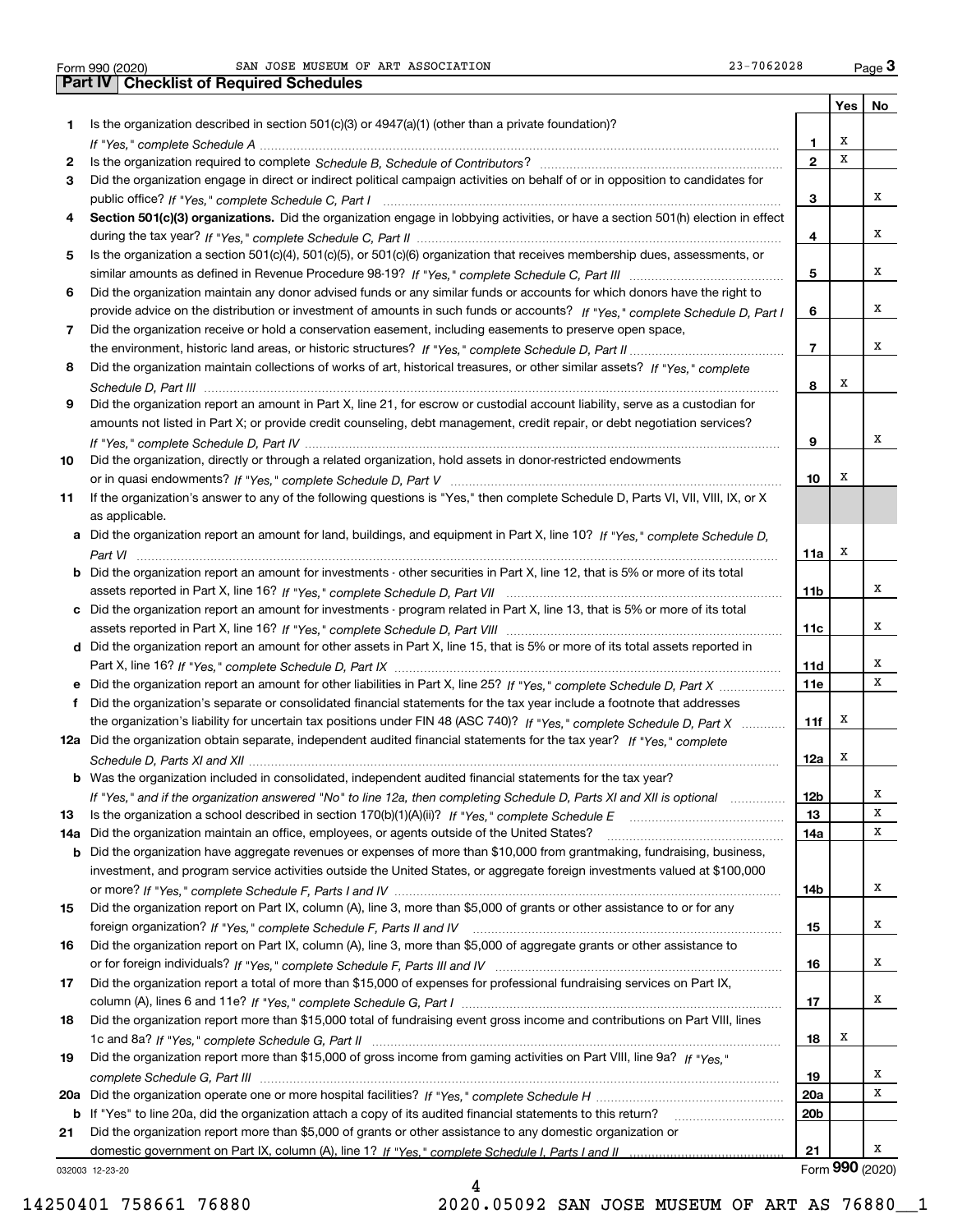*(continued)*

|               |                                                                                                                                                                                                                                               |            | Yes $ $ | No              |
|---------------|-----------------------------------------------------------------------------------------------------------------------------------------------------------------------------------------------------------------------------------------------|------------|---------|-----------------|
| 22            | Did the organization report more than \$5,000 of grants or other assistance to or for domestic individuals on                                                                                                                                 |            |         |                 |
|               |                                                                                                                                                                                                                                               | 22         |         | х               |
| 23            | Did the organization answer "Yes" to Part VII, Section A, line 3, 4, or 5 about compensation of the organization's current                                                                                                                    |            |         |                 |
|               | and former officers, directors, trustees, key employees, and highest compensated employees? If "Yes." complete                                                                                                                                |            |         |                 |
|               |                                                                                                                                                                                                                                               | 23         | Х       |                 |
|               | 24a Did the organization have a tax-exempt bond issue with an outstanding principal amount of more than \$100,000 as of the                                                                                                                   |            |         |                 |
|               | last day of the year, that was issued after December 31, 2002? If "Yes," answer lines 24b through 24d and complete                                                                                                                            |            |         |                 |
|               |                                                                                                                                                                                                                                               | 24a        |         | x               |
|               | <b>b</b> Did the organization invest any proceeds of tax-exempt bonds beyond a temporary period exception? <i>mmmmmmmmmmm</i>                                                                                                                 | 24b        |         |                 |
|               | c Did the organization maintain an escrow account other than a refunding escrow at any time during the year to defease                                                                                                                        |            |         |                 |
|               |                                                                                                                                                                                                                                               | 24c        |         |                 |
|               |                                                                                                                                                                                                                                               | 24d        |         |                 |
|               | 25a Section 501(c)(3), 501(c)(4), and 501(c)(29) organizations. Did the organization engage in an excess benefit                                                                                                                              |            |         |                 |
|               |                                                                                                                                                                                                                                               | 25a        |         | х               |
|               | b Is the organization aware that it engaged in an excess benefit transaction with a disqualified person in a prior year, and                                                                                                                  |            |         |                 |
|               | that the transaction has not been reported on any of the organization's prior Forms 990 or 990-EZ? If "Yes," complete                                                                                                                         |            |         |                 |
|               |                                                                                                                                                                                                                                               |            |         | х               |
|               | Schedule L, Part I<br>Did the organization report any amount on Part X, line 5 or 22, for receivables from or payables to any current                                                                                                         | 25b        |         |                 |
| 26            |                                                                                                                                                                                                                                               |            |         |                 |
|               | or former officer, director, trustee, key employee, creator or founder, substantial contributor, or 35%                                                                                                                                       |            |         | х               |
|               | controlled entity or family member of any of these persons? If "Yes," complete Schedule L, Part II                                                                                                                                            | 26         |         |                 |
| 27            | Did the organization provide a grant or other assistance to any current or former officer, director, trustee, key employee,                                                                                                                   |            |         |                 |
|               | creator or founder, substantial contributor or employee thereof, a grant selection committee member, or to a 35% controlled                                                                                                                   |            |         | х               |
|               | entity (including an employee thereof) or family member of any of these persons? If "Yes," complete Schedule L, Part III<br>Was the organization a party to a business transaction with one of the following parties (see Schedule L, Part IV | 27         |         |                 |
| 28            | instructions, for applicable filing thresholds, conditions, and exceptions):                                                                                                                                                                  |            |         |                 |
|               | a A current or former officer, director, trustee, key employee, creator or founder, or substantial contributor? If                                                                                                                            |            |         |                 |
|               |                                                                                                                                                                                                                                               | 28a        |         | х               |
|               |                                                                                                                                                                                                                                               | 28b        |         | x               |
|               | c A 35% controlled entity of one or more individuals and/or organizations described in lines 28a or 28b? If                                                                                                                                   |            |         |                 |
|               |                                                                                                                                                                                                                                               | 28c        |         | х               |
| 29            |                                                                                                                                                                                                                                               | 29         | X       |                 |
| 30            | Did the organization receive contributions of art, historical treasures, or other similar assets, or qualified conservation                                                                                                                   |            |         |                 |
|               |                                                                                                                                                                                                                                               | 30         |         | х               |
| 31            | Did the organization liquidate, terminate, or dissolve and cease operations? If "Yes," complete Schedule N, Part I                                                                                                                            | 31         |         | x               |
| 32            | Did the organization sell, exchange, dispose of, or transfer more than 25% of its net assets? If "Yes," complete                                                                                                                              |            |         |                 |
|               |                                                                                                                                                                                                                                               | 32         |         | х               |
| 33            | Did the organization own 100% of an entity disregarded as separate from the organization under Regulations                                                                                                                                    |            |         |                 |
|               |                                                                                                                                                                                                                                               | 33         |         | х               |
| 34            | Was the organization related to any tax-exempt or taxable entity? If "Yes," complete Schedule R, Part II, III, or IV, and                                                                                                                     |            |         |                 |
|               |                                                                                                                                                                                                                                               | 34         |         | x               |
|               | 35a Did the organization have a controlled entity within the meaning of section 512(b)(13)?                                                                                                                                                   | <b>35a</b> |         | х               |
|               | b If "Yes" to line 35a, did the organization receive any payment from or engage in any transaction with a controlled entity                                                                                                                   |            |         |                 |
|               |                                                                                                                                                                                                                                               | 35b        |         |                 |
| 36            | Section 501(c)(3) organizations. Did the organization make any transfers to an exempt non-charitable related organization?                                                                                                                    |            |         |                 |
|               |                                                                                                                                                                                                                                               | 36         |         | х               |
| 37            | Did the organization conduct more than 5% of its activities through an entity that is not a related organization                                                                                                                              |            |         |                 |
|               |                                                                                                                                                                                                                                               | 37         |         | х               |
| 38            | Did the organization complete Schedule O and provide explanations in Schedule O for Part VI, lines 11b and 19?                                                                                                                                |            |         |                 |
|               | Note: All Form 990 filers are required to complete Schedule O                                                                                                                                                                                 | 38         | X       |                 |
| <b>Part V</b> | <b>Statements Regarding Other IRS Filings and Tax Compliance</b>                                                                                                                                                                              |            |         |                 |
|               | Check if Schedule O contains a response or note to any line in this Part V                                                                                                                                                                    |            |         |                 |
|               |                                                                                                                                                                                                                                               |            | Yes     | No              |
|               | 59<br>1a Enter the number reported in Box 3 of Form 1096. Enter -0- if not applicable<br>1a                                                                                                                                                   |            |         |                 |
|               | $\mathbf{0}$<br><b>b</b> Enter the number of Forms W-2G included in line 1a. Enter -0- if not applicable<br>1b                                                                                                                                |            |         |                 |
|               | c Did the organization comply with backup withholding rules for reportable payments to vendors and reportable gaming                                                                                                                          |            |         |                 |
|               | (gambling) winnings to prize winners?                                                                                                                                                                                                         | 1c         | x       |                 |
|               | 032004 12-23-20                                                                                                                                                                                                                               |            |         | Form 990 (2020) |
|               | 5                                                                                                                                                                                                                                             |            |         |                 |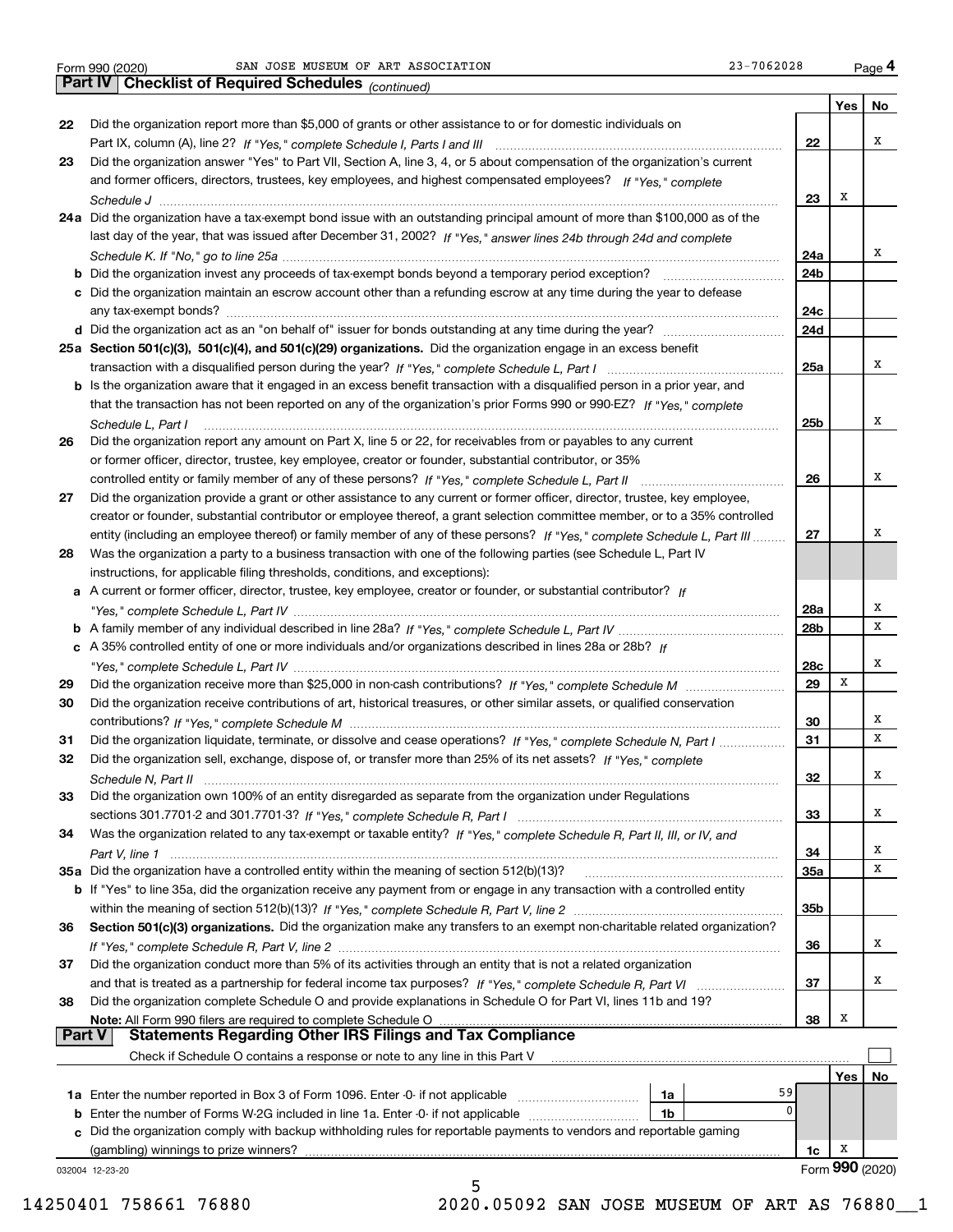| Part V<br>Yes  <br>No<br>2a Enter the number of employees reported on Form W-3, Transmittal of Wage and Tax Statements,<br>91<br>filed for the calendar year ending with or within the year covered by this return<br>2a<br>Х<br>2 <sub>b</sub><br><b>b</b> If at least one is reported on line 2a, did the organization file all required federal employment tax returns?<br><b>Note:</b> If the sum of lines 1a and 2a is greater than 250, you may be required to $e$ -file (see instructions) <i>marrouum</i> manu-<br>х<br>3a<br>3a Did the organization have unrelated business gross income of \$1,000 or more during the year?<br>х<br>3 <sub>b</sub><br>b If "Yes," has it filed a Form 990-T for this year? If "No" to line 3b, provide an explanation on Schedule O<br>4a At any time during the calendar year, did the organization have an interest in, or a signature or other authority over, a<br>x<br>financial account in a foreign country (such as a bank account, securities account, or other financial account)?<br>4a<br><b>b</b> If "Yes," enter the name of the foreign country $\blacktriangleright$<br>See instructions for filing requirements for FinCEN Form 114, Report of Foreign Bank and Financial Accounts (FBAR).<br>х<br>5a Was the organization a party to a prohibited tax shelter transaction at any time during the tax year?<br>5a<br>х<br>5 <sub>b</sub><br>b<br>5c<br>6a Does the organization have annual gross receipts that are normally greater than \$100,000, and did the organization solicit<br>x<br>any contributions that were not tax deductible as charitable contributions?<br>6a<br><b>b</b> If "Yes," did the organization include with every solicitation an express statement that such contributions or gifts<br>were not tax deductible?<br>6b<br>Organizations that may receive deductible contributions under section 170(c).<br>7<br>х<br>7a<br>Did the organization receive a payment in excess of \$75 made partly as a contribution and partly for goods and services provided to the payor?<br>а<br>х<br>7b<br>If "Yes," did the organization notify the donor of the value of the goods or services provided?<br>b<br>c Did the organization sell, exchange, or otherwise dispose of tangible personal property for which it was required<br>х<br>to file Form 8282?<br>7c<br>7d<br>d If "Yes," indicate the number of Forms 8282 filed during the year<br>Х<br>7e<br>Did the organization receive any funds, directly or indirectly, to pay premiums on a personal benefit contract?<br>е<br>х<br>7f<br>Did the organization, during the year, pay premiums, directly or indirectly, on a personal benefit contract?<br>Ť.<br>If the organization received a contribution of qualified intellectual property, did the organization file Form 8899 as required?<br>7g<br>g<br>h If the organization received a contribution of cars, boats, airplanes, or other vehicles, did the organization file a Form 1098-C?<br>7h<br>Sponsoring organizations maintaining donor advised funds. Did a donor advised fund maintained by the<br>8<br>sponsoring organization have excess business holdings at any time during the year?<br>8<br>Sponsoring organizations maintaining donor advised funds.<br>9<br>Did the sponsoring organization make any taxable distributions under section 4966?<br>9а<br>а<br>9 <sub>b</sub><br>Did the sponsoring organization make a distribution to a donor, donor advisor, or related person?<br>b<br>Section 501(c)(7) organizations. Enter:<br>10<br>10a<br>Gross receipts, included on Form 990, Part VIII, line 12, for public use of club facilities<br>10b<br>b<br>Section 501(c)(12) organizations. Enter:<br>11<br>11a<br>а<br>Gross income from other sources (Do not net amounts due or paid to other sources against<br>b<br>amounts due or received from them.)<br>11b<br>12a Section 4947(a)(1) non-exempt charitable trusts. Is the organization filing Form 990 in lieu of Form 1041?<br>12a<br>If "Yes," enter the amount of tax-exempt interest received or accrued during the year<br>12b<br>b<br>Section 501(c)(29) qualified nonprofit health insurance issuers.<br>13<br>13а<br><b>Note:</b> See the instructions for additional information the organization must report on Schedule O.<br><b>b</b> Enter the amount of reserves the organization is required to maintain by the states in which the<br>13 <sub>b</sub><br>13с<br>Χ<br>Did the organization receive any payments for indoor tanning services during the tax year?<br>14a<br>14a<br>14b<br>b<br>Is the organization subject to the section 4960 tax on payment(s) of more than \$1,000,000 in remuneration or<br>15<br>х<br>15<br>If "Yes," see instructions and file Form 4720, Schedule N.<br>х<br>Is the organization an educational institution subject to the section 4968 excise tax on net investment income?<br>16<br>16<br>.<br>If "Yes," complete Form 4720, Schedule O.<br>$000 \; \text{const}$ | 23-7062028<br>SAN JOSE MUSEUM OF ART ASSOCIATION<br>Form 990 (2020)   |  |  | <u>Page</u> 5 |  |  |  |  |  |  |  |
|-------------------------------------------------------------------------------------------------------------------------------------------------------------------------------------------------------------------------------------------------------------------------------------------------------------------------------------------------------------------------------------------------------------------------------------------------------------------------------------------------------------------------------------------------------------------------------------------------------------------------------------------------------------------------------------------------------------------------------------------------------------------------------------------------------------------------------------------------------------------------------------------------------------------------------------------------------------------------------------------------------------------------------------------------------------------------------------------------------------------------------------------------------------------------------------------------------------------------------------------------------------------------------------------------------------------------------------------------------------------------------------------------------------------------------------------------------------------------------------------------------------------------------------------------------------------------------------------------------------------------------------------------------------------------------------------------------------------------------------------------------------------------------------------------------------------------------------------------------------------------------------------------------------------------------------------------------------------------------------------------------------------------------------------------------------------------------------------------------------------------------------------------------------------------------------------------------------------------------------------------------------------------------------------------------------------------------------------------------------------------------------------------------------------------------------------------------------------------------------------------------------------------------------------------------------------------------------------------------------------------------------------------------------------------------------------------------------------------------------------------------------------------------------------------------------------------------------------------------------------------------------------------------------------------------------------------------------------------------------------------------------------------------------------------------------------------------------------------------------------------------------------------------------------------------------------------------------------------------------------------------------------------------------------------------------------------------------------------------------------------------------------------------------------------------------------------------------------------------------------------------------------------------------------------------------------------------------------------------------------------------------------------------------------------------------------------------------------------------------------------------------------------------------------------------------------------------------------------------------------------------------------------------------------------------------------------------------------------------------------------------------------------------------------------------------------------------------------------------------------------------------------------------------------------------------------------------------------------------------------------------------------------------------------------------------------------------------------------------------------------------------------------------------------------------------------------------------------------------------------------------------------------------------------------------------------------------------------------------------------------------------------------------------------------------------------------------------------------------------------------------------------------------------------------------------------------------------------------------------------------------------------------------------------------------------------------------------------------------------------------------|-----------------------------------------------------------------------|--|--|---------------|--|--|--|--|--|--|--|
|                                                                                                                                                                                                                                                                                                                                                                                                                                                                                                                                                                                                                                                                                                                                                                                                                                                                                                                                                                                                                                                                                                                                                                                                                                                                                                                                                                                                                                                                                                                                                                                                                                                                                                                                                                                                                                                                                                                                                                                                                                                                                                                                                                                                                                                                                                                                                                                                                                                                                                                                                                                                                                                                                                                                                                                                                                                                                                                                                                                                                                                                                                                                                                                                                                                                                                                                                                                                                                                                                                                                                                                                                                                                                                                                                                                                                                                                                                                                                                                                                                                                                                                                                                                                                                                                                                                                                                                                                                                                                                                                                                                                                                                                                                                                                                                                                                                                                                                                                                                                       | Statements Regarding Other IRS Filings and Tax Compliance (continued) |  |  |               |  |  |  |  |  |  |  |
|                                                                                                                                                                                                                                                                                                                                                                                                                                                                                                                                                                                                                                                                                                                                                                                                                                                                                                                                                                                                                                                                                                                                                                                                                                                                                                                                                                                                                                                                                                                                                                                                                                                                                                                                                                                                                                                                                                                                                                                                                                                                                                                                                                                                                                                                                                                                                                                                                                                                                                                                                                                                                                                                                                                                                                                                                                                                                                                                                                                                                                                                                                                                                                                                                                                                                                                                                                                                                                                                                                                                                                                                                                                                                                                                                                                                                                                                                                                                                                                                                                                                                                                                                                                                                                                                                                                                                                                                                                                                                                                                                                                                                                                                                                                                                                                                                                                                                                                                                                                                       |                                                                       |  |  |               |  |  |  |  |  |  |  |
|                                                                                                                                                                                                                                                                                                                                                                                                                                                                                                                                                                                                                                                                                                                                                                                                                                                                                                                                                                                                                                                                                                                                                                                                                                                                                                                                                                                                                                                                                                                                                                                                                                                                                                                                                                                                                                                                                                                                                                                                                                                                                                                                                                                                                                                                                                                                                                                                                                                                                                                                                                                                                                                                                                                                                                                                                                                                                                                                                                                                                                                                                                                                                                                                                                                                                                                                                                                                                                                                                                                                                                                                                                                                                                                                                                                                                                                                                                                                                                                                                                                                                                                                                                                                                                                                                                                                                                                                                                                                                                                                                                                                                                                                                                                                                                                                                                                                                                                                                                                                       |                                                                       |  |  |               |  |  |  |  |  |  |  |
|                                                                                                                                                                                                                                                                                                                                                                                                                                                                                                                                                                                                                                                                                                                                                                                                                                                                                                                                                                                                                                                                                                                                                                                                                                                                                                                                                                                                                                                                                                                                                                                                                                                                                                                                                                                                                                                                                                                                                                                                                                                                                                                                                                                                                                                                                                                                                                                                                                                                                                                                                                                                                                                                                                                                                                                                                                                                                                                                                                                                                                                                                                                                                                                                                                                                                                                                                                                                                                                                                                                                                                                                                                                                                                                                                                                                                                                                                                                                                                                                                                                                                                                                                                                                                                                                                                                                                                                                                                                                                                                                                                                                                                                                                                                                                                                                                                                                                                                                                                                                       |                                                                       |  |  |               |  |  |  |  |  |  |  |
|                                                                                                                                                                                                                                                                                                                                                                                                                                                                                                                                                                                                                                                                                                                                                                                                                                                                                                                                                                                                                                                                                                                                                                                                                                                                                                                                                                                                                                                                                                                                                                                                                                                                                                                                                                                                                                                                                                                                                                                                                                                                                                                                                                                                                                                                                                                                                                                                                                                                                                                                                                                                                                                                                                                                                                                                                                                                                                                                                                                                                                                                                                                                                                                                                                                                                                                                                                                                                                                                                                                                                                                                                                                                                                                                                                                                                                                                                                                                                                                                                                                                                                                                                                                                                                                                                                                                                                                                                                                                                                                                                                                                                                                                                                                                                                                                                                                                                                                                                                                                       |                                                                       |  |  |               |  |  |  |  |  |  |  |
|                                                                                                                                                                                                                                                                                                                                                                                                                                                                                                                                                                                                                                                                                                                                                                                                                                                                                                                                                                                                                                                                                                                                                                                                                                                                                                                                                                                                                                                                                                                                                                                                                                                                                                                                                                                                                                                                                                                                                                                                                                                                                                                                                                                                                                                                                                                                                                                                                                                                                                                                                                                                                                                                                                                                                                                                                                                                                                                                                                                                                                                                                                                                                                                                                                                                                                                                                                                                                                                                                                                                                                                                                                                                                                                                                                                                                                                                                                                                                                                                                                                                                                                                                                                                                                                                                                                                                                                                                                                                                                                                                                                                                                                                                                                                                                                                                                                                                                                                                                                                       |                                                                       |  |  |               |  |  |  |  |  |  |  |
|                                                                                                                                                                                                                                                                                                                                                                                                                                                                                                                                                                                                                                                                                                                                                                                                                                                                                                                                                                                                                                                                                                                                                                                                                                                                                                                                                                                                                                                                                                                                                                                                                                                                                                                                                                                                                                                                                                                                                                                                                                                                                                                                                                                                                                                                                                                                                                                                                                                                                                                                                                                                                                                                                                                                                                                                                                                                                                                                                                                                                                                                                                                                                                                                                                                                                                                                                                                                                                                                                                                                                                                                                                                                                                                                                                                                                                                                                                                                                                                                                                                                                                                                                                                                                                                                                                                                                                                                                                                                                                                                                                                                                                                                                                                                                                                                                                                                                                                                                                                                       |                                                                       |  |  |               |  |  |  |  |  |  |  |
|                                                                                                                                                                                                                                                                                                                                                                                                                                                                                                                                                                                                                                                                                                                                                                                                                                                                                                                                                                                                                                                                                                                                                                                                                                                                                                                                                                                                                                                                                                                                                                                                                                                                                                                                                                                                                                                                                                                                                                                                                                                                                                                                                                                                                                                                                                                                                                                                                                                                                                                                                                                                                                                                                                                                                                                                                                                                                                                                                                                                                                                                                                                                                                                                                                                                                                                                                                                                                                                                                                                                                                                                                                                                                                                                                                                                                                                                                                                                                                                                                                                                                                                                                                                                                                                                                                                                                                                                                                                                                                                                                                                                                                                                                                                                                                                                                                                                                                                                                                                                       |                                                                       |  |  |               |  |  |  |  |  |  |  |
|                                                                                                                                                                                                                                                                                                                                                                                                                                                                                                                                                                                                                                                                                                                                                                                                                                                                                                                                                                                                                                                                                                                                                                                                                                                                                                                                                                                                                                                                                                                                                                                                                                                                                                                                                                                                                                                                                                                                                                                                                                                                                                                                                                                                                                                                                                                                                                                                                                                                                                                                                                                                                                                                                                                                                                                                                                                                                                                                                                                                                                                                                                                                                                                                                                                                                                                                                                                                                                                                                                                                                                                                                                                                                                                                                                                                                                                                                                                                                                                                                                                                                                                                                                                                                                                                                                                                                                                                                                                                                                                                                                                                                                                                                                                                                                                                                                                                                                                                                                                                       |                                                                       |  |  |               |  |  |  |  |  |  |  |
|                                                                                                                                                                                                                                                                                                                                                                                                                                                                                                                                                                                                                                                                                                                                                                                                                                                                                                                                                                                                                                                                                                                                                                                                                                                                                                                                                                                                                                                                                                                                                                                                                                                                                                                                                                                                                                                                                                                                                                                                                                                                                                                                                                                                                                                                                                                                                                                                                                                                                                                                                                                                                                                                                                                                                                                                                                                                                                                                                                                                                                                                                                                                                                                                                                                                                                                                                                                                                                                                                                                                                                                                                                                                                                                                                                                                                                                                                                                                                                                                                                                                                                                                                                                                                                                                                                                                                                                                                                                                                                                                                                                                                                                                                                                                                                                                                                                                                                                                                                                                       |                                                                       |  |  |               |  |  |  |  |  |  |  |
|                                                                                                                                                                                                                                                                                                                                                                                                                                                                                                                                                                                                                                                                                                                                                                                                                                                                                                                                                                                                                                                                                                                                                                                                                                                                                                                                                                                                                                                                                                                                                                                                                                                                                                                                                                                                                                                                                                                                                                                                                                                                                                                                                                                                                                                                                                                                                                                                                                                                                                                                                                                                                                                                                                                                                                                                                                                                                                                                                                                                                                                                                                                                                                                                                                                                                                                                                                                                                                                                                                                                                                                                                                                                                                                                                                                                                                                                                                                                                                                                                                                                                                                                                                                                                                                                                                                                                                                                                                                                                                                                                                                                                                                                                                                                                                                                                                                                                                                                                                                                       |                                                                       |  |  |               |  |  |  |  |  |  |  |
|                                                                                                                                                                                                                                                                                                                                                                                                                                                                                                                                                                                                                                                                                                                                                                                                                                                                                                                                                                                                                                                                                                                                                                                                                                                                                                                                                                                                                                                                                                                                                                                                                                                                                                                                                                                                                                                                                                                                                                                                                                                                                                                                                                                                                                                                                                                                                                                                                                                                                                                                                                                                                                                                                                                                                                                                                                                                                                                                                                                                                                                                                                                                                                                                                                                                                                                                                                                                                                                                                                                                                                                                                                                                                                                                                                                                                                                                                                                                                                                                                                                                                                                                                                                                                                                                                                                                                                                                                                                                                                                                                                                                                                                                                                                                                                                                                                                                                                                                                                                                       |                                                                       |  |  |               |  |  |  |  |  |  |  |
|                                                                                                                                                                                                                                                                                                                                                                                                                                                                                                                                                                                                                                                                                                                                                                                                                                                                                                                                                                                                                                                                                                                                                                                                                                                                                                                                                                                                                                                                                                                                                                                                                                                                                                                                                                                                                                                                                                                                                                                                                                                                                                                                                                                                                                                                                                                                                                                                                                                                                                                                                                                                                                                                                                                                                                                                                                                                                                                                                                                                                                                                                                                                                                                                                                                                                                                                                                                                                                                                                                                                                                                                                                                                                                                                                                                                                                                                                                                                                                                                                                                                                                                                                                                                                                                                                                                                                                                                                                                                                                                                                                                                                                                                                                                                                                                                                                                                                                                                                                                                       |                                                                       |  |  |               |  |  |  |  |  |  |  |
|                                                                                                                                                                                                                                                                                                                                                                                                                                                                                                                                                                                                                                                                                                                                                                                                                                                                                                                                                                                                                                                                                                                                                                                                                                                                                                                                                                                                                                                                                                                                                                                                                                                                                                                                                                                                                                                                                                                                                                                                                                                                                                                                                                                                                                                                                                                                                                                                                                                                                                                                                                                                                                                                                                                                                                                                                                                                                                                                                                                                                                                                                                                                                                                                                                                                                                                                                                                                                                                                                                                                                                                                                                                                                                                                                                                                                                                                                                                                                                                                                                                                                                                                                                                                                                                                                                                                                                                                                                                                                                                                                                                                                                                                                                                                                                                                                                                                                                                                                                                                       |                                                                       |  |  |               |  |  |  |  |  |  |  |
|                                                                                                                                                                                                                                                                                                                                                                                                                                                                                                                                                                                                                                                                                                                                                                                                                                                                                                                                                                                                                                                                                                                                                                                                                                                                                                                                                                                                                                                                                                                                                                                                                                                                                                                                                                                                                                                                                                                                                                                                                                                                                                                                                                                                                                                                                                                                                                                                                                                                                                                                                                                                                                                                                                                                                                                                                                                                                                                                                                                                                                                                                                                                                                                                                                                                                                                                                                                                                                                                                                                                                                                                                                                                                                                                                                                                                                                                                                                                                                                                                                                                                                                                                                                                                                                                                                                                                                                                                                                                                                                                                                                                                                                                                                                                                                                                                                                                                                                                                                                                       |                                                                       |  |  |               |  |  |  |  |  |  |  |
|                                                                                                                                                                                                                                                                                                                                                                                                                                                                                                                                                                                                                                                                                                                                                                                                                                                                                                                                                                                                                                                                                                                                                                                                                                                                                                                                                                                                                                                                                                                                                                                                                                                                                                                                                                                                                                                                                                                                                                                                                                                                                                                                                                                                                                                                                                                                                                                                                                                                                                                                                                                                                                                                                                                                                                                                                                                                                                                                                                                                                                                                                                                                                                                                                                                                                                                                                                                                                                                                                                                                                                                                                                                                                                                                                                                                                                                                                                                                                                                                                                                                                                                                                                                                                                                                                                                                                                                                                                                                                                                                                                                                                                                                                                                                                                                                                                                                                                                                                                                                       |                                                                       |  |  |               |  |  |  |  |  |  |  |
|                                                                                                                                                                                                                                                                                                                                                                                                                                                                                                                                                                                                                                                                                                                                                                                                                                                                                                                                                                                                                                                                                                                                                                                                                                                                                                                                                                                                                                                                                                                                                                                                                                                                                                                                                                                                                                                                                                                                                                                                                                                                                                                                                                                                                                                                                                                                                                                                                                                                                                                                                                                                                                                                                                                                                                                                                                                                                                                                                                                                                                                                                                                                                                                                                                                                                                                                                                                                                                                                                                                                                                                                                                                                                                                                                                                                                                                                                                                                                                                                                                                                                                                                                                                                                                                                                                                                                                                                                                                                                                                                                                                                                                                                                                                                                                                                                                                                                                                                                                                                       |                                                                       |  |  |               |  |  |  |  |  |  |  |
|                                                                                                                                                                                                                                                                                                                                                                                                                                                                                                                                                                                                                                                                                                                                                                                                                                                                                                                                                                                                                                                                                                                                                                                                                                                                                                                                                                                                                                                                                                                                                                                                                                                                                                                                                                                                                                                                                                                                                                                                                                                                                                                                                                                                                                                                                                                                                                                                                                                                                                                                                                                                                                                                                                                                                                                                                                                                                                                                                                                                                                                                                                                                                                                                                                                                                                                                                                                                                                                                                                                                                                                                                                                                                                                                                                                                                                                                                                                                                                                                                                                                                                                                                                                                                                                                                                                                                                                                                                                                                                                                                                                                                                                                                                                                                                                                                                                                                                                                                                                                       |                                                                       |  |  |               |  |  |  |  |  |  |  |
|                                                                                                                                                                                                                                                                                                                                                                                                                                                                                                                                                                                                                                                                                                                                                                                                                                                                                                                                                                                                                                                                                                                                                                                                                                                                                                                                                                                                                                                                                                                                                                                                                                                                                                                                                                                                                                                                                                                                                                                                                                                                                                                                                                                                                                                                                                                                                                                                                                                                                                                                                                                                                                                                                                                                                                                                                                                                                                                                                                                                                                                                                                                                                                                                                                                                                                                                                                                                                                                                                                                                                                                                                                                                                                                                                                                                                                                                                                                                                                                                                                                                                                                                                                                                                                                                                                                                                                                                                                                                                                                                                                                                                                                                                                                                                                                                                                                                                                                                                                                                       |                                                                       |  |  |               |  |  |  |  |  |  |  |
|                                                                                                                                                                                                                                                                                                                                                                                                                                                                                                                                                                                                                                                                                                                                                                                                                                                                                                                                                                                                                                                                                                                                                                                                                                                                                                                                                                                                                                                                                                                                                                                                                                                                                                                                                                                                                                                                                                                                                                                                                                                                                                                                                                                                                                                                                                                                                                                                                                                                                                                                                                                                                                                                                                                                                                                                                                                                                                                                                                                                                                                                                                                                                                                                                                                                                                                                                                                                                                                                                                                                                                                                                                                                                                                                                                                                                                                                                                                                                                                                                                                                                                                                                                                                                                                                                                                                                                                                                                                                                                                                                                                                                                                                                                                                                                                                                                                                                                                                                                                                       |                                                                       |  |  |               |  |  |  |  |  |  |  |
|                                                                                                                                                                                                                                                                                                                                                                                                                                                                                                                                                                                                                                                                                                                                                                                                                                                                                                                                                                                                                                                                                                                                                                                                                                                                                                                                                                                                                                                                                                                                                                                                                                                                                                                                                                                                                                                                                                                                                                                                                                                                                                                                                                                                                                                                                                                                                                                                                                                                                                                                                                                                                                                                                                                                                                                                                                                                                                                                                                                                                                                                                                                                                                                                                                                                                                                                                                                                                                                                                                                                                                                                                                                                                                                                                                                                                                                                                                                                                                                                                                                                                                                                                                                                                                                                                                                                                                                                                                                                                                                                                                                                                                                                                                                                                                                                                                                                                                                                                                                                       |                                                                       |  |  |               |  |  |  |  |  |  |  |
|                                                                                                                                                                                                                                                                                                                                                                                                                                                                                                                                                                                                                                                                                                                                                                                                                                                                                                                                                                                                                                                                                                                                                                                                                                                                                                                                                                                                                                                                                                                                                                                                                                                                                                                                                                                                                                                                                                                                                                                                                                                                                                                                                                                                                                                                                                                                                                                                                                                                                                                                                                                                                                                                                                                                                                                                                                                                                                                                                                                                                                                                                                                                                                                                                                                                                                                                                                                                                                                                                                                                                                                                                                                                                                                                                                                                                                                                                                                                                                                                                                                                                                                                                                                                                                                                                                                                                                                                                                                                                                                                                                                                                                                                                                                                                                                                                                                                                                                                                                                                       |                                                                       |  |  |               |  |  |  |  |  |  |  |
|                                                                                                                                                                                                                                                                                                                                                                                                                                                                                                                                                                                                                                                                                                                                                                                                                                                                                                                                                                                                                                                                                                                                                                                                                                                                                                                                                                                                                                                                                                                                                                                                                                                                                                                                                                                                                                                                                                                                                                                                                                                                                                                                                                                                                                                                                                                                                                                                                                                                                                                                                                                                                                                                                                                                                                                                                                                                                                                                                                                                                                                                                                                                                                                                                                                                                                                                                                                                                                                                                                                                                                                                                                                                                                                                                                                                                                                                                                                                                                                                                                                                                                                                                                                                                                                                                                                                                                                                                                                                                                                                                                                                                                                                                                                                                                                                                                                                                                                                                                                                       |                                                                       |  |  |               |  |  |  |  |  |  |  |
|                                                                                                                                                                                                                                                                                                                                                                                                                                                                                                                                                                                                                                                                                                                                                                                                                                                                                                                                                                                                                                                                                                                                                                                                                                                                                                                                                                                                                                                                                                                                                                                                                                                                                                                                                                                                                                                                                                                                                                                                                                                                                                                                                                                                                                                                                                                                                                                                                                                                                                                                                                                                                                                                                                                                                                                                                                                                                                                                                                                                                                                                                                                                                                                                                                                                                                                                                                                                                                                                                                                                                                                                                                                                                                                                                                                                                                                                                                                                                                                                                                                                                                                                                                                                                                                                                                                                                                                                                                                                                                                                                                                                                                                                                                                                                                                                                                                                                                                                                                                                       |                                                                       |  |  |               |  |  |  |  |  |  |  |
|                                                                                                                                                                                                                                                                                                                                                                                                                                                                                                                                                                                                                                                                                                                                                                                                                                                                                                                                                                                                                                                                                                                                                                                                                                                                                                                                                                                                                                                                                                                                                                                                                                                                                                                                                                                                                                                                                                                                                                                                                                                                                                                                                                                                                                                                                                                                                                                                                                                                                                                                                                                                                                                                                                                                                                                                                                                                                                                                                                                                                                                                                                                                                                                                                                                                                                                                                                                                                                                                                                                                                                                                                                                                                                                                                                                                                                                                                                                                                                                                                                                                                                                                                                                                                                                                                                                                                                                                                                                                                                                                                                                                                                                                                                                                                                                                                                                                                                                                                                                                       |                                                                       |  |  |               |  |  |  |  |  |  |  |
|                                                                                                                                                                                                                                                                                                                                                                                                                                                                                                                                                                                                                                                                                                                                                                                                                                                                                                                                                                                                                                                                                                                                                                                                                                                                                                                                                                                                                                                                                                                                                                                                                                                                                                                                                                                                                                                                                                                                                                                                                                                                                                                                                                                                                                                                                                                                                                                                                                                                                                                                                                                                                                                                                                                                                                                                                                                                                                                                                                                                                                                                                                                                                                                                                                                                                                                                                                                                                                                                                                                                                                                                                                                                                                                                                                                                                                                                                                                                                                                                                                                                                                                                                                                                                                                                                                                                                                                                                                                                                                                                                                                                                                                                                                                                                                                                                                                                                                                                                                                                       |                                                                       |  |  |               |  |  |  |  |  |  |  |
|                                                                                                                                                                                                                                                                                                                                                                                                                                                                                                                                                                                                                                                                                                                                                                                                                                                                                                                                                                                                                                                                                                                                                                                                                                                                                                                                                                                                                                                                                                                                                                                                                                                                                                                                                                                                                                                                                                                                                                                                                                                                                                                                                                                                                                                                                                                                                                                                                                                                                                                                                                                                                                                                                                                                                                                                                                                                                                                                                                                                                                                                                                                                                                                                                                                                                                                                                                                                                                                                                                                                                                                                                                                                                                                                                                                                                                                                                                                                                                                                                                                                                                                                                                                                                                                                                                                                                                                                                                                                                                                                                                                                                                                                                                                                                                                                                                                                                                                                                                                                       |                                                                       |  |  |               |  |  |  |  |  |  |  |
|                                                                                                                                                                                                                                                                                                                                                                                                                                                                                                                                                                                                                                                                                                                                                                                                                                                                                                                                                                                                                                                                                                                                                                                                                                                                                                                                                                                                                                                                                                                                                                                                                                                                                                                                                                                                                                                                                                                                                                                                                                                                                                                                                                                                                                                                                                                                                                                                                                                                                                                                                                                                                                                                                                                                                                                                                                                                                                                                                                                                                                                                                                                                                                                                                                                                                                                                                                                                                                                                                                                                                                                                                                                                                                                                                                                                                                                                                                                                                                                                                                                                                                                                                                                                                                                                                                                                                                                                                                                                                                                                                                                                                                                                                                                                                                                                                                                                                                                                                                                                       |                                                                       |  |  |               |  |  |  |  |  |  |  |
|                                                                                                                                                                                                                                                                                                                                                                                                                                                                                                                                                                                                                                                                                                                                                                                                                                                                                                                                                                                                                                                                                                                                                                                                                                                                                                                                                                                                                                                                                                                                                                                                                                                                                                                                                                                                                                                                                                                                                                                                                                                                                                                                                                                                                                                                                                                                                                                                                                                                                                                                                                                                                                                                                                                                                                                                                                                                                                                                                                                                                                                                                                                                                                                                                                                                                                                                                                                                                                                                                                                                                                                                                                                                                                                                                                                                                                                                                                                                                                                                                                                                                                                                                                                                                                                                                                                                                                                                                                                                                                                                                                                                                                                                                                                                                                                                                                                                                                                                                                                                       |                                                                       |  |  |               |  |  |  |  |  |  |  |
|                                                                                                                                                                                                                                                                                                                                                                                                                                                                                                                                                                                                                                                                                                                                                                                                                                                                                                                                                                                                                                                                                                                                                                                                                                                                                                                                                                                                                                                                                                                                                                                                                                                                                                                                                                                                                                                                                                                                                                                                                                                                                                                                                                                                                                                                                                                                                                                                                                                                                                                                                                                                                                                                                                                                                                                                                                                                                                                                                                                                                                                                                                                                                                                                                                                                                                                                                                                                                                                                                                                                                                                                                                                                                                                                                                                                                                                                                                                                                                                                                                                                                                                                                                                                                                                                                                                                                                                                                                                                                                                                                                                                                                                                                                                                                                                                                                                                                                                                                                                                       |                                                                       |  |  |               |  |  |  |  |  |  |  |
|                                                                                                                                                                                                                                                                                                                                                                                                                                                                                                                                                                                                                                                                                                                                                                                                                                                                                                                                                                                                                                                                                                                                                                                                                                                                                                                                                                                                                                                                                                                                                                                                                                                                                                                                                                                                                                                                                                                                                                                                                                                                                                                                                                                                                                                                                                                                                                                                                                                                                                                                                                                                                                                                                                                                                                                                                                                                                                                                                                                                                                                                                                                                                                                                                                                                                                                                                                                                                                                                                                                                                                                                                                                                                                                                                                                                                                                                                                                                                                                                                                                                                                                                                                                                                                                                                                                                                                                                                                                                                                                                                                                                                                                                                                                                                                                                                                                                                                                                                                                                       |                                                                       |  |  |               |  |  |  |  |  |  |  |
|                                                                                                                                                                                                                                                                                                                                                                                                                                                                                                                                                                                                                                                                                                                                                                                                                                                                                                                                                                                                                                                                                                                                                                                                                                                                                                                                                                                                                                                                                                                                                                                                                                                                                                                                                                                                                                                                                                                                                                                                                                                                                                                                                                                                                                                                                                                                                                                                                                                                                                                                                                                                                                                                                                                                                                                                                                                                                                                                                                                                                                                                                                                                                                                                                                                                                                                                                                                                                                                                                                                                                                                                                                                                                                                                                                                                                                                                                                                                                                                                                                                                                                                                                                                                                                                                                                                                                                                                                                                                                                                                                                                                                                                                                                                                                                                                                                                                                                                                                                                                       |                                                                       |  |  |               |  |  |  |  |  |  |  |
|                                                                                                                                                                                                                                                                                                                                                                                                                                                                                                                                                                                                                                                                                                                                                                                                                                                                                                                                                                                                                                                                                                                                                                                                                                                                                                                                                                                                                                                                                                                                                                                                                                                                                                                                                                                                                                                                                                                                                                                                                                                                                                                                                                                                                                                                                                                                                                                                                                                                                                                                                                                                                                                                                                                                                                                                                                                                                                                                                                                                                                                                                                                                                                                                                                                                                                                                                                                                                                                                                                                                                                                                                                                                                                                                                                                                                                                                                                                                                                                                                                                                                                                                                                                                                                                                                                                                                                                                                                                                                                                                                                                                                                                                                                                                                                                                                                                                                                                                                                                                       |                                                                       |  |  |               |  |  |  |  |  |  |  |
|                                                                                                                                                                                                                                                                                                                                                                                                                                                                                                                                                                                                                                                                                                                                                                                                                                                                                                                                                                                                                                                                                                                                                                                                                                                                                                                                                                                                                                                                                                                                                                                                                                                                                                                                                                                                                                                                                                                                                                                                                                                                                                                                                                                                                                                                                                                                                                                                                                                                                                                                                                                                                                                                                                                                                                                                                                                                                                                                                                                                                                                                                                                                                                                                                                                                                                                                                                                                                                                                                                                                                                                                                                                                                                                                                                                                                                                                                                                                                                                                                                                                                                                                                                                                                                                                                                                                                                                                                                                                                                                                                                                                                                                                                                                                                                                                                                                                                                                                                                                                       |                                                                       |  |  |               |  |  |  |  |  |  |  |
|                                                                                                                                                                                                                                                                                                                                                                                                                                                                                                                                                                                                                                                                                                                                                                                                                                                                                                                                                                                                                                                                                                                                                                                                                                                                                                                                                                                                                                                                                                                                                                                                                                                                                                                                                                                                                                                                                                                                                                                                                                                                                                                                                                                                                                                                                                                                                                                                                                                                                                                                                                                                                                                                                                                                                                                                                                                                                                                                                                                                                                                                                                                                                                                                                                                                                                                                                                                                                                                                                                                                                                                                                                                                                                                                                                                                                                                                                                                                                                                                                                                                                                                                                                                                                                                                                                                                                                                                                                                                                                                                                                                                                                                                                                                                                                                                                                                                                                                                                                                                       |                                                                       |  |  |               |  |  |  |  |  |  |  |
|                                                                                                                                                                                                                                                                                                                                                                                                                                                                                                                                                                                                                                                                                                                                                                                                                                                                                                                                                                                                                                                                                                                                                                                                                                                                                                                                                                                                                                                                                                                                                                                                                                                                                                                                                                                                                                                                                                                                                                                                                                                                                                                                                                                                                                                                                                                                                                                                                                                                                                                                                                                                                                                                                                                                                                                                                                                                                                                                                                                                                                                                                                                                                                                                                                                                                                                                                                                                                                                                                                                                                                                                                                                                                                                                                                                                                                                                                                                                                                                                                                                                                                                                                                                                                                                                                                                                                                                                                                                                                                                                                                                                                                                                                                                                                                                                                                                                                                                                                                                                       |                                                                       |  |  |               |  |  |  |  |  |  |  |
|                                                                                                                                                                                                                                                                                                                                                                                                                                                                                                                                                                                                                                                                                                                                                                                                                                                                                                                                                                                                                                                                                                                                                                                                                                                                                                                                                                                                                                                                                                                                                                                                                                                                                                                                                                                                                                                                                                                                                                                                                                                                                                                                                                                                                                                                                                                                                                                                                                                                                                                                                                                                                                                                                                                                                                                                                                                                                                                                                                                                                                                                                                                                                                                                                                                                                                                                                                                                                                                                                                                                                                                                                                                                                                                                                                                                                                                                                                                                                                                                                                                                                                                                                                                                                                                                                                                                                                                                                                                                                                                                                                                                                                                                                                                                                                                                                                                                                                                                                                                                       |                                                                       |  |  |               |  |  |  |  |  |  |  |
|                                                                                                                                                                                                                                                                                                                                                                                                                                                                                                                                                                                                                                                                                                                                                                                                                                                                                                                                                                                                                                                                                                                                                                                                                                                                                                                                                                                                                                                                                                                                                                                                                                                                                                                                                                                                                                                                                                                                                                                                                                                                                                                                                                                                                                                                                                                                                                                                                                                                                                                                                                                                                                                                                                                                                                                                                                                                                                                                                                                                                                                                                                                                                                                                                                                                                                                                                                                                                                                                                                                                                                                                                                                                                                                                                                                                                                                                                                                                                                                                                                                                                                                                                                                                                                                                                                                                                                                                                                                                                                                                                                                                                                                                                                                                                                                                                                                                                                                                                                                                       |                                                                       |  |  |               |  |  |  |  |  |  |  |
|                                                                                                                                                                                                                                                                                                                                                                                                                                                                                                                                                                                                                                                                                                                                                                                                                                                                                                                                                                                                                                                                                                                                                                                                                                                                                                                                                                                                                                                                                                                                                                                                                                                                                                                                                                                                                                                                                                                                                                                                                                                                                                                                                                                                                                                                                                                                                                                                                                                                                                                                                                                                                                                                                                                                                                                                                                                                                                                                                                                                                                                                                                                                                                                                                                                                                                                                                                                                                                                                                                                                                                                                                                                                                                                                                                                                                                                                                                                                                                                                                                                                                                                                                                                                                                                                                                                                                                                                                                                                                                                                                                                                                                                                                                                                                                                                                                                                                                                                                                                                       |                                                                       |  |  |               |  |  |  |  |  |  |  |
|                                                                                                                                                                                                                                                                                                                                                                                                                                                                                                                                                                                                                                                                                                                                                                                                                                                                                                                                                                                                                                                                                                                                                                                                                                                                                                                                                                                                                                                                                                                                                                                                                                                                                                                                                                                                                                                                                                                                                                                                                                                                                                                                                                                                                                                                                                                                                                                                                                                                                                                                                                                                                                                                                                                                                                                                                                                                                                                                                                                                                                                                                                                                                                                                                                                                                                                                                                                                                                                                                                                                                                                                                                                                                                                                                                                                                                                                                                                                                                                                                                                                                                                                                                                                                                                                                                                                                                                                                                                                                                                                                                                                                                                                                                                                                                                                                                                                                                                                                                                                       |                                                                       |  |  |               |  |  |  |  |  |  |  |
|                                                                                                                                                                                                                                                                                                                                                                                                                                                                                                                                                                                                                                                                                                                                                                                                                                                                                                                                                                                                                                                                                                                                                                                                                                                                                                                                                                                                                                                                                                                                                                                                                                                                                                                                                                                                                                                                                                                                                                                                                                                                                                                                                                                                                                                                                                                                                                                                                                                                                                                                                                                                                                                                                                                                                                                                                                                                                                                                                                                                                                                                                                                                                                                                                                                                                                                                                                                                                                                                                                                                                                                                                                                                                                                                                                                                                                                                                                                                                                                                                                                                                                                                                                                                                                                                                                                                                                                                                                                                                                                                                                                                                                                                                                                                                                                                                                                                                                                                                                                                       |                                                                       |  |  |               |  |  |  |  |  |  |  |
|                                                                                                                                                                                                                                                                                                                                                                                                                                                                                                                                                                                                                                                                                                                                                                                                                                                                                                                                                                                                                                                                                                                                                                                                                                                                                                                                                                                                                                                                                                                                                                                                                                                                                                                                                                                                                                                                                                                                                                                                                                                                                                                                                                                                                                                                                                                                                                                                                                                                                                                                                                                                                                                                                                                                                                                                                                                                                                                                                                                                                                                                                                                                                                                                                                                                                                                                                                                                                                                                                                                                                                                                                                                                                                                                                                                                                                                                                                                                                                                                                                                                                                                                                                                                                                                                                                                                                                                                                                                                                                                                                                                                                                                                                                                                                                                                                                                                                                                                                                                                       |                                                                       |  |  |               |  |  |  |  |  |  |  |
|                                                                                                                                                                                                                                                                                                                                                                                                                                                                                                                                                                                                                                                                                                                                                                                                                                                                                                                                                                                                                                                                                                                                                                                                                                                                                                                                                                                                                                                                                                                                                                                                                                                                                                                                                                                                                                                                                                                                                                                                                                                                                                                                                                                                                                                                                                                                                                                                                                                                                                                                                                                                                                                                                                                                                                                                                                                                                                                                                                                                                                                                                                                                                                                                                                                                                                                                                                                                                                                                                                                                                                                                                                                                                                                                                                                                                                                                                                                                                                                                                                                                                                                                                                                                                                                                                                                                                                                                                                                                                                                                                                                                                                                                                                                                                                                                                                                                                                                                                                                                       |                                                                       |  |  |               |  |  |  |  |  |  |  |
|                                                                                                                                                                                                                                                                                                                                                                                                                                                                                                                                                                                                                                                                                                                                                                                                                                                                                                                                                                                                                                                                                                                                                                                                                                                                                                                                                                                                                                                                                                                                                                                                                                                                                                                                                                                                                                                                                                                                                                                                                                                                                                                                                                                                                                                                                                                                                                                                                                                                                                                                                                                                                                                                                                                                                                                                                                                                                                                                                                                                                                                                                                                                                                                                                                                                                                                                                                                                                                                                                                                                                                                                                                                                                                                                                                                                                                                                                                                                                                                                                                                                                                                                                                                                                                                                                                                                                                                                                                                                                                                                                                                                                                                                                                                                                                                                                                                                                                                                                                                                       |                                                                       |  |  |               |  |  |  |  |  |  |  |
|                                                                                                                                                                                                                                                                                                                                                                                                                                                                                                                                                                                                                                                                                                                                                                                                                                                                                                                                                                                                                                                                                                                                                                                                                                                                                                                                                                                                                                                                                                                                                                                                                                                                                                                                                                                                                                                                                                                                                                                                                                                                                                                                                                                                                                                                                                                                                                                                                                                                                                                                                                                                                                                                                                                                                                                                                                                                                                                                                                                                                                                                                                                                                                                                                                                                                                                                                                                                                                                                                                                                                                                                                                                                                                                                                                                                                                                                                                                                                                                                                                                                                                                                                                                                                                                                                                                                                                                                                                                                                                                                                                                                                                                                                                                                                                                                                                                                                                                                                                                                       |                                                                       |  |  |               |  |  |  |  |  |  |  |
|                                                                                                                                                                                                                                                                                                                                                                                                                                                                                                                                                                                                                                                                                                                                                                                                                                                                                                                                                                                                                                                                                                                                                                                                                                                                                                                                                                                                                                                                                                                                                                                                                                                                                                                                                                                                                                                                                                                                                                                                                                                                                                                                                                                                                                                                                                                                                                                                                                                                                                                                                                                                                                                                                                                                                                                                                                                                                                                                                                                                                                                                                                                                                                                                                                                                                                                                                                                                                                                                                                                                                                                                                                                                                                                                                                                                                                                                                                                                                                                                                                                                                                                                                                                                                                                                                                                                                                                                                                                                                                                                                                                                                                                                                                                                                                                                                                                                                                                                                                                                       |                                                                       |  |  |               |  |  |  |  |  |  |  |
|                                                                                                                                                                                                                                                                                                                                                                                                                                                                                                                                                                                                                                                                                                                                                                                                                                                                                                                                                                                                                                                                                                                                                                                                                                                                                                                                                                                                                                                                                                                                                                                                                                                                                                                                                                                                                                                                                                                                                                                                                                                                                                                                                                                                                                                                                                                                                                                                                                                                                                                                                                                                                                                                                                                                                                                                                                                                                                                                                                                                                                                                                                                                                                                                                                                                                                                                                                                                                                                                                                                                                                                                                                                                                                                                                                                                                                                                                                                                                                                                                                                                                                                                                                                                                                                                                                                                                                                                                                                                                                                                                                                                                                                                                                                                                                                                                                                                                                                                                                                                       |                                                                       |  |  |               |  |  |  |  |  |  |  |
|                                                                                                                                                                                                                                                                                                                                                                                                                                                                                                                                                                                                                                                                                                                                                                                                                                                                                                                                                                                                                                                                                                                                                                                                                                                                                                                                                                                                                                                                                                                                                                                                                                                                                                                                                                                                                                                                                                                                                                                                                                                                                                                                                                                                                                                                                                                                                                                                                                                                                                                                                                                                                                                                                                                                                                                                                                                                                                                                                                                                                                                                                                                                                                                                                                                                                                                                                                                                                                                                                                                                                                                                                                                                                                                                                                                                                                                                                                                                                                                                                                                                                                                                                                                                                                                                                                                                                                                                                                                                                                                                                                                                                                                                                                                                                                                                                                                                                                                                                                                                       |                                                                       |  |  |               |  |  |  |  |  |  |  |
|                                                                                                                                                                                                                                                                                                                                                                                                                                                                                                                                                                                                                                                                                                                                                                                                                                                                                                                                                                                                                                                                                                                                                                                                                                                                                                                                                                                                                                                                                                                                                                                                                                                                                                                                                                                                                                                                                                                                                                                                                                                                                                                                                                                                                                                                                                                                                                                                                                                                                                                                                                                                                                                                                                                                                                                                                                                                                                                                                                                                                                                                                                                                                                                                                                                                                                                                                                                                                                                                                                                                                                                                                                                                                                                                                                                                                                                                                                                                                                                                                                                                                                                                                                                                                                                                                                                                                                                                                                                                                                                                                                                                                                                                                                                                                                                                                                                                                                                                                                                                       |                                                                       |  |  |               |  |  |  |  |  |  |  |
|                                                                                                                                                                                                                                                                                                                                                                                                                                                                                                                                                                                                                                                                                                                                                                                                                                                                                                                                                                                                                                                                                                                                                                                                                                                                                                                                                                                                                                                                                                                                                                                                                                                                                                                                                                                                                                                                                                                                                                                                                                                                                                                                                                                                                                                                                                                                                                                                                                                                                                                                                                                                                                                                                                                                                                                                                                                                                                                                                                                                                                                                                                                                                                                                                                                                                                                                                                                                                                                                                                                                                                                                                                                                                                                                                                                                                                                                                                                                                                                                                                                                                                                                                                                                                                                                                                                                                                                                                                                                                                                                                                                                                                                                                                                                                                                                                                                                                                                                                                                                       |                                                                       |  |  |               |  |  |  |  |  |  |  |
|                                                                                                                                                                                                                                                                                                                                                                                                                                                                                                                                                                                                                                                                                                                                                                                                                                                                                                                                                                                                                                                                                                                                                                                                                                                                                                                                                                                                                                                                                                                                                                                                                                                                                                                                                                                                                                                                                                                                                                                                                                                                                                                                                                                                                                                                                                                                                                                                                                                                                                                                                                                                                                                                                                                                                                                                                                                                                                                                                                                                                                                                                                                                                                                                                                                                                                                                                                                                                                                                                                                                                                                                                                                                                                                                                                                                                                                                                                                                                                                                                                                                                                                                                                                                                                                                                                                                                                                                                                                                                                                                                                                                                                                                                                                                                                                                                                                                                                                                                                                                       |                                                                       |  |  |               |  |  |  |  |  |  |  |
|                                                                                                                                                                                                                                                                                                                                                                                                                                                                                                                                                                                                                                                                                                                                                                                                                                                                                                                                                                                                                                                                                                                                                                                                                                                                                                                                                                                                                                                                                                                                                                                                                                                                                                                                                                                                                                                                                                                                                                                                                                                                                                                                                                                                                                                                                                                                                                                                                                                                                                                                                                                                                                                                                                                                                                                                                                                                                                                                                                                                                                                                                                                                                                                                                                                                                                                                                                                                                                                                                                                                                                                                                                                                                                                                                                                                                                                                                                                                                                                                                                                                                                                                                                                                                                                                                                                                                                                                                                                                                                                                                                                                                                                                                                                                                                                                                                                                                                                                                                                                       |                                                                       |  |  |               |  |  |  |  |  |  |  |
|                                                                                                                                                                                                                                                                                                                                                                                                                                                                                                                                                                                                                                                                                                                                                                                                                                                                                                                                                                                                                                                                                                                                                                                                                                                                                                                                                                                                                                                                                                                                                                                                                                                                                                                                                                                                                                                                                                                                                                                                                                                                                                                                                                                                                                                                                                                                                                                                                                                                                                                                                                                                                                                                                                                                                                                                                                                                                                                                                                                                                                                                                                                                                                                                                                                                                                                                                                                                                                                                                                                                                                                                                                                                                                                                                                                                                                                                                                                                                                                                                                                                                                                                                                                                                                                                                                                                                                                                                                                                                                                                                                                                                                                                                                                                                                                                                                                                                                                                                                                                       |                                                                       |  |  |               |  |  |  |  |  |  |  |
|                                                                                                                                                                                                                                                                                                                                                                                                                                                                                                                                                                                                                                                                                                                                                                                                                                                                                                                                                                                                                                                                                                                                                                                                                                                                                                                                                                                                                                                                                                                                                                                                                                                                                                                                                                                                                                                                                                                                                                                                                                                                                                                                                                                                                                                                                                                                                                                                                                                                                                                                                                                                                                                                                                                                                                                                                                                                                                                                                                                                                                                                                                                                                                                                                                                                                                                                                                                                                                                                                                                                                                                                                                                                                                                                                                                                                                                                                                                                                                                                                                                                                                                                                                                                                                                                                                                                                                                                                                                                                                                                                                                                                                                                                                                                                                                                                                                                                                                                                                                                       |                                                                       |  |  |               |  |  |  |  |  |  |  |
|                                                                                                                                                                                                                                                                                                                                                                                                                                                                                                                                                                                                                                                                                                                                                                                                                                                                                                                                                                                                                                                                                                                                                                                                                                                                                                                                                                                                                                                                                                                                                                                                                                                                                                                                                                                                                                                                                                                                                                                                                                                                                                                                                                                                                                                                                                                                                                                                                                                                                                                                                                                                                                                                                                                                                                                                                                                                                                                                                                                                                                                                                                                                                                                                                                                                                                                                                                                                                                                                                                                                                                                                                                                                                                                                                                                                                                                                                                                                                                                                                                                                                                                                                                                                                                                                                                                                                                                                                                                                                                                                                                                                                                                                                                                                                                                                                                                                                                                                                                                                       |                                                                       |  |  |               |  |  |  |  |  |  |  |
|                                                                                                                                                                                                                                                                                                                                                                                                                                                                                                                                                                                                                                                                                                                                                                                                                                                                                                                                                                                                                                                                                                                                                                                                                                                                                                                                                                                                                                                                                                                                                                                                                                                                                                                                                                                                                                                                                                                                                                                                                                                                                                                                                                                                                                                                                                                                                                                                                                                                                                                                                                                                                                                                                                                                                                                                                                                                                                                                                                                                                                                                                                                                                                                                                                                                                                                                                                                                                                                                                                                                                                                                                                                                                                                                                                                                                                                                                                                                                                                                                                                                                                                                                                                                                                                                                                                                                                                                                                                                                                                                                                                                                                                                                                                                                                                                                                                                                                                                                                                                       |                                                                       |  |  |               |  |  |  |  |  |  |  |

Form (2020) **990**

032005 12-23-20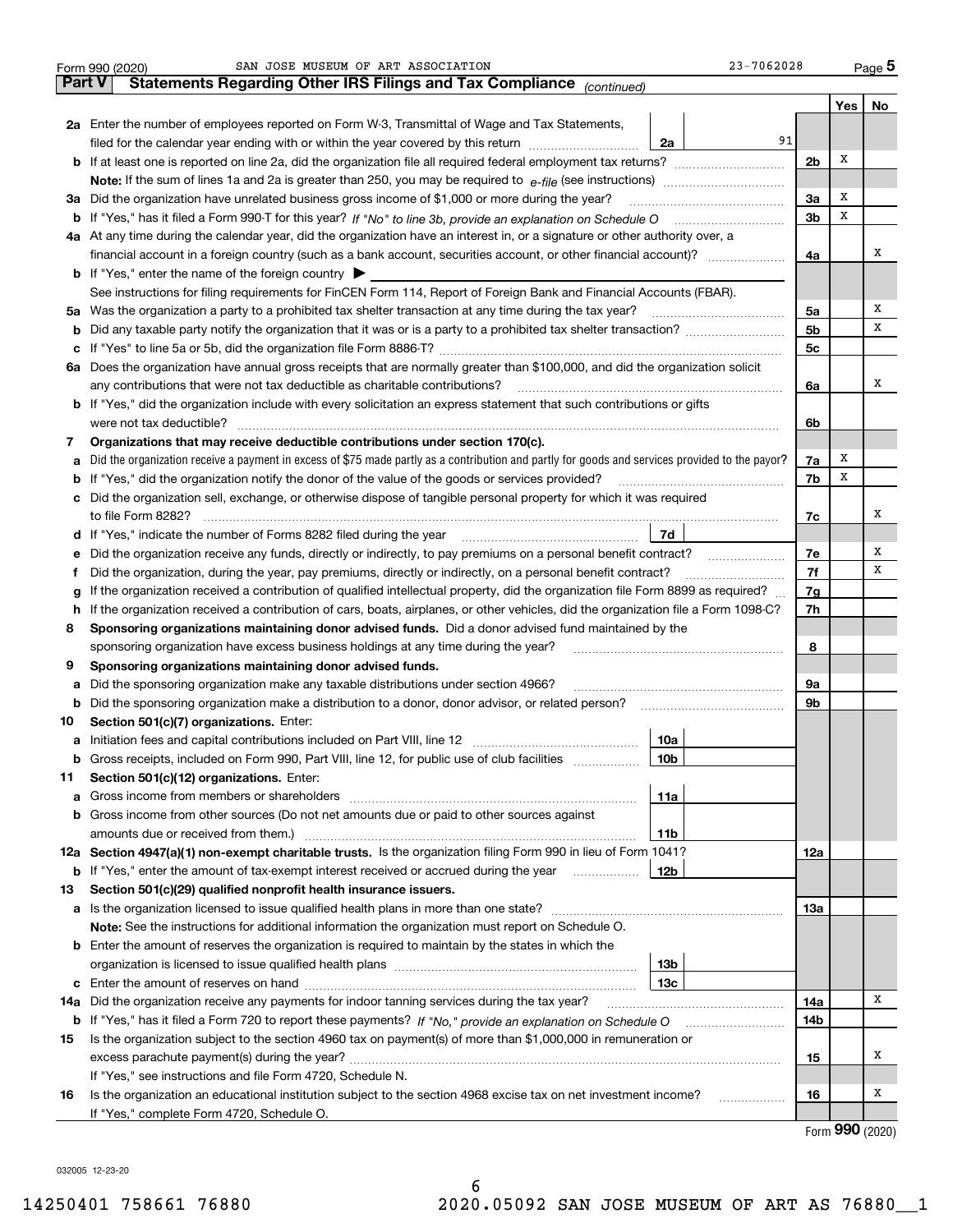|    |                                                                                                                                                                                                                                |    |                 |     | $\overline{X}$ |
|----|--------------------------------------------------------------------------------------------------------------------------------------------------------------------------------------------------------------------------------|----|-----------------|-----|----------------|
|    | <b>Section A. Governing Body and Management</b>                                                                                                                                                                                |    |                 |     |                |
|    |                                                                                                                                                                                                                                |    |                 | Yes | No             |
|    | 1a Enter the number of voting members of the governing body at the end of the tax year                                                                                                                                         | 1a | 22              |     |                |
|    | If there are material differences in voting rights among members of the governing body, or if the governing                                                                                                                    |    |                 |     |                |
|    | body delegated broad authority to an executive committee or similar committee, explain on Schedule O.                                                                                                                          |    |                 |     |                |
| b  | Enter the number of voting members included on line 1a, above, who are independent                                                                                                                                             | 1b | 22              |     |                |
| 2  | Did any officer, director, trustee, or key employee have a family relationship or a business relationship with any other                                                                                                       |    |                 |     |                |
|    | officer, director, trustee, or key employee?                                                                                                                                                                                   |    | 2               |     | x              |
| 3  | Did the organization delegate control over management duties customarily performed by or under the direct supervision                                                                                                          |    |                 |     |                |
|    | of officers, directors, trustees, or key employees to a management company or other person?                                                                                                                                    |    | 3               |     | x              |
| 4  | Did the organization make any significant changes to its governing documents since the prior Form 990 was filed?                                                                                                               |    | 4               |     | x              |
| 5  |                                                                                                                                                                                                                                |    | 5               |     | x              |
| 6  | Did the organization have members or stockholders?                                                                                                                                                                             |    | 6               |     | x              |
| 7a | Did the organization have members, stockholders, or other persons who had the power to elect or appoint one or                                                                                                                 |    |                 |     |                |
|    |                                                                                                                                                                                                                                |    | 7a              |     | x              |
| b  | Are any governance decisions of the organization reserved to (or subject to approval by) members, stockholders, or                                                                                                             |    |                 |     |                |
|    | persons other than the governing body?                                                                                                                                                                                         |    | 7b              |     | x              |
| 8  | Did the organization contemporaneously document the meetings held or written actions undertaken during the year by the following:                                                                                              |    |                 |     |                |
| a  |                                                                                                                                                                                                                                |    | 8а              | x   |                |
|    | Each committee with authority to act on behalf of the governing body? [11] manufacture manufacture with authority to act on behalf of the governing body? [11] manufacture manufacture with authority of the state with an int |    | 8b              | x   |                |
| 9  | Is there any officer, director, trustee, or key employee listed in Part VII, Section A, who cannot be reached at the                                                                                                           |    |                 |     |                |
|    |                                                                                                                                                                                                                                |    | 9               |     | x              |
|    | Section B. Policies (This Section B requests information about policies not required by the Internal Revenue Code.)                                                                                                            |    |                 |     |                |
|    |                                                                                                                                                                                                                                |    |                 | Yes | No             |
|    |                                                                                                                                                                                                                                |    | 10a             |     | x              |
|    | b If "Yes," did the organization have written policies and procedures governing the activities of such chapters, affiliates,                                                                                                   |    |                 |     |                |
|    | and branches to ensure their operations are consistent with the organization's exempt purposes?                                                                                                                                |    | 10 <sub>b</sub> |     |                |
|    | 11a Has the organization provided a complete copy of this Form 990 to all members of its governing body before filing the form?                                                                                                |    | 11a             | x   |                |
| b  | Describe in Schedule O the process, if any, used by the organization to review this Form 990.                                                                                                                                  |    |                 |     |                |
|    |                                                                                                                                                                                                                                |    | 12a             | X   |                |
| b  |                                                                                                                                                                                                                                |    | 12 <sub>b</sub> | х   |                |
|    | c Did the organization regularly and consistently monitor and enforce compliance with the policy? If "Yes," describe                                                                                                           |    |                 |     |                |
|    | in Schedule O how this was done measured and the control of the control of the state of the control of the control of the control of the control of the control of the control of the control of the control of the control of |    | 12c             | х   |                |
| 13 |                                                                                                                                                                                                                                |    | 13              | X   |                |
| 14 | Did the organization have a written document retention and destruction policy? manufactured and the organization have a written document retention and destruction policy?                                                     |    | 14              | х   |                |
| 15 | Did the process for determining compensation of the following persons include a review and approval by independent                                                                                                             |    |                 |     |                |
|    | persons, comparability data, and contemporaneous substantiation of the deliberation and decision?                                                                                                                              |    |                 |     |                |
|    |                                                                                                                                                                                                                                |    | 15a             | x   |                |
|    |                                                                                                                                                                                                                                |    | 15b             | Х   |                |
|    | If "Yes" to line 15a or 15b, describe the process in Schedule O (see instructions).                                                                                                                                            |    |                 |     |                |
|    | 16a Did the organization invest in, contribute assets to, or participate in a joint venture or similar arrangement with a                                                                                                      |    |                 |     |                |
|    | taxable entity during the year?                                                                                                                                                                                                |    | 16a             |     | х              |
|    | b If "Yes," did the organization follow a written policy or procedure requiring the organization to evaluate its participation                                                                                                 |    |                 |     |                |
|    | in joint venture arrangements under applicable federal tax law, and take steps to safequard the organization's                                                                                                                 |    |                 |     |                |
|    |                                                                                                                                                                                                                                |    | 16b             |     |                |
|    | <b>Section C. Disclosure</b>                                                                                                                                                                                                   |    |                 |     |                |
| 17 | List the states with which a copy of this Form 990 is required to be filed $\blacktriangleright$ CA                                                                                                                            |    |                 |     |                |
| 18 | Section 6104 requires an organization to make its Forms 1023 (1024 or 1024-A, if applicable), 990, and 990-T (Section 501(c)(3)s only) available                                                                               |    |                 |     |                |
|    | for public inspection. Indicate how you made these available. Check all that apply.                                                                                                                                            |    |                 |     |                |
|    | $X$ Own website<br>$\boxed{\text{X}}$ Upon request<br>Another's website<br>Other (explain on Schedule O)                                                                                                                       |    |                 |     |                |
| 19 | Describe on Schedule O whether (and if so, how) the organization made its governing documents, conflict of interest policy, and financial                                                                                      |    |                 |     |                |
|    | statements available to the public during the tax year.                                                                                                                                                                        |    |                 |     |                |
|    | State the name, address, and telephone number of the person who possesses the organization's books and records                                                                                                                 |    |                 |     |                |
|    | BRIAN SPANG - 408-271-6840                                                                                                                                                                                                     |    |                 |     |                |
| 20 |                                                                                                                                                                                                                                |    |                 |     |                |
|    | 110 SOUTH MARKET STREET, SAN JOSE, CA 95113-2383                                                                                                                                                                               |    |                 |     |                |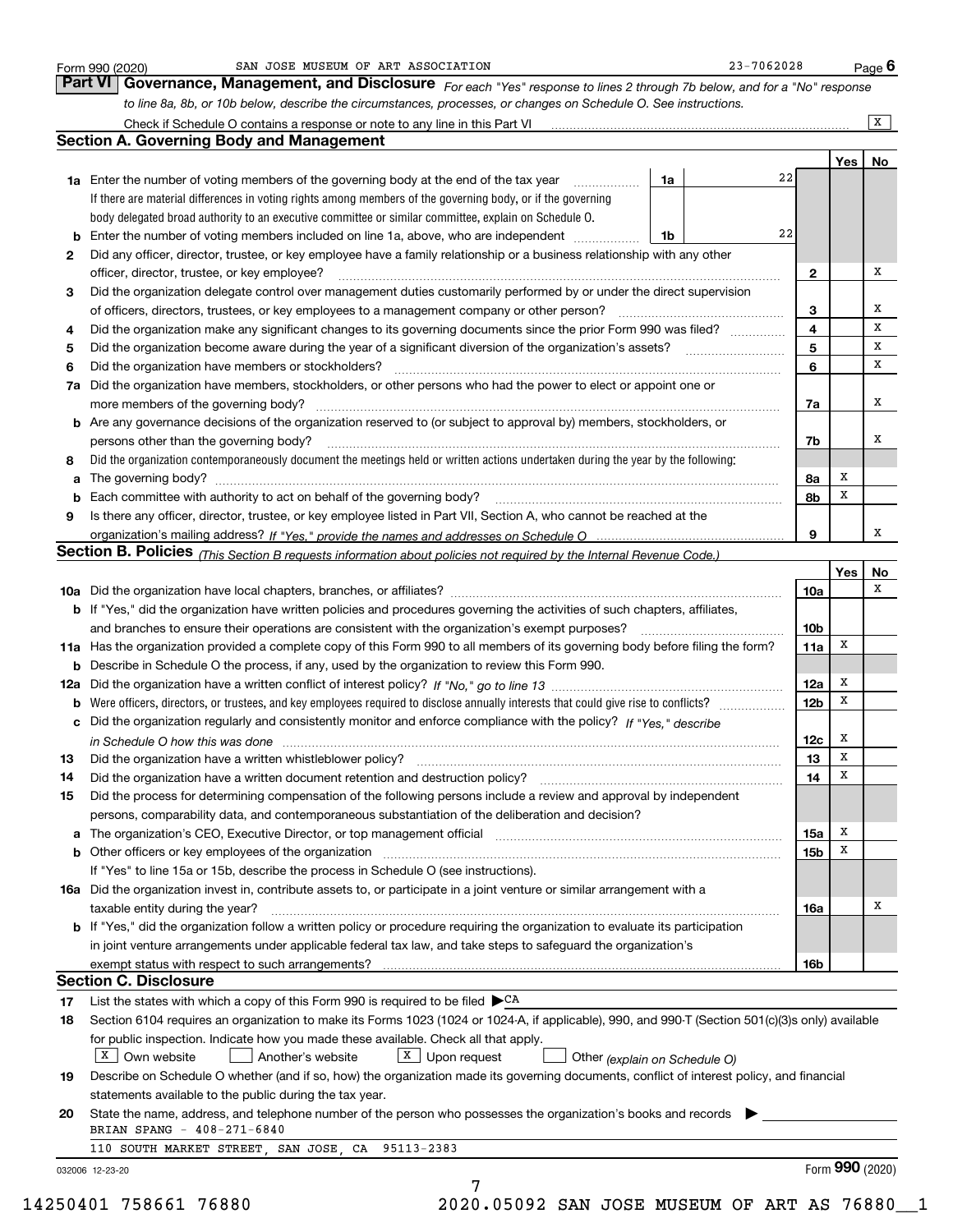| Form 990 (2020) | SAN JOSE MUSEUM OF ART ASSOCIATION                                                                                                                          | $23 - 7062028$ | Page |
|-----------------|-------------------------------------------------------------------------------------------------------------------------------------------------------------|----------------|------|
|                 | Part VII Compensation of Officers, Directors, Trustees, Key Employees, Highest Compensated                                                                  |                |      |
|                 | <b>Employees, and Independent Contractors</b>                                                                                                               |                |      |
|                 | Check if Schedule O contains a response or note to any line in this Part VII                                                                                |                |      |
| Section A.      | Officers, Directors, Trustees, Key Employees, and Highest Compensated Employees                                                                             |                |      |
|                 | 1a. Complete this table for all persons required to be listed. Beport compensation for the calendar year ending with or within the organization's tax year. |                |      |

**1a •** List all of the organization's current officers, directors, trustees (whether individuals or organizations), regardless of amount of compensation. Complete this table for all persons required to be listed. Report compensation for the calendar year ending with or within the organization's tax year. Enter -0- in columns (D), (E), and (F) if no compensation was paid.

 $\bullet$  List all of the organization's  $\,$ current key employees, if any. See instructions for definition of "key employee."

**•** List the organization's five current highest compensated employees (other than an officer, director, trustee, or key employee) who received reportable compensation (Box 5 of Form W-2 and/or Box 7 of Form 1099-MISC) of more than \$100,000 from the organization and any related organizations.

**•** List all of the organization's former officers, key employees, and highest compensated employees who received more than \$100,000 of reportable compensation from the organization and any related organizations.

**former directors or trustees**  ¥ List all of the organization's that received, in the capacity as a former director or trustee of the organization, more than \$10,000 of reportable compensation from the organization and any related organizations.

See instructions for the order in which to list the persons above.

Check this box if neither the organization nor any related organization compensated any current officer, director, or trustee.  $\mathcal{L}^{\text{max}}$ 

| (A)                             | (B)                    |                               |                                                                  |         | (C)          |                                  |        | (D)             | (E)                              | (F)                      |
|---------------------------------|------------------------|-------------------------------|------------------------------------------------------------------|---------|--------------|----------------------------------|--------|-----------------|----------------------------------|--------------------------|
| Name and title                  | Average                |                               | (do not check more than one                                      |         | Position     |                                  |        | Reportable      | Reportable                       | Estimated                |
|                                 | hours per              |                               | box, unless person is both an<br>officer and a director/trustee) |         |              |                                  |        | compensation    | compensation                     | amount of                |
|                                 | week                   |                               |                                                                  |         |              |                                  |        | from<br>the     | from related                     | other                    |
|                                 | (list any<br>hours for |                               |                                                                  |         |              |                                  |        | organization    | organizations<br>(W-2/1099-MISC) | compensation<br>from the |
|                                 | related                |                               |                                                                  |         |              |                                  |        | (W-2/1099-MISC) |                                  | organization             |
|                                 | organizations          |                               |                                                                  |         |              |                                  |        |                 |                                  | and related              |
|                                 | below                  | ndividual trustee or director | Institutional trustee                                            |         | Key employee |                                  |        |                 |                                  | organizations            |
|                                 | line)                  |                               |                                                                  | Officer |              | Highest compensated<br> employee | Former |                 |                                  |                          |
| SUSAN SAYRE BATTON<br>(1)       | 37.50                  |                               |                                                                  |         |              |                                  |        |                 |                                  |                          |
| EXECUTIVE DIRECTOR              |                        |                               |                                                                  | X       |              |                                  |        | 230,000.        | 0.                               | 17,962.                  |
| (2)<br>KRISTIN BERTRAND         | 37.50                  |                               |                                                                  |         |              |                                  |        |                 |                                  |                          |
| DIRECTOR OF DEVELOPMENT         |                        |                               |                                                                  |         |              | X                                |        | 135,000.        | $\mathbf{0}$ .                   | 7,121.                   |
| FRANCES SHEN<br>(3)             | 37.50                  |                               |                                                                  |         |              |                                  |        |                 |                                  |                          |
| DEPUTY DIRECTOR (THRU 10/16/20) |                        |                               |                                                                  |         |              | X                                |        | 110,085         | $\mathbf{0}$ .                   | 15,920.                  |
| <b>BRIAN SPANG</b><br>(4)       | 37.50                  |                               |                                                                  |         |              |                                  |        |                 |                                  |                          |
| DIRECTOR OF FINANCE             |                        |                               |                                                                  | X       |              |                                  |        | 110,000         | $\mathbf{0}$ .                   | 6,038.                   |
| <b>GLENDA DORCHAK</b><br>(5)    | 10.00                  |                               |                                                                  |         |              |                                  |        |                 |                                  |                          |
| PRESIDENT                       |                        | x                             |                                                                  | X       |              |                                  |        | 0.              | $\mathbf{0}$ .                   | 0.                       |
| WILLIAM FAULKNER<br>(6)         | 3.75                   |                               |                                                                  |         |              |                                  |        |                 |                                  |                          |
| CO-VICE PRESIDENT               |                        | X                             |                                                                  | X       |              |                                  |        | $\mathbf{0}$    | $\mathbf{0}$ .                   | $\mathfrak{o}$ .         |
| (7)<br>CORNELIA PENDLETON       | 3.75                   |                               |                                                                  |         |              |                                  |        |                 |                                  |                          |
| CO-VICE PRESIDENT               |                        | x                             |                                                                  | X       |              |                                  |        | $\mathbf{0}$ .  | $\mathbf{0}$ .                   | 0.                       |
| HILDY SHANDELL<br>(8)           | 3.75                   |                               |                                                                  |         |              |                                  |        |                 |                                  |                          |
| TREASURER                       |                        | х                             |                                                                  | X       |              |                                  |        | $\mathbf{0}$ .  | $\mathbf{0}$ .                   | 0.                       |
| (9) ROBERT LINDO                | 2,00                   |                               |                                                                  |         |              |                                  |        |                 |                                  |                          |
| <b>SECRETARY</b>                |                        | х                             |                                                                  | X       |              |                                  |        | 0.              | $\mathbf{0}$ .                   | 0.                       |
| (10) PETER CROSS                | 1.50                   |                               |                                                                  |         |              |                                  |        |                 |                                  |                          |
| TRUSTEE                         |                        | х                             |                                                                  |         |              |                                  |        | $\mathbf{0}$ .  | $\mathbf{0}$ .                   | 0.                       |
| (11) ANNEKE DURY                | 1.50                   |                               |                                                                  |         |              |                                  |        |                 |                                  |                          |
| TRUSTEE                         |                        | x                             |                                                                  |         |              |                                  |        | $\mathbf{0}$ .  | $\mathbf{0}$ .                   | $\mathbf 0$ .            |
| (12) EILEEN FERNANDES           | 0.50                   |                               |                                                                  |         |              |                                  |        |                 |                                  |                          |
| TRUSTEE                         |                        | x                             |                                                                  |         |              |                                  |        | $\mathbf{0}$ .  | $\mathbf{0}$ .                   | $\mathbf 0$ .            |
| (13) TAD FREESE                 | 1.00                   |                               |                                                                  |         |              |                                  |        |                 |                                  |                          |
| TRUSTEE                         |                        | X                             |                                                                  |         |              |                                  |        | $\mathbf{0}$ .  | $\mathbf{0}$                     | $\mathbf 0$ .            |
| (14) CHANDRA GNANASAMBANDAM     | 0.50                   |                               |                                                                  |         |              |                                  |        |                 |                                  |                          |
| TRUSTEE                         |                        | x                             |                                                                  |         |              |                                  |        | $\mathbf{0}$    | $\mathbf{0}$ .                   | 0.                       |
| (15) COLE HARRELL               | 1.25                   |                               |                                                                  |         |              |                                  |        |                 |                                  |                          |
| TRUSTEE                         |                        | x                             |                                                                  |         |              |                                  |        | $\mathbf{0}$    | 0.                               | 0.                       |
| (16) CLAUDIA HESS               | 1.25                   |                               |                                                                  |         |              |                                  |        |                 |                                  |                          |
| TRUSTEE                         |                        | x                             |                                                                  |         |              |                                  |        | $\mathbf{0}$ .  | $\mathbf{0}$ .                   | 0.                       |
| (17) JEANNINE JACOBSEN          | 0.75                   |                               |                                                                  |         |              |                                  |        |                 |                                  |                          |
| <b>TRUSTEE</b>                  |                        | x                             |                                                                  |         |              |                                  |        | $\mathbf{0}$ .  | 0.                               | 0.                       |
|                                 |                        |                               |                                                                  |         |              |                                  |        |                 |                                  |                          |

8

032007 12-23-20

Form (2020) **990**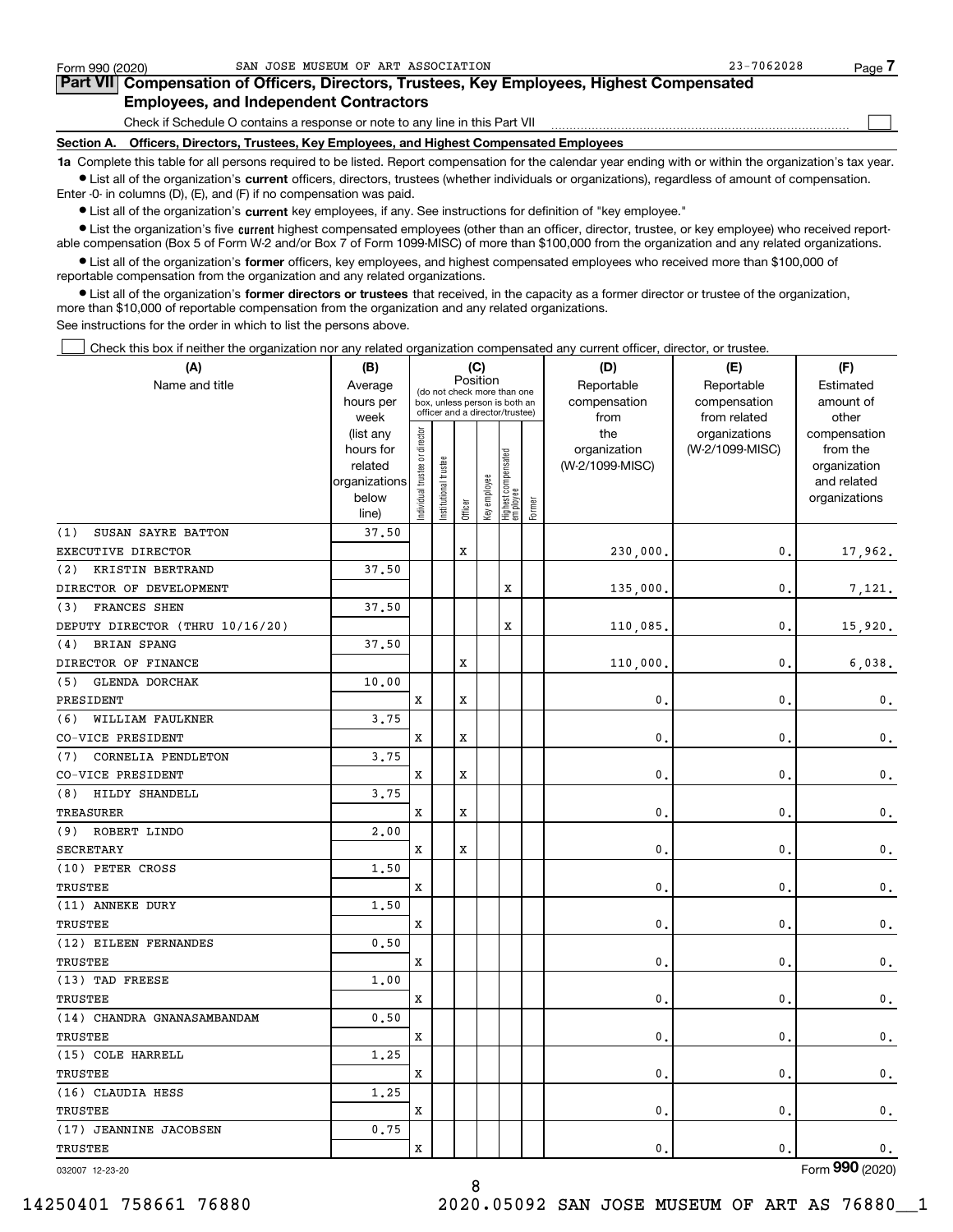| SAN JOSE MUSEUM OF ART ASSOCIATION<br>Form 990 (2020)                                                                                                   |               |                               |                       |                                                              |              |                                  |        |                         | 23-7062028      |                |     |                 | Page 8                |
|---------------------------------------------------------------------------------------------------------------------------------------------------------|---------------|-------------------------------|-----------------------|--------------------------------------------------------------|--------------|----------------------------------|--------|-------------------------|-----------------|----------------|-----|-----------------|-----------------------|
| <b>Part VII</b><br>Section A. Officers, Directors, Trustees, Key Employees, and Highest Compensated Employees (continued)                               |               |                               |                       |                                                              |              |                                  |        |                         |                 |                |     |                 |                       |
| (A)                                                                                                                                                     | (B)           |                               |                       | (C)                                                          |              |                                  |        | (D)                     | (E)             |                |     | (F)             |                       |
| Name and title                                                                                                                                          | Average       |                               |                       | Position                                                     |              |                                  |        | Reportable              | Reportable      |                |     | Estimated       |                       |
|                                                                                                                                                         | hours per     |                               |                       | (do not check more than one<br>box, unless person is both an |              |                                  |        | compensation            | compensation    |                |     | amount of       |                       |
|                                                                                                                                                         | week          |                               |                       | officer and a director/trustee)                              |              |                                  |        | from                    | from related    |                |     | other           |                       |
|                                                                                                                                                         | (list any     |                               |                       |                                                              |              |                                  |        | the                     | organizations   |                |     | compensation    |                       |
|                                                                                                                                                         | hours for     |                               |                       |                                                              |              |                                  |        | organization            | (W-2/1099-MISC) |                |     | from the        |                       |
|                                                                                                                                                         | related       |                               |                       |                                                              |              |                                  |        | (W-2/1099-MISC)         |                 |                |     | organization    |                       |
|                                                                                                                                                         | organizations |                               |                       |                                                              |              |                                  |        |                         |                 |                |     | and related     |                       |
|                                                                                                                                                         | below         | ndividual trustee or director | Institutional trustee | Officer                                                      | Key employee | Highest compensated<br> employee | Former |                         |                 |                |     | organizations   |                       |
|                                                                                                                                                         | line)         |                               |                       |                                                              |              |                                  |        |                         |                 |                |     |                 |                       |
| (18) RICHARD A. KARP                                                                                                                                    | 1.25          |                               |                       |                                                              |              |                                  |        |                         |                 |                |     |                 |                       |
| <b>TRUSTEE</b>                                                                                                                                          |               | x                             |                       |                                                              |              |                                  |        | 0.                      |                 | $\mathbf{0}$   |     |                 | $\mathbf 0$ .         |
| (19) CHERYL KIDDOO                                                                                                                                      | 1,50          |                               |                       |                                                              |              |                                  |        |                         |                 |                |     |                 |                       |
| TRUSTEE                                                                                                                                                 |               | x                             |                       |                                                              |              |                                  |        | 0.                      |                 | $\mathbf{0}$   |     |                 | $\mathbf 0$ .         |
| (20) TAMMY KIELY                                                                                                                                        | 1.25          |                               |                       |                                                              |              |                                  |        |                         |                 |                |     |                 |                       |
| TRUSTEE                                                                                                                                                 |               | x                             |                       |                                                              |              |                                  |        | 0.                      |                 | $\mathbf{0}$   |     |                 | $\mathbf 0$ .         |
| (21) JENNIE LAMENSDORF                                                                                                                                  | 1.25          |                               |                       |                                                              |              |                                  |        |                         |                 |                |     |                 |                       |
| TRUSTEE                                                                                                                                                 |               | x                             |                       |                                                              |              |                                  |        | 0.                      |                 | $\mathbf{0}$   |     |                 | $\mathbf 0$ .         |
| (22) KIMBERLY LIN                                                                                                                                       | 1.25          |                               |                       |                                                              |              |                                  |        |                         |                 |                |     |                 |                       |
| TRUSTEE                                                                                                                                                 |               | x                             |                       |                                                              |              |                                  |        | 0.                      |                 | $\mathbf{0}$   |     |                 | $\mathbf 0$ .         |
| (23) PETER W. LIPMAN                                                                                                                                    | 2,00          |                               |                       |                                                              |              |                                  |        |                         |                 |                |     |                 |                       |
| TRUSTEE                                                                                                                                                 |               | x                             |                       |                                                              |              |                                  |        | 0.                      |                 | $\mathbf{0}$   |     |                 |                       |
| (24) HUNG LIU                                                                                                                                           |               |                               |                       |                                                              |              |                                  |        |                         |                 |                |     |                 | $\mathbf 0$ .         |
|                                                                                                                                                         | 0.50          |                               |                       |                                                              |              |                                  |        |                         |                 |                |     |                 |                       |
| TRUSTEE                                                                                                                                                 |               | x                             |                       |                                                              |              |                                  |        | 0.                      |                 | $\mathbf{0}$   |     |                 | $\mathbf 0$ .         |
| (25) SARAH NORTH                                                                                                                                        | 1.25          |                               |                       |                                                              |              |                                  |        |                         |                 |                |     |                 |                       |
| TRUSTEE                                                                                                                                                 |               | x                             |                       |                                                              |              |                                  |        | 0.                      |                 | $\mathbf{0}$   |     |                 | $\mathbf 0$ .         |
| (26) MARSHA WITKIN                                                                                                                                      | 1.25          |                               |                       |                                                              |              |                                  |        |                         |                 |                |     |                 |                       |
| TRUSTEE                                                                                                                                                 |               | x                             |                       |                                                              |              |                                  |        | 0.                      |                 | $\mathbf{0}$   |     |                 | $\mathbf 0$ .         |
|                                                                                                                                                         |               |                               |                       |                                                              |              |                                  |        | 585,085.                |                 | 0.             |     |                 | $\overline{47,041}$ . |
| c Total from continuation sheets to Part VII, Section A                                                                                                 |               |                               |                       |                                                              |              |                                  |        | 0.                      |                 | 0.             |     |                 | 0.                    |
|                                                                                                                                                         |               |                               |                       |                                                              |              |                                  |        | 585,085.                |                 | $\mathbf{0}$ . |     |                 | 47,041.               |
| Total number of individuals (including but not limited to those listed above) who received more than \$100,000 of reportable<br>$\mathbf{2}$            |               |                               |                       |                                                              |              |                                  |        |                         |                 |                |     |                 |                       |
| compensation from the organization                                                                                                                      |               |                               |                       |                                                              |              |                                  |        |                         |                 |                |     |                 | 4                     |
|                                                                                                                                                         |               |                               |                       |                                                              |              |                                  |        |                         |                 |                |     | Yes             | No                    |
| Did the organization list any former officer, director, trustee, key employee, or highest compensated employee on<br>3                                  |               |                               |                       |                                                              |              |                                  |        |                         |                 |                |     |                 |                       |
| line 1a? If "Yes," complete Schedule J for such individual material content content to the content of the content of the Schedule J for such individual |               |                               |                       |                                                              |              |                                  |        |                         |                 |                | З   |                 | х                     |
| For any individual listed on line 1a, is the sum of reportable compensation and other compensation from the organization                                |               |                               |                       |                                                              |              |                                  |        |                         |                 |                |     |                 |                       |
|                                                                                                                                                         |               |                               |                       |                                                              |              |                                  |        |                         |                 |                | 4   | X               |                       |
| Did any person listed on line 1a receive or accrue compensation from any unrelated organization or individual for services<br>5                         |               |                               |                       |                                                              |              |                                  |        |                         |                 |                |     |                 |                       |
|                                                                                                                                                         |               |                               |                       |                                                              |              |                                  |        |                         |                 |                |     |                 | x                     |
| <b>Section B. Independent Contractors</b>                                                                                                               |               |                               |                       |                                                              |              |                                  |        |                         |                 |                | 5   |                 |                       |
|                                                                                                                                                         |               |                               |                       |                                                              |              |                                  |        |                         |                 |                |     |                 |                       |
| Complete this table for your five highest compensated independent contractors that received more than \$100,000 of compensation from<br>1               |               |                               |                       |                                                              |              |                                  |        |                         |                 |                |     |                 |                       |
| the organization. Report compensation for the calendar year ending with or within the organization's tax year.                                          |               |                               |                       |                                                              |              |                                  |        |                         |                 |                |     |                 |                       |
| (A)                                                                                                                                                     |               |                               |                       |                                                              |              |                                  |        | (B)                     |                 |                | (C) |                 |                       |
| Name and business address                                                                                                                               |               |                               |                       |                                                              |              |                                  |        | Description of services |                 |                |     | Compensation    |                       |
| ALLIED UNIVERSAL, 161 WASHINGTON ST SUITE                                                                                                               |               |                               |                       |                                                              |              |                                  |        |                         |                 |                |     |                 |                       |
| 600, CONSHOHOCKEN, PA 19428                                                                                                                             |               |                               |                       |                                                              |              |                                  |        | SECURITY SERVICES       |                 |                |     | 179,893.        |                       |
|                                                                                                                                                         |               |                               |                       |                                                              |              |                                  |        |                         |                 |                |     |                 |                       |
|                                                                                                                                                         |               |                               |                       |                                                              |              |                                  |        |                         |                 |                |     |                 |                       |
|                                                                                                                                                         |               |                               |                       |                                                              |              |                                  |        |                         |                 |                |     |                 |                       |
|                                                                                                                                                         |               |                               |                       |                                                              |              |                                  |        |                         |                 |                |     |                 |                       |
|                                                                                                                                                         |               |                               |                       |                                                              |              |                                  |        |                         |                 |                |     |                 |                       |
|                                                                                                                                                         |               |                               |                       |                                                              |              |                                  |        |                         |                 |                |     |                 |                       |
|                                                                                                                                                         |               |                               |                       |                                                              |              |                                  |        |                         |                 |                |     |                 |                       |
|                                                                                                                                                         |               |                               |                       |                                                              |              |                                  |        |                         |                 |                |     |                 |                       |
| Total number of independent contractors (including but not limited to those listed above) who received more than<br>2                                   |               |                               |                       |                                                              |              |                                  |        |                         |                 |                |     |                 |                       |
| \$100,000 of compensation from the organization                                                                                                         |               |                               |                       |                                                              |              | 1                                |        |                         |                 |                |     |                 |                       |
|                                                                                                                                                         |               |                               |                       |                                                              |              |                                  |        |                         |                 |                |     | Form 990 (2020) |                       |
|                                                                                                                                                         |               |                               |                       |                                                              |              |                                  |        |                         |                 |                |     |                 |                       |

032008 12-23-20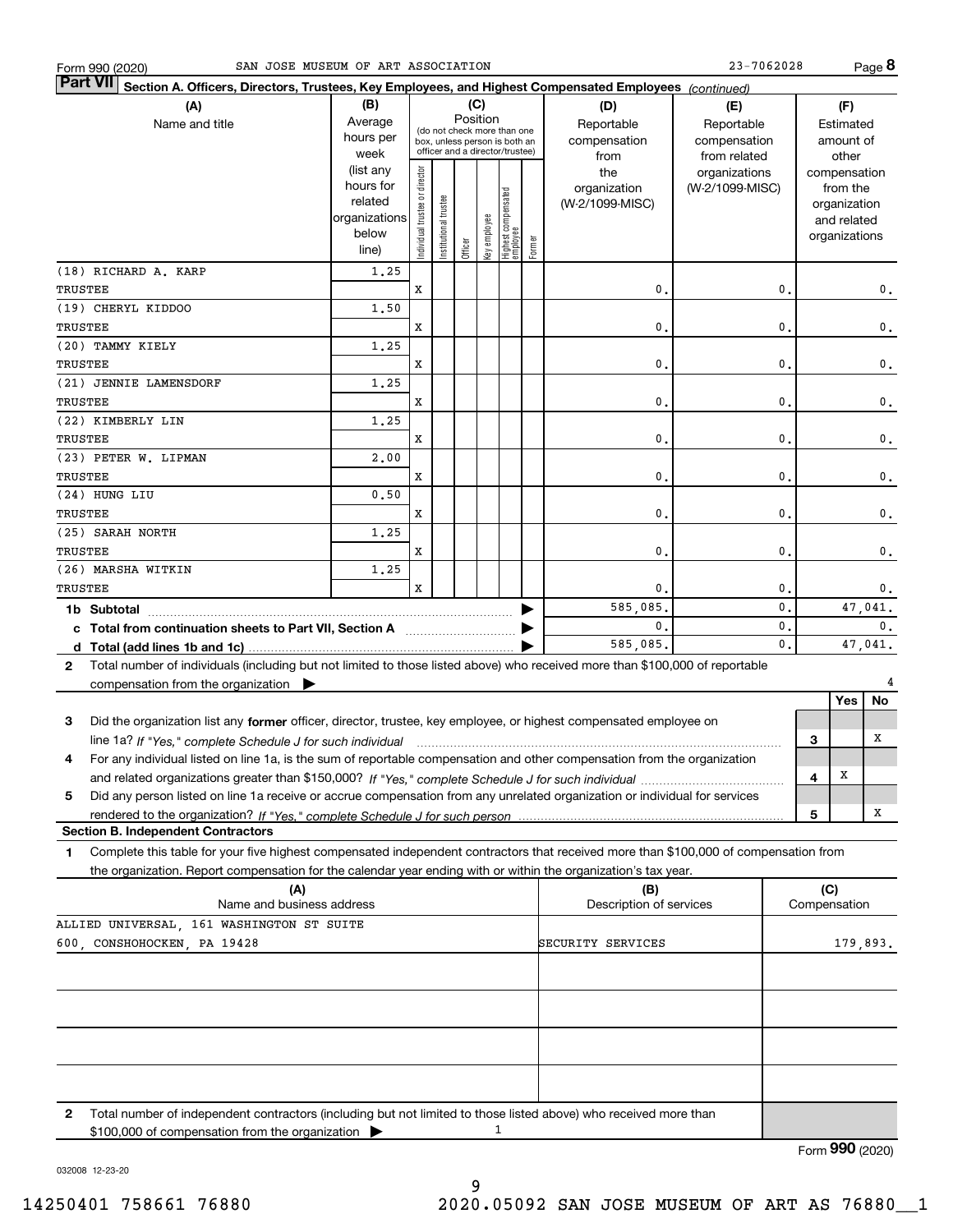| <b>Part VIII</b>                                          |    |        | <b>Statement of Revenue</b>                                                   |             |                |                |                           |                      |                                              |                                                 |                                                                 |
|-----------------------------------------------------------|----|--------|-------------------------------------------------------------------------------|-------------|----------------|----------------|---------------------------|----------------------|----------------------------------------------|-------------------------------------------------|-----------------------------------------------------------------|
|                                                           |    |        | Check if Schedule O contains a response or note to any line in this Part VIII |             |                |                |                           |                      |                                              |                                                 |                                                                 |
|                                                           |    |        |                                                                               |             |                |                |                           | (A)<br>Total revenue | (B)<br>Related or exempt<br>function revenue | $\overline{C}$<br>Unrelated<br>business revenue | (D)<br>Revenue excluded<br>from tax under<br>sections 512 - 514 |
|                                                           |    |        | <b>1 a</b> Federated campaigns                                                |             | 1a             |                |                           |                      |                                              |                                                 |                                                                 |
|                                                           |    | b      | Membership dues                                                               |             | 1 <sub>b</sub> |                | 147,062.                  |                      |                                              |                                                 |                                                                 |
|                                                           |    | с      | Fundraising events                                                            |             | 1 <sub>c</sub> |                | 676,378.                  |                      |                                              |                                                 |                                                                 |
|                                                           |    |        | d Related organizations                                                       | .           | 1 <sub>d</sub> |                |                           |                      |                                              |                                                 |                                                                 |
| Contributions, Gifts, Grants<br>and Other Similar Amounts |    |        | Government grants (contributions)                                             |             | 1e             |                | 1,176,694.                |                      |                                              |                                                 |                                                                 |
|                                                           |    |        | All other contributions, gifts, grants, and                                   |             |                |                |                           |                      |                                              |                                                 |                                                                 |
|                                                           |    |        | similar amounts not included above                                            |             | 1f             |                | 2,950,476.                |                      |                                              |                                                 |                                                                 |
|                                                           |    |        | Noncash contributions included in lines 1a-1f                                 |             |                | $1g$ \$        | 325,479.                  |                      |                                              |                                                 |                                                                 |
|                                                           |    | h.     |                                                                               |             |                |                |                           | 4,950,610.           |                                              |                                                 |                                                                 |
|                                                           |    |        |                                                                               |             |                |                | <b>Business Code</b>      |                      |                                              |                                                 |                                                                 |
|                                                           |    | 2 a    | PUBLIC PROGRAMS<br>ART CLASS TUITION                                          |             |                |                | 713990                    | 74,896.              | 74,896.                                      |                                                 |                                                                 |
|                                                           |    | b      | MEMBERSHIP DUES                                                               |             |                |                | 713990<br>713990          | 10,800.              | 10,800.<br>1,833.                            |                                                 |                                                                 |
|                                                           |    |        |                                                                               |             |                |                |                           | 1,833.               |                                              |                                                 |                                                                 |
| Program Service<br>Revenue                                |    | d<br>е |                                                                               |             |                |                |                           |                      |                                              |                                                 |                                                                 |
|                                                           |    | f      | All other program service revenue                                             |             |                |                |                           |                      |                                              |                                                 |                                                                 |
|                                                           |    |        |                                                                               |             |                |                |                           | 87,529.              |                                              |                                                 |                                                                 |
|                                                           | 3  |        | Investment income (including dividends, interest, and                         |             |                |                |                           |                      |                                              |                                                 |                                                                 |
|                                                           |    |        |                                                                               |             |                |                |                           | 4,855.               |                                              |                                                 | 4,855.                                                          |
|                                                           | 4  |        | Income from investment of tax-exempt bond proceeds                            |             |                |                |                           |                      |                                              |                                                 |                                                                 |
|                                                           | 5  |        |                                                                               |             |                |                |                           |                      |                                              |                                                 |                                                                 |
|                                                           |    |        |                                                                               |             | (i) Real       |                | (ii) Personal             |                      |                                              |                                                 |                                                                 |
|                                                           |    | 6а     | Gross rents<br>.                                                              | 6a          |                | 10,500.        |                           |                      |                                              |                                                 |                                                                 |
|                                                           |    | b      | Less: rental expenses                                                         | 6b          |                | 52,820.        |                           |                      |                                              |                                                 |                                                                 |
|                                                           |    | с      | Rental income or (loss)                                                       | 6с          |                | $-42,320.$     |                           |                      |                                              |                                                 |                                                                 |
|                                                           |    |        | d Net rental income or (loss)                                                 |             |                |                |                           | $-42,320.$           |                                              |                                                 | $-42,320.$                                                      |
|                                                           |    |        | 7 a Gross amount from sales of                                                |             | (i) Securities |                | (ii) Other                |                      |                                              |                                                 |                                                                 |
|                                                           |    |        | assets other than inventory                                                   | 7a l        | 1,230,975.     |                |                           |                      |                                              |                                                 |                                                                 |
|                                                           |    |        | <b>b</b> Less: cost or other basis                                            |             |                | 533,495.       |                           |                      |                                              |                                                 |                                                                 |
| Revenue                                                   |    |        | and sales expenses<br>c Gain or (loss)                                        | 7b  <br> 7c |                | 697,480.       |                           |                      |                                              |                                                 |                                                                 |
|                                                           |    |        |                                                                               |             |                |                |                           | 697,480.             |                                              |                                                 | 697,480.                                                        |
|                                                           |    |        | 8 a Gross income from fundraising events (not                                 |             |                |                |                           |                      |                                              |                                                 |                                                                 |
| <b>Othe</b>                                               |    |        | including $$$                                                                 |             | 676,378. of    |                |                           |                      |                                              |                                                 |                                                                 |
|                                                           |    |        | contributions reported on line 1c). See                                       |             |                |                |                           |                      |                                              |                                                 |                                                                 |
|                                                           |    |        |                                                                               |             |                | 8a             | 18,784.                   |                      |                                              |                                                 |                                                                 |
|                                                           |    |        |                                                                               |             |                | 8b             | 441,190.                  |                      |                                              |                                                 |                                                                 |
|                                                           |    |        | c Net income or (loss) from fundraising events                                |             |                |                | ▶                         | $-422, 406.$         |                                              |                                                 | $-422, 406.$                                                    |
|                                                           |    |        | 9 a Gross income from gaming activities. See                                  |             |                |                |                           |                      |                                              |                                                 |                                                                 |
|                                                           |    |        |                                                                               |             |                | 9a             |                           |                      |                                              |                                                 |                                                                 |
|                                                           |    |        | <b>b</b> Less: direct expenses                                                |             |                | 9 <sub>b</sub> |                           |                      |                                              |                                                 |                                                                 |
|                                                           |    |        | c Net income or (loss) from gaming activities                                 |             |                |                |                           |                      |                                              |                                                 |                                                                 |
|                                                           |    |        | 10 a Gross sales of inventory, less returns                                   |             |                |                |                           |                      |                                              |                                                 |                                                                 |
|                                                           |    |        |                                                                               |             |                | 10a            | 34,767.<br>17,727.        |                      |                                              |                                                 |                                                                 |
|                                                           |    |        | <b>b</b> Less: cost of goods sold                                             |             |                | 10b            |                           |                      |                                              |                                                 |                                                                 |
|                                                           |    |        | c Net income or (loss) from sales of inventory                                |             |                |                | ▶<br><b>Business Code</b> | 17,040.              | 10,118.                                      | 6,922.                                          |                                                                 |
|                                                           |    | 11 a   | OTHER INCOME                                                                  |             |                |                | 900099                    | 1,072.               | 1,072.                                       |                                                 |                                                                 |
|                                                           |    | b      |                                                                               |             |                |                |                           |                      |                                              |                                                 |                                                                 |
| Revenue                                                   |    | с      |                                                                               |             |                |                |                           |                      |                                              |                                                 |                                                                 |
| Miscellaneous                                             |    |        |                                                                               |             |                |                |                           |                      |                                              |                                                 |                                                                 |
|                                                           |    |        |                                                                               |             |                |                | ▶                         | 1,072.               |                                              |                                                 |                                                                 |
|                                                           | 12 |        |                                                                               |             |                |                |                           | 5,293,860.           | 98,719.                                      | 6,922.                                          | 237,609.                                                        |
| 032009 12-23-20                                           |    |        |                                                                               |             |                |                |                           |                      |                                              |                                                 | Form 990 (2020)                                                 |

Form 990 (2020) Page

SAN JOSE MUSEUM OF ART ASSOCIATION 23-7062028

**9**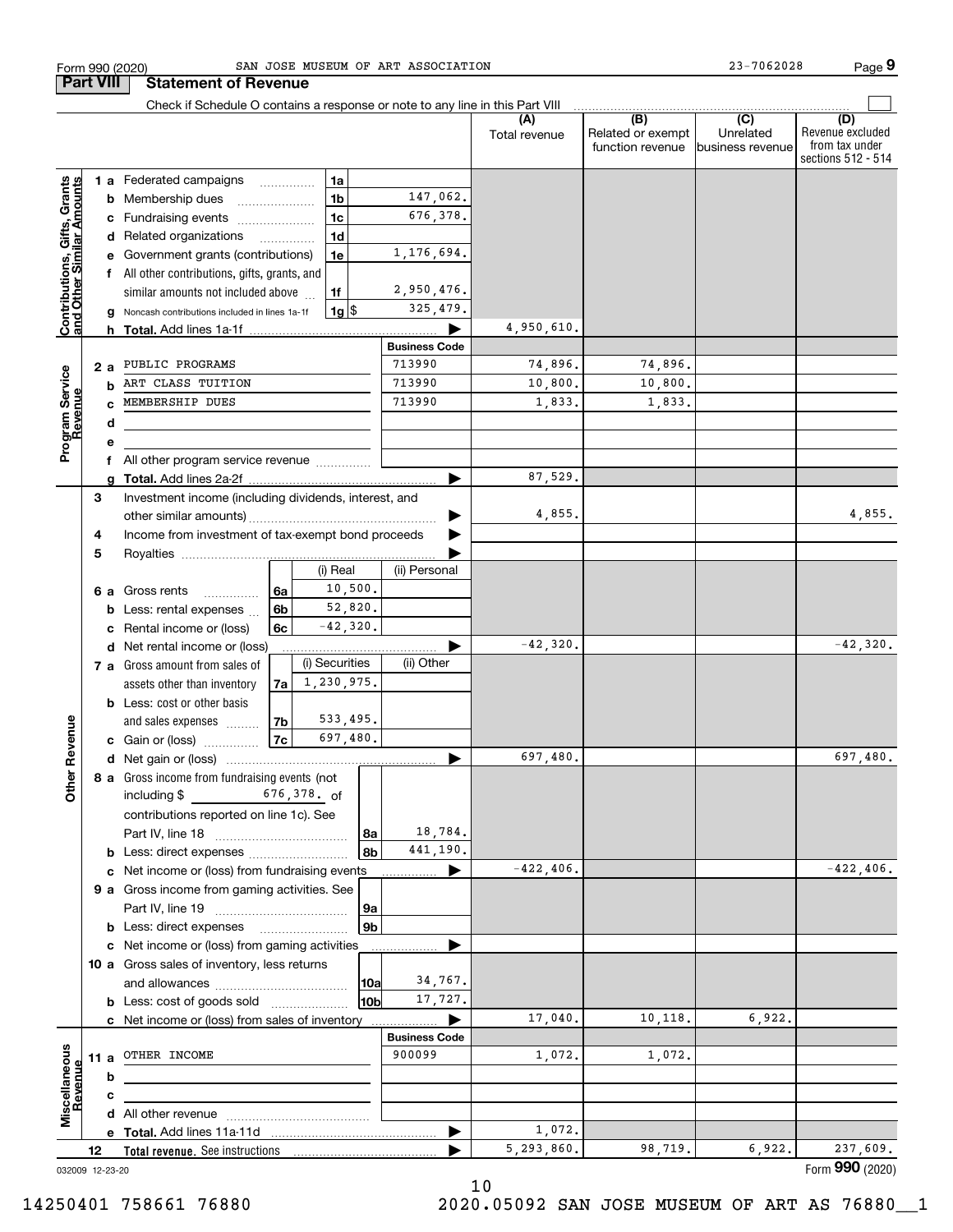Form 990 (2020) Page SAN JOSE MUSEUM OF ART ASSOCIATION 23-7062028 **Part IX Statement of Functional Expenses**

**10**

|    | Section 501(c)(3) and 501(c)(4) organizations must complete all columns. All other organizations must complete column (A). |                       |                                                 |                                           |                                |
|----|----------------------------------------------------------------------------------------------------------------------------|-----------------------|-------------------------------------------------|-------------------------------------------|--------------------------------|
|    | Check if Schedule O contains a response or note to any line in this Part IX                                                |                       |                                                 |                                           | $\overline{\mathbf{x}}$        |
|    | Do not include amounts reported on lines 6b,<br>7b, 8b, 9b, and 10b of Part VIII.                                          | (A)<br>Total expenses | $\overline{(B)}$<br>Program service<br>expenses | (C)<br>Management and<br>general expenses | (D)<br>Fundraising<br>expenses |
| 1. | Grants and other assistance to domestic organizations                                                                      |                       |                                                 |                                           |                                |
|    | and domestic governments. See Part IV, line 21                                                                             |                       |                                                 |                                           |                                |
| 2  | Grants and other assistance to domestic                                                                                    |                       |                                                 |                                           |                                |
|    | individuals. See Part IV, line 22                                                                                          |                       |                                                 |                                           |                                |
| 3  | Grants and other assistance to foreign                                                                                     |                       |                                                 |                                           |                                |
|    | organizations, foreign governments, and foreign                                                                            |                       |                                                 |                                           |                                |
|    | individuals. See Part IV, lines 15 and 16                                                                                  |                       |                                                 |                                           |                                |
| 4  | Benefits paid to or for members                                                                                            |                       |                                                 |                                           |                                |
| 5  | Compensation of current officers, directors,                                                                               |                       |                                                 |                                           |                                |
|    |                                                                                                                            | 271,864.              | 176,712.                                        | 27,186.                                   | 67,966.                        |
| 6  | Compensation not included above to disqualified                                                                            |                       |                                                 |                                           |                                |
|    | persons (as defined under section 4958(f)(1)) and                                                                          |                       |                                                 |                                           |                                |
|    | persons described in section 4958(c)(3)(B)                                                                                 |                       |                                                 |                                           |                                |
| 7  |                                                                                                                            | 2,136,270.            | 1,571,490.                                      | 338,948.                                  | 225,832.                       |
| 8  | Pension plan accruals and contributions (include                                                                           |                       |                                                 |                                           |                                |
|    | section 401(k) and 403(b) employer contributions)                                                                          | 105,914.              | 61,548.                                         | 34,328.                                   | 10,038.                        |
| 9  |                                                                                                                            | 106,247.              | 58,858.                                         | 43,817.                                   | 3,572.                         |
| 10 |                                                                                                                            | 176,818.              | 102,752.                                        | 57,307.                                   | 16,759.                        |
| 11 | Fees for services (nonemployees):                                                                                          |                       |                                                 |                                           |                                |
| a  |                                                                                                                            |                       |                                                 |                                           |                                |
| b  |                                                                                                                            | 3,325.                |                                                 | 3,325.                                    |                                |
| c  |                                                                                                                            | 50,000.               |                                                 | 50,000.                                   |                                |
| d  |                                                                                                                            |                       |                                                 |                                           |                                |
|    | Professional fundraising services. See Part IV, line 17                                                                    |                       |                                                 |                                           |                                |
| f  | Investment management fees                                                                                                 | 49,427.               |                                                 | 49,427.                                   |                                |
| g  | Other. (If line 11g amount exceeds 10% of line 25,                                                                         |                       |                                                 |                                           |                                |
|    | column (A) amount, list line 11g expenses on Sch O.)                                                                       | 579,995.              | 436,969.                                        | 110,912.<br>954.                          | 32, 114.                       |
| 12 |                                                                                                                            | 50,999.               | 50,018.                                         |                                           | 27.                            |
| 13 |                                                                                                                            | 189,704.<br>61,957.   | 146,894.<br>20,523.                             | 5,960.<br>10,024.                         | 36,850.<br>31,410.             |
| 14 |                                                                                                                            |                       |                                                 |                                           |                                |
| 15 |                                                                                                                            | 83,144.               | 25,639.                                         | 34, 346.                                  | 23, 159.                       |
| 16 |                                                                                                                            | 10,298.               | 6, 250.                                         | 3,934.                                    | 114.                           |
| 17 | Payments of travel or entertainment expenses                                                                               |                       |                                                 |                                           |                                |
| 18 | for any federal, state, or local public officials                                                                          |                       |                                                 |                                           |                                |
| 19 | Conferences, conventions, and meetings                                                                                     | 2,466.                | 1,148.                                          | 1,118.                                    | 200.                           |
| 20 | Interest                                                                                                                   |                       |                                                 |                                           |                                |
| 21 |                                                                                                                            |                       |                                                 |                                           |                                |
| 22 | Depreciation, depletion, and amortization                                                                                  | 1,422.                | 1,279.                                          | 72.                                       | 71.                            |
| 23 | Insurance                                                                                                                  | 46,302.               | 43,121.                                         | 1,288.                                    | 1,893.                         |
| 24 | Other expenses. Itemize expenses not covered<br>above (List miscellaneous expenses on line 24e. If                         |                       |                                                 |                                           |                                |
|    | line 24e amount exceeds 10% of line 25, column (A)<br>amount, list line 24e expenses on Schedule O.)                       |                       |                                                 |                                           |                                |
| a  | PURCH. ART COLLECTION                                                                                                      | 540,973.              | 540,973.                                        |                                           |                                |
| b  | EQUIPMENT EXPENSES                                                                                                         | 135,403.              | 121, 147.                                       | 7,845.                                    | 6,411.                         |
| C  | MATERIALS                                                                                                                  | 71,957.               | 71,348.                                         | 312.                                      | 297.                           |
| d  | EXHIBITION COSTS                                                                                                           | 57,013.               | 57,013.                                         |                                           |                                |
|    | e All other expenses                                                                                                       | 252,039.              | 184, 411.                                       | 31, 119.                                  | 36,509.                        |
| 25 | Total functional expenses. Add lines 1 through 24e                                                                         | 4,983,537.            | 3,678,093.                                      | 812,222.                                  | 493,222.                       |
| 26 | Joint costs. Complete this line only if the organization                                                                   |                       |                                                 |                                           |                                |
|    | reported in column (B) joint costs from a combined                                                                         |                       |                                                 |                                           |                                |
|    | educational campaign and fundraising solicitation.                                                                         |                       |                                                 |                                           |                                |
|    | Check here $\blacktriangleright$<br>if following SOP 98-2 (ASC 958-720)                                                    |                       |                                                 |                                           |                                |

11

032010 12-23-20

Form (2020) **990**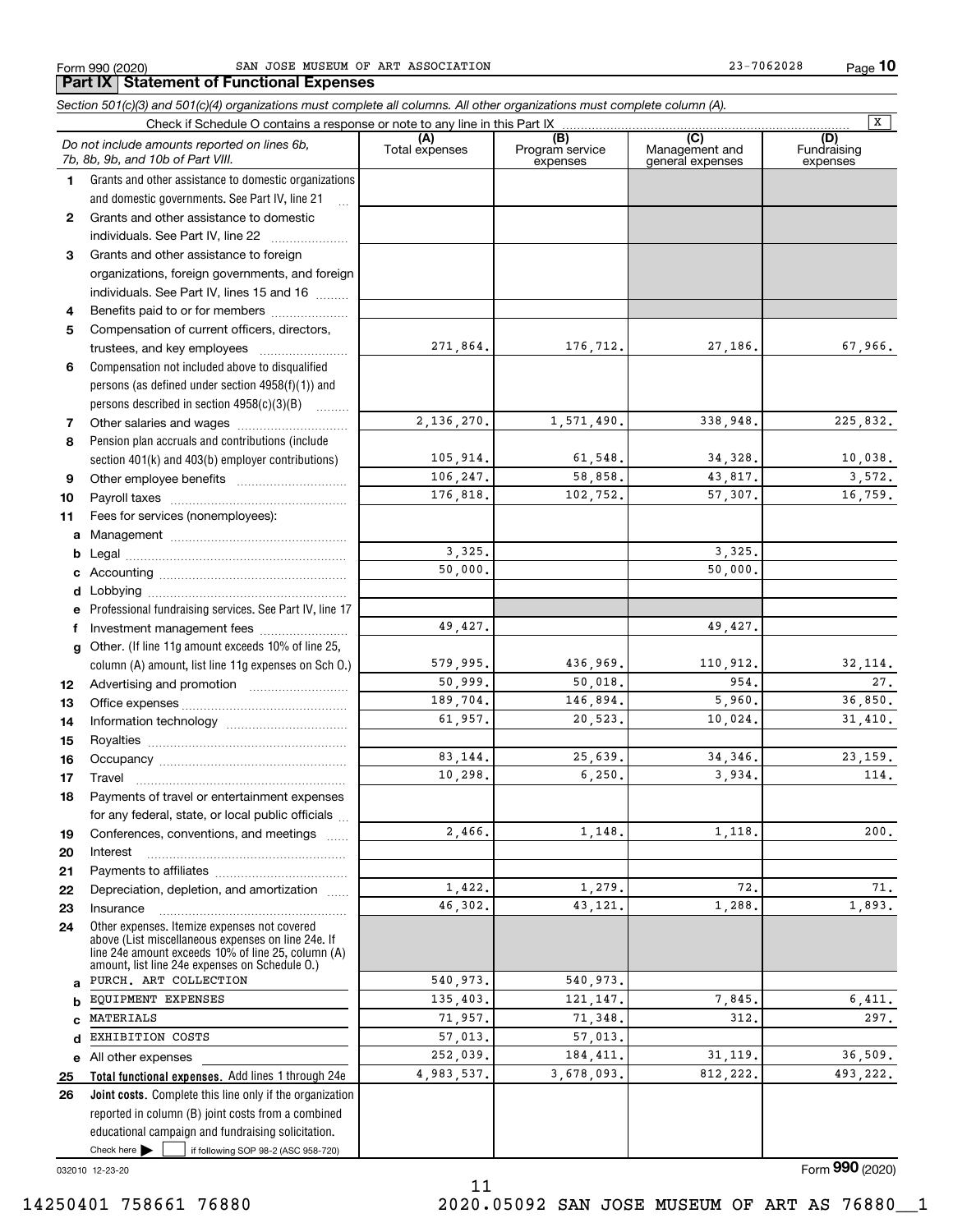# 12 14250401 758661 76880 2020.05092 SAN JOSE MUSEUM OF ART AS 76880\_\_1

|                             |    |                                                                                                                                                                                                                                |            |            | (A)<br>Beginning of year |                 | (B)<br>End of year |
|-----------------------------|----|--------------------------------------------------------------------------------------------------------------------------------------------------------------------------------------------------------------------------------|------------|------------|--------------------------|-----------------|--------------------|
|                             | 1  |                                                                                                                                                                                                                                |            |            | 1,612,260.               | $\mathbf{1}$    | 1,759,167.         |
|                             | 2  |                                                                                                                                                                                                                                |            |            | 1,412,732.               | $\overline{2}$  | 2,036,221.         |
|                             | З  |                                                                                                                                                                                                                                | 1,947,586. | 3          | 1,494,388.               |                 |                    |
|                             | 4  |                                                                                                                                                                                                                                |            |            | 63,755.                  | 4               | 82,161.            |
|                             | 5  | Loans and other receivables from any current or former officer, director,                                                                                                                                                      |            |            |                          |                 |                    |
|                             |    | trustee, key employee, creator or founder, substantial contributor, or 35%                                                                                                                                                     |            |            |                          |                 |                    |
|                             |    | controlled entity or family member of any of these persons                                                                                                                                                                     |            |            |                          | 5               |                    |
|                             | 6  | Loans and other receivables from other disqualified persons (as defined                                                                                                                                                        |            |            |                          |                 |                    |
|                             |    | under section $4958(f)(1)$ , and persons described in section $4958(c)(3)(B)$                                                                                                                                                  |            | $\ldots$   |                          | 6               |                    |
|                             | 7  |                                                                                                                                                                                                                                |            |            |                          | $\overline{7}$  |                    |
| Assets                      | 8  |                                                                                                                                                                                                                                |            |            | 77,558.                  | 8               | 72,974.            |
|                             | 9  | Prepaid expenses and deferred charges                                                                                                                                                                                          |            |            | 229, 343.                | 9               | 92,328.            |
|                             |    | <b>10a</b> Land, buildings, and equipment: cost or other                                                                                                                                                                       |            |            |                          |                 |                    |
|                             |    | basis. Complete Part VI of Schedule D  10a                                                                                                                                                                                     |            | 1,710,296. |                          |                 |                    |
|                             |    | <b>b</b> Less: accumulated depreciation                                                                                                                                                                                        | 10b l      | 1,709,817. | 1,901.                   | 10 <sub>c</sub> | 479.               |
|                             | 11 |                                                                                                                                                                                                                                |            |            | 10,767,699.              | 11              | 13,350,766.        |
|                             | 12 |                                                                                                                                                                                                                                |            |            |                          | 12              |                    |
|                             | 13 |                                                                                                                                                                                                                                |            |            |                          | 13              |                    |
|                             | 14 |                                                                                                                                                                                                                                |            |            |                          | 14              |                    |
|                             | 15 |                                                                                                                                                                                                                                |            |            |                          | 15              |                    |
|                             | 16 |                                                                                                                                                                                                                                |            |            | 16, 112, 834.            | 16              | 18,888,484.        |
|                             | 17 |                                                                                                                                                                                                                                |            |            | 305,749.                 | 17              | 397,748.           |
|                             | 18 |                                                                                                                                                                                                                                |            | 18         |                          |                 |                    |
|                             | 19 | Deferred revenue manual contracts and contracts are contracted and contract and contract are contracted and contract are contracted and contract are contracted and contract are contracted and contract are contracted and co | 70,583.    | 19         | 59,179.                  |                 |                    |
|                             | 20 |                                                                                                                                                                                                                                |            | 20         |                          |                 |                    |
|                             | 21 | Escrow or custodial account liability. Complete Part IV of Schedule D                                                                                                                                                          |            | 21         |                          |                 |                    |
|                             | 22 | Loans and other payables to any current or former officer, director,                                                                                                                                                           |            |            |                          |                 |                    |
| Liabilities                 |    | trustee, key employee, creator or founder, substantial contributor, or 35%                                                                                                                                                     |            |            |                          |                 |                    |
|                             |    | controlled entity or family member of any of these persons                                                                                                                                                                     |            |            |                          | 22              |                    |
|                             | 23 | Secured mortgages and notes payable to unrelated third parties                                                                                                                                                                 |            |            |                          | 23              |                    |
|                             | 24 | Unsecured notes and loans payable to unrelated third parties                                                                                                                                                                   |            |            | 466,316.                 | 24              | 456,887.           |
|                             | 25 | Other liabilities (including federal income tax, payables to related third                                                                                                                                                     |            |            |                          |                 |                    |
|                             |    | parties, and other liabilities not included on lines 17-24). Complete Part X                                                                                                                                                   |            |            |                          |                 |                    |
|                             |    | of Schedule D                                                                                                                                                                                                                  |            |            |                          | 25              |                    |
|                             | 26 |                                                                                                                                                                                                                                |            |            | 842,648.                 | 26              | 913,814.           |
|                             |    | Organizations that follow FASB ASC 958, check here $\blacktriangleright$ $\boxed{\text{X}}$                                                                                                                                    |            |            |                          |                 |                    |
|                             |    | and complete lines 27, 28, 32, and 33.                                                                                                                                                                                         |            |            |                          |                 |                    |
|                             | 27 | Net assets without donor restrictions                                                                                                                                                                                          |            |            | 1,778,309.               | 27              | 1,847,984.         |
|                             | 28 | Net assets with donor restrictions                                                                                                                                                                                             |            |            | 13, 491, 877.            | 28              | 16, 126, 686.      |
|                             |    | Organizations that do not follow FASB ASC 958, check here $\blacktriangleright$                                                                                                                                                |            |            |                          |                 |                    |
|                             |    | and complete lines 29 through 33.                                                                                                                                                                                              |            |            |                          |                 |                    |
|                             | 29 |                                                                                                                                                                                                                                |            |            |                          | 29              |                    |
|                             | 30 | Paid-in or capital surplus, or land, building, or equipment fund                                                                                                                                                               |            |            |                          | 30              |                    |
|                             | 31 | Retained earnings, endowment, accumulated income, or other funds                                                                                                                                                               |            | $\cdots$   |                          | 31              |                    |
| Net Assets or Fund Balances | 32 | Total net assets or fund balances                                                                                                                                                                                              |            |            | 15,270,186.              | 32              | 17,974,670.        |
|                             | 33 | Total liabilities and net assets/fund balances                                                                                                                                                                                 |            |            | 16, 112, 834.            | 33              | 18,888,484.        |
|                             |    |                                                                                                                                                                                                                                |            |            |                          |                 | Form 990 (2020)    |

Form 990 (2020) Page SAN JOSE MUSEUM OF ART ASSOCIATION 23-7062028

Check if Schedule O contains a response or note to any line in this Part X

**11**

 $\mathcal{L}^{\text{max}}$ 

**Part X Balance Sheet**

 $\overline{\phantom{0}}$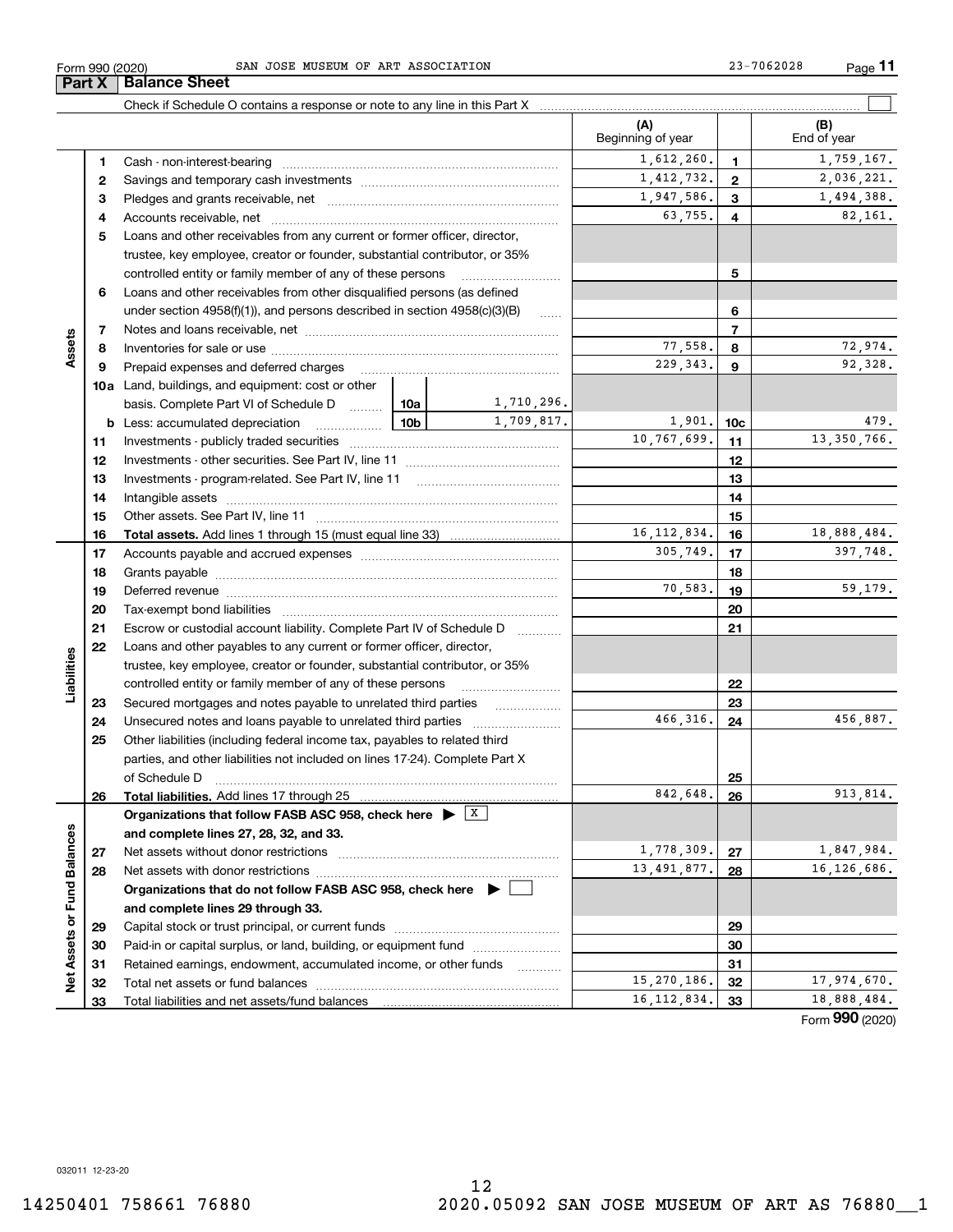|    | SAN JOSE MUSEUM OF ART ASSOCIATION<br>Form 990 (2020)                                                                           | 23-7062028     |                |            | Page $12$     |
|----|---------------------------------------------------------------------------------------------------------------------------------|----------------|----------------|------------|---------------|
|    | Part XI<br><b>Reconciliation of Net Assets</b>                                                                                  |                |                |            |               |
|    |                                                                                                                                 |                |                |            |               |
|    |                                                                                                                                 |                |                |            |               |
| 1  | Total revenue (must equal Part VIII, column (A), line 12)                                                                       | 1              |                |            | 5,293,860.    |
| 2  |                                                                                                                                 | $\mathbf{2}$   |                |            | 4,983,537.    |
| 3  | Revenue less expenses. Subtract line 2 from line 1                                                                              | 3              |                |            | 310, 323.     |
| 4  |                                                                                                                                 | 4              |                |            | 15, 270, 186. |
| 5  |                                                                                                                                 | 5              |                |            | 2,394,161.    |
| 6  |                                                                                                                                 | 6              |                |            |               |
| 7  | Investment expenses www.communication.communication.com/www.communication.com/www.communication.com                             | $\overline{7}$ |                |            |               |
| 8  | Prior period adjustments                                                                                                        | 8              |                |            |               |
| 9  | Other changes in net assets or fund balances (explain on Schedule O)                                                            | 9              |                |            | 0.            |
| 10 | Net assets or fund balances at end of year. Combine lines 3 through 9 (must equal Part X, line 32,                              |                |                |            |               |
|    | column (B))                                                                                                                     | 10             |                |            | 17,974,670.   |
|    | Part XII Financial Statements and Reporting                                                                                     |                |                |            |               |
|    |                                                                                                                                 |                |                |            |               |
|    |                                                                                                                                 |                |                | <b>Yes</b> | <b>No</b>     |
| 1  | Accounting method used to prepare the Form 990: [16] Cash<br>$X$   Accrual<br>Other                                             |                |                |            |               |
|    | If the organization changed its method of accounting from a prior year or checked "Other," explain in Schedule O.               |                |                |            |               |
|    | 2a Were the organization's financial statements compiled or reviewed by an independent accountant?                              |                | 2a             |            | x             |
|    | If "Yes," check a box below to indicate whether the financial statements for the year were compiled or reviewed on a            |                |                |            |               |
|    | separate basis, consolidated basis, or both:                                                                                    |                |                |            |               |
|    | Separate basis<br>Consolidated basis<br>Both consolidated and separate basis                                                    |                |                |            |               |
|    | <b>b</b> Were the organization's financial statements audited by an independent accountant?                                     |                | 2 <sub>b</sub> | х          |               |
|    | If "Yes," check a box below to indicate whether the financial statements for the year were audited on a separate basis,         |                |                |            |               |
|    | consolidated basis, or both:                                                                                                    |                |                |            |               |
|    | $X$ Separate basis<br><b>Consolidated basis</b><br>Both consolidated and separate basis                                         |                |                |            |               |
|    | c If "Yes" to line 2a or 2b, does the organization have a committee that assumes responsibility for oversight of the audit,     |                |                |            |               |
|    |                                                                                                                                 |                | 2c             | х          |               |
|    | If the organization changed either its oversight process or selection process during the tax year, explain on Schedule O.       |                |                |            |               |
|    | 3a As a result of a federal award, was the organization required to undergo an audit or audits as set forth in the Single Audit |                |                |            |               |
|    |                                                                                                                                 |                | 3a             |            | X             |
|    | b If "Yes," did the organization undergo the required audit or audits? If the organization did not undergo the required audit   |                |                |            |               |
|    |                                                                                                                                 |                | 3b             | <u>nnn</u> |               |

Form (2020) **990**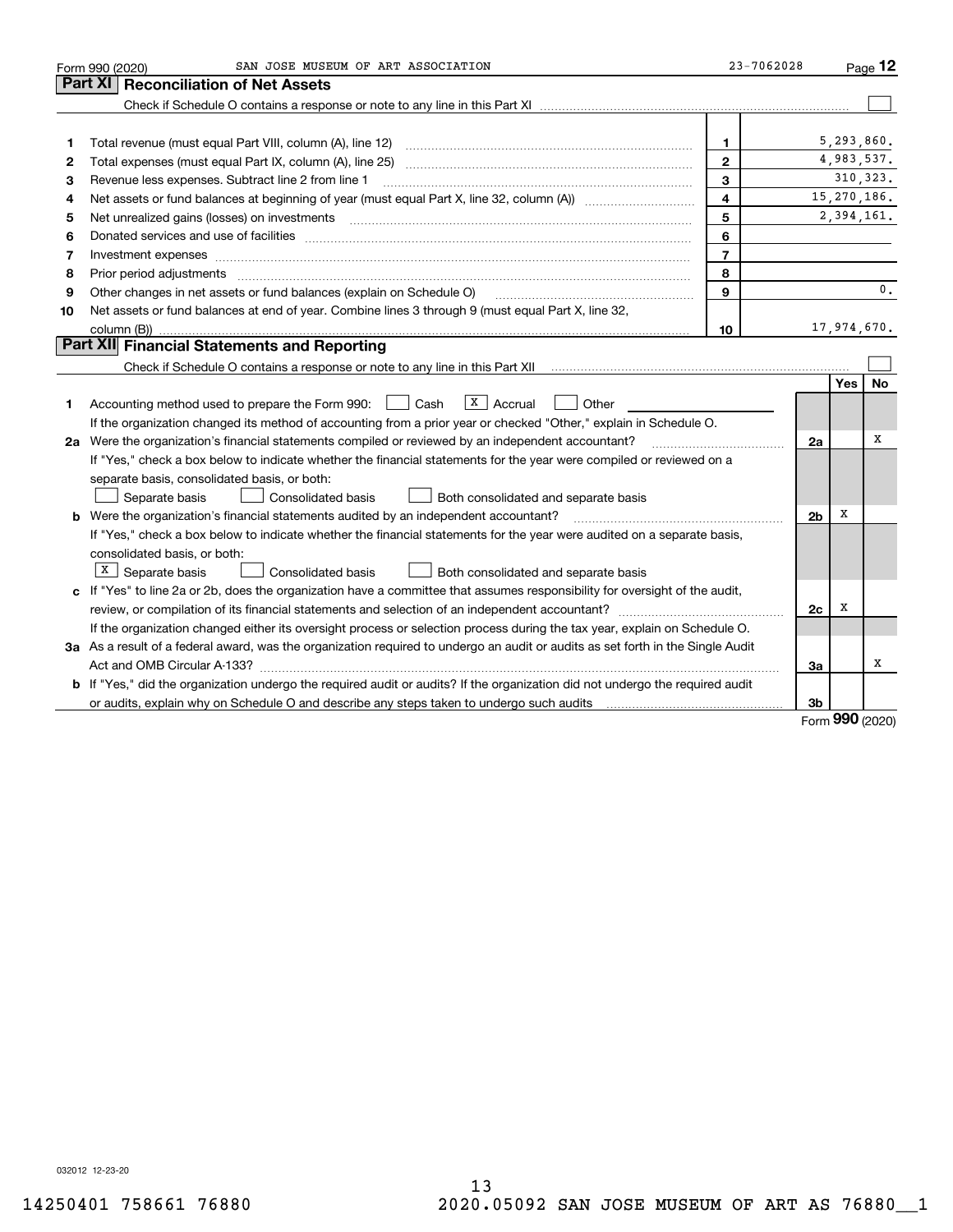# **SCHEDULE A**

Department of the Treasury Internal Revenue Service

**(Form 990 or 990-EZ)**

# **Public Charity Status and Public Support**

**Complete if the organization is a section 501(c)(3) organization or a section 4947(a)(1) nonexempt charitable trust.**

| Attach to Form 990 or Form 990-EZ. |
|------------------------------------|
|                                    |

**| Go to www.irs.gov/Form990 for instructions and the latest information.**

OMB No. 1545-0047

**Open to Public Inspection**

**2020**

| Name of the organization           |                                                                                                                                              |          |                                                        |                             |                                 |                            | <b>Employer identification number</b> |                            |
|------------------------------------|----------------------------------------------------------------------------------------------------------------------------------------------|----------|--------------------------------------------------------|-----------------------------|---------------------------------|----------------------------|---------------------------------------|----------------------------|
| SAN JOSE MUSEUM OF ART ASSOCIATION |                                                                                                                                              |          |                                                        |                             |                                 |                            | 23-7062028                            |                            |
| Part I                             | Reason for Public Charity Status. (All organizations must complete this part.) See instructions.                                             |          |                                                        |                             |                                 |                            |                                       |                            |
|                                    | The organization is not a private foundation because it is: (For lines 1 through 12, check only one box.)                                    |          |                                                        |                             |                                 |                            |                                       |                            |
| 1                                  | A church, convention of churches, or association of churches described in section 170(b)(1)(A)(i).                                           |          |                                                        |                             |                                 |                            |                                       |                            |
| 2                                  | A school described in section 170(b)(1)(A)(ii). (Attach Schedule E (Form 990 or 990-EZ).)                                                    |          |                                                        |                             |                                 |                            |                                       |                            |
| 3                                  | A hospital or a cooperative hospital service organization described in section 170(b)(1)(A)(iii).                                            |          |                                                        |                             |                                 |                            |                                       |                            |
| 4                                  | A medical research organization operated in conjunction with a hospital described in section 170(b)(1)(A)(iii). Enter the hospital's name,   |          |                                                        |                             |                                 |                            |                                       |                            |
|                                    | city, and state:                                                                                                                             |          |                                                        |                             |                                 |                            |                                       |                            |
|                                    | An organization operated for the benefit of a college or university owned or operated by a governmental unit described in                    |          |                                                        |                             |                                 |                            |                                       |                            |
| 5                                  |                                                                                                                                              |          |                                                        |                             |                                 |                            |                                       |                            |
|                                    | section 170(b)(1)(A)(iv). (Complete Part II.)                                                                                                |          |                                                        |                             |                                 |                            |                                       |                            |
| 6                                  | A federal, state, or local government or governmental unit described in section 170(b)(1)(A)(v).                                             |          |                                                        |                             |                                 |                            |                                       |                            |
| x<br>7                             | An organization that normally receives a substantial part of its support from a governmental unit or from the general public described in    |          |                                                        |                             |                                 |                            |                                       |                            |
|                                    | section 170(b)(1)(A)(vi). (Complete Part II.)                                                                                                |          |                                                        |                             |                                 |                            |                                       |                            |
| 8                                  | A community trust described in section 170(b)(1)(A)(vi). (Complete Part II.)                                                                 |          |                                                        |                             |                                 |                            |                                       |                            |
| 9                                  | An agricultural research organization described in section 170(b)(1)(A)(ix) operated in conjunction with a land-grant college                |          |                                                        |                             |                                 |                            |                                       |                            |
|                                    | or university or a non-land-grant college of agriculture (see instructions). Enter the name, city, and state of the college or               |          |                                                        |                             |                                 |                            |                                       |                            |
|                                    | university:                                                                                                                                  |          |                                                        |                             |                                 |                            |                                       |                            |
| 10                                 | An organization that normally receives (1) more than 33 1/3% of its support from contributions, membership fees, and gross receipts from     |          |                                                        |                             |                                 |                            |                                       |                            |
|                                    | activities related to its exempt functions, subject to certain exceptions; and (2) no more than 33 1/3% of its support from gross investment |          |                                                        |                             |                                 |                            |                                       |                            |
|                                    | income and unrelated business taxable income (less section 511 tax) from businesses acquired by the organization after June 30, 1975.        |          |                                                        |                             |                                 |                            |                                       |                            |
|                                    | See section 509(a)(2). (Complete Part III.)                                                                                                  |          |                                                        |                             |                                 |                            |                                       |                            |
| 11                                 | An organization organized and operated exclusively to test for public safety. See section 509(a)(4).                                         |          |                                                        |                             |                                 |                            |                                       |                            |
| 12                                 | An organization organized and operated exclusively for the benefit of, to perform the functions of, or to carry out the purposes of one or   |          |                                                        |                             |                                 |                            |                                       |                            |
|                                    | more publicly supported organizations described in section 509(a)(1) or section 509(a)(2). See section 509(a)(3). Check the box in           |          |                                                        |                             |                                 |                            |                                       |                            |
|                                    | lines 12a through 12d that describes the type of supporting organization and complete lines 12e, 12f, and 12g.                               |          |                                                        |                             |                                 |                            |                                       |                            |
| а                                  | Type I. A supporting organization operated, supervised, or controlled by its supported organization(s), typically by giving                  |          |                                                        |                             |                                 |                            |                                       |                            |
|                                    | the supported organization(s) the power to regularly appoint or elect a majority of the directors or trustees of the supporting              |          |                                                        |                             |                                 |                            |                                       |                            |
|                                    | organization. You must complete Part IV, Sections A and B.                                                                                   |          |                                                        |                             |                                 |                            |                                       |                            |
| b                                  | Type II. A supporting organization supervised or controlled in connection with its supported organization(s), by having                      |          |                                                        |                             |                                 |                            |                                       |                            |
|                                    |                                                                                                                                              |          |                                                        |                             |                                 |                            |                                       |                            |
|                                    | control or management of the supporting organization vested in the same persons that control or manage the supported                         |          |                                                        |                             |                                 |                            |                                       |                            |
|                                    | organization(s). You must complete Part IV, Sections A and C.                                                                                |          |                                                        |                             |                                 |                            |                                       |                            |
| с                                  | Type III functionally integrated. A supporting organization operated in connection with, and functionally integrated with,                   |          |                                                        |                             |                                 |                            |                                       |                            |
|                                    | its supported organization(s) (see instructions). You must complete Part IV, Sections A, D, and E.                                           |          |                                                        |                             |                                 |                            |                                       |                            |
| d                                  | Type III non-functionally integrated. A supporting organization operated in connection with its supported organization(s)                    |          |                                                        |                             |                                 |                            |                                       |                            |
|                                    | that is not functionally integrated. The organization generally must satisfy a distribution requirement and an attentiveness                 |          |                                                        |                             |                                 |                            |                                       |                            |
|                                    | requirement (see instructions). You must complete Part IV, Sections A and D, and Part V.                                                     |          |                                                        |                             |                                 |                            |                                       |                            |
|                                    | Check this box if the organization received a written determination from the IRS that it is a Type I, Type II, Type III                      |          |                                                        |                             |                                 |                            |                                       |                            |
|                                    | functionally integrated, or Type III non-functionally integrated supporting organization.                                                    |          |                                                        |                             |                                 |                            |                                       |                            |
| f.                                 | Enter the number of supported organizations                                                                                                  |          |                                                        |                             |                                 |                            |                                       |                            |
|                                    | Provide the following information about the supported organization(s).                                                                       |          |                                                        |                             | (iv) Is the organization listed |                            |                                       |                            |
|                                    | (i) Name of supported                                                                                                                        | (ii) EIN | (iii) Type of organization<br>(described on lines 1-10 | in your governing document? |                                 | (v) Amount of monetary     |                                       | (vi) Amount of other       |
|                                    | organization                                                                                                                                 |          | above (see instructions))                              | <b>Yes</b>                  | No                              | support (see instructions) |                                       | support (see instructions) |
|                                    |                                                                                                                                              |          |                                                        |                             |                                 |                            |                                       |                            |
|                                    |                                                                                                                                              |          |                                                        |                             |                                 |                            |                                       |                            |
|                                    |                                                                                                                                              |          |                                                        |                             |                                 |                            |                                       |                            |
|                                    |                                                                                                                                              |          |                                                        |                             |                                 |                            |                                       |                            |
|                                    |                                                                                                                                              |          |                                                        |                             |                                 |                            |                                       |                            |
|                                    |                                                                                                                                              |          |                                                        |                             |                                 |                            |                                       |                            |
|                                    |                                                                                                                                              |          |                                                        |                             |                                 |                            |                                       |                            |
|                                    |                                                                                                                                              |          |                                                        |                             |                                 |                            |                                       |                            |
|                                    |                                                                                                                                              |          |                                                        |                             |                                 |                            |                                       |                            |
|                                    |                                                                                                                                              |          |                                                        |                             |                                 |                            |                                       |                            |
| Total                              |                                                                                                                                              |          |                                                        |                             |                                 |                            |                                       |                            |
|                                    |                                                                                                                                              |          |                                                        |                             |                                 |                            |                                       |                            |

LHA For Paperwork Reduction Act Notice, see the Instructions for Form 990 or 990-EZ. <sub>032021</sub> o1-25-21 Schedule A (Form 990 or 990-EZ) 2020 14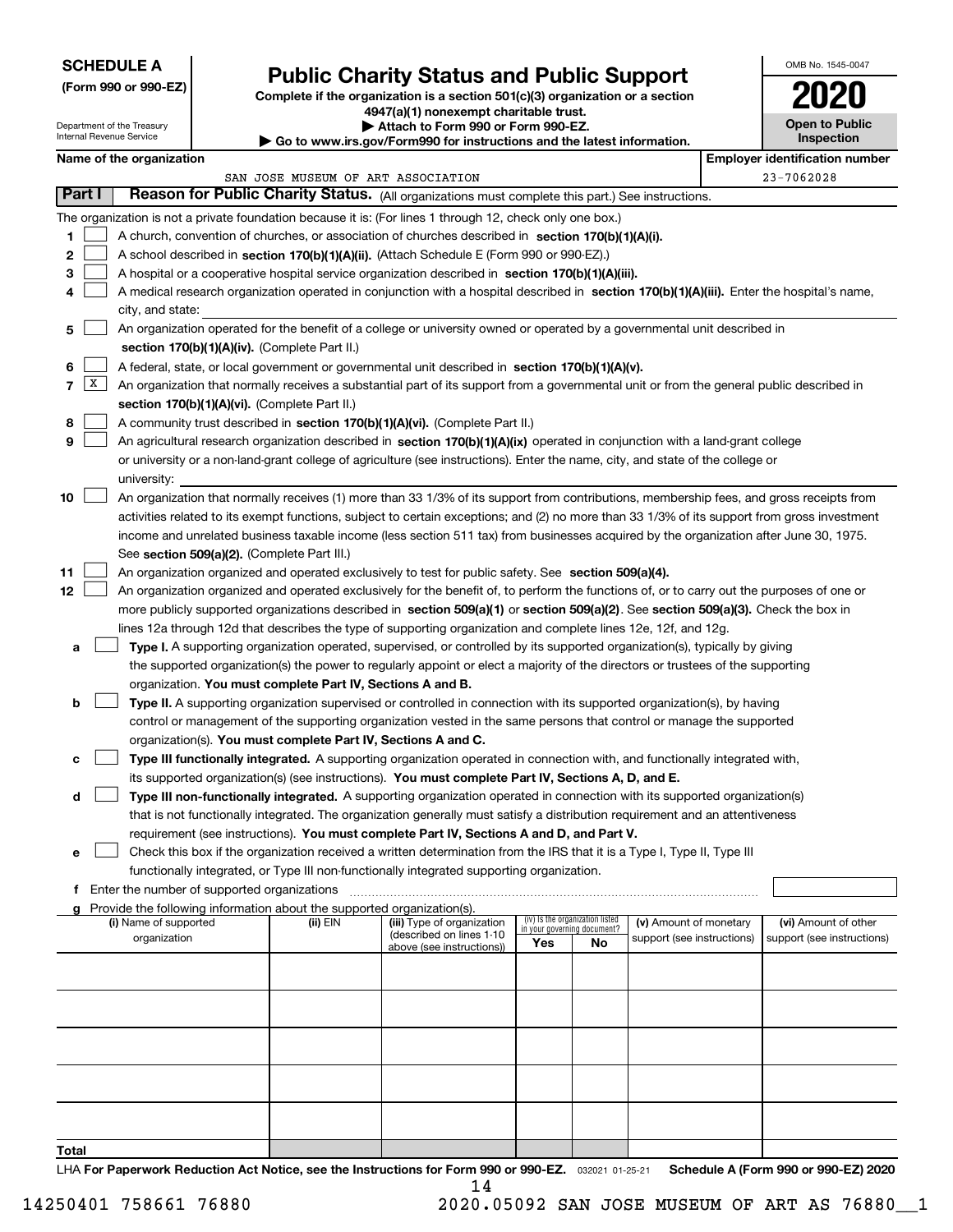# Schedule A (Form 990 or 990-EZ) 2020 SAN JOSE MUSEUM OF ART ASSOCIATION 23-7062028 Page

(Complete only if you checked the box on line 5, 7, or 8 of Part I or if the organization failed to qualify under Part III. If the organization fails to qualify under the tests listed below, please complete Part III.) **Part II Support Schedule for Organizations Described in Sections 170(b)(1)(A)(iv) and 170(b)(1)(A)(vi)**

|    | <b>Section A. Public Support</b>                                                                                                                                                                                              |            |              |            |            |            |                                |
|----|-------------------------------------------------------------------------------------------------------------------------------------------------------------------------------------------------------------------------------|------------|--------------|------------|------------|------------|--------------------------------|
|    | Calendar year (or fiscal year beginning in)                                                                                                                                                                                   | (a) 2016   | (b) 2017     | $(c)$ 2018 | $(d)$ 2019 | (e) 2020   | (f) Total                      |
|    | 1 Gifts, grants, contributions, and                                                                                                                                                                                           |            |              |            |            |            |                                |
|    | membership fees received. (Do not                                                                                                                                                                                             |            |              |            |            |            |                                |
|    | include any "unusual grants.")                                                                                                                                                                                                | 3,278,807. | 3,768,114.   | 5,568,281. | 4,724,237. | 4,950,610. | 22,290,049.                    |
|    | 2 Tax revenues levied for the organ-                                                                                                                                                                                          |            |              |            |            |            |                                |
|    | ization's benefit and either paid to                                                                                                                                                                                          |            |              |            |            |            |                                |
|    | or expended on its behalf                                                                                                                                                                                                     |            |              |            |            |            |                                |
|    | 3 The value of services or facilities                                                                                                                                                                                         |            |              |            |            |            |                                |
|    | furnished by a governmental unit to                                                                                                                                                                                           |            |              |            |            |            |                                |
|    | the organization without charge                                                                                                                                                                                               | 1,872,000. | 2,340,000.   | 2,340,000. | 2,340,000. | 1,825,000. | 10,717,000.                    |
|    | 4 Total. Add lines 1 through 3                                                                                                                                                                                                | 5,150,807. | 6,108,114.   | 7,908,281. | 7,064,237. | 6,775,610. | 33,007,049.                    |
| 5  | The portion of total contributions                                                                                                                                                                                            |            |              |            |            |            |                                |
|    | by each person (other than a                                                                                                                                                                                                  |            |              |            |            |            |                                |
|    | governmental unit or publicly                                                                                                                                                                                                 |            |              |            |            |            |                                |
|    | supported organization) included                                                                                                                                                                                              |            |              |            |            |            |                                |
|    | on line 1 that exceeds 2% of the                                                                                                                                                                                              |            |              |            |            |            |                                |
|    | amount shown on line 11,                                                                                                                                                                                                      |            |              |            |            |            |                                |
|    | column (f)                                                                                                                                                                                                                    |            |              |            |            |            | 2,079,884.                     |
|    | 6 Public support. Subtract line 5 from line 4.                                                                                                                                                                                |            |              |            |            |            | 30, 927, 165.                  |
|    | <b>Section B. Total Support</b>                                                                                                                                                                                               |            |              |            |            |            |                                |
|    | Calendar year (or fiscal year beginning in) $\blacktriangleright$                                                                                                                                                             | (a) 2016   | (b) 2017     | $(c)$ 2018 | $(d)$ 2019 | (e) 2020   | (f) Total                      |
|    | <b>7</b> Amounts from line 4                                                                                                                                                                                                  | 5,150,807. | 6, 108, 114. | 7,908,281  | 7,064,237. | 6,775,610. | 33,007,049.                    |
|    | 8 Gross income from interest,                                                                                                                                                                                                 |            |              |            |            |            |                                |
|    | dividends, payments received on                                                                                                                                                                                               |            |              |            |            |            |                                |
|    | securities loans, rents, royalties,                                                                                                                                                                                           |            |              |            |            |            |                                |
|    | and income from similar sources                                                                                                                                                                                               | 404,114.   | 448,749.     | 554,028.   | 51,850.    | 15,355.    | 1,474,096.                     |
|    | 9 Net income from unrelated business                                                                                                                                                                                          |            |              |            |            |            |                                |
|    | activities, whether or not the                                                                                                                                                                                                |            |              |            |            |            |                                |
|    | business is regularly carried on                                                                                                                                                                                              |            |              |            |            |            |                                |
|    | 10 Other income. Do not include gain                                                                                                                                                                                          |            |              |            |            |            |                                |
|    | or loss from the sale of capital                                                                                                                                                                                              |            |              |            |            |            |                                |
|    | assets (Explain in Part VI.)                                                                                                                                                                                                  | 299,596.   | 431,229.     | 494,028.   | 148,700.   | 18,784.    | 1,392,337.                     |
|    | 11 Total support. Add lines 7 through 10                                                                                                                                                                                      |            |              |            |            |            | 35,873,482.                    |
| 12 | Gross receipts from related activities, etc. (see instructions)                                                                                                                                                               |            |              |            |            | 12         | 2,207,473.                     |
|    | 13 First 5 years. If the Form 990 is for the organization's first, second, third, fourth, or fifth tax year as a section 501(c)(3)                                                                                            |            |              |            |            |            |                                |
|    | organization, check this box and stop here manufactured and stop in the set of the set of the set of the set of the set of the set of the set of the set of the set of the set of the set of the set of the set of the set of |            |              |            |            |            |                                |
|    | <b>Section C. Computation of Public Support Percentage</b>                                                                                                                                                                    |            |              |            |            |            |                                |
|    |                                                                                                                                                                                                                               |            |              |            |            | 14         | 86.21<br>%                     |
|    |                                                                                                                                                                                                                               |            |              |            |            | 15         | 83.58<br>$\%$                  |
|    | 16a 33 1/3% support test - 2020. If the organization did not check the box on line 13, and line 14 is 33 1/3% or more, check this box and                                                                                     |            |              |            |            |            |                                |
|    | stop here. The organization qualifies as a publicly supported organization                                                                                                                                                    |            |              |            |            |            | $\blacktriangleright$ $\mid$ X |
|    | b 33 1/3% support test - 2019. If the organization did not check a box on line 13 or 16a, and line 15 is 33 1/3% or more, check this box                                                                                      |            |              |            |            |            |                                |
|    | and stop here. The organization qualifies as a publicly supported organization                                                                                                                                                |            |              |            |            |            |                                |
|    | 17a 10% -facts-and-circumstances test - 2020. If the organization did not check a box on line 13, 16a, or 16b, and line 14 is 10% or more,                                                                                    |            |              |            |            |            |                                |
|    | and if the organization meets the facts-and-circumstances test, check this box and stop here. Explain in Part VI how the organization                                                                                         |            |              |            |            |            |                                |
|    | meets the facts-and-circumstances test. The organization qualifies as a publicly supported organization                                                                                                                       |            |              |            |            |            |                                |
|    | <b>b 10% -facts-and-circumstances test - 2019.</b> If the organization did not check a box on line 13, 16a, 16b, or 17a, and line 15 is 10% or                                                                                |            |              |            |            |            |                                |
|    | more, and if the organization meets the facts-and-circumstances test, check this box and stop here. Explain in Part VI how the                                                                                                |            |              |            |            |            |                                |
|    | organization meets the facts-and-circumstances test. The organization qualifies as a publicly supported organization                                                                                                          |            |              |            |            |            |                                |
|    | Private foundation. If the organization did not check a box on line 13, 16a, 16b, 17a, or 17b, check this box and see instructions                                                                                            |            |              |            |            |            |                                |
|    |                                                                                                                                                                                                                               |            |              |            |            |            |                                |

**Schedule A (Form 990 or 990-EZ) 2020**

032022 01-25-21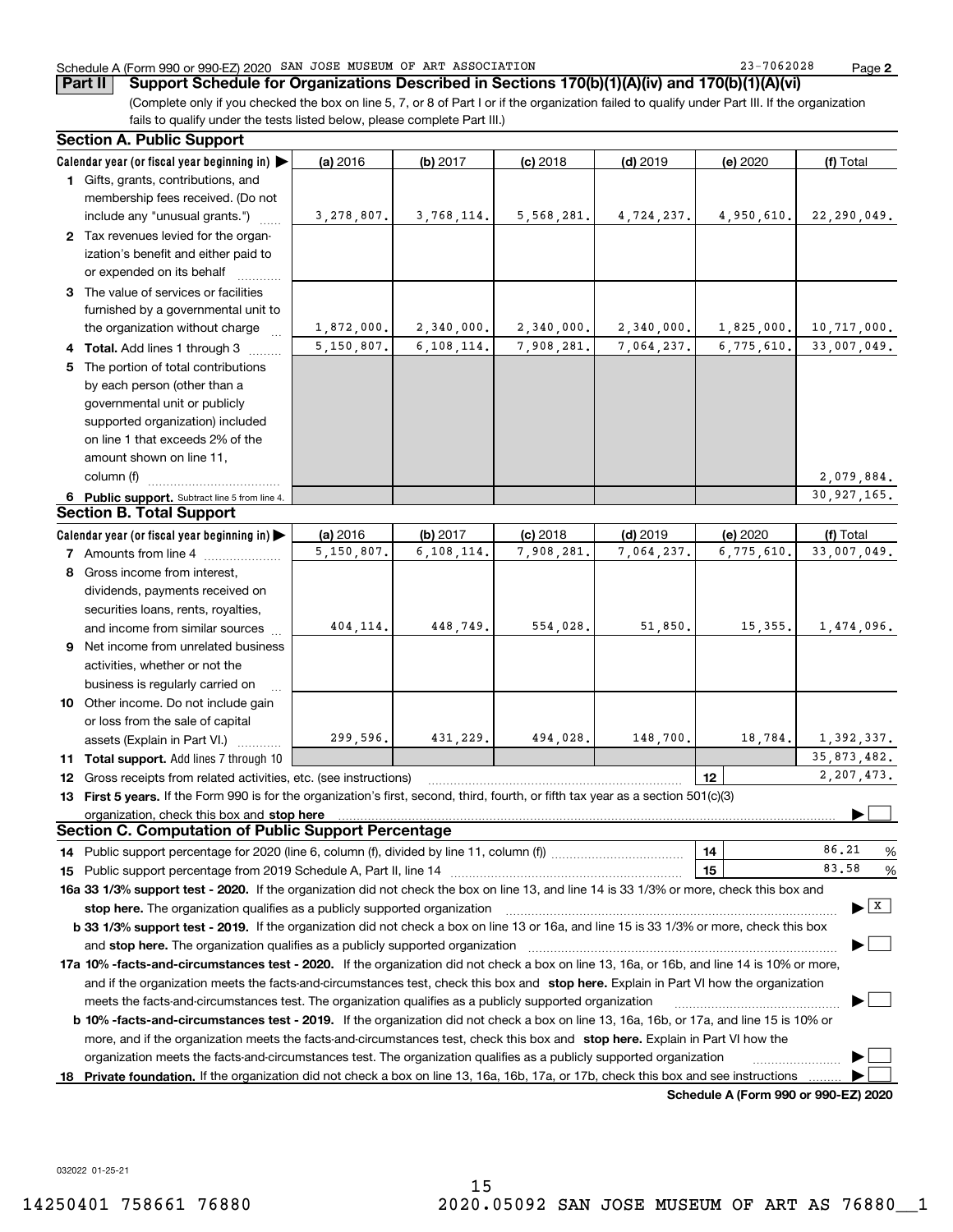## Schedule A (Form 990 or 990-EZ) 2020 SAN JOSE MUSEUM OF ART ASSOCIATION 23-7062028 Page

**Part III Support Schedule for Organizations Described in Section 509(a)(2)** 

(Complete only if you checked the box on line 10 of Part I or if the organization failed to qualify under Part II. If the organization fails to qualify under the tests listed below, please complete Part II.)

|     | <b>Section A. Public Support</b>                                                                                                                                                                |          |          |            |            |          |                                      |
|-----|-------------------------------------------------------------------------------------------------------------------------------------------------------------------------------------------------|----------|----------|------------|------------|----------|--------------------------------------|
|     | Calendar year (or fiscal year beginning in) $\blacktriangleright$                                                                                                                               | (a) 2016 | (b) 2017 | $(c)$ 2018 | $(d)$ 2019 | (e) 2020 | (f) Total                            |
|     | 1 Gifts, grants, contributions, and                                                                                                                                                             |          |          |            |            |          |                                      |
|     | membership fees received. (Do not                                                                                                                                                               |          |          |            |            |          |                                      |
|     | include any "unusual grants.")                                                                                                                                                                  |          |          |            |            |          |                                      |
|     | <b>2</b> Gross receipts from admissions,<br>merchandise sold or services per-<br>formed, or facilities furnished in<br>any activity that is related to the<br>organization's tax-exempt purpose |          |          |            |            |          |                                      |
|     | 3 Gross receipts from activities that                                                                                                                                                           |          |          |            |            |          |                                      |
|     | are not an unrelated trade or bus-                                                                                                                                                              |          |          |            |            |          |                                      |
|     | iness under section 513                                                                                                                                                                         |          |          |            |            |          |                                      |
|     | 4 Tax revenues levied for the organ-                                                                                                                                                            |          |          |            |            |          |                                      |
|     | ization's benefit and either paid to                                                                                                                                                            |          |          |            |            |          |                                      |
|     | or expended on its behalf                                                                                                                                                                       |          |          |            |            |          |                                      |
|     | 5 The value of services or facilities                                                                                                                                                           |          |          |            |            |          |                                      |
|     | furnished by a governmental unit to                                                                                                                                                             |          |          |            |            |          |                                      |
|     | the organization without charge                                                                                                                                                                 |          |          |            |            |          |                                      |
|     | <b>6 Total.</b> Add lines 1 through 5                                                                                                                                                           |          |          |            |            |          |                                      |
|     | 7a Amounts included on lines 1, 2, and                                                                                                                                                          |          |          |            |            |          |                                      |
|     | 3 received from disqualified persons                                                                                                                                                            |          |          |            |            |          |                                      |
|     | <b>b</b> Amounts included on lines 2 and 3 received<br>from other than disqualified persons that<br>exceed the greater of \$5,000 or 1% of the<br>amount on line 13 for the year                |          |          |            |            |          |                                      |
|     | c Add lines 7a and 7b                                                                                                                                                                           |          |          |            |            |          |                                      |
|     | 8 Public support. (Subtract line 7c from line 6.)<br><b>Section B. Total Support</b>                                                                                                            |          |          |            |            |          |                                      |
|     | Calendar year (or fiscal year beginning in)                                                                                                                                                     | (a) 2016 | (b) 2017 | $(c)$ 2018 | $(d)$ 2019 | (e) 2020 | (f) Total                            |
|     | 9 Amounts from line 6                                                                                                                                                                           |          |          |            |            |          |                                      |
|     | <b>10a</b> Gross income from interest,<br>dividends, payments received on<br>securities loans, rents, royalties,<br>and income from similar sources                                             |          |          |            |            |          |                                      |
|     | <b>b</b> Unrelated business taxable income                                                                                                                                                      |          |          |            |            |          |                                      |
|     | (less section 511 taxes) from businesses<br>acquired after June 30, 1975                                                                                                                        |          |          |            |            |          |                                      |
|     | c Add lines 10a and 10b                                                                                                                                                                         |          |          |            |            |          |                                      |
|     | 11 Net income from unrelated business<br>activities not included in line 10b,<br>whether or not the business is<br>regularly carried on                                                         |          |          |            |            |          |                                      |
|     | 12 Other income. Do not include gain<br>or loss from the sale of capital<br>assets (Explain in Part VI.)                                                                                        |          |          |            |            |          |                                      |
|     | 13 Total support. (Add lines 9, 10c, 11, and 12.)                                                                                                                                               |          |          |            |            |          |                                      |
|     | 14 First 5 years. If the Form 990 is for the organization's first, second, third, fourth, or fifth tax year as a section 501(c)(3) organization,                                                |          |          |            |            |          |                                      |
|     | check this box and stop here with the continuum control to the state of the state of the state of the state of                                                                                  |          |          |            |            |          |                                      |
|     | <b>Section C. Computation of Public Support Percentage</b>                                                                                                                                      |          |          |            |            |          |                                      |
|     | 15 Public support percentage for 2020 (line 8, column (f), divided by line 13, column (f))                                                                                                      |          |          |            |            | 15       | %                                    |
| 16. | Public support percentage from 2019 Schedule A, Part III, line 15                                                                                                                               |          |          |            |            | 16       | %                                    |
|     | Section D. Computation of Investment Income Percentage                                                                                                                                          |          |          |            |            |          |                                      |
|     | 17 Investment income percentage for 2020 (line 10c, column (f), divided by line 13, column (f))                                                                                                 |          |          |            |            | 17       | %                                    |
|     | 18 Investment income percentage from 2019 Schedule A, Part III, line 17                                                                                                                         |          |          |            |            | 18       | %                                    |
|     | 19a 33 1/3% support tests - 2020. If the organization did not check the box on line 14, and line 15 is more than 33 1/3%, and line 17 is not                                                    |          |          |            |            |          |                                      |
|     | more than 33 1/3%, check this box and stop here. The organization qualifies as a publicly supported organization                                                                                |          |          |            |            |          |                                      |
|     | b 33 1/3% support tests - 2019. If the organization did not check a box on line 14 or line 19a, and line 16 is more than 33 1/3%, and                                                           |          |          |            |            |          |                                      |
|     | line 18 is not more than 33 1/3%, check this box and stop here. The organization qualifies as a publicly supported organization                                                                 |          |          |            |            |          |                                      |
| 20  | Private foundation. If the organization did not check a box on line 14, 19a, or 19b, check this box and see instructions                                                                        |          |          |            |            | .        |                                      |
|     | 032023 01-25-21                                                                                                                                                                                 |          |          |            |            |          | Schedule A (Form 990 or 990-EZ) 2020 |
|     |                                                                                                                                                                                                 |          | 16       |            |            |          |                                      |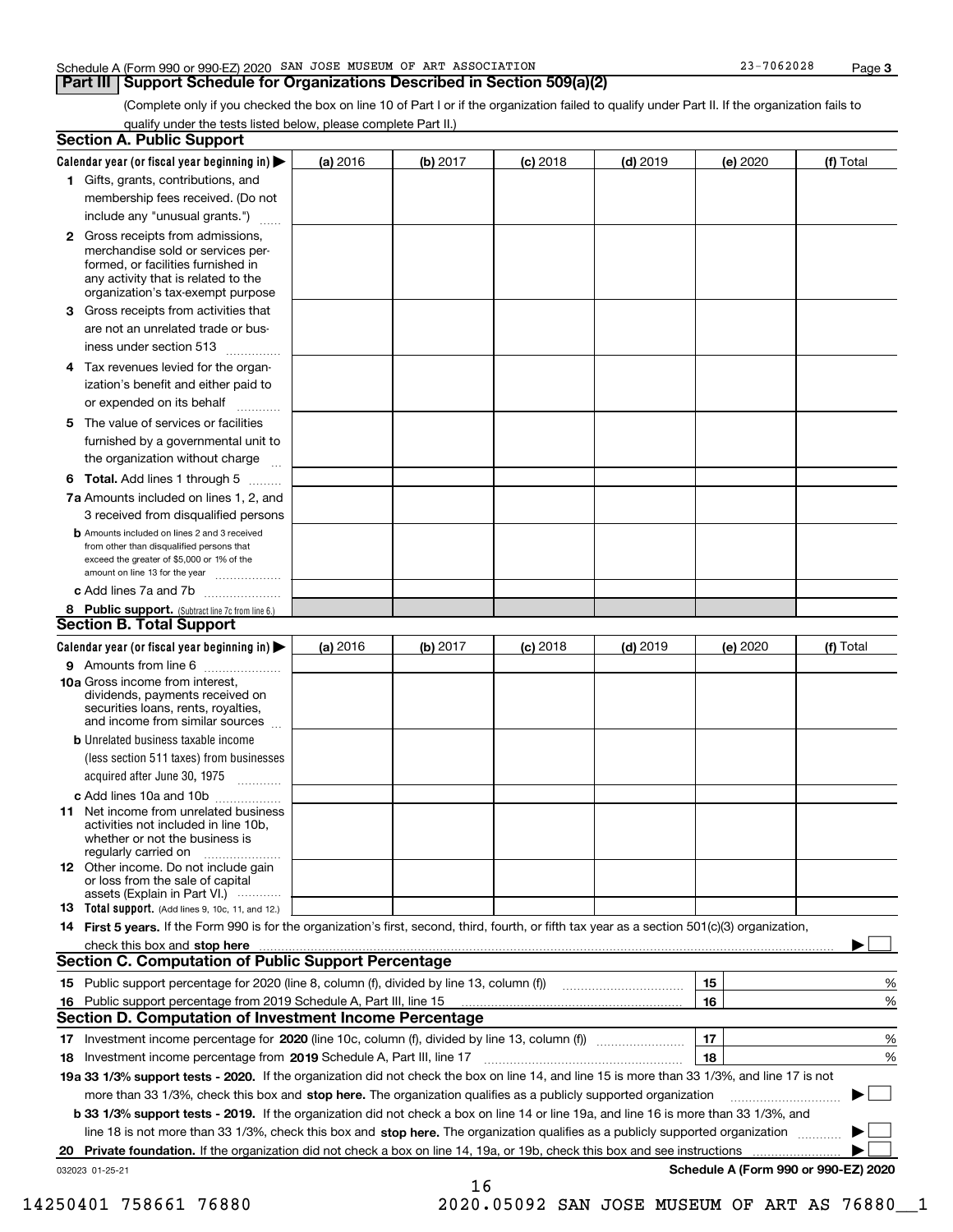**1**

**2**

**3a**

**3b**

**3c**

**4a**

**4b**

**4c**

**5a**

**5b5c**

**6**

**7**

**8**

**9a**

**9b**

**9c**

**10a**

**10b**

**YesNo**

# **Part IV Supporting Organizations**

(Complete only if you checked a box in line 12 on Part I. If you checked box 12a, Part I, complete Sections A and B. If you checked box 12b, Part I, complete Sections A and C. If you checked box 12c, Part I, complete Sections A, D, and E. If you checked box 12d, Part I, complete Sections A and D, and complete Part V.)

# **Section A. All Supporting Organizations**

- **1** Are all of the organization's supported organizations listed by name in the organization's governing documents? If "No," describe in **Part VI** how the supported organizations are designated. If designated by *class or purpose, describe the designation. If historic and continuing relationship, explain.*
- **2** Did the organization have any supported organization that does not have an IRS determination of status under section 509(a)(1) or (2)? If "Yes," explain in Part VI how the organization determined that the supported *organization was described in section 509(a)(1) or (2).*
- **3a** Did the organization have a supported organization described in section 501(c)(4), (5), or (6)? If "Yes," answer *lines 3b and 3c below.*
- **b** Did the organization confirm that each supported organization qualified under section 501(c)(4), (5), or (6) and satisfied the public support tests under section 509(a)(2)? If "Yes," describe in **Part VI** when and how the *organization made the determination.*
- **c**Did the organization ensure that all support to such organizations was used exclusively for section 170(c)(2)(B) purposes? If "Yes," explain in **Part VI** what controls the organization put in place to ensure such use.
- **4a***If* Was any supported organization not organized in the United States ("foreign supported organization")? *"Yes," and if you checked box 12a or 12b in Part I, answer lines 4b and 4c below.*
- **b** Did the organization have ultimate control and discretion in deciding whether to make grants to the foreign supported organization? If "Yes," describe in **Part VI** how the organization had such control and discretion *despite being controlled or supervised by or in connection with its supported organizations.*
- **c** Did the organization support any foreign supported organization that does not have an IRS determination under sections 501(c)(3) and 509(a)(1) or (2)? If "Yes," explain in **Part VI** what controls the organization used *to ensure that all support to the foreign supported organization was used exclusively for section 170(c)(2)(B) purposes.*
- **5a** Did the organization add, substitute, or remove any supported organizations during the tax year? If "Yes," answer lines 5b and 5c below (if applicable). Also, provide detail in **Part VI,** including (i) the names and EIN *numbers of the supported organizations added, substituted, or removed; (ii) the reasons for each such action; (iii) the authority under the organization's organizing document authorizing such action; and (iv) how the action was accomplished (such as by amendment to the organizing document).*
- **b** Type I or Type II only. Was any added or substituted supported organization part of a class already designated in the organization's organizing document?
- **cSubstitutions only.**  Was the substitution the result of an event beyond the organization's control?
- **6** Did the organization provide support (whether in the form of grants or the provision of services or facilities) to **Part VI.** *If "Yes," provide detail in* support or benefit one or more of the filing organization's supported organizations? anyone other than (i) its supported organizations, (ii) individuals that are part of the charitable class benefited by one or more of its supported organizations, or (iii) other supporting organizations that also
- **7**Did the organization provide a grant, loan, compensation, or other similar payment to a substantial contributor *If "Yes," complete Part I of Schedule L (Form 990 or 990-EZ).* regard to a substantial contributor? (as defined in section 4958(c)(3)(C)), a family member of a substantial contributor, or a 35% controlled entity with
- **8** Did the organization make a loan to a disqualified person (as defined in section 4958) not described in line 7? *If "Yes," complete Part I of Schedule L (Form 990 or 990-EZ).*
- **9a** Was the organization controlled directly or indirectly at any time during the tax year by one or more in section 509(a)(1) or (2))? If "Yes," *provide detail in* <code>Part VI.</code> disqualified persons, as defined in section 4946 (other than foundation managers and organizations described
- **b** Did one or more disqualified persons (as defined in line 9a) hold a controlling interest in any entity in which the supporting organization had an interest? If "Yes," provide detail in P**art VI**.
- **c**Did a disqualified person (as defined in line 9a) have an ownership interest in, or derive any personal benefit from, assets in which the supporting organization also had an interest? If "Yes," provide detail in P**art VI.**
- **10a** Was the organization subject to the excess business holdings rules of section 4943 because of section supporting organizations)? If "Yes," answer line 10b below. 4943(f) (regarding certain Type II supporting organizations, and all Type III non-functionally integrated
- **b** Did the organization have any excess business holdings in the tax year? (Use Schedule C, Form 4720, to *determine whether the organization had excess business holdings.)*

17

032024 01-25-21

**Schedule A (Form 990 or 990-EZ) 2020**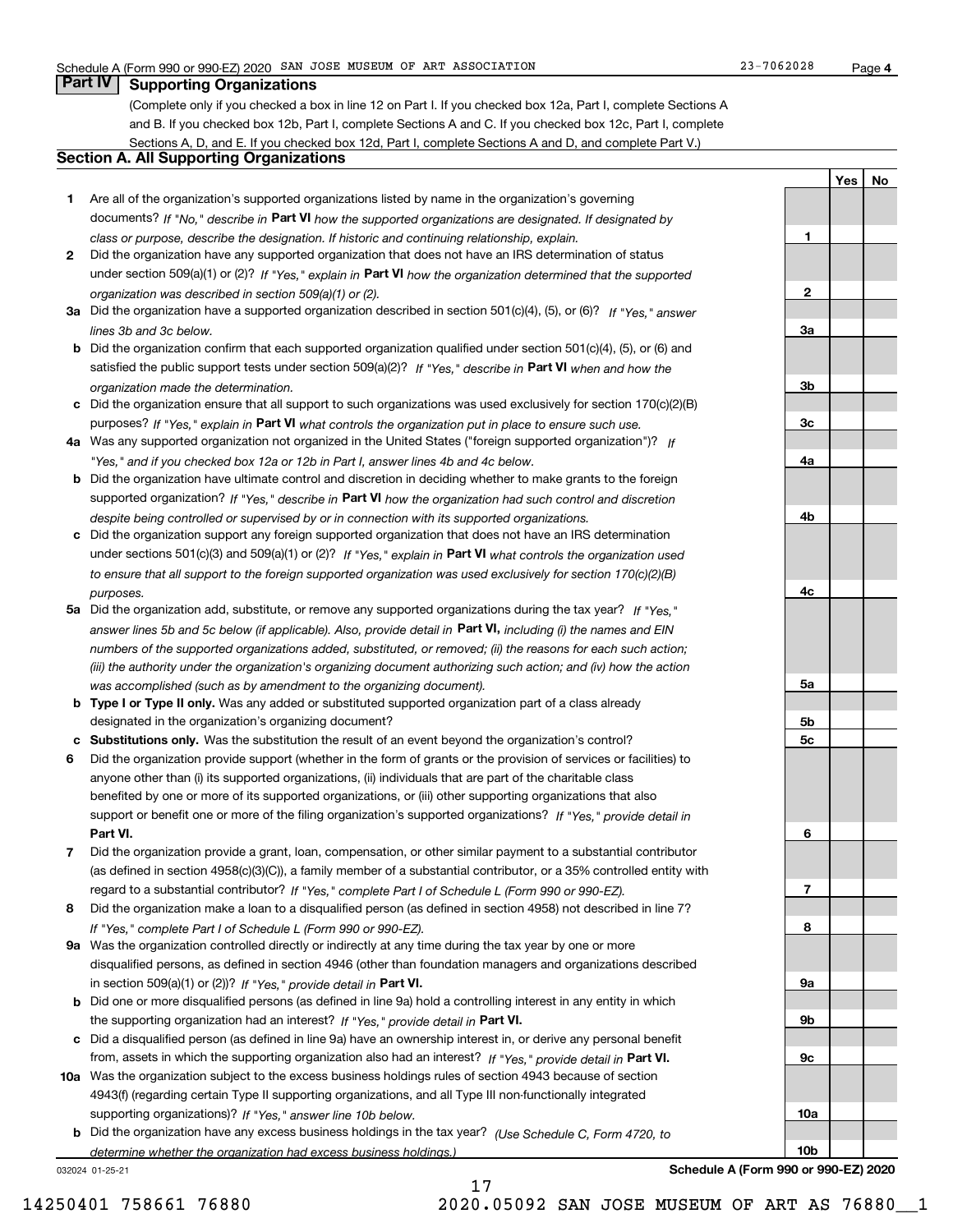**Part IV Supporting Organizations** *(continued)*

**5**

**1**

**2**

**1**

**2**

**3**

**2a**

**2b**

**3a**

**3b**

**YesNo**

|    |                                                                                                                            |     | Yes | No |
|----|----------------------------------------------------------------------------------------------------------------------------|-----|-----|----|
| 11 | Has the organization accepted a gift or contribution from any of the following persons?                                    |     |     |    |
|    | a A person who directly or indirectly controls, either alone or together with persons described in lines 11b and           |     |     |    |
|    | 11c below, the governing body of a supported organization?                                                                 | 11a |     |    |
|    | <b>b</b> A family member of a person described in line 11a above?                                                          | 11b |     |    |
|    | c A 35% controlled entity of a person described in line 11a or 11b above? If "Yes" to line 11a, 11b, or 11c, provide       |     |     |    |
|    | detail in Part VI.                                                                                                         | 11c |     |    |
|    | <b>Section B. Type I Supporting Organizations</b>                                                                          |     |     |    |
|    |                                                                                                                            |     | Yes | No |
|    | Did the governing body, members of the governing body, officers acting in their official capacity, or membership of one or |     |     |    |

|   | more supported organizations have the power to regularly appoint or elect at least a majority of the organization's officers,  |
|---|--------------------------------------------------------------------------------------------------------------------------------|
|   | directors, or trustees at all times during the tax year? If "No," describe in Part VI how the supported organization(s)        |
|   | effectively operated, supervised, or controlled the organization's activities. If the organization had more than one supported |
|   | organization, describe how the powers to appoint and/or remove officers, directors, or trustees were allocated among the       |
|   | supported organizations and what conditions or restrictions, if any, applied to such powers during the tax year.               |
| 2 | Did the organization operate for the benefit of any supported organization other than the supported                            |
|   | organization(s) that operated, supervised, or controlled the supporting organization? If "Yes," explain in                     |

**Part VI**  *how providing such benefit carried out the purposes of the supported organization(s) that operated,*

| supervised, or controlled the supporting organization. |  |
|--------------------------------------------------------|--|
| Section C. Type II Supporting Organizations            |  |
|                                                        |  |

**Yes No 1**or trustees of each of the organization's supported organization(s)? If "No," describe in **Part VI** how control **1***or management of the supporting organization was vested in the same persons that controlled or managed the supported organization(s).* Were a majority of the organization's directors or trustees during the tax year also a majority of the directors

|   | Section D. All Type III Supporting Organizations                                                                                                                                                                                                |  |  |  |  |  |  |  |  |
|---|-------------------------------------------------------------------------------------------------------------------------------------------------------------------------------------------------------------------------------------------------|--|--|--|--|--|--|--|--|
|   | Did the organization provide to each of its supported organizations, by the last day of the fifth month of the                                                                                                                                  |  |  |  |  |  |  |  |  |
|   | organization's tax year, (i) a written notice describing the type and amount of support provided during the prior tax<br>year, (ii) a copy of the Form 990 that was most recently filed as of the date of notification, and (iii) copies of the |  |  |  |  |  |  |  |  |
|   | organization's governing documents in effect on the date of notification, to the extent not previously provided?                                                                                                                                |  |  |  |  |  |  |  |  |
| 2 | Were any of the organization's officers, directors, or trustees either (i) appointed or elected by the supported                                                                                                                                |  |  |  |  |  |  |  |  |
|   | organization(s) or (ii) serving on the governing body of a supported organization? If "No." explain in Part VI how                                                                                                                              |  |  |  |  |  |  |  |  |
|   | the organization maintained a close and continuous working relationship with the supported organization(s).                                                                                                                                     |  |  |  |  |  |  |  |  |

**3**income or assets at all times during the tax year? If "Yes," describe in **Part VI** the role the organization's By reason of the relationship described in line 2, above, did the organization's supported organizations have a significant voice in the organization's investment policies and in directing the use of the organization's

*supported organizations played in this regard.*

# **Section E. Type III Functionally Integrated Supporting Organizations**

- **1**Check the box next to the method that the organization used to satisfy the Integral Part Test during the year (see instructions).
- **alinupy** The organization satisfied the Activities Test. Complete line 2 below.
- **b**The organization is the parent of each of its supported organizations. *Complete* line 3 *below.*  $\mathcal{L}^{\text{max}}$

|  |  |  | The organization supported a governmental entity. Describe in Part VI how you supported a governmental entity (see instructions). |  |
|--|--|--|-----------------------------------------------------------------------------------------------------------------------------------|--|
|--|--|--|-----------------------------------------------------------------------------------------------------------------------------------|--|

- **2Answer lines 2a and 2b below. Yes No** Activities Test.
- **a** Did substantially all of the organization's activities during the tax year directly further the exempt purposes of the supported organization(s) to which the organization was responsive? If "Yes," then in **Part VI identify those supported organizations and explain**  *how these activities directly furthered their exempt purposes, how the organization was responsive to those supported organizations, and how the organization determined that these activities constituted substantially all of its activities.*
- **b** Did the activities described in line 2a, above, constitute activities that, but for the organization's involvement, **Part VI**  *the reasons for the organization's position that its supported organization(s) would have engaged in* one or more of the organization's supported organization(s) would have been engaged in? If "Yes," e*xplain in these activities but for the organization's involvement.*
- **3** Parent of Supported Organizations. Answer lines 3a and 3b below.

**a** Did the organization have the power to regularly appoint or elect a majority of the officers, directors, or trustees of each of the supported organizations? If "Yes" or "No" provide details in **Part VI.** 

032025 01-25-21 **b** Did the organization exercise a substantial degree of direction over the policies, programs, and activities of each of its supported organizations? If "Yes," describe in Part VI the role played by the organization in this regard.

**Schedule A (Form 990 or 990-EZ) 2020**

14250401 758661 76880 2020.05092 SAN JOSE MUSEUM OF ART AS 76880\_\_1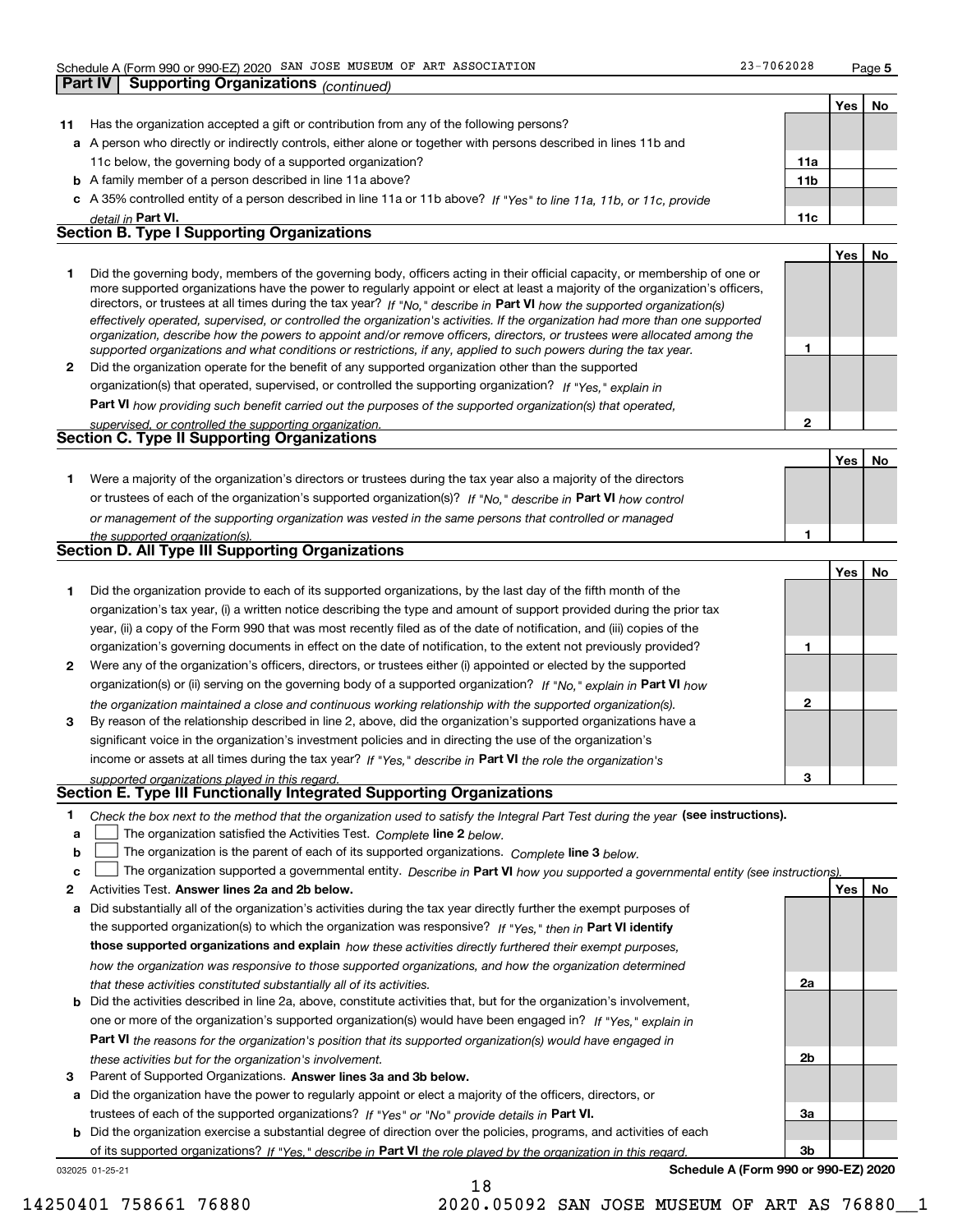| Type III Non-Functionally Integrated 509(a)(3) Supporting Organizations<br><b>Part V</b>                                                            |                |                |                                |  |  |
|-----------------------------------------------------------------------------------------------------------------------------------------------------|----------------|----------------|--------------------------------|--|--|
| Check here if the organization satisfied the Integral Part Test as a qualifying trust on Nov. 20, 1970 (explain in Part VI). See instructions.<br>1 |                |                |                                |  |  |
| All other Type III non-functionally integrated supporting organizations must complete Sections A through E.                                         |                |                |                                |  |  |
| Section A - Adjusted Net Income                                                                                                                     |                | (A) Prior Year | (B) Current Year<br>(optional) |  |  |
| Net short-term capital gain<br>$\mathbf{1}$                                                                                                         | 1              |                |                                |  |  |
| $\mathbf{2}$<br>Recoveries of prior-year distributions                                                                                              | $\overline{2}$ |                |                                |  |  |
| Other gross income (see instructions)<br>З.                                                                                                         | 3              |                |                                |  |  |
| 4<br>Add lines 1 through 3.                                                                                                                         | 4              |                |                                |  |  |
| Depreciation and depletion<br>5                                                                                                                     | 5              |                |                                |  |  |
| Portion of operating expenses paid or incurred for production or<br>6                                                                               |                |                |                                |  |  |
| collection of gross income or for management, conservation, or                                                                                      |                |                |                                |  |  |
| maintenance of property held for production of income (see instructions)                                                                            | 6              |                |                                |  |  |
| 7<br>Other expenses (see instructions)                                                                                                              | 7              |                |                                |  |  |
| <b>Adjusted Net Income</b> (subtract lines 5, 6, and 7 from line 4)<br>8                                                                            | 8              |                |                                |  |  |
| <b>Section B - Minimum Asset Amount</b>                                                                                                             |                | (A) Prior Year | (B) Current Year<br>(optional) |  |  |
| Aggregate fair market value of all non-exempt-use assets (see<br>1                                                                                  |                |                |                                |  |  |
| instructions for short tax year or assets held for part of year):                                                                                   |                |                |                                |  |  |
| <b>a</b> Average monthly value of securities                                                                                                        | 1a             |                |                                |  |  |
| <b>b</b> Average monthly cash balances                                                                                                              | 1b             |                |                                |  |  |
| c Fair market value of other non-exempt-use assets                                                                                                  | 1c             |                |                                |  |  |
| d Total (add lines 1a, 1b, and 1c)                                                                                                                  | 1d             |                |                                |  |  |
| e Discount claimed for blockage or other factors                                                                                                    |                |                |                                |  |  |
| (explain in detail in Part VI):                                                                                                                     |                |                |                                |  |  |
| Acquisition indebtedness applicable to non-exempt-use assets<br>$\mathbf{2}$                                                                        | $\mathbf{2}$   |                |                                |  |  |
| Subtract line 2 from line 1d.<br>3                                                                                                                  | 3              |                |                                |  |  |
| Cash deemed held for exempt use. Enter 0.015 of line 3 (for greater amount,<br>4                                                                    |                |                |                                |  |  |
| see instructions)                                                                                                                                   | 4              |                |                                |  |  |
| Net value of non-exempt-use assets (subtract line 4 from line 3)<br>5                                                                               | 5              |                |                                |  |  |
| Multiply line 5 by 0.035.<br>6                                                                                                                      | 6              |                |                                |  |  |
| Recoveries of prior-year distributions<br>7                                                                                                         | 7              |                |                                |  |  |
| Minimum Asset Amount (add line 7 to line 6)<br>8                                                                                                    | 8              |                |                                |  |  |
| <b>Section C - Distributable Amount</b>                                                                                                             |                |                | <b>Current Year</b>            |  |  |
| Adjusted net income for prior year (from Section A, line 8, column A)<br>1                                                                          | 1              |                |                                |  |  |
| $\mathbf{2}$<br>Enter 0.85 of line 1.                                                                                                               | $\overline{2}$ |                |                                |  |  |
| 3<br>Minimum asset amount for prior year (from Section B, line 8, column A)                                                                         | 3              |                |                                |  |  |
| Enter greater of line 2 or line 3.<br>4                                                                                                             | 4              |                |                                |  |  |
| 5.<br>Income tax imposed in prior year                                                                                                              | 5              |                |                                |  |  |
| 6<br><b>Distributable Amount.</b> Subtract line 5 from line 4, unless subject to                                                                    |                |                |                                |  |  |
| emergency temporary reduction (see instructions).                                                                                                   | 6              |                |                                |  |  |
| 7<br>Check here if the current year is the organization's first as a non-functionally integrated Type III supporting organization (see              |                |                |                                |  |  |

Schedule A (Form 990 or 990-EZ) 2020 SAN JOSE MUSEUM OF ART ASSOCIATION Page

SAN JOSE MUSEUM OF ART ASSOCIATION 23-7062028

instructions).

**Schedule A (Form 990 or 990-EZ) 2020**

**6**

032026 01-25-21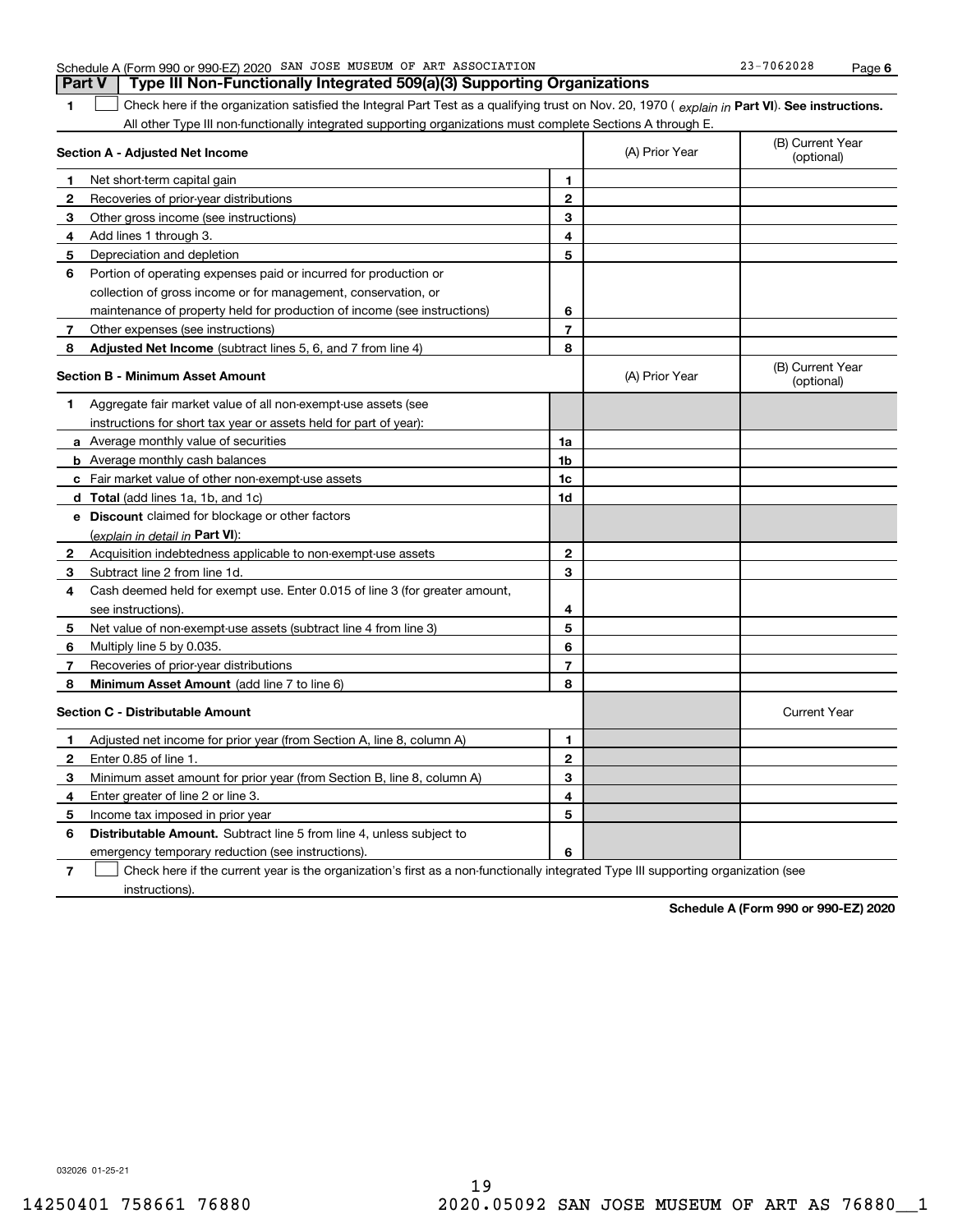### Schedule A (Form 990 or 990-EZ) 2020 SAN JOSE MUSEUM OF ART ASSOCIATION 23-7062028 Page

| <b>Part V</b> | Type III Non-Functionally Integrated 509(a)(3) Supporting Organizations                    |                             | (continued)                           |    |                                         |
|---------------|--------------------------------------------------------------------------------------------|-----------------------------|---------------------------------------|----|-----------------------------------------|
|               | <b>Section D - Distributions</b>                                                           |                             |                                       |    | <b>Current Year</b>                     |
| 1             | Amounts paid to supported organizations to accomplish exempt purposes                      |                             |                                       | 1  |                                         |
| 2             | Amounts paid to perform activity that directly furthers exempt purposes of supported       |                             |                                       |    |                                         |
|               | organizations, in excess of income from activity                                           |                             |                                       | 2  |                                         |
| 3             | Administrative expenses paid to accomplish exempt purposes of supported organizations      |                             |                                       | 3  |                                         |
| 4             | Amounts paid to acquire exempt-use assets                                                  |                             |                                       | 4  |                                         |
| 5             | Qualified set-aside amounts (prior IRS approval required - provide details in Part VI)     |                             |                                       | 5  |                                         |
| 6             | Other distributions (describe in Part VI). See instructions.                               |                             |                                       | 6  |                                         |
| 7             | Total annual distributions. Add lines 1 through 6.                                         |                             |                                       | 7  |                                         |
| 8             | Distributions to attentive supported organizations to which the organization is responsive |                             |                                       |    |                                         |
|               | (provide details in Part VI). See instructions.                                            |                             |                                       | 8  |                                         |
| 9             | Distributable amount for 2020 from Section C, line 6                                       |                             |                                       | 9  |                                         |
| 10            | Line 8 amount divided by line 9 amount                                                     |                             |                                       | 10 |                                         |
|               |                                                                                            | (i)                         | (ii)                                  |    | (iii)                                   |
|               | <b>Section E - Distribution Allocations</b> (see instructions)                             | <b>Excess Distributions</b> | <b>Underdistributions</b><br>Pre-2020 |    | <b>Distributable</b><br>Amount for 2020 |
| 1             | Distributable amount for 2020 from Section C, line 6                                       |                             |                                       |    |                                         |
| 2             | Underdistributions, if any, for years prior to 2020 (reason-                               |                             |                                       |    |                                         |
|               | able cause required - explain in Part VI). See instructions.                               |                             |                                       |    |                                         |
| 3             | Excess distributions carryover, if any, to 2020                                            |                             |                                       |    |                                         |
|               | <b>a</b> From 2015                                                                         |                             |                                       |    |                                         |
|               | <b>b</b> From 2016                                                                         |                             |                                       |    |                                         |
|               | c From 2017                                                                                |                             |                                       |    |                                         |
|               | d From 2018                                                                                |                             |                                       |    |                                         |
|               | e From 2019                                                                                |                             |                                       |    |                                         |
|               | f Total of lines 3a through 3e                                                             |                             |                                       |    |                                         |
|               | <b>g</b> Applied to underdistributions of prior years                                      |                             |                                       |    |                                         |
|               | <b>h</b> Applied to 2020 distributable amount                                              |                             |                                       |    |                                         |
|               | Carryover from 2015 not applied (see instructions)                                         |                             |                                       |    |                                         |
|               | Remainder. Subtract lines 3g, 3h, and 3i from line 3f.                                     |                             |                                       |    |                                         |
| 4             | Distributions for 2020 from Section D,                                                     |                             |                                       |    |                                         |
|               | line $7:$                                                                                  |                             |                                       |    |                                         |
|               | <b>a</b> Applied to underdistributions of prior years                                      |                             |                                       |    |                                         |
|               | <b>b</b> Applied to 2020 distributable amount                                              |                             |                                       |    |                                         |
| c             | Remainder. Subtract lines 4a and 4b from line 4.                                           |                             |                                       |    |                                         |
| 5             | Remaining underdistributions for years prior to 2020, if                                   |                             |                                       |    |                                         |
|               | any. Subtract lines 3g and 4a from line 2. For result greater                              |                             |                                       |    |                                         |
|               | than zero, explain in Part VI. See instructions.                                           |                             |                                       |    |                                         |
| 6             | Remaining underdistributions for 2020. Subtract lines 3h                                   |                             |                                       |    |                                         |
|               | and 4b from line 1. For result greater than zero, explain in                               |                             |                                       |    |                                         |
|               | Part VI. See instructions.                                                                 |                             |                                       |    |                                         |
| 7             | Excess distributions carryover to 2021. Add lines 3j                                       |                             |                                       |    |                                         |
|               | and 4c.                                                                                    |                             |                                       |    |                                         |
| 8             | Breakdown of line 7:                                                                       |                             |                                       |    |                                         |
|               | a Excess from 2016                                                                         |                             |                                       |    |                                         |
|               | <b>b</b> Excess from 2017                                                                  |                             |                                       |    |                                         |
|               | c Excess from 2018                                                                         |                             |                                       |    |                                         |
|               | d Excess from 2019                                                                         |                             |                                       |    |                                         |
|               | e Excess from 2020                                                                         |                             |                                       |    |                                         |
|               |                                                                                            |                             |                                       |    |                                         |

**Schedule A (Form 990 or 990-EZ) 2020**

032027 01-25-21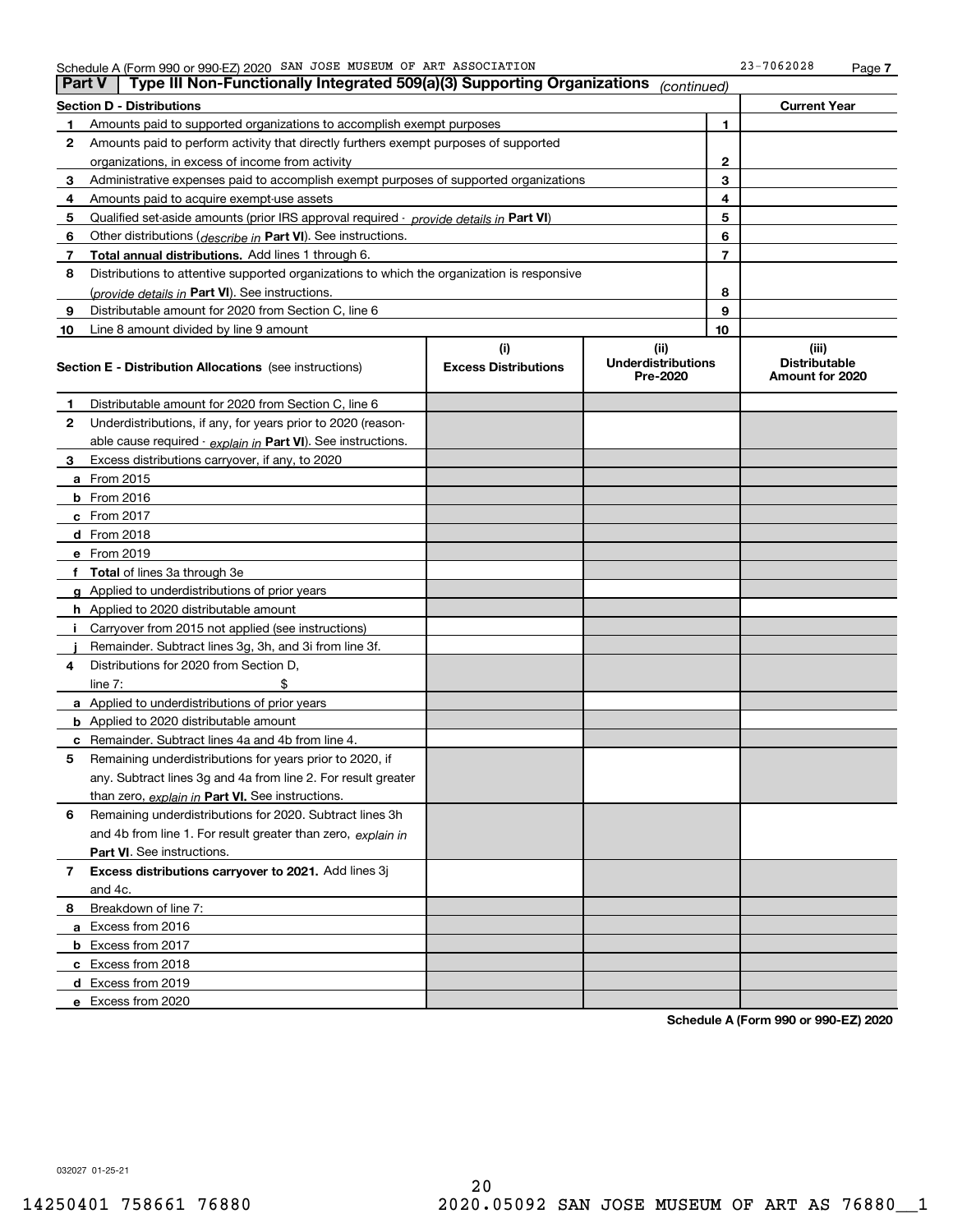| Schedule A (Form 990 or 990-EZ) 2020 SAN JOSE MUSEUM OF ART ASSOCIATION                                                                                                                                                                                                                                                                                                                                                                                                                                                                                                                | 23-7062028 | Page 8 |
|----------------------------------------------------------------------------------------------------------------------------------------------------------------------------------------------------------------------------------------------------------------------------------------------------------------------------------------------------------------------------------------------------------------------------------------------------------------------------------------------------------------------------------------------------------------------------------------|------------|--------|
| <b>Part VI</b><br>Supplemental Information. Provide the explanations required by Part II, line 10; Part II, line 17a or 17b; Part III, line 12;<br>Part IV, Section A, lines 1, 2, 3b, 3c, 4b, 4c, 5a, 6, 9a, 9b, 9c, 11a, 11b, and 11c; Part IV, Section B, lines 1 and 2; Part IV, Section C,<br>line 1; Part IV, Section D, lines 2 and 3; Part IV, Section E, lines 1c, 2a, 2b, 3a, and 3b; Part V, line 1; Part V, Section B, line 1e; Part V,<br>Section D, lines 5, 6, and 8; and Part V, Section E, lines 2, 5, and 6. Also complete this part for any additional information. |            |        |
| (See instructions.)                                                                                                                                                                                                                                                                                                                                                                                                                                                                                                                                                                    |            |        |
| SCHEDULE A, PART II, LINE 10, EXPLANATION FOR OTHER INCOME:                                                                                                                                                                                                                                                                                                                                                                                                                                                                                                                            |            |        |
| GROSS INCOME FROM FUNDRAISING EVENTS                                                                                                                                                                                                                                                                                                                                                                                                                                                                                                                                                   |            |        |
| 2016 AMOUNT: \$<br>299,596.                                                                                                                                                                                                                                                                                                                                                                                                                                                                                                                                                            |            |        |
| 2017 AMOUNT: \$<br>431,229.                                                                                                                                                                                                                                                                                                                                                                                                                                                                                                                                                            |            |        |
| 2018 AMOUNT: \$<br>481,969.                                                                                                                                                                                                                                                                                                                                                                                                                                                                                                                                                            |            |        |
| 2019 AMOUNT: \$<br>148,200.<br><u>and the state of the state of the state of the state of the state of the state of the state of the state of the state of the state of the state of the state of the state of the state of the state of the state of the state</u>                                                                                                                                                                                                                                                                                                                    |            |        |
| 2020 AMOUNT: \$<br>18,784.                                                                                                                                                                                                                                                                                                                                                                                                                                                                                                                                                             |            |        |
| GROSS INCOME FROM GAMING ACTIVITIES                                                                                                                                                                                                                                                                                                                                                                                                                                                                                                                                                    |            |        |
| 2016 AMOUNT: \$<br>0.                                                                                                                                                                                                                                                                                                                                                                                                                                                                                                                                                                  |            |        |
| 2017 AMOUNT: \$<br>0.                                                                                                                                                                                                                                                                                                                                                                                                                                                                                                                                                                  |            |        |
| 2018 AMOUNT: \$<br>12,059.                                                                                                                                                                                                                                                                                                                                                                                                                                                                                                                                                             |            |        |
| 2019 AMOUNT: \$<br>500.                                                                                                                                                                                                                                                                                                                                                                                                                                                                                                                                                                |            |        |
| 2020 AMOUNT: \$<br>$\mathbf 0$ .                                                                                                                                                                                                                                                                                                                                                                                                                                                                                                                                                       |            |        |
|                                                                                                                                                                                                                                                                                                                                                                                                                                                                                                                                                                                        |            |        |
|                                                                                                                                                                                                                                                                                                                                                                                                                                                                                                                                                                                        |            |        |
|                                                                                                                                                                                                                                                                                                                                                                                                                                                                                                                                                                                        |            |        |
|                                                                                                                                                                                                                                                                                                                                                                                                                                                                                                                                                                                        |            |        |
|                                                                                                                                                                                                                                                                                                                                                                                                                                                                                                                                                                                        |            |        |
|                                                                                                                                                                                                                                                                                                                                                                                                                                                                                                                                                                                        |            |        |
|                                                                                                                                                                                                                                                                                                                                                                                                                                                                                                                                                                                        |            |        |
|                                                                                                                                                                                                                                                                                                                                                                                                                                                                                                                                                                                        |            |        |
|                                                                                                                                                                                                                                                                                                                                                                                                                                                                                                                                                                                        |            |        |
|                                                                                                                                                                                                                                                                                                                                                                                                                                                                                                                                                                                        |            |        |
|                                                                                                                                                                                                                                                                                                                                                                                                                                                                                                                                                                                        |            |        |
|                                                                                                                                                                                                                                                                                                                                                                                                                                                                                                                                                                                        |            |        |
|                                                                                                                                                                                                                                                                                                                                                                                                                                                                                                                                                                                        |            |        |

032028 01-25-21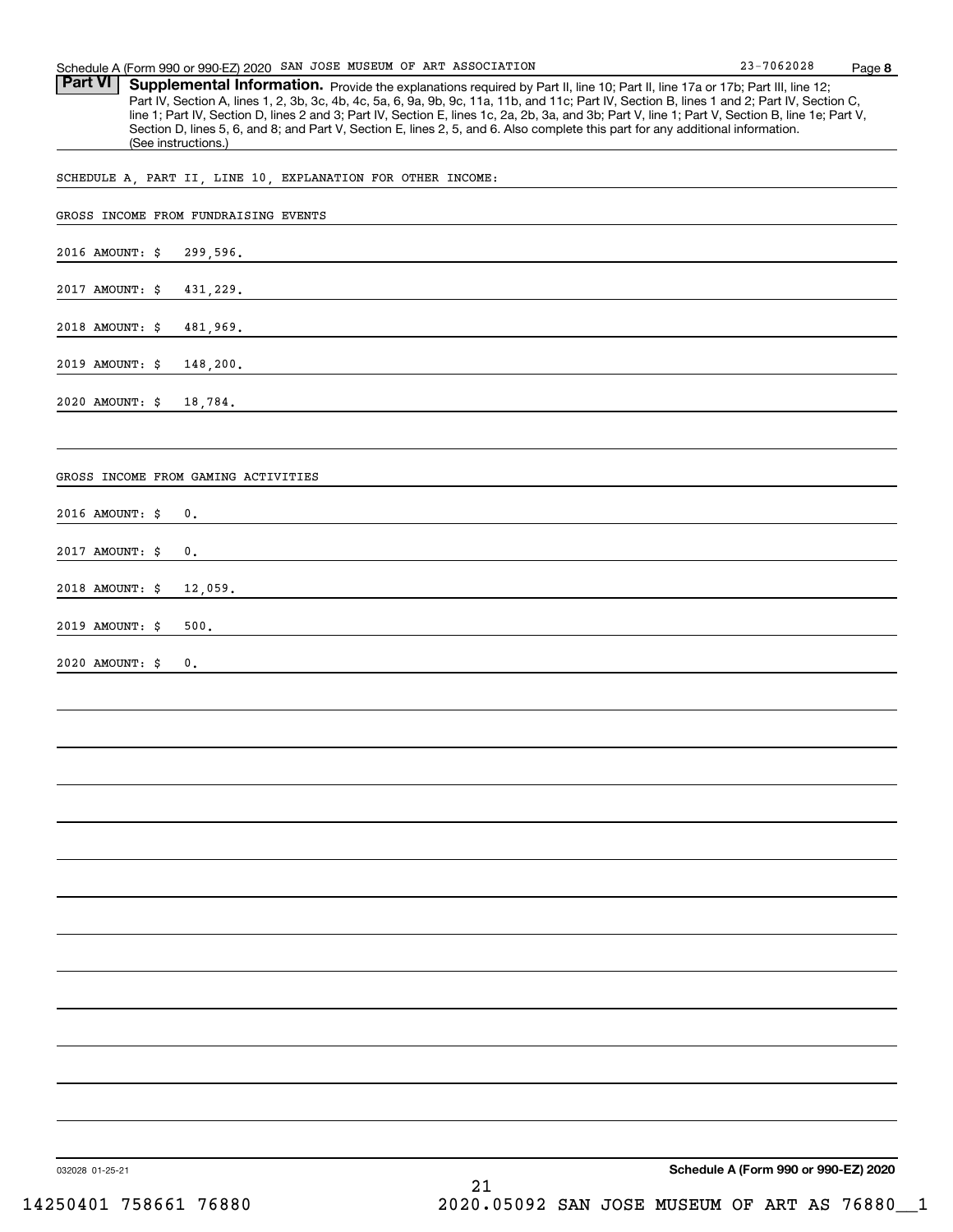# \*\* PUBLIC DISCLOSURE COPY \*\*

# **Schedule B Schedule of Contributors**

**| Attach to Form 990, Form 990-EZ, or Form 990-PF. | Go to www.irs.gov/Form990 for the latest information.** OMB No. 1545-0047

**2020**

**Employer identification number**

| ernal Revenue Service |  |
|-----------------------|--|
|                       |  |

Name of the organization

Department of the Treasury

**(Form 990, 990-EZ, or 990-PF)**

 $Inte$ 

| SAN JOSE MUSEUM OF ART<br>ASSOCIATION | $23 - 7062028$ |
|---------------------------------------|----------------|
| Organization type (check one):        |                |

| Filers of:         | Section:                                                                    |
|--------------------|-----------------------------------------------------------------------------|
| Form 990 or 990-EZ | $X$ 501(c)( 3) (enter number) organization                                  |
|                    | $4947(a)(1)$ nonexempt charitable trust not treated as a private foundation |
|                    | 527 political organization                                                  |
| Form 990-PF        | 501(c)(3) exempt private foundation                                         |
|                    | 4947(a)(1) nonexempt charitable trust treated as a private foundation       |
|                    | 501(c)(3) taxable private foundation                                        |

Check if your organization is covered by the **General Rule** or a **Special Rule. Note:**  Only a section 501(c)(7), (8), or (10) organization can check boxes for both the General Rule and a Special Rule. See instructions.

# **General Rule**

 $\mathcal{L}^{\text{max}}$ 

For an organization filing Form 990, 990-EZ, or 990-PF that received, during the year, contributions totaling \$5,000 or more (in money or property) from any one contributor. Complete Parts I and II. See instructions for determining a contributor's total contributions.

## **Special Rules**

any one contributor, during the year, total contributions of the greater of  $\,$  (1) \$5,000; or **(2)** 2% of the amount on (i) Form 990, Part VIII, line 1h;  $\overline{X}$  For an organization described in section 501(c)(3) filing Form 990 or 990-EZ that met the 33 1/3% support test of the regulations under sections 509(a)(1) and 170(b)(1)(A)(vi), that checked Schedule A (Form 990 or 990-EZ), Part II, line 13, 16a, or 16b, and that received from or (ii) Form 990-EZ, line 1. Complete Parts I and II.

For an organization described in section 501(c)(7), (8), or (10) filing Form 990 or 990-EZ that received from any one contributor, during the year, total contributions of more than \$1,000 exclusively for religious, charitable, scientific, literary, or educational purposes, or for the prevention of cruelty to children or animals. Complete Parts I (entering "N/A" in column (b) instead of the contributor name and address), II, and III.  $\mathcal{L}^{\text{max}}$ 

purpose. Don't complete any of the parts unless the **General Rule** applies to this organization because it received *nonexclusively* year, contributions <sub>exclusively</sub> for religious, charitable, etc., purposes, but no such contributions totaled more than \$1,000. If this box is checked, enter here the total contributions that were received during the year for an  $\;$ exclusively religious, charitable, etc., For an organization described in section 501(c)(7), (8), or (10) filing Form 990 or 990-EZ that received from any one contributor, during the religious, charitable, etc., contributions totaling \$5,000 or more during the year  $\Box$ — $\Box$   $\Box$  $\mathcal{L}^{\text{max}}$ 

**Caution:**  An organization that isn't covered by the General Rule and/or the Special Rules doesn't file Schedule B (Form 990, 990-EZ, or 990-PF),  **must** but it answer "No" on Part IV, line 2, of its Form 990; or check the box on line H of its Form 990-EZ or on its Form 990-PF, Part I, line 2, to certify that it doesn't meet the filing requirements of Schedule B (Form 990, 990-EZ, or 990-PF).

**For Paperwork Reduction Act Notice, see the instructions for Form 990, 990-EZ, or 990-PF. Schedule B (Form 990, 990-EZ, or 990-PF) (2020)** LHA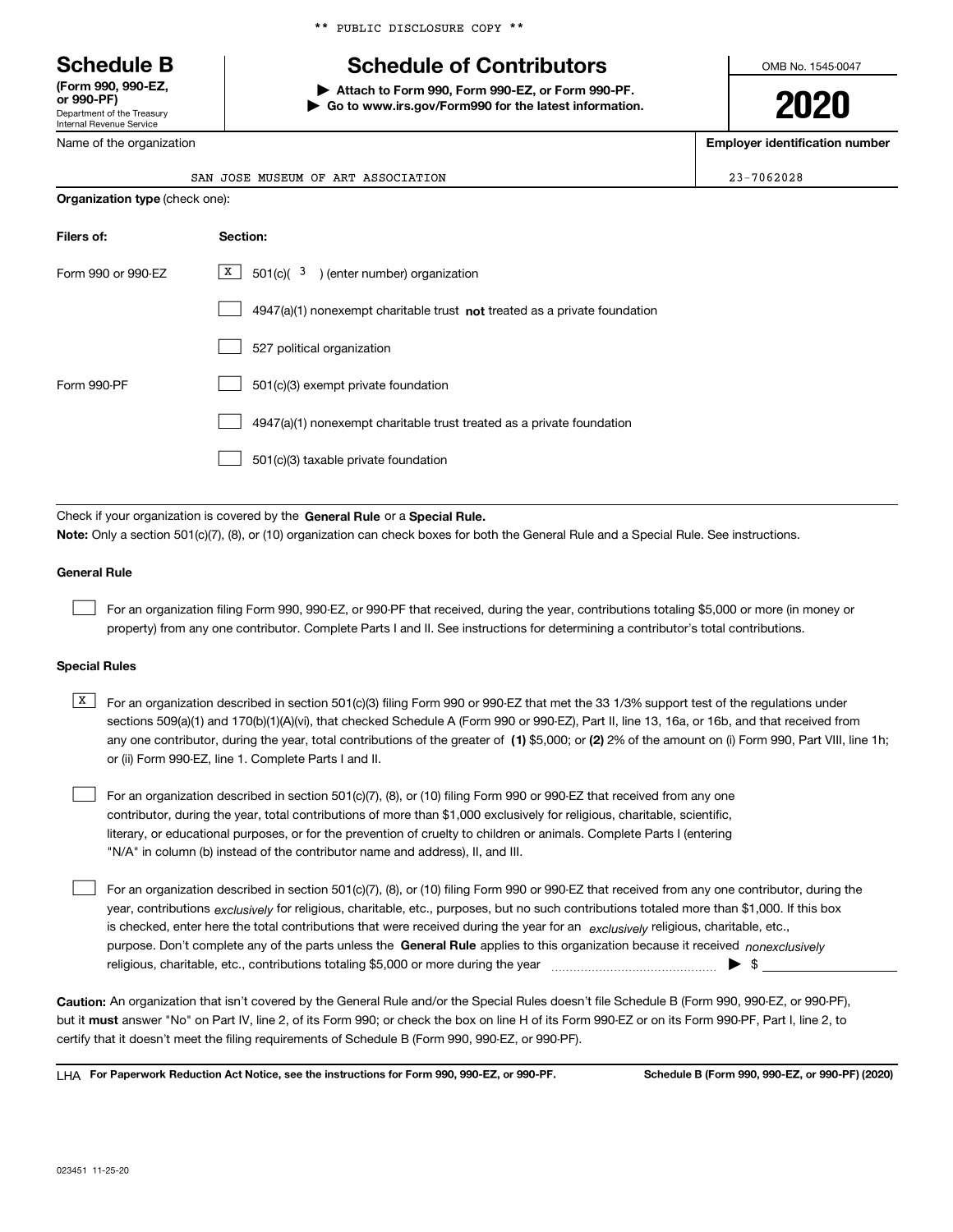# Schedule B (Form 990, 990-EZ, or 990-PF) (2020) Page 2

|              | Schedule B (Form 990, 990-EZ, or 990-PF) (2020)                                                       |                                   | Page 2                                                                                            |
|--------------|-------------------------------------------------------------------------------------------------------|-----------------------------------|---------------------------------------------------------------------------------------------------|
|              | Name of organization                                                                                  |                                   | <b>Employer identification number</b>                                                             |
|              | SAN JOSE MUSEUM OF ART ASSOCIATION                                                                    |                                   | 23-7062028                                                                                        |
| Part I       | <b>Contributors</b> (see instructions). Use duplicate copies of Part I if additional space is needed. |                                   |                                                                                                   |
| (a)<br>No.   | (b)<br>Name, address, and ZIP + 4                                                                     | (c)<br><b>Total contributions</b> | (d)<br>Type of contribution                                                                       |
| $\mathbf{1}$ |                                                                                                       | \$                                | X<br>Person<br>Payroll<br>300,000.<br>Noncash<br>(Complete Part II for<br>noncash contributions.) |
| (a)<br>No.   | (b)<br>Name, address, and ZIP + 4                                                                     | (c)<br><b>Total contributions</b> | (d)<br>Type of contribution                                                                       |
| 2            |                                                                                                       | \$                                | X<br>Person<br>Payroll<br>Noncash<br>125,000.<br>(Complete Part II for<br>noncash contributions.) |
| (a)<br>No.   | (b)<br>Name, address, and ZIP + 4                                                                     | (c)<br><b>Total contributions</b> | (d)<br>Type of contribution                                                                       |
| 3            |                                                                                                       | \$                                | X<br>Person<br>Payroll<br>Noncash<br>125,000.<br>(Complete Part II for<br>noncash contributions.) |
| (a)<br>No.   | (b)<br>Name, address, and ZIP + 4                                                                     | (c)<br><b>Total contributions</b> | (d)<br>Type of contribution                                                                       |
| 4            |                                                                                                       | \$                                | х<br>Person<br>Payroll<br>692,528.<br>Noncash<br>(Complete Part II for<br>noncash contributions.) |
| (a)<br>No.   | (b)<br>Name, address, and ZIP + 4                                                                     | (c)<br><b>Total contributions</b> | (d)<br>Type of contribution                                                                       |
| 5            |                                                                                                       | \$                                | X<br>Person<br>Payroll<br>Noncash<br>250,000.<br>(Complete Part II for<br>noncash contributions.) |
| (a)<br>No.   | (b)<br>Name, address, and ZIP + 4                                                                     | (c)<br><b>Total contributions</b> | (d)<br>Type of contribution                                                                       |
| 6            |                                                                                                       | \$                                | X<br>Person<br>Payroll<br>Noncash<br>100,000.<br>(Complete Part II for<br>noncash contributions.) |

023452 11-25-20 **Schedule B (Form 990, 990-EZ, or 990-PF) (2020)**

14250401 758661 76880 2020.05092 SAN JOSE MUSEUM OF ART AS 76880\_\_1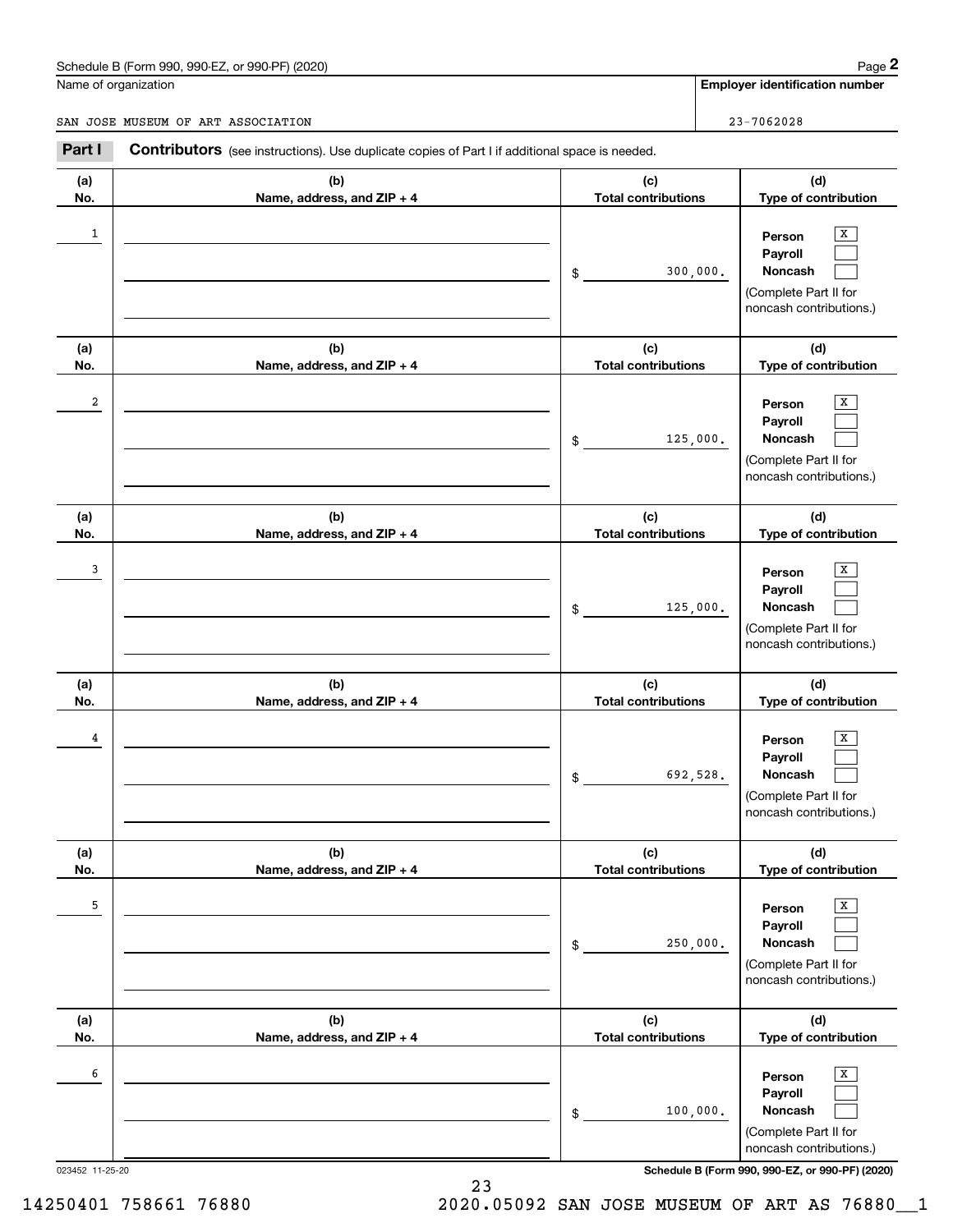# Schedule B (Form 990, 990-EZ, or 990-PF) (2020) Page 2

|                | Schedule B (Form 990, 990-EZ, or 990-PF) (2020)                                                       |                                   | Page 2                                                                                |
|----------------|-------------------------------------------------------------------------------------------------------|-----------------------------------|---------------------------------------------------------------------------------------|
|                | Name of organization                                                                                  |                                   | <b>Employer identification number</b>                                                 |
|                | SAN JOSE MUSEUM OF ART ASSOCIATION                                                                    |                                   | 23-7062028                                                                            |
| Part I         | <b>Contributors</b> (see instructions). Use duplicate copies of Part I if additional space is needed. |                                   |                                                                                       |
| (a)<br>No.     | (b)<br>Name, address, and ZIP + 4                                                                     | (c)<br><b>Total contributions</b> | (d)<br>Type of contribution                                                           |
| $\overline{7}$ |                                                                                                       | 227,500.<br>\$                    | X<br>Person<br>Payroll<br>Noncash<br>(Complete Part II for<br>noncash contributions.) |
| (a)<br>No.     | (b)<br>Name, address, and ZIP + 4                                                                     | (c)<br><b>Total contributions</b> | (d)<br>Type of contribution                                                           |
| 8              |                                                                                                       | 466,316.<br>\$                    | х<br>Person<br>Payroll<br>Noncash<br>(Complete Part II for<br>noncash contributions.) |
| (a)<br>No.     | (b)<br>Name, address, and ZIP + 4                                                                     | (c)<br><b>Total contributions</b> | (d)<br>Type of contribution                                                           |
|                |                                                                                                       | \$                                | Person<br>Payroll<br>Noncash<br>(Complete Part II for<br>noncash contributions.)      |
| (a)<br>No.     | (b)<br>Name, address, and ZIP + 4                                                                     | (c)<br><b>Total contributions</b> | (d)<br>Type of contribution                                                           |
|                |                                                                                                       | \$                                | Person<br>Payroll<br>Noncash<br>(Complete Part II for<br>noncash contributions.)      |
| (a)<br>No.     | (b)<br>Name, address, and ZIP + 4                                                                     | (c)<br><b>Total contributions</b> | (d)<br>Type of contribution                                                           |
|                |                                                                                                       | \$                                | Person<br>Payroll<br>Noncash<br>(Complete Part II for<br>noncash contributions.)      |
| (a)<br>No.     | (b)<br>Name, address, and ZIP + 4                                                                     | (c)<br><b>Total contributions</b> | (d)<br>Type of contribution                                                           |
|                |                                                                                                       | \$                                | Person<br>Payroll<br>Noncash<br>(Complete Part II for<br>noncash contributions.)      |

023452 11-25-20 **Schedule B (Form 990, 990-EZ, or 990-PF) (2020)**

14250401 758661 76880 2020.05092 SAN JOSE MUSEUM OF ART AS 76880\_\_1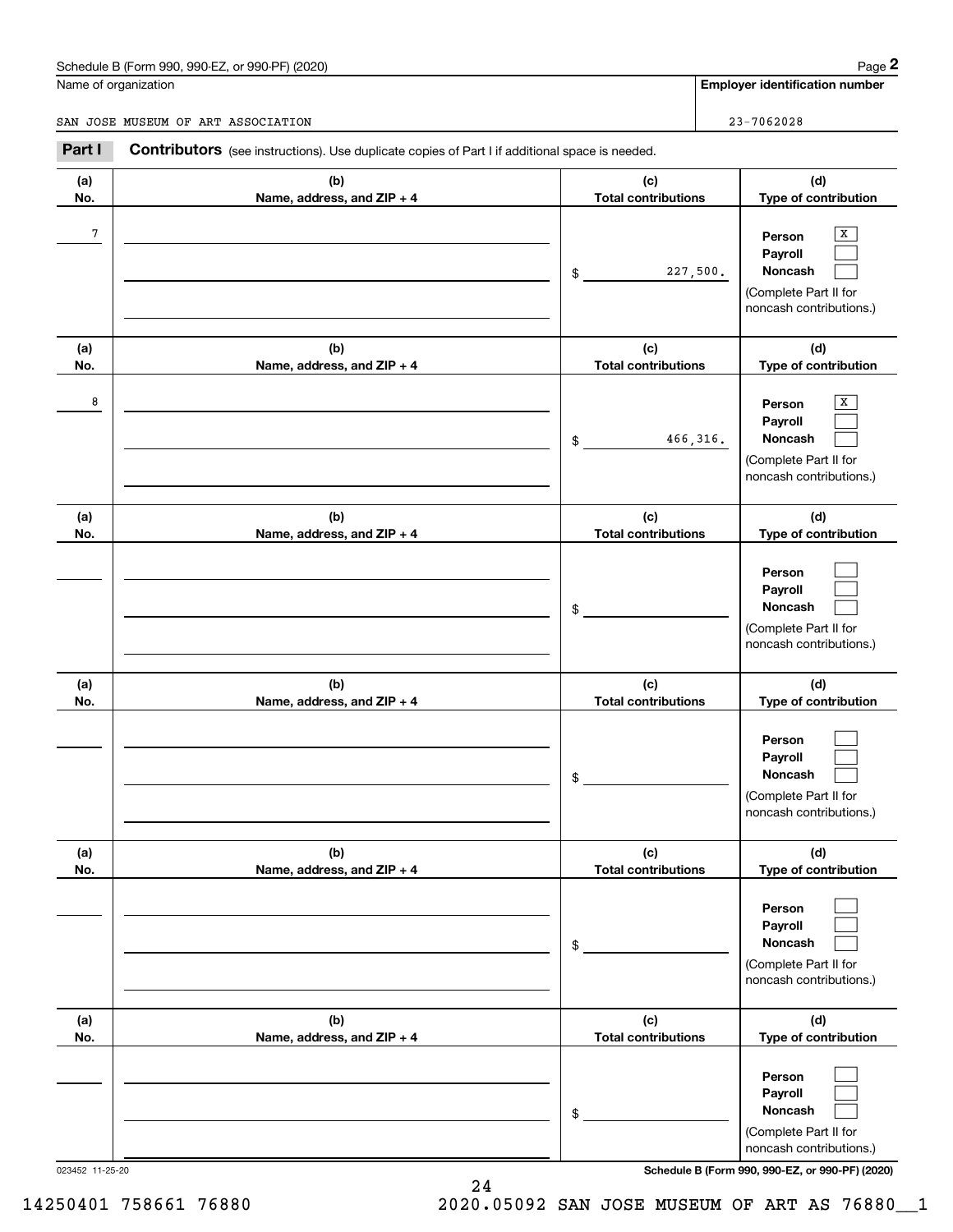# Schedule B (Form 990, 990-EZ, or 990-PF) (2020) Page 3

Name of organization

**Employer identification number**

SAN JOSE MUSEUM OF ART ASSOCIATION **23-7062028** 

Chedule B (Form 990, 990-EZ, or 990-PF) (2020)<br> **23-7062028**<br> **23-7062028**<br> **23-7062028**<br> **23-7062028**<br> **23-7062028**<br> **23-7062028** 

| (a)<br>No.<br>from<br>Part I | (b)<br>Description of noncash property given | (c)<br>FMV (or estimate)<br>(See instructions.) | (d)<br>Date received |
|------------------------------|----------------------------------------------|-------------------------------------------------|----------------------|
|                              |                                              | \$                                              |                      |
| (a)<br>No.<br>from<br>Part I | (b)<br>Description of noncash property given | (c)<br>FMV (or estimate)<br>(See instructions.) | (d)<br>Date received |
|                              |                                              | \$                                              |                      |
| (a)<br>No.<br>from<br>Part I | (b)<br>Description of noncash property given | (c)<br>FMV (or estimate)<br>(See instructions.) | (d)<br>Date received |
|                              |                                              | \$                                              |                      |
| (a)<br>No.<br>from<br>Part I | (b)<br>Description of noncash property given | (c)<br>FMV (or estimate)<br>(See instructions.) | (d)<br>Date received |
|                              |                                              | \$                                              |                      |
| (a)<br>No.<br>from<br>Part I | (b)<br>Description of noncash property given | (c)<br>FMV (or estimate)<br>(See instructions.) | (d)<br>Date received |
|                              |                                              | \$                                              |                      |
| (a)<br>No.<br>from<br>Part I | (b)<br>Description of noncash property given | (c)<br>FMV (or estimate)<br>(See instructions.) | (d)<br>Date received |
|                              |                                              | \$                                              |                      |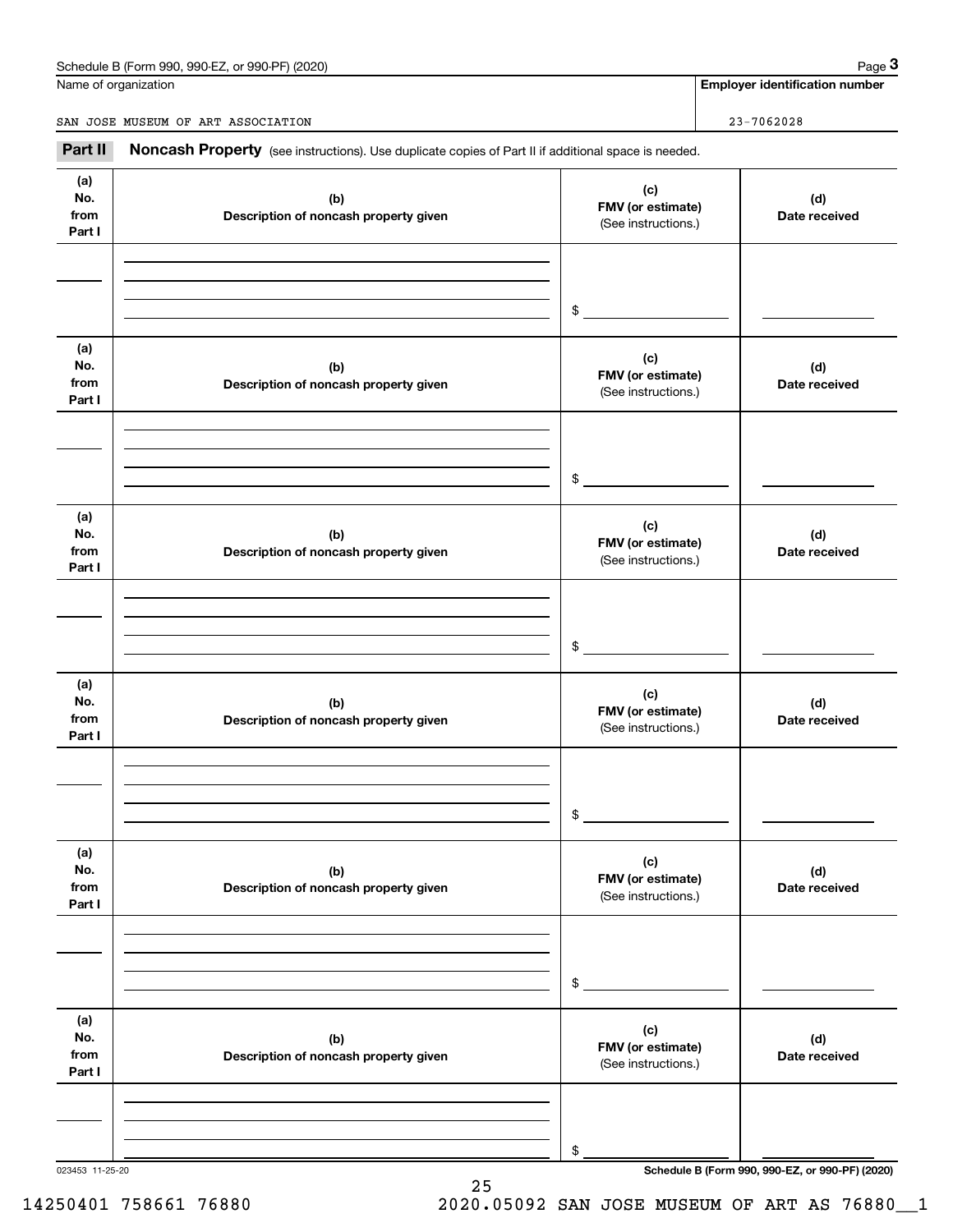|                           | Schedule B (Form 990, 990-EZ, or 990-PF) (2020)                                                                                                                                                                                                                            |                      | Page 4                                                                                                                                                         |
|---------------------------|----------------------------------------------------------------------------------------------------------------------------------------------------------------------------------------------------------------------------------------------------------------------------|----------------------|----------------------------------------------------------------------------------------------------------------------------------------------------------------|
| Name of organization      |                                                                                                                                                                                                                                                                            |                      | <b>Employer identification number</b>                                                                                                                          |
|                           | SAN JOSE MUSEUM OF ART ASSOCIATION                                                                                                                                                                                                                                         |                      | 23-7062028                                                                                                                                                     |
| Part III                  | from any one contributor. Complete columns (a) through (e) and the following line entry. For organizations<br>completing Part III, enter the total of exclusively religious, charitable, etc., contributions of \$1,000 or less for the year. (Enter this info. once.) \\$ |                      | Exclusively religious, charitable, etc., contributions to organizations described in section 501(c)(7), (8), or (10) that total more than \$1,000 for the year |
| $(a)$ No.                 | Use duplicate copies of Part III if additional space is needed.                                                                                                                                                                                                            |                      |                                                                                                                                                                |
| from<br>Part I            | (b) Purpose of gift                                                                                                                                                                                                                                                        | (c) Use of gift      | (d) Description of how gift is held                                                                                                                            |
|                           |                                                                                                                                                                                                                                                                            |                      |                                                                                                                                                                |
|                           | Transferee's name, address, and ZIP + 4                                                                                                                                                                                                                                    | (e) Transfer of gift | Relationship of transferor to transferee                                                                                                                       |
|                           |                                                                                                                                                                                                                                                                            |                      |                                                                                                                                                                |
| (a) No.<br>from<br>Part I | (b) Purpose of gift                                                                                                                                                                                                                                                        | (c) Use of gift      | (d) Description of how gift is held                                                                                                                            |
|                           |                                                                                                                                                                                                                                                                            |                      |                                                                                                                                                                |
|                           |                                                                                                                                                                                                                                                                            | (e) Transfer of gift |                                                                                                                                                                |
|                           | Transferee's name, address, and ZIP + 4                                                                                                                                                                                                                                    |                      | Relationship of transferor to transferee                                                                                                                       |
| (a) No.                   |                                                                                                                                                                                                                                                                            |                      |                                                                                                                                                                |
| from<br>Part I            | (b) Purpose of gift                                                                                                                                                                                                                                                        | (c) Use of gift      | (d) Description of how gift is held                                                                                                                            |
|                           |                                                                                                                                                                                                                                                                            | (e) Transfer of gift |                                                                                                                                                                |
|                           | Transferee's name, address, and ZIP + 4                                                                                                                                                                                                                                    |                      | Relationship of transferor to transferee                                                                                                                       |
|                           |                                                                                                                                                                                                                                                                            |                      |                                                                                                                                                                |
| (a) No.<br>from<br>Part I | (b) Purpose of gift                                                                                                                                                                                                                                                        | (c) Use of gift      | (d) Description of how gift is held                                                                                                                            |
|                           |                                                                                                                                                                                                                                                                            |                      |                                                                                                                                                                |
|                           | Transferee's name, address, and $ZIP + 4$                                                                                                                                                                                                                                  | (e) Transfer of gift | Relationship of transferor to transferee                                                                                                                       |
|                           |                                                                                                                                                                                                                                                                            |                      |                                                                                                                                                                |
|                           |                                                                                                                                                                                                                                                                            |                      |                                                                                                                                                                |

26

023454 11-25-20

**Schedule B (Form 990, 990-EZ, or 990-PF) (2020)**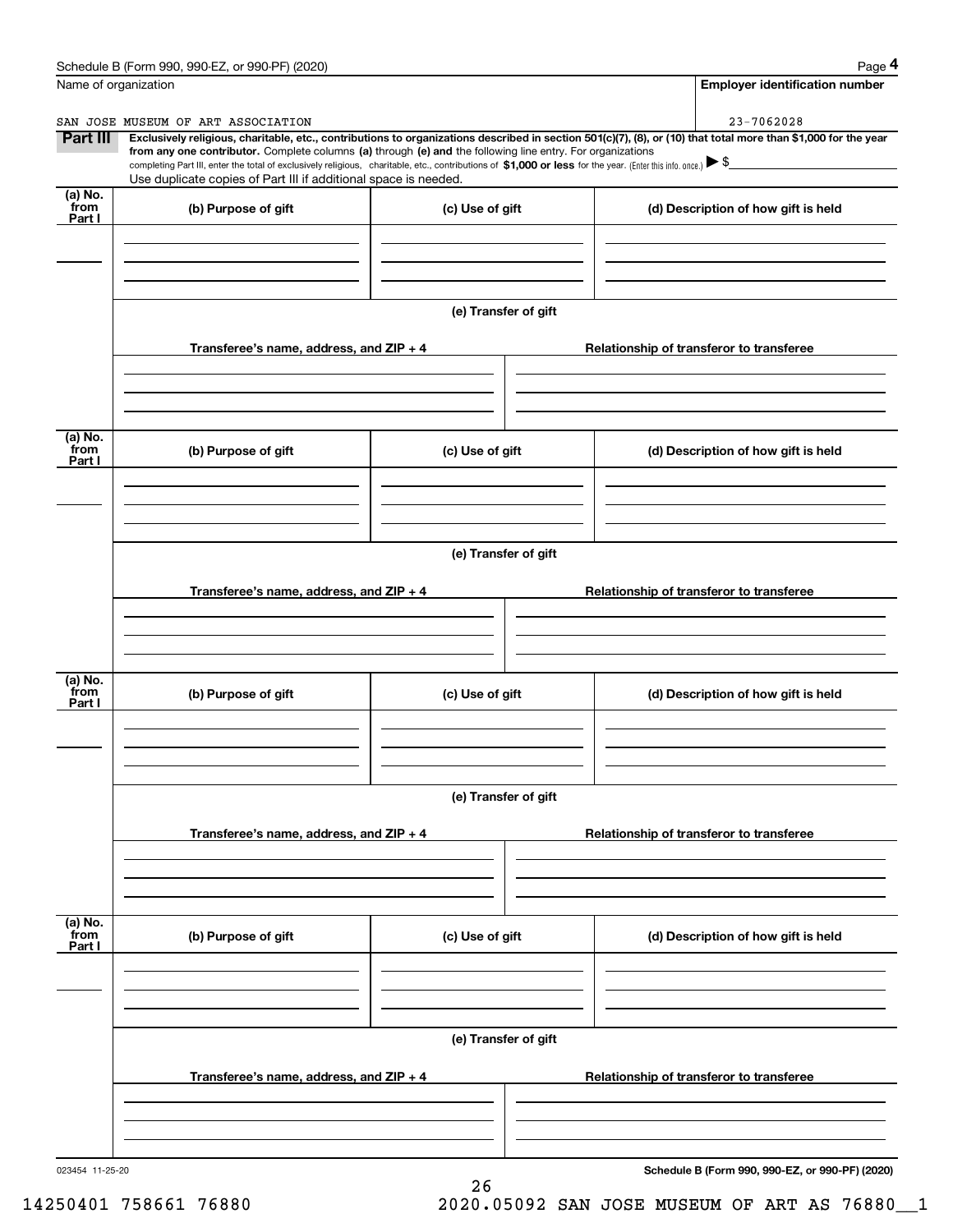|                                                                                                                               | <b>Supplemental Financial Statements</b><br><b>SCHEDULE D</b> |                                                                                                                                                                                                                                |  |                                                    |                       | OMB No. 1545-0047                                   |
|-------------------------------------------------------------------------------------------------------------------------------|---------------------------------------------------------------|--------------------------------------------------------------------------------------------------------------------------------------------------------------------------------------------------------------------------------|--|----------------------------------------------------|-----------------------|-----------------------------------------------------|
| Complete if the organization answered "Yes" on Form 990,<br>(Form 990)                                                        |                                                               |                                                                                                                                                                                                                                |  |                                                    |                       |                                                     |
| Part IV, line 6, 7, 8, 9, 10, 11a, 11b, 11c, 11d, 11e, 11f, 12a, or 12b.<br>Attach to Form 990.<br>Department of the Treasury |                                                               |                                                                                                                                                                                                                                |  |                                                    | <b>Open to Public</b> |                                                     |
| Go to www.irs.gov/Form990 for instructions and the latest information.<br>Internal Revenue Service                            |                                                               |                                                                                                                                                                                                                                |  |                                                    |                       | Inspection                                          |
|                                                                                                                               | Name of the organization                                      | SAN JOSE MUSEUM OF ART ASSOCIATION                                                                                                                                                                                             |  |                                                    |                       | <b>Employer identification number</b><br>23-7062028 |
| Part I                                                                                                                        |                                                               | Organizations Maintaining Donor Advised Funds or Other Similar Funds or Accounts. Complete if the                                                                                                                              |  |                                                    |                       |                                                     |
|                                                                                                                               |                                                               | organization answered "Yes" on Form 990, Part IV, line 6.                                                                                                                                                                      |  |                                                    |                       |                                                     |
|                                                                                                                               |                                                               |                                                                                                                                                                                                                                |  | (a) Donor advised funds                            |                       | (b) Funds and other accounts                        |
| 1                                                                                                                             |                                                               |                                                                                                                                                                                                                                |  |                                                    |                       |                                                     |
| 2                                                                                                                             |                                                               | Aggregate value of contributions to (during year)                                                                                                                                                                              |  |                                                    |                       |                                                     |
| 3                                                                                                                             |                                                               |                                                                                                                                                                                                                                |  |                                                    |                       |                                                     |
| 4                                                                                                                             |                                                               |                                                                                                                                                                                                                                |  |                                                    |                       |                                                     |
| 5                                                                                                                             |                                                               | Did the organization inform all donors and donor advisors in writing that the assets held in donor advised funds                                                                                                               |  |                                                    |                       |                                                     |
|                                                                                                                               |                                                               |                                                                                                                                                                                                                                |  |                                                    |                       | Yes<br><b>No</b>                                    |
| 6                                                                                                                             |                                                               | Did the organization inform all grantees, donors, and donor advisors in writing that grant funds can be used only                                                                                                              |  |                                                    |                       |                                                     |
|                                                                                                                               |                                                               | for charitable purposes and not for the benefit of the donor or donor advisor, or for any other purpose conferring                                                                                                             |  |                                                    |                       |                                                     |
| Part II                                                                                                                       |                                                               |                                                                                                                                                                                                                                |  |                                                    |                       | Yes<br>No                                           |
|                                                                                                                               |                                                               | Conservation Easements. Complete if the organization answered "Yes" on Form 990, Part IV, line 7.                                                                                                                              |  |                                                    |                       |                                                     |
| 1                                                                                                                             |                                                               | Purpose(s) of conservation easements held by the organization (check all that apply).<br>Preservation of land for public use (for example, recreation or education)                                                            |  | Preservation of a historically important land area |                       |                                                     |
|                                                                                                                               |                                                               | Protection of natural habitat                                                                                                                                                                                                  |  | Preservation of a certified historic structure     |                       |                                                     |
|                                                                                                                               |                                                               | Preservation of open space                                                                                                                                                                                                     |  |                                                    |                       |                                                     |
| 2                                                                                                                             |                                                               | Complete lines 2a through 2d if the organization held a qualified conservation contribution in the form of a conservation easement on the last                                                                                 |  |                                                    |                       |                                                     |
|                                                                                                                               | day of the tax year.                                          |                                                                                                                                                                                                                                |  |                                                    |                       | Held at the End of the Tax Year                     |
| а                                                                                                                             |                                                               | Total number of conservation easements                                                                                                                                                                                         |  |                                                    | 2a                    |                                                     |
| b                                                                                                                             |                                                               | Total acreage restricted by conservation easements                                                                                                                                                                             |  |                                                    | 2 <sub>b</sub>        |                                                     |
|                                                                                                                               |                                                               | Number of conservation easements on a certified historic structure included in (a) manufacture included in (a)                                                                                                                 |  |                                                    | 2c                    |                                                     |
| d                                                                                                                             |                                                               | Number of conservation easements included in (c) acquired after 7/25/06, and not on a historic structure                                                                                                                       |  |                                                    |                       |                                                     |
|                                                                                                                               |                                                               | listed in the National Register [1,1,2000] [1,2000] [1,2000] [1,2000] [1,2000] [1,2000] [1,2000] [1,2000] [1,2000] [1,2000] [1,2000] [1,2000] [1,2000] [1,2000] [1,2000] [1,2000] [1,2000] [1,2000] [1,2000] [1,2000] [1,2000] |  |                                                    | 2d                    |                                                     |
| 3                                                                                                                             |                                                               | Number of conservation easements modified, transferred, released, extinguished, or terminated by the organization during the tax                                                                                               |  |                                                    |                       |                                                     |
|                                                                                                                               | $year \blacktriangleright$                                    |                                                                                                                                                                                                                                |  |                                                    |                       |                                                     |
| 4                                                                                                                             |                                                               | Number of states where property subject to conservation easement is located $\blacktriangleright$                                                                                                                              |  |                                                    |                       |                                                     |
| 5                                                                                                                             |                                                               | Does the organization have a written policy regarding the periodic monitoring, inspection, handling of                                                                                                                         |  |                                                    |                       |                                                     |
|                                                                                                                               |                                                               | violations, and enforcement of the conservation easements it holds?                                                                                                                                                            |  |                                                    |                       | Yes<br><b>No</b>                                    |
| 6                                                                                                                             |                                                               | Staff and volunteer hours devoted to monitoring, inspecting, handling of violations, and enforcing conservation easements during the year                                                                                      |  |                                                    |                       |                                                     |
|                                                                                                                               |                                                               |                                                                                                                                                                                                                                |  |                                                    |                       |                                                     |
| 7                                                                                                                             | $\blacktriangleright$ \$                                      | Amount of expenses incurred in monitoring, inspecting, handling of violations, and enforcing conservation easements during the year                                                                                            |  |                                                    |                       |                                                     |
| 8                                                                                                                             |                                                               | Does each conservation easement reported on line 2(d) above satisfy the requirements of section 170(h)(4)(B)(i)                                                                                                                |  |                                                    |                       |                                                     |
|                                                                                                                               |                                                               |                                                                                                                                                                                                                                |  |                                                    |                       | Yes<br>No                                           |
| 9                                                                                                                             |                                                               | In Part XIII, describe how the organization reports conservation easements in its revenue and expense statement and                                                                                                            |  |                                                    |                       |                                                     |
|                                                                                                                               |                                                               | balance sheet, and include, if applicable, the text of the footnote to the organization's financial statements that describes the                                                                                              |  |                                                    |                       |                                                     |
|                                                                                                                               |                                                               | organization's accounting for conservation easements.                                                                                                                                                                          |  |                                                    |                       |                                                     |
|                                                                                                                               | Part III                                                      | Organizations Maintaining Collections of Art, Historical Treasures, or Other Similar Assets.                                                                                                                                   |  |                                                    |                       |                                                     |
|                                                                                                                               |                                                               | Complete if the organization answered "Yes" on Form 990, Part IV, line 8.                                                                                                                                                      |  |                                                    |                       |                                                     |
|                                                                                                                               |                                                               | 1a If the organization elected, as permitted under FASB ASC 958, not to report in its revenue statement and balance sheet works                                                                                                |  |                                                    |                       |                                                     |
|                                                                                                                               |                                                               | of art, historical treasures, or other similar assets held for public exhibition, education, or research in furtherance of public                                                                                              |  |                                                    |                       |                                                     |
|                                                                                                                               |                                                               | service, provide in Part XIII the text of the footnote to its financial statements that describes these items.                                                                                                                 |  |                                                    |                       |                                                     |
| b                                                                                                                             |                                                               | If the organization elected, as permitted under FASB ASC 958, to report in its revenue statement and balance sheet works of                                                                                                    |  |                                                    |                       |                                                     |
|                                                                                                                               |                                                               | art, historical treasures, or other similar assets held for public exhibition, education, or research in furtherance of public service,                                                                                        |  |                                                    |                       |                                                     |
|                                                                                                                               |                                                               | provide the following amounts relating to these items:                                                                                                                                                                         |  |                                                    |                       |                                                     |
|                                                                                                                               |                                                               |                                                                                                                                                                                                                                |  |                                                    |                       |                                                     |
| 2                                                                                                                             |                                                               | (ii) Assets included in Form 990, Part X<br>If the organization received or held works of art, historical treasures, or other similar assets for financial gain, provide                                                       |  |                                                    |                       |                                                     |
|                                                                                                                               |                                                               | the following amounts required to be reported under FASB ASC 958 relating to these items:                                                                                                                                      |  |                                                    |                       |                                                     |
|                                                                                                                               |                                                               |                                                                                                                                                                                                                                |  |                                                    | ▶ \$                  |                                                     |

**b** Assets included in Form 990, Part X

032051 12-01-20 **For Paperwork Reduction Act Notice, see the Instructions for Form 990. Schedule D (Form 990) 2020** LHA

27

14250401 758661 76880 2020.05092 SAN JOSE MUSEUM OF ART AS 76880\_\_1

 $\blacktriangleright$  \$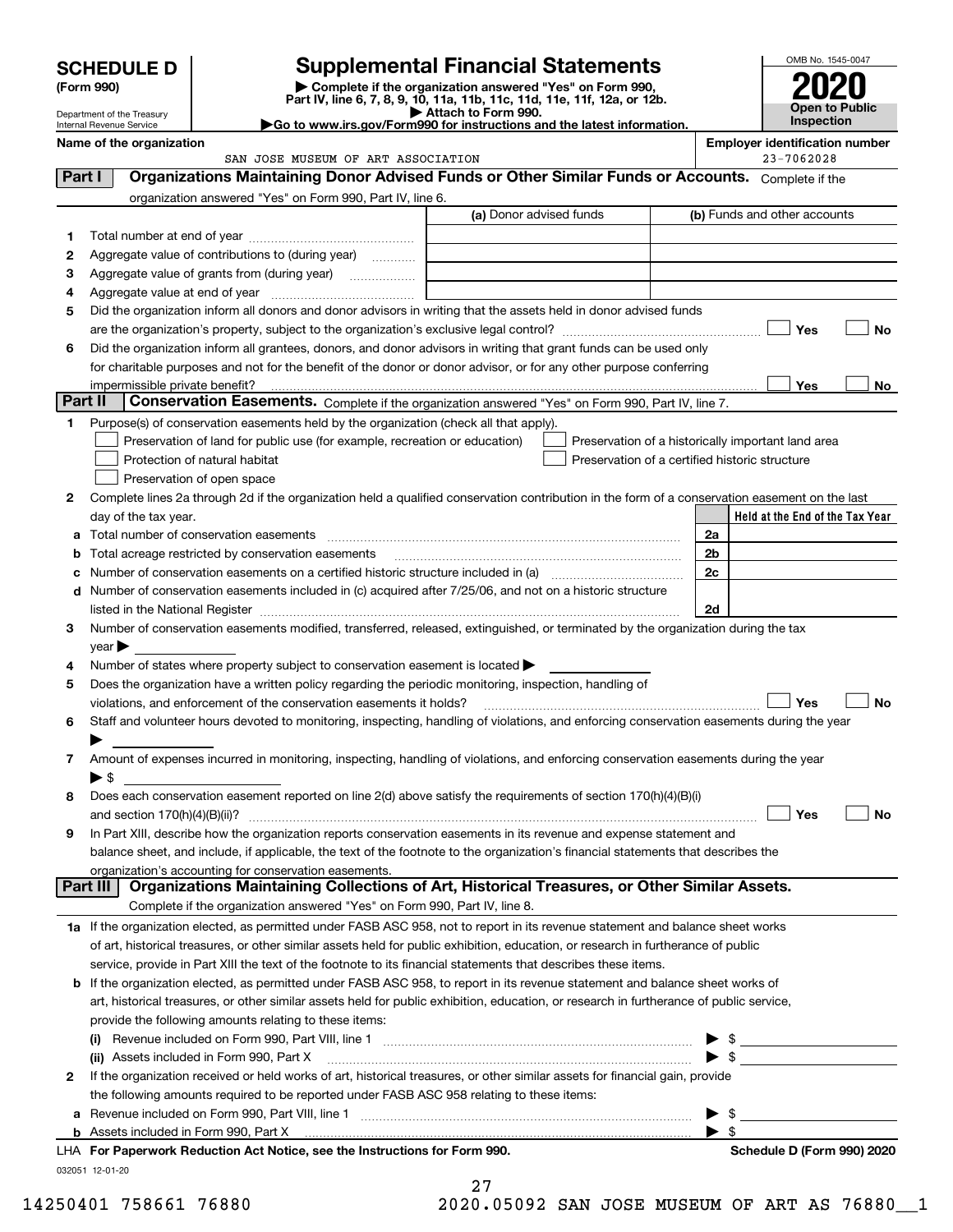|               | Schedule D (Form 990) 2020                                                                                                                                                                                                                                    | SAN JOSE MUSEUM OF ART ASSOCIATION |                             |                    |                 | 23-7062028                                 |                |             | Page 2 |
|---------------|---------------------------------------------------------------------------------------------------------------------------------------------------------------------------------------------------------------------------------------------------------------|------------------------------------|-----------------------------|--------------------|-----------------|--------------------------------------------|----------------|-------------|--------|
|               | Part III<br>Organizations Maintaining Collections of Art, Historical Treasures, or Other Similar Assets (continued)                                                                                                                                           |                                    |                             |                    |                 |                                            |                |             |        |
| 3             | Using the organization's acquisition, accession, and other records, check any of the following that make significant use of its                                                                                                                               |                                    |                             |                    |                 |                                            |                |             |        |
|               | collection items (check all that apply):                                                                                                                                                                                                                      |                                    |                             |                    |                 |                                            |                |             |        |
| a             | $X$ Public exhibition<br>$X$ Loan or exchange program                                                                                                                                                                                                         |                                    |                             |                    |                 |                                            |                |             |        |
| b             | $X$ Scholarly research<br>Other and the control of the control of the control of the control of the control of the control of the control of the control of the control of the control of the control of the control of the control of the control of th<br>e |                                    |                             |                    |                 |                                            |                |             |        |
| c             | $X$ Preservation for future generations                                                                                                                                                                                                                       |                                    |                             |                    |                 |                                            |                |             |        |
| 4             | Provide a description of the organization's collections and explain how they further the organization's exempt purpose in Part XIII.                                                                                                                          |                                    |                             |                    |                 |                                            |                |             |        |
| 5             | During the year, did the organization solicit or receive donations of art, historical treasures, or other similar assets                                                                                                                                      |                                    |                             |                    |                 |                                            |                |             |        |
|               |                                                                                                                                                                                                                                                               |                                    |                             |                    |                 | X                                          | Yes            |             | No     |
|               | <b>Part IV</b><br>Escrow and Custodial Arrangements. Complete if the organization answered "Yes" on Form 990, Part IV, line 9, or                                                                                                                             |                                    |                             |                    |                 |                                            |                |             |        |
|               | reported an amount on Form 990, Part X, line 21.                                                                                                                                                                                                              |                                    |                             |                    |                 |                                            |                |             |        |
|               | 1a Is the organization an agent, trustee, custodian or other intermediary for contributions or other assets not included                                                                                                                                      |                                    |                             |                    |                 |                                            |                |             |        |
|               | on Form 990, Part X? [11] matter and the contract of the contract of the contract of the contract of the contract of the contract of the contract of the contract of the contract of the contract of the contract of the contr                                |                                    |                             |                    |                 |                                            | Yes            |             | No     |
|               | b If "Yes," explain the arrangement in Part XIII and complete the following table:                                                                                                                                                                            |                                    |                             |                    |                 |                                            |                |             |        |
|               |                                                                                                                                                                                                                                                               |                                    |                             |                    |                 |                                            | Amount         |             |        |
|               |                                                                                                                                                                                                                                                               |                                    |                             |                    | 1c              |                                            |                |             |        |
|               | c Beginning balance measurements and the contract of the contract of the contract of the contract of the contract of the contract of the contract of the contract of the contract of the contract of the contract of the contr                                |                                    |                             |                    | 1d              |                                            |                |             |        |
|               | d Additions during the year measurement contains and a state of the year measurement of the year measurement of                                                                                                                                               |                                    |                             |                    |                 |                                            |                |             |        |
|               | e Distributions during the year manufactured and contained and contained and contained and contained and contained and contained and contained and contained and contained and contained and contained and contained and conta                                |                                    |                             |                    | 1e<br>1f        |                                            |                |             |        |
|               | 2a Did the organization include an amount on Form 990, Part X, line 21, for escrow or custodial account liability?                                                                                                                                            |                                    |                             |                    |                 |                                            | <b>Yes</b>     |             |        |
|               |                                                                                                                                                                                                                                                               |                                    |                             |                    |                 |                                            |                |             | No     |
| <b>Part V</b> | b If "Yes," explain the arrangement in Part XIII. Check here if the explanation has been provided on Part XIII<br>Endowment Funds. Complete if the organization answered "Yes" on Form 990, Part IV, line 10.                                                 |                                    |                             |                    |                 |                                            |                |             |        |
|               |                                                                                                                                                                                                                                                               |                                    |                             |                    |                 |                                            |                |             |        |
|               |                                                                                                                                                                                                                                                               | (a) Current year                   | (b) Prior year              | (c) Two years back |                 | (d) Three years back   (e) Four years back |                |             |        |
|               | <b>1a</b> Beginning of year balance <i>manument</i>                                                                                                                                                                                                           | 12, 141, 898.                      | 12,410,143.                 | 11,606,608.        |                 | 11,040,433.                                |                | 10,136,566. |        |
| b             |                                                                                                                                                                                                                                                               | 80,074.                            | 3,944.                      | 782,023.           |                 | 369,747.                                   |                | 200,000.    |        |
| c             | Net investment earnings, gains, and losses                                                                                                                                                                                                                    | 1,668,709.                         | 258,612.                    | 528,004.           |                 | 680,407.                                   |                | 1,202,543.  |        |
|               |                                                                                                                                                                                                                                                               |                                    |                             |                    |                 |                                            |                |             |        |
|               | e Other expenditures for facilities                                                                                                                                                                                                                           |                                    |                             |                    |                 |                                            |                |             |        |
|               | 498,676.<br>532, 132.<br>530, 801.<br>506, 492.<br>483,979.<br>and programs                                                                                                                                                                                   |                                    |                             |                    |                 |                                            |                |             |        |
|               | f Administrative expenses                                                                                                                                                                                                                                     |                                    |                             |                    |                 |                                            |                |             |        |
| g             | End of year balance                                                                                                                                                                                                                                           |                                    | $13,358,549.$ 12, 141, 898. | 12,410,143.        |                 | 11,606,608.                                |                | 11,040,433. |        |
| 2             | Provide the estimated percentage of the current year end balance (line 1g, column (a)) held as:                                                                                                                                                               |                                    |                             |                    |                 |                                            |                |             |        |
|               | a Board designated or quasi-endowment >                                                                                                                                                                                                                       | .8700                              | %                           |                    |                 |                                            |                |             |        |
| b             | 61.7200<br>Permanent endowment $\blacktriangleright$                                                                                                                                                                                                          | %                                  |                             |                    |                 |                                            |                |             |        |
|               | 37.4100 %<br>c Term endowment $\blacktriangleright$                                                                                                                                                                                                           |                                    |                             |                    |                 |                                            |                |             |        |
|               | The percentages on lines 2a, 2b, and 2c should equal 100%.                                                                                                                                                                                                    |                                    |                             |                    |                 |                                            |                |             |        |
|               | 3a Are there endowment funds not in the possession of the organization that are held and administered for the organization                                                                                                                                    |                                    |                             |                    |                 |                                            |                |             |        |
|               | by:                                                                                                                                                                                                                                                           |                                    |                             |                    |                 |                                            |                | Yes         | No.    |
|               | (i)                                                                                                                                                                                                                                                           |                                    |                             |                    |                 |                                            | 3a(i)          | X           |        |
|               |                                                                                                                                                                                                                                                               |                                    |                             |                    |                 |                                            | 3a(ii)         |             | х      |
|               |                                                                                                                                                                                                                                                               |                                    |                             |                    |                 |                                            | 3b             |             |        |
|               | Describe in Part XIII the intended uses of the organization's endowment funds.                                                                                                                                                                                |                                    |                             |                    |                 |                                            |                |             |        |
|               | Land, Buildings, and Equipment.<br><b>Part VI</b>                                                                                                                                                                                                             |                                    |                             |                    |                 |                                            |                |             |        |
|               | Complete if the organization answered "Yes" on Form 990, Part IV, line 11a. See Form 990, Part X, line 10.                                                                                                                                                    |                                    |                             |                    |                 |                                            |                |             |        |
|               | Description of property                                                                                                                                                                                                                                       | (a) Cost or other                  |                             | (b) Cost or other  | (c) Accumulated |                                            | (d) Book value |             |        |
|               |                                                                                                                                                                                                                                                               | basis (investment)                 |                             | basis (other)      | depreciation    |                                            |                |             |        |
|               |                                                                                                                                                                                                                                                               |                                    |                             |                    |                 |                                            |                |             |        |
|               |                                                                                                                                                                                                                                                               |                                    |                             |                    |                 |                                            |                |             |        |
|               |                                                                                                                                                                                                                                                               |                                    |                             | 613,310.           |                 | 612,831.                                   |                |             | 479.   |
|               |                                                                                                                                                                                                                                                               |                                    |                             | 745,768.           |                 | 745,768.                                   |                |             | 0.     |
|               |                                                                                                                                                                                                                                                               |                                    |                             | 351,218.           |                 | 351.218.                                   |                |             | 0.     |
|               | Total. Add lines 1a through 1e. (Column (d) must equal Form 990. Part X, column (B), line 10c.)                                                                                                                                                               |                                    |                             |                    |                 |                                            |                |             | 479.   |
|               |                                                                                                                                                                                                                                                               |                                    |                             |                    |                 | Schedule D (Form 990) 2020                 |                |             |        |
|               |                                                                                                                                                                                                                                                               |                                    |                             |                    |                 |                                            |                |             |        |

032052 12-01-20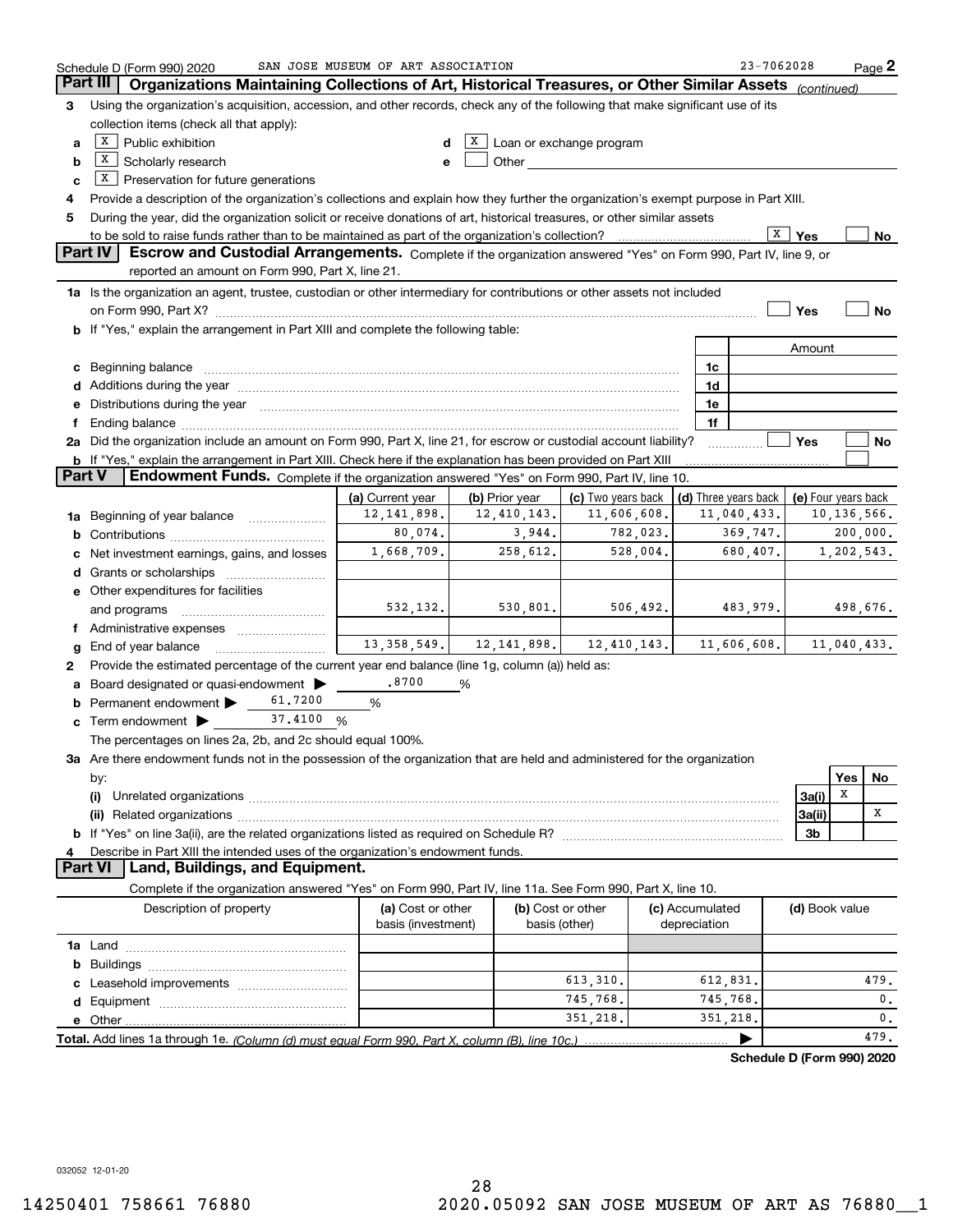Complete if the organization answered "Yes" on Form 990, Part IV, line 11b. See Form 990, Part X, line 12.

| (a) Description of security or category (including name of security)                          | (b) Book value | (c) Method of valuation: Cost or end-of-year market value |
|-----------------------------------------------------------------------------------------------|----------------|-----------------------------------------------------------|
| (1) Financial derivatives                                                                     |                |                                                           |
| (2) Closely held equity interests                                                             |                |                                                           |
| $(3)$ Other                                                                                   |                |                                                           |
| (A)                                                                                           |                |                                                           |
| (B)                                                                                           |                |                                                           |
| (C)                                                                                           |                |                                                           |
| (D)                                                                                           |                |                                                           |
| (E)                                                                                           |                |                                                           |
| (F)                                                                                           |                |                                                           |
| (G)                                                                                           |                |                                                           |
| (H)                                                                                           |                |                                                           |
| <b>Total.</b> (Col. (b) must equal Form 990, Part X, col. (B) line 12.) $\blacktriangleright$ |                |                                                           |

# **Part VIII Investments - Program Related.**

Complete if the organization answered "Yes" on Form 990, Part IV, line 11c. See Form 990, Part X, line 13.

| (a) Description of investment                                       | (b) Book value | (c) Method of valuation: Cost or end-of-year market value |
|---------------------------------------------------------------------|----------------|-----------------------------------------------------------|
| (1)                                                                 |                |                                                           |
| (2)                                                                 |                |                                                           |
| $\frac{1}{2}$                                                       |                |                                                           |
| (4)                                                                 |                |                                                           |
| (5)                                                                 |                |                                                           |
| (6)                                                                 |                |                                                           |
| (7)                                                                 |                |                                                           |
| (8)                                                                 |                |                                                           |
| (9)                                                                 |                |                                                           |
| Total. (Col. (b) must equal Form 990, Part X, col. (B) line $13.$ ) |                |                                                           |

# **Part IX Other Assets.**

Complete if the organization answered "Yes" on Form 990, Part IV, line 11d. See Form 990, Part X, line 15.

| (a) Description                                                                                                   | (b) Book value |
|-------------------------------------------------------------------------------------------------------------------|----------------|
| (1)                                                                                                               |                |
| (2)                                                                                                               |                |
| $\frac{1}{2}$                                                                                                     |                |
| (4)                                                                                                               |                |
| (5)                                                                                                               |                |
| (6)                                                                                                               |                |
| (7)                                                                                                               |                |
| (8)                                                                                                               |                |
| (9)                                                                                                               |                |
|                                                                                                                   |                |
| <b>Other Liabilities.</b><br>Part X                                                                               |                |
| Complete if the organization answered "Yes" on Form 990, Part IV, line 11e or 11f. See Form 990, Part X, line 25. |                |

**1. (a)** Description of liability **Book value** Book value Book value Book value Book value (1)Federal income taxes (2)(3)(4)(5) (6)(7)(8)(9) $\blacktriangleright$ 

**Total.**  *(Column (b) must equal Form 990, Part X, col. (B) line 25.)* 

**2.**Liability for uncertain tax positions. In Part XIII, provide the text of the footnote to the organization's financial statements that reports the organization's liability for uncertain tax positions under FASB ASC 740. Check here if the text of the footnote has been provided in Part XIII

 $\boxed{\mathbf{X}}$ 

**Schedule D (Form 990) 2020**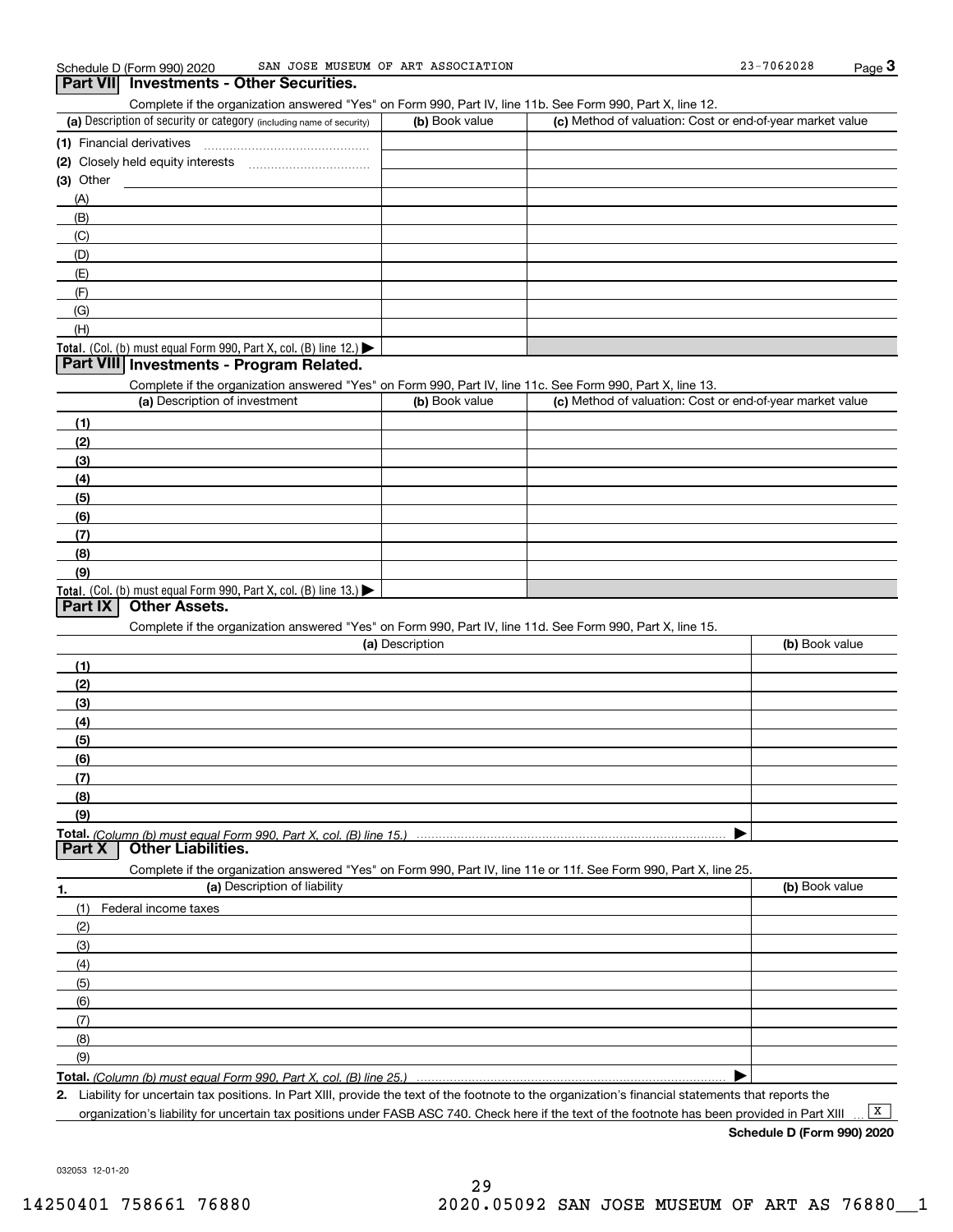|   | SAN JOSE MUSEUM OF ART ASSOCIATION<br>Schedule D (Form 990) 2020                                                                                               |                |            | 23-7062028 | Page 4       |
|---|----------------------------------------------------------------------------------------------------------------------------------------------------------------|----------------|------------|------------|--------------|
|   | Reconciliation of Revenue per Audited Financial Statements With Revenue per Return.<br>Part XI                                                                 |                |            |            |              |
|   | Complete if the organization answered "Yes" on Form 990, Part IV, line 12a.                                                                                    |                |            |            |              |
| 1 | Total revenue, gains, and other support per audited financial statements                                                                                       |                |            | 1.         | 9,753,173.   |
| 2 | Amounts included on line 1 but not on Form 990, Part VIII, line 12:                                                                                            |                |            |            |              |
| а | Net unrealized gains (losses) on investments [11] matter contracts and the unrealized gains (losses) on investments                                            | 2a             | 2,394,161. |            |              |
| b |                                                                                                                                                                | 2 <sub>b</sub> | 2,061,759. |            |              |
| с |                                                                                                                                                                | 2c             |            |            |              |
| d |                                                                                                                                                                | 2d             |            |            |              |
| е | Add lines 2a through 2d                                                                                                                                        |                |            | <b>2e</b>  | 4,455,920.   |
| З |                                                                                                                                                                |                |            | 3          | 5, 297, 253. |
| 4 | Amounts included on Form 990, Part VIII, line 12, but not on line 1:                                                                                           |                |            |            |              |
| а | Investment expenses not included on Form 990, Part VIII, line 7b                                                                                               | 4a             | 49,427.    |            |              |
| b |                                                                                                                                                                | 4b             | $-52,820.$ |            |              |
|   | Add lines 4a and 4b                                                                                                                                            |                |            | 4c         | $-3,393.$    |
|   |                                                                                                                                                                |                |            | 5          | 5,293,860.   |
|   | Part XII   Reconciliation of Expenses per Audited Financial Statements With Expenses per Return.                                                               |                |            |            |              |
|   | Complete if the organization answered "Yes" on Form 990, Part IV, line 12a.                                                                                    |                |            |            |              |
| 1 |                                                                                                                                                                |                |            | 1.         | 7,048,689.   |
| 2 | Amounts included on line 1 but not on Form 990, Part IX, line 25:                                                                                              |                |            |            |              |
| a |                                                                                                                                                                | 2a             | 2,061,759. |            |              |
| b |                                                                                                                                                                | 2 <sub>b</sub> |            |            |              |
|   |                                                                                                                                                                | 2 <sub>c</sub> |            |            |              |
| d |                                                                                                                                                                | 2d             | 52,820.    |            |              |
|   | Add lines 2a through 2d                                                                                                                                        |                |            | <b>2e</b>  | 2, 114, 579. |
| е |                                                                                                                                                                |                |            | 3          | 4,934,110.   |
| 3 |                                                                                                                                                                |                |            |            |              |
| 4 | Amounts included on Form 990, Part IX, line 25, but not on line 1:                                                                                             |                |            |            |              |
| а |                                                                                                                                                                | 4a             | 49,427.    |            |              |
| b |                                                                                                                                                                | 4 <sub>h</sub> |            |            |              |
|   | c Add lines 4a and 4b                                                                                                                                          |                |            | 4c         | 49,427.      |
|   |                                                                                                                                                                |                |            | 5          | 4,983,537.   |
|   | Part XIII Supplemental Information.                                                                                                                            |                |            |            |              |
|   | Provide the descriptions required for Part II, lines 3, 5, and 9; Part III, lines 1a and 4; Part IV, lines 1b and 2b; Part V, line 4; Part X, line 2; Part XI, |                |            |            |              |
|   | lines 2d and 4b; and Part XII, lines 2d and 4b. Also complete this part to provide any additional information.                                                 |                |            |            |              |
|   |                                                                                                                                                                |                |            |            |              |
|   |                                                                                                                                                                |                |            |            |              |
|   | PART III, LINE 1A:                                                                                                                                             |                |            |            |              |
|   |                                                                                                                                                                |                |            |            |              |
|   | PERMANENT ART COLLECTION - THE COLLECTION CONSISTS OF TWENTIETH AND                                                                                            |                |            |            |              |
|   |                                                                                                                                                                |                |            |            |              |
|   | TWENTY-FIRST CENTURY ARTWORK, INCLUDING PAINTINGS, SCULPTURES,                                                                                                 |                |            |            |              |
|   |                                                                                                                                                                |                |            |            |              |
|   | INSTALLATIONS, NEW MEDIA, PHOTOGRAPHY, DRAWINGS, AND PRINTS, ACQUIRED                                                                                          |                |            |            |              |
|   |                                                                                                                                                                |                |            |            |              |
|   | THROUGH PURCHASE OR CONTRIBUTION. THE COLLECTION IS NOT RECOGNIZED AS AN                                                                                       |                |            |            |              |
|   |                                                                                                                                                                |                |            |            |              |
|   | ASSET IN THE STATEMENT OF FINANCIAL POSITION. EACH WORK OF ART IS                                                                                              |                |            |            |              |
|   |                                                                                                                                                                |                |            |            |              |
|   | INVENTORIED AND CARED FOR, AND ACTIVITIES VERIFYING THE COLLECTION'S                                                                                           |                |            |            |              |
|   |                                                                                                                                                                |                |            |            |              |
|   | INTEGRITY ARE PERFORMED CONTINUOUSLY. PURCHASES OF ART ARE RECORDED IN THE                                                                                     |                |            |            |              |
|   |                                                                                                                                                                |                |            |            |              |
|   | YEAR ACQUIRED AS NON-OPERATING DECREASES IN NET ASSETS WITHOUT DONOR                                                                                           |                |            |            |              |
|   |                                                                                                                                                                |                |            |            |              |
|   | RESTRICTIONS IN THE YEAR IN WHICH ITEMS ARE ACQUIRED. PROCEEDS FROM ANY                                                                                        |                |            |            |              |
|   |                                                                                                                                                                |                |            |            |              |
|   | DEACCESSIONS OR INSURANCE RECOVERIES MAY BE ALLOCATED FOR PURPOSES THAT                                                                                        |                |            |            |              |

CLEARLY BENEFIT THE COLLECTION, SUCH AS AN ACQUISITION FUND TO EXPAND THE

032054 12-01-20

**Schedule D (Form 990) 2020**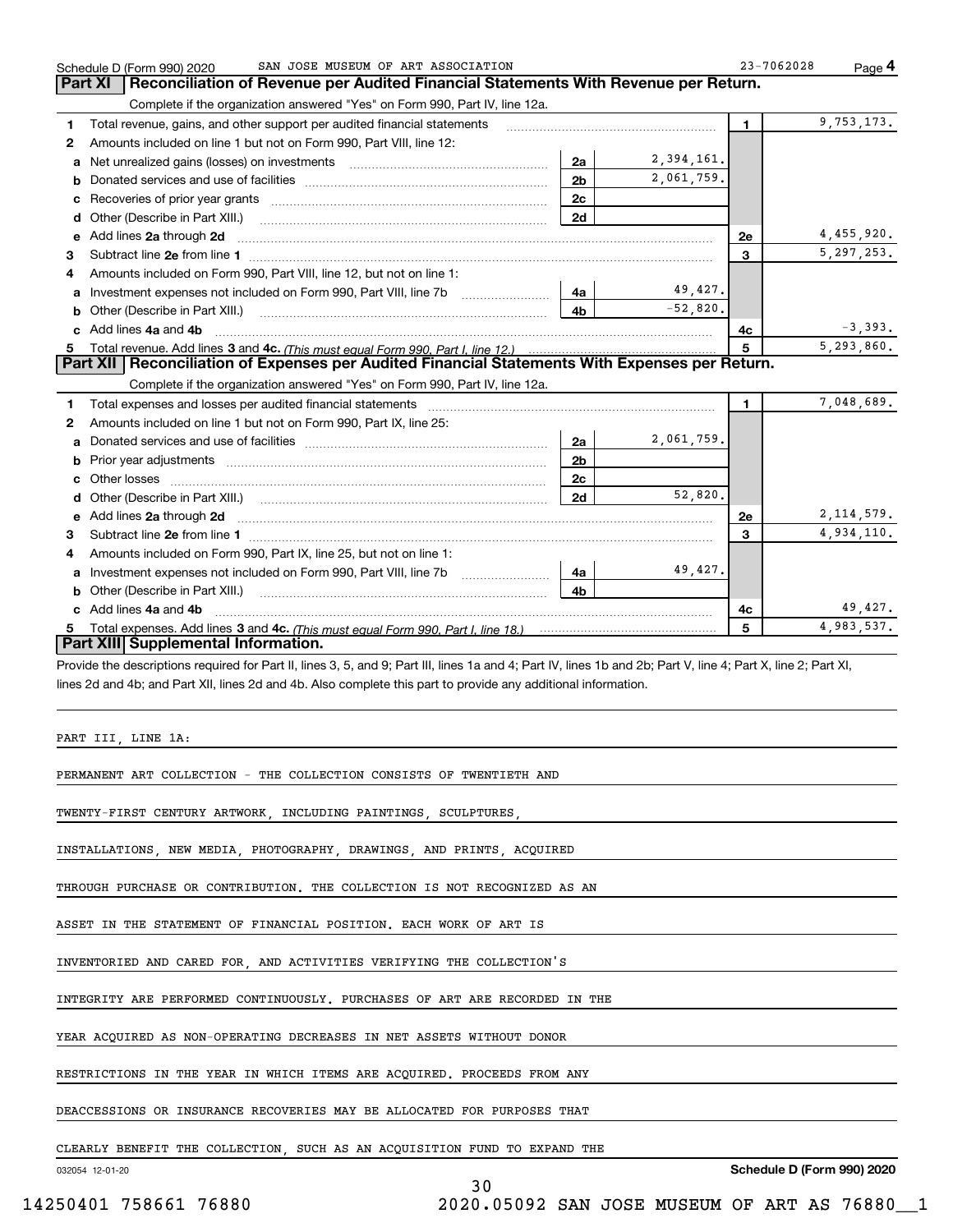# *(continued)* **Part XIII Supplemental Information**

COLLECTION OR PRESERVATION/CONSERVATION FUND TO MAINTAIN IT. CERTAIN ITEMS

ARE ON LOAN FROM INDIVIDUALS AND CORPORATIONS FOR USE BY THE MUSEUM IN ITS

### PERMANENT COLLECTION OR SPECIAL EXHIBITION.

PART III, LINE 4:

THE SAN JOSE MUSEUM OF ART SEEKS TO BUILD A COLLECTION OF THE HIGHEST

QUALITY AND WITH THE GREATEST POTENTIAL FOR COMMUNITY ENGAGEMENT, THEREBY

FULFILLING ITS MISSION TO BE A VALUABLE RESOURCE FOR THE PUBLIC.

THE MUSEUM'S PERMANENT COLLECTION INCLUDES OVER 2,600 MODERN AND

CONTEMPORARY WORKS OF ART IN A VARIETY OF MEDIA, FROM PAINTINGS,

SCULPTURE, PHOTOGRAPHY AND WORKS ON PAPER TO DIGITAL AND TIME-BASED

ARTWORK. SJMA IS THE ONLY COLLECTING ART INSTITUTION IN THE CITY OF SAN

JOSE, THE ONLY CONTEMPORARY ART MUSEUM IN SILICON VALLEY ACCREDITED BY THE

AMERICAN ALLIANCE OF MUSEUMS (AAM) AND A MEMBER OF THE ASSOCIATION OF ART

MUSEUM DIRECTORS (AAMD).

SJMA PROUDLY HAS EARNED A REPUTATION FOR ACQUIRING ART WORKS BY PIVOTAL

ARTISTS WHOSE PRACTICES ADDRESS PRESSING CULTURAL, POLITICAL AND SOCIAL

ISSUES, AND HAS A TRADITION OF ACQUIRING LANDMARK ARTWORK IN NEW MEDIA AND

EMERGING FIELDS. THE MUSEUM ALSO HAS A SUCCESSFUL TRACK RECORD OF

ACQUIRING AND EXHIBITING WORK BY CALIFORNIA ARTISTS OF NATIONAL AND

INTERNATIONAL SIGNIFICANCE, AND NOW LOOKS TO ARTISTS WHO EXPLORE NEW

REPRESENTATIONAL STRATEGIES IN THE DIGITAL AGE, BEFITTING A MUSEUM IN THE

CAPITAL OF SILICON VALLEY. THE MUSEUM'S NEW COLLECTING PLAN (APPROVED IN

2018) IDENTIFIES THE FOLLOWING GOALS: TO REPRESENT SIGNIFICANT ART

HISTORICAL DEVELOPMENTS IN MODERN AND CONTEMPORARY ART FROM THE 1960S TO

THE PRESENT; TO PUT THE WORK OF PIVOTAL WEST COAST ARTISTS IN CONTEXT OF

31

**Schedule D (Form 990) 2020**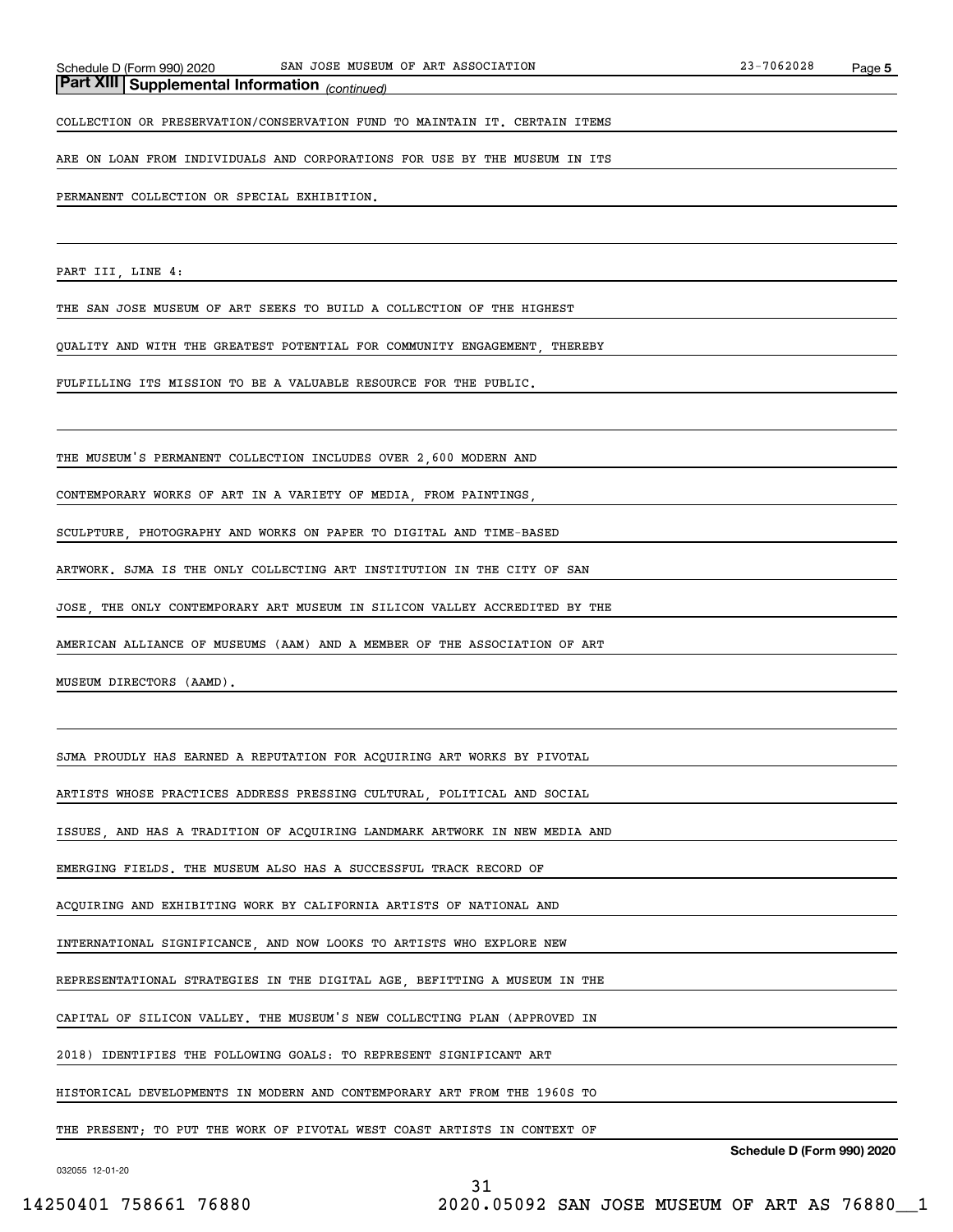# *(continued)* **Part XIII Supplemental Information**

WORK BY MAJOR NATIONAL AND INTERNATIONAL ARTISTS; TO EMBRACE CULTURAL

DIVERSITY AND SOCIAL ENGAGEMENT; TO REFLECT ARTISTIC EXPERIMENTATION AND

INNOVATION; AND TO ADDRESS ISSUES OF IMPORTANCE TO THE MUSEUM'S

COMMUNITIES.

LOCATED SEVERAL BLOCKS FROM SAN JOSE STATE UNIVERSITY AND WITHIN 30

MINUTES OF APPROXIMATELY 14 OTHER COLLEGES AND UNIVERSITIES, SJMA IS A

PRIMARY RESOURCE FOR UNIVERSITY STUDENTS AS WELL AS FOR THE AUDIENCES OF

THE REGION, WHICH HAS THE GREATEST PROJECTED POPULATION GROWTH IN THE BAY

AREA. STARTING IN 2019, SJMA OFFERED FREE ADMISSION TO YOUTH, COLLEGE

STUDENTS WITH ID, AND TEACHERS TO DEEPEN SJMA'S RELATIONSHIPS WITH SCHOOLS

AND UNIVERSITIES, AND TO BECOME A CRITICAL RESOURCE FOR THEIR CURRICULA.

THE MUSEUM CREATED AN ACQUISITIONS ENDOWMENT IN 2012, WHICH AUGMENTS THE

GENEROUS DONATIONS FROM COLLECTORS AND ARTISTS TO THE PERMANENT

COLLECTION. IN ADDITION, IN 2017, THE MUSEUM BEGAN A CO-ACQUISITION

PROGRAM WITH TWO OF THE MOST IMPORTANT CONTEMPORARY ART MUSEUMS IN THE

UNITED STATES, TO EXPAND THE MUSEUM'S REACH AND OPPORTUNITY TO CONTRIBUTE

TO PUBLIC DISCOURSE. SJMA REMAINS DEPENDENT IN LARGE MEASURE ON

CULTIVATING OPPORTUNITIES AND SOLICITING DONATIONS: 90% OF THE WORKS IN

THE COLLECTION HAVE BEEN ACQUIRED THROUGH DONATION, SIMILAR TO STATISTICS

AT AAMD MEMBER MUSEUMS NATIONALLY.

IN THE LAST TEN YEARS, SJMA LAUNCHED AN AMBITIOUS EXHIBITION PROGRAM TO

FEATURE WORKS FROM THE PERMANENT COLLECTION IN THEMATIC SPECIAL

EXHIBITIONS. FOR THE MUSEUM'S 50TH ANNIVERSARY SEASON (2019-2020) RECENT

ACQUISITIONS, INCLUDING THE WORK OF VISIONARY WOMEN COLLECTION ARTISTS

WERE HIGHLIGHTED IN SIX DEDICATED EXHIBITIONS AND A MAJOR NEW COMMISSIONED

32

032055 12-01-20

**Schedule D (Form 990) 2020**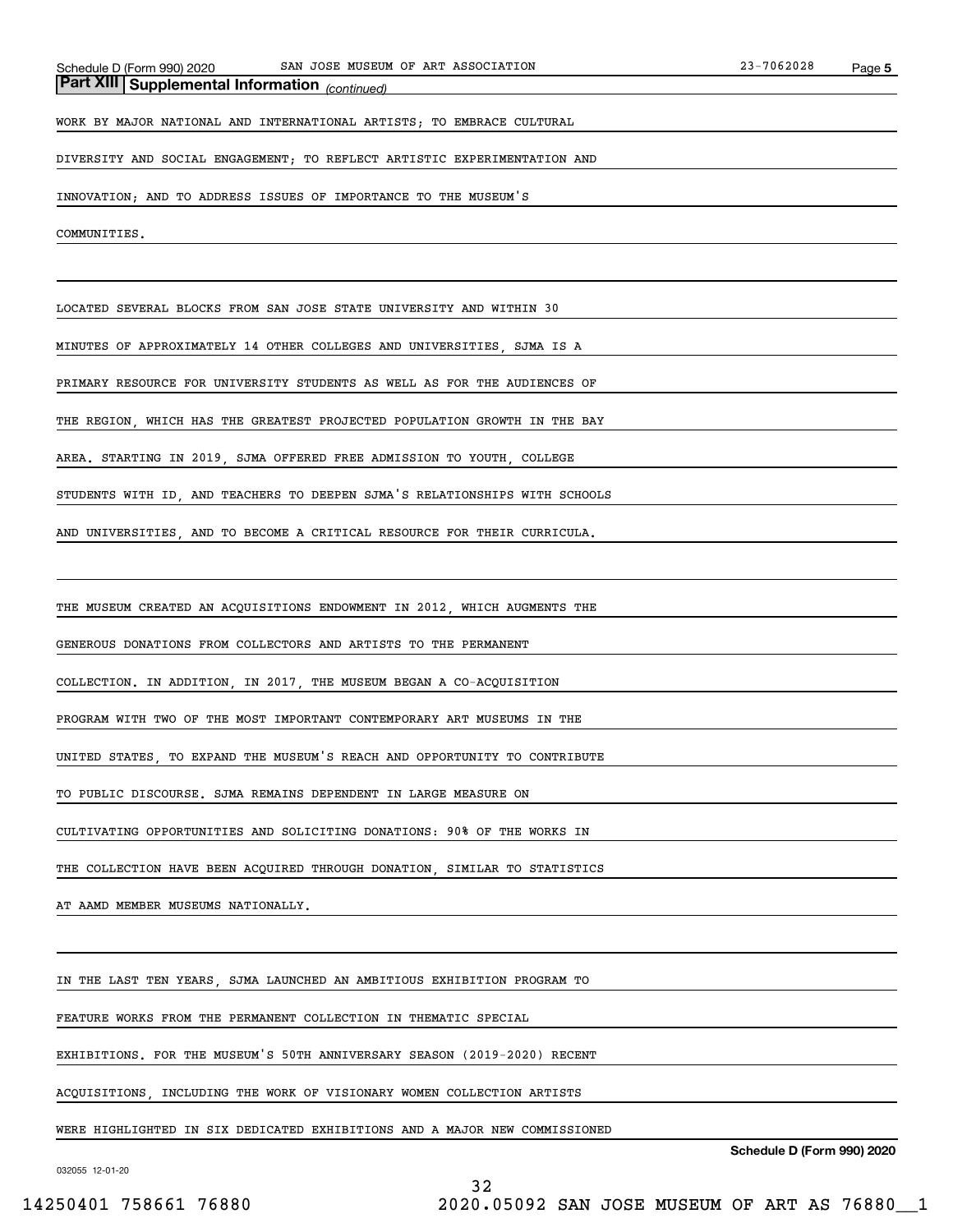# *(continued)* **Part XIII Supplemental Information**

ARTWORK FOR THE LOBBY ATRIUM. CONTINUING A COMMITMENT TO SCHOLARLY

PUBLICATIONS IN SUPPORT OF EXHIBITIONS AND THE PERMANENT COLLECTION, IN

2020 SJMA WILL PUBLISH AN ONLINE CATALOGUE FOCUSED ON 50 ARTISTS FROM THE

PERMANENT COLLECTION CALLED 50X50: DIGITAL STORIES OF VISIONARY ARTISTS

FROM THE COLLECTION, OPTIMIZED FOR PUBLICATION DISCOVERABILITY AND

LONGEVITY.

SJMA'S ACQUISITIONS REFLECT THE DIVERSITY THAT CHARACTERIZES LOCAL

COMMUNITIES AND THE GLOBAL NATURE OF CONTEMPORARY ART. MAJOR EXHIBITION

TEXTS ARE TRANSLATED INTO SPANISH AND VIETNAMESE, JOINING ENGLISH AS THE

THREE OFFICIAL LANGUAGES OF SAN JOSE.

PART V, LINE 4:

THE PRIMARY OBJECTIVES OF THE MUSEUM'S ENDOWMENTS ARE TO SUPPORT THE

OPERATIONS OF THE MUSEUM OVER TIME, WHILE PRESERVING THE ENDOWMENT'S

INFLATION-ADJUSTED ASSET VALUE.

PART X, LINE 2:

THE MUSEUM IS EXEMPT FROM FEDERAL INCOME TAXES UNDER SECTION 501(C)(3) OF

THE INTERNAL REVENUE CODE AND STATE INCOME TAXES UNDER SECTION 23701D OF

THE CALIFORNIA REVENUE AND TAXATION CODE. HOWEVER, INCOME FROM CERTAIN

ACTIVITIES NOT DIRECTLY RELATED TO THE MUSEUM'S TAX-EXEMPT PURPOSE IS

SUBJECT TO TAXATION AS UNRELATED BUSINESS INCOME. IN ADDITION, THE MUSEUM

HAS BEEN DETERMINED BY THE INTERNAL REVENUE SERVICE NOT TO BE A PRIVATE

FOUNDATION WITHIN THE MEANING OF SECTION 509(A) OF THE INTERNAL REVENUE

CODE.

MANAGEMENT HAS EVALUATED THE MUSEUM'S TAX POSITIONS AND CONCLUDED THAT ALL

**Schedule D (Form 990) 2020**

032055 12-01-20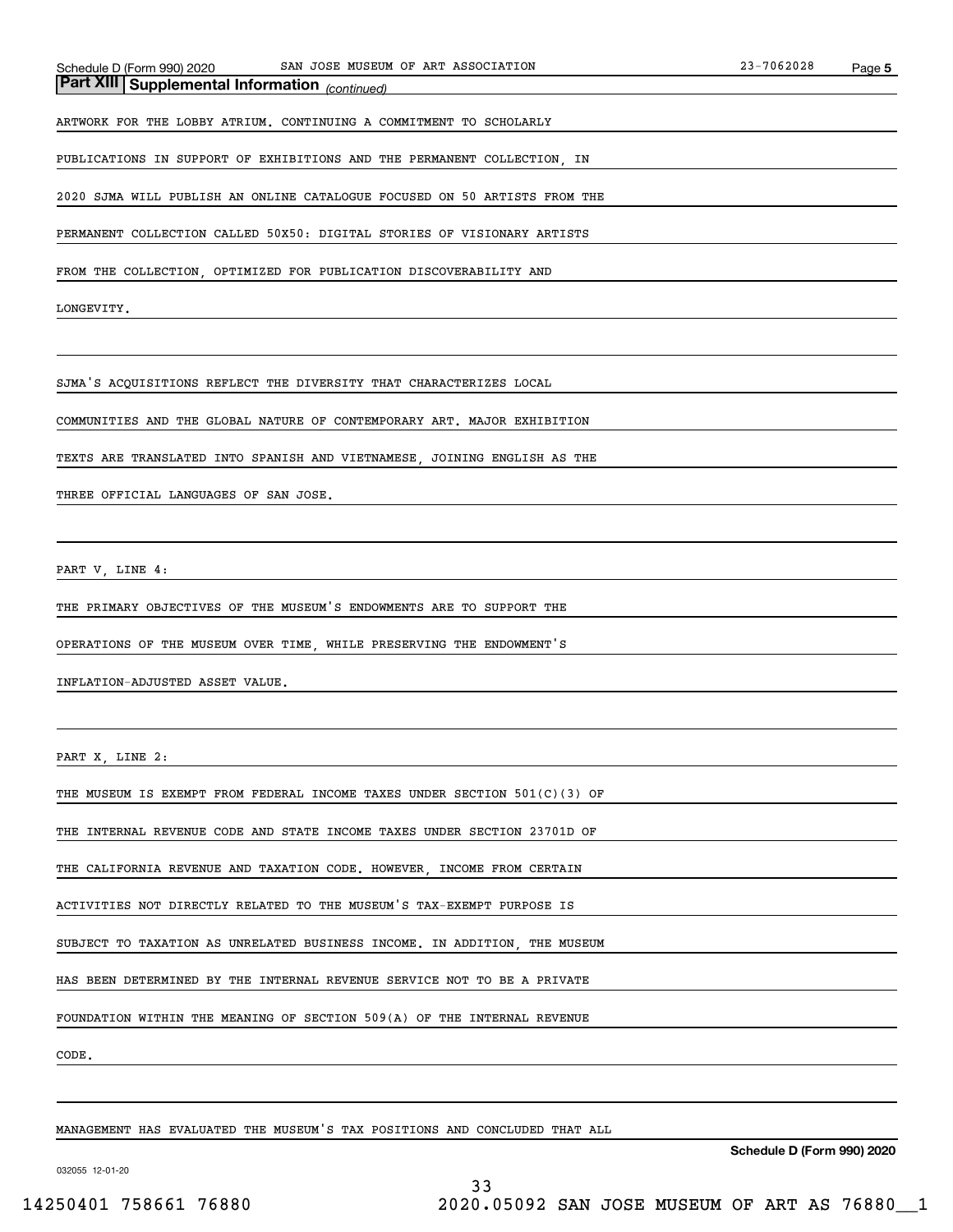| SAN JOSE MUSEUM OF ART ASSOCIATION<br>Schedule D (Form 990) 2020       | 23-7062028                 | Page 5 |
|------------------------------------------------------------------------|----------------------------|--------|
| <b>Part XIII Supplemental Information</b> (continued)                  |                            |        |
| OF THE POSITIONS TAKEN BY THE MUSEUM IN ITS FEDERAL AND STATE EXEMPT   |                            |        |
| ORGANIZATION TAX RETURNS ARE MORE LIKELY THAN NOT TO BE SUSTAINED UPON |                            |        |
| EXAMINATION.                                                           |                            |        |
|                                                                        |                            |        |
| PART XI, LINE 4B - OTHER ADJUSTMENTS:                                  |                            |        |
| $-52,820.$<br>RENTAL EXPENSES RECLASSIFIED TO REVENUE                  |                            |        |
|                                                                        |                            |        |
| PART XII, LINE 2D - OTHER ADJUSTMENTS:                                 |                            |        |
| 52,820.<br>RENTAL EXPENSES RECLASSIFIED TO REVENUE                     |                            |        |
|                                                                        |                            |        |
|                                                                        |                            |        |
|                                                                        |                            |        |
|                                                                        |                            |        |
|                                                                        |                            |        |
|                                                                        |                            |        |
|                                                                        |                            |        |
|                                                                        |                            |        |
|                                                                        |                            |        |
|                                                                        |                            |        |
|                                                                        |                            |        |
|                                                                        |                            |        |
|                                                                        |                            |        |
|                                                                        |                            |        |
|                                                                        |                            |        |
|                                                                        |                            |        |
|                                                                        |                            |        |
|                                                                        |                            |        |
|                                                                        |                            |        |
|                                                                        |                            |        |
|                                                                        | Schedule D (Form 990) 2020 |        |

032055 12-01-20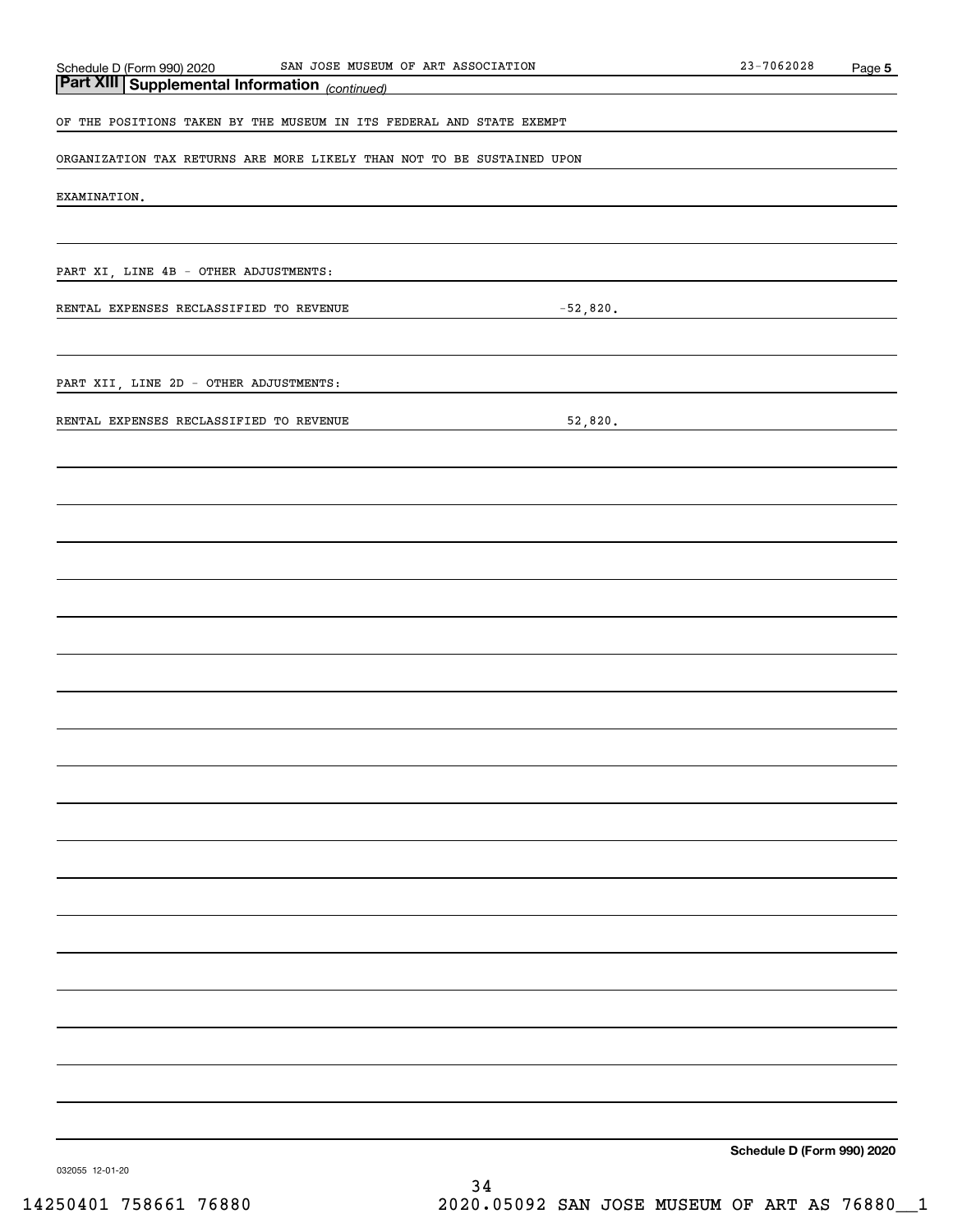| <b>SCHEDULE G</b>                                                                                                                             | <b>Supplemental Information Regarding Fundraising or Gaming Activities</b>                                                                                          |                                                                                                                                                                                                                                                                                                                                                                                                                                                                                                                                                           |                                                                                                        |    |                                                                            |  |                                                                            | OMB No. 1545-0047                                       |  |
|-----------------------------------------------------------------------------------------------------------------------------------------------|---------------------------------------------------------------------------------------------------------------------------------------------------------------------|-----------------------------------------------------------------------------------------------------------------------------------------------------------------------------------------------------------------------------------------------------------------------------------------------------------------------------------------------------------------------------------------------------------------------------------------------------------------------------------------------------------------------------------------------------------|--------------------------------------------------------------------------------------------------------|----|----------------------------------------------------------------------------|--|----------------------------------------------------------------------------|---------------------------------------------------------|--|
| (Form 990 or 990-EZ)                                                                                                                          | Complete if the organization answered "Yes" on Form 990, Part IV, line 17, 18, or 19, or if the<br>organization entered more than \$15,000 on Form 990-EZ, line 6a. |                                                                                                                                                                                                                                                                                                                                                                                                                                                                                                                                                           |                                                                                                        |    |                                                                            |  |                                                                            | 2020                                                    |  |
| Department of the Treasury<br>Internal Revenue Service                                                                                        |                                                                                                                                                                     |                                                                                                                                                                                                                                                                                                                                                                                                                                                                                                                                                           | <b>Open to Public</b><br>Inspection                                                                    |    |                                                                            |  |                                                                            |                                                         |  |
| Name of the organization                                                                                                                      |                                                                                                                                                                     | Go to www.irs.gov/Form990 for instructions and the latest information.                                                                                                                                                                                                                                                                                                                                                                                                                                                                                    |                                                                                                        |    |                                                                            |  |                                                                            | <b>Employer identification number</b>                   |  |
| 23-7062028<br>SAN JOSE MUSEUM OF ART ASSOCIATION                                                                                              |                                                                                                                                                                     |                                                                                                                                                                                                                                                                                                                                                                                                                                                                                                                                                           |                                                                                                        |    |                                                                            |  |                                                                            |                                                         |  |
| Part I                                                                                                                                        | required to complete this part.                                                                                                                                     | Fundraising Activities. Complete if the organization answered "Yes" on Form 990, Part IV, line 17. Form 990-EZ filers are not                                                                                                                                                                                                                                                                                                                                                                                                                             |                                                                                                        |    |                                                                            |  |                                                                            |                                                         |  |
| Mail solicitations<br>a<br>b<br>Phone solicitations<br>c<br>In-person solicitations<br>d<br>compensated at least \$5,000 by the organization. | Internet and email solicitations                                                                                                                                    | 1 Indicate whether the organization raised funds through any of the following activities. Check all that apply.<br>е<br>f<br>Special fundraising events<br>g<br>2 a Did the organization have a written or oral agreement with any individual (including officers, directors, trustees, or<br>key employees listed in Form 990, Part VII) or entity in connection with professional fundraising services?<br><b>b</b> If "Yes," list the 10 highest paid individuals or entities (fundraisers) pursuant to agreements under which the fundraiser is to be |                                                                                                        |    | Solicitation of non-government grants<br>Solicitation of government grants |  | Yes                                                                        | No                                                      |  |
| (i) Name and address of individual<br>or entity (fundraiser)                                                                                  |                                                                                                                                                                     | (ii) Activity                                                                                                                                                                                                                                                                                                                                                                                                                                                                                                                                             | (iii) <sub>Did</sub><br>fundraiser<br>have custody<br>from activity<br>or control of<br>contributions? |    | (iv) Gross receipts                                                        |  | (v) Amount paid<br>to (or retained by)<br>fundraiser<br>listed in col. (i) | (vi) Amount paid<br>to (or retained by)<br>organization |  |
|                                                                                                                                               |                                                                                                                                                                     |                                                                                                                                                                                                                                                                                                                                                                                                                                                                                                                                                           | Yes                                                                                                    | No |                                                                            |  |                                                                            |                                                         |  |
|                                                                                                                                               |                                                                                                                                                                     |                                                                                                                                                                                                                                                                                                                                                                                                                                                                                                                                                           |                                                                                                        |    |                                                                            |  |                                                                            |                                                         |  |
|                                                                                                                                               |                                                                                                                                                                     |                                                                                                                                                                                                                                                                                                                                                                                                                                                                                                                                                           |                                                                                                        |    |                                                                            |  |                                                                            |                                                         |  |
|                                                                                                                                               |                                                                                                                                                                     |                                                                                                                                                                                                                                                                                                                                                                                                                                                                                                                                                           |                                                                                                        |    |                                                                            |  |                                                                            |                                                         |  |
|                                                                                                                                               |                                                                                                                                                                     |                                                                                                                                                                                                                                                                                                                                                                                                                                                                                                                                                           |                                                                                                        |    |                                                                            |  |                                                                            |                                                         |  |
|                                                                                                                                               |                                                                                                                                                                     |                                                                                                                                                                                                                                                                                                                                                                                                                                                                                                                                                           |                                                                                                        |    |                                                                            |  |                                                                            |                                                         |  |
|                                                                                                                                               |                                                                                                                                                                     |                                                                                                                                                                                                                                                                                                                                                                                                                                                                                                                                                           |                                                                                                        |    |                                                                            |  |                                                                            |                                                         |  |
|                                                                                                                                               |                                                                                                                                                                     |                                                                                                                                                                                                                                                                                                                                                                                                                                                                                                                                                           |                                                                                                        |    |                                                                            |  |                                                                            |                                                         |  |
|                                                                                                                                               |                                                                                                                                                                     |                                                                                                                                                                                                                                                                                                                                                                                                                                                                                                                                                           |                                                                                                        |    |                                                                            |  |                                                                            |                                                         |  |
|                                                                                                                                               |                                                                                                                                                                     |                                                                                                                                                                                                                                                                                                                                                                                                                                                                                                                                                           |                                                                                                        |    |                                                                            |  |                                                                            |                                                         |  |
|                                                                                                                                               |                                                                                                                                                                     |                                                                                                                                                                                                                                                                                                                                                                                                                                                                                                                                                           |                                                                                                        |    |                                                                            |  |                                                                            |                                                         |  |
|                                                                                                                                               |                                                                                                                                                                     |                                                                                                                                                                                                                                                                                                                                                                                                                                                                                                                                                           |                                                                                                        |    |                                                                            |  |                                                                            |                                                         |  |
| Total<br>or licensing.                                                                                                                        |                                                                                                                                                                     | 3 List all states in which the organization is registered or licensed to solicit contributions or has been notified it is exempt from registration                                                                                                                                                                                                                                                                                                                                                                                                        |                                                                                                        |    |                                                                            |  |                                                                            |                                                         |  |
|                                                                                                                                               |                                                                                                                                                                     |                                                                                                                                                                                                                                                                                                                                                                                                                                                                                                                                                           |                                                                                                        |    |                                                                            |  |                                                                            |                                                         |  |
|                                                                                                                                               |                                                                                                                                                                     |                                                                                                                                                                                                                                                                                                                                                                                                                                                                                                                                                           |                                                                                                        |    |                                                                            |  |                                                                            |                                                         |  |
|                                                                                                                                               |                                                                                                                                                                     |                                                                                                                                                                                                                                                                                                                                                                                                                                                                                                                                                           |                                                                                                        |    |                                                                            |  |                                                                            |                                                         |  |
|                                                                                                                                               |                                                                                                                                                                     |                                                                                                                                                                                                                                                                                                                                                                                                                                                                                                                                                           |                                                                                                        |    |                                                                            |  |                                                                            |                                                         |  |
|                                                                                                                                               |                                                                                                                                                                     |                                                                                                                                                                                                                                                                                                                                                                                                                                                                                                                                                           |                                                                                                        |    |                                                                            |  |                                                                            |                                                         |  |
|                                                                                                                                               |                                                                                                                                                                     |                                                                                                                                                                                                                                                                                                                                                                                                                                                                                                                                                           |                                                                                                        |    |                                                                            |  |                                                                            |                                                         |  |
|                                                                                                                                               |                                                                                                                                                                     | LHA For Paperwork Reduction Act Notice, see the Instructions for Form 990 or 990-EZ.                                                                                                                                                                                                                                                                                                                                                                                                                                                                      |                                                                                                        |    |                                                                            |  |                                                                            | Schedule G (Form 990 or 990-EZ) 2020                    |  |

032081 11-25-20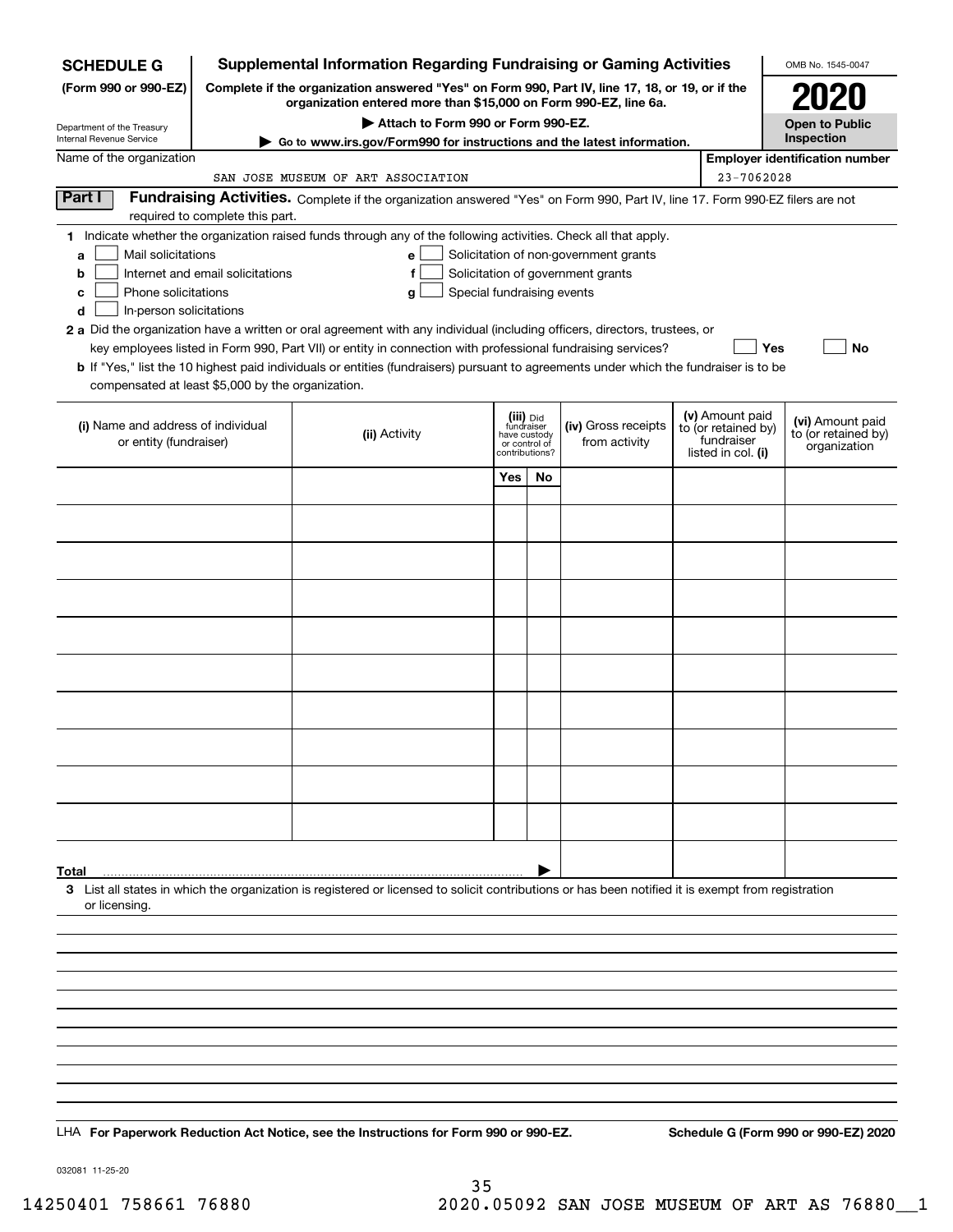# Schedule G (Form 990 or 990-EZ) 2020 SAN JOSE MUSEUM OF ART ASSOCIATION 23-7062028 Page

**2**

**Part II** | Fundraising Events. Complete if the organization answered "Yes" on Form 990, Part IV, line 18, or reported more than \$15,000 of fundraising event contributions and gross income on Form 990-EZ, lines 1 and 6b. List events with gross receipts greater than \$5,000.

|                 |              |                                                                                                          | (a) Event $#1$<br>ANNUAL FALL GALA<br>(event type) | (b) Event #2<br>(event type) | (c) Other events<br><b>NONE</b><br>(total number) | (d) Total events<br>(add col. (a) through<br>col. (c) |
|-----------------|--------------|----------------------------------------------------------------------------------------------------------|----------------------------------------------------|------------------------------|---------------------------------------------------|-------------------------------------------------------|
| Revenue         |              |                                                                                                          | 695,162.                                           |                              |                                                   | 695,162.                                              |
|                 | $\mathbf{2}$ |                                                                                                          | 676,378.                                           |                              |                                                   | 676,378.                                              |
|                 | 3            | Gross income (line 1 minus line 2)                                                                       | 18,784.                                            |                              |                                                   | 18,784.                                               |
|                 |              |                                                                                                          |                                                    |                              |                                                   |                                                       |
|                 | 5            |                                                                                                          |                                                    |                              |                                                   |                                                       |
|                 | 6            |                                                                                                          | 25,542.                                            |                              |                                                   | 25,542.                                               |
| Direct Expenses |              | Food and beverages                                                                                       | 4.252.                                             |                              |                                                   | 4,252.                                                |
|                 | 8            |                                                                                                          | 3,180.                                             |                              |                                                   | 3,180.                                                |
|                 | 9            |                                                                                                          | 408,216.                                           |                              |                                                   | 408,216.                                              |
|                 | 10           | Direct expense summary. Add lines 4 through 9 in column (d)                                              |                                                    |                              |                                                   | 441,190.                                              |
|                 |              | 11 Net income summary. Subtract line 10 from line 3, column (d)                                          |                                                    |                              |                                                   | $-422.406.$                                           |
| Part III        |              | Gaming. Complete if the organization answered "Yes" on Form 990, Part IV, line 19, or reported more than |                                                    |                              |                                                   |                                                       |
|                 |              | \$15,000 on Form 990-EZ, line 6a.                                                                        |                                                    |                              |                                                   |                                                       |
|                 |              |                                                                                                          |                                                    | (b) Pull tabs/instant        |                                                   | (d) Total gaming (add                                 |

|                                                                                                                                                 |                  |  | (a) Bingo | (b) Pull tabs/instant<br>bingo/progressive bingo | (c) Other gaming | (d) Total gaming (add<br>col. (a) through col. (c)) |  |  |  |  |
|-------------------------------------------------------------------------------------------------------------------------------------------------|------------------|--|-----------|--------------------------------------------------|------------------|-----------------------------------------------------|--|--|--|--|
| Revenue                                                                                                                                         |                  |  |           |                                                  |                  |                                                     |  |  |  |  |
|                                                                                                                                                 | 2                |  |           |                                                  |                  |                                                     |  |  |  |  |
| Direct Expenses                                                                                                                                 | 3                |  |           |                                                  |                  |                                                     |  |  |  |  |
|                                                                                                                                                 | 4                |  |           |                                                  |                  |                                                     |  |  |  |  |
|                                                                                                                                                 | 5                |  |           |                                                  |                  |                                                     |  |  |  |  |
|                                                                                                                                                 | 6                |  | %<br>No   | Yes $\%$<br><b>No</b>                            | %<br>No          |                                                     |  |  |  |  |
| Direct expense summary. Add lines 2 through 5 in column (d) [11] matter contract expense summary. Add lines 2 through 5 in column (d)<br>▶<br>7 |                  |  |           |                                                  |                  |                                                     |  |  |  |  |
|                                                                                                                                                 | 8                |  |           |                                                  |                  |                                                     |  |  |  |  |
| 9                                                                                                                                               | Yes<br><b>No</b> |  |           |                                                  |                  |                                                     |  |  |  |  |
|                                                                                                                                                 | Yes<br><b>No</b> |  |           |                                                  |                  |                                                     |  |  |  |  |
|                                                                                                                                                 |                  |  |           |                                                  |                  |                                                     |  |  |  |  |

032082 11-25-20

**Schedule G (Form 990 or 990-EZ) 2020**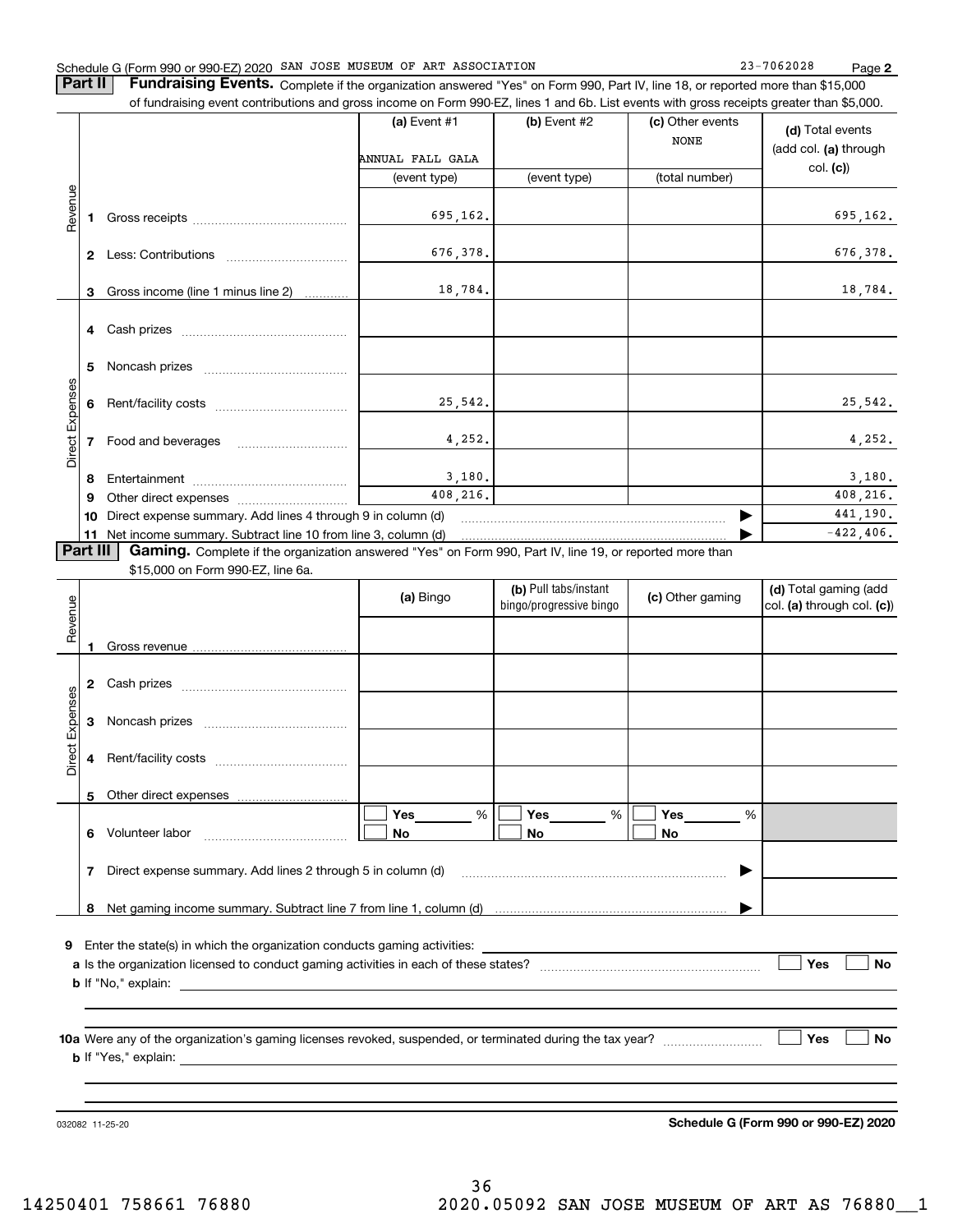| Schedule G (Form 990 or 990-EZ) 2020 SAN JOSE MUSEUM OF ART ASSOCIATION                                                                                                                                                                   | 23-7062028      |     | Page 3               |
|-------------------------------------------------------------------------------------------------------------------------------------------------------------------------------------------------------------------------------------------|-----------------|-----|----------------------|
|                                                                                                                                                                                                                                           |                 | Yes | No                   |
| 12 Is the organization a grantor, beneficiary or trustee of a trust, or a member of a partnership or other entity formed                                                                                                                  |                 | Yes | No                   |
| 13 Indicate the percentage of gaming activity conducted in:                                                                                                                                                                               |                 |     |                      |
|                                                                                                                                                                                                                                           | 13а             |     | %                    |
| <b>b</b> An outside facility <b>contained an according to the contract of the contract of the contract of the contract of the contract of the contract of the contract of the contract of the contract of the contract of the contrac</b> | 13 <sub>b</sub> |     | %                    |
| 14 Enter the name and address of the person who prepares the organization's gaming/special events books and records:                                                                                                                      |                 |     |                      |
|                                                                                                                                                                                                                                           |                 |     |                      |
|                                                                                                                                                                                                                                           |                 |     |                      |
|                                                                                                                                                                                                                                           |                 | Yes | No                   |
|                                                                                                                                                                                                                                           |                 |     |                      |
|                                                                                                                                                                                                                                           |                 |     |                      |
| c If "Yes," enter name and address of the third party:                                                                                                                                                                                    |                 |     |                      |
| Name $\blacktriangleright$ $\bot$                                                                                                                                                                                                         |                 |     |                      |
|                                                                                                                                                                                                                                           |                 |     |                      |
| 16 Gaming manager information:                                                                                                                                                                                                            |                 |     |                      |
| Name $\blacktriangleright$ $\lrcorner$                                                                                                                                                                                                    |                 |     |                      |
|                                                                                                                                                                                                                                           |                 |     |                      |
| Gaming manager compensation > \$                                                                                                                                                                                                          |                 |     |                      |
|                                                                                                                                                                                                                                           |                 |     |                      |
|                                                                                                                                                                                                                                           |                 |     |                      |
| Director/officer<br>Employee<br>Independent contractor                                                                                                                                                                                    |                 |     |                      |
| 17 Mandatory distributions:                                                                                                                                                                                                               |                 |     |                      |
| a Is the organization required under state law to make charitable distributions from the gaming proceeds to                                                                                                                               |                 |     |                      |
| retain the state gaming license?                                                                                                                                                                                                          |                 |     | $\Box$ Yes $\Box$ No |
| <b>b</b> Enter the amount of distributions required under state law to be distributed to other exempt organizations or spent in the                                                                                                       |                 |     |                      |
| organization's own exempt activities during the tax year $\triangleright$ \$<br><b>Part IV</b><br>Supplemental Information. Provide the explanations required by Part I, line 2b, columns (iii) and (v); and Part III, lines 9, 9b, 10b,  |                 |     |                      |
| 15b, 15c, 16, and 17b, as applicable. Also provide any additional information. See instructions.                                                                                                                                          |                 |     |                      |
|                                                                                                                                                                                                                                           |                 |     |                      |
|                                                                                                                                                                                                                                           |                 |     |                      |
|                                                                                                                                                                                                                                           |                 |     |                      |
|                                                                                                                                                                                                                                           |                 |     |                      |
|                                                                                                                                                                                                                                           |                 |     |                      |
|                                                                                                                                                                                                                                           |                 |     |                      |
|                                                                                                                                                                                                                                           |                 |     |                      |
|                                                                                                                                                                                                                                           |                 |     |                      |
|                                                                                                                                                                                                                                           |                 |     |                      |
| Schedule G (Form 990 or 990-EZ) 2020<br>032083 11-25-20                                                                                                                                                                                   |                 |     |                      |
| 37                                                                                                                                                                                                                                        |                 |     |                      |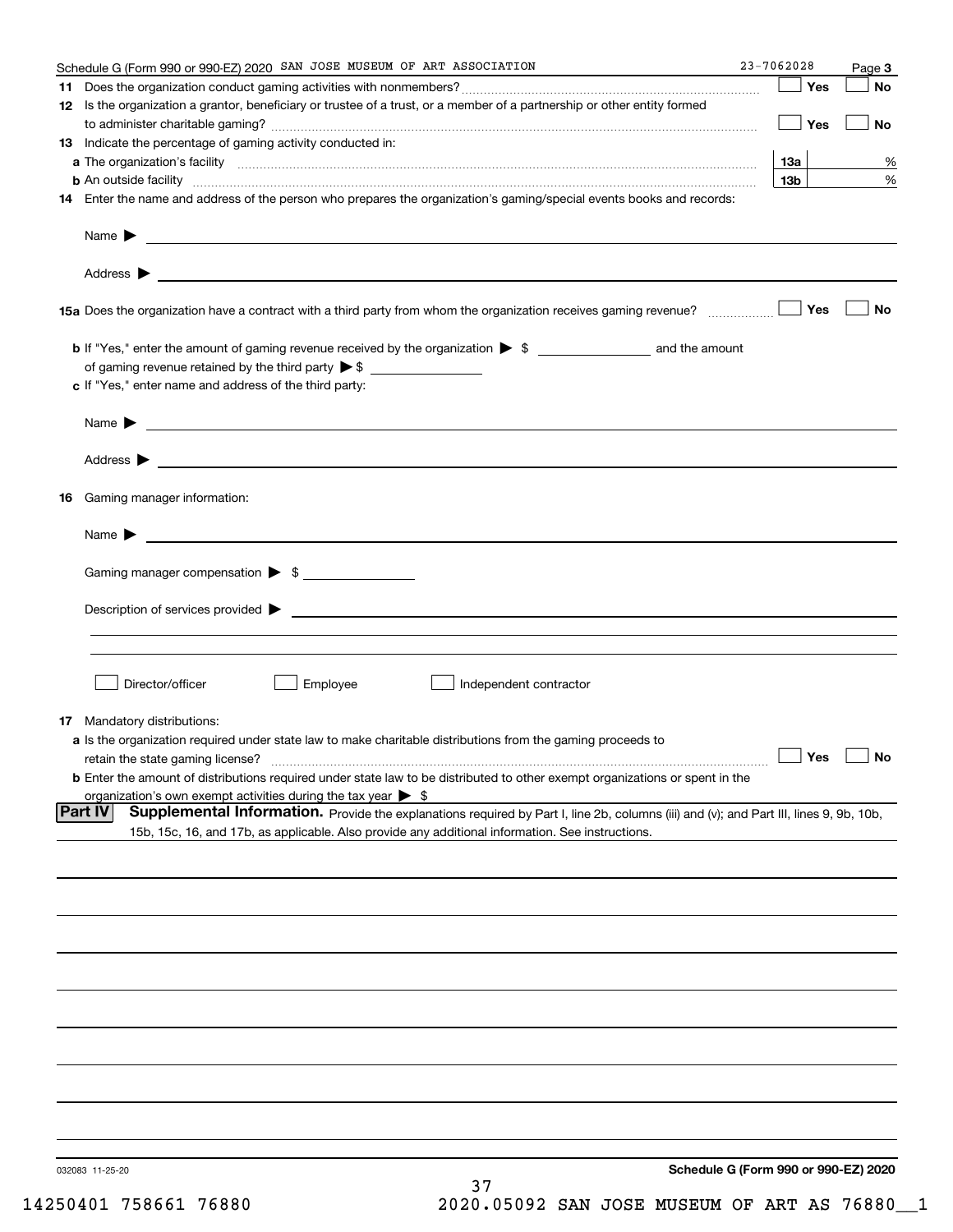|    | <b>SCHEDULE J</b>                                                                                                               | <b>Compensation Information</b>                                                                                                  |  |                                       | OMB No. 1545-0047          |     |                       |
|----|---------------------------------------------------------------------------------------------------------------------------------|----------------------------------------------------------------------------------------------------------------------------------|--|---------------------------------------|----------------------------|-----|-----------------------|
|    | (Form 990)                                                                                                                      | For certain Officers, Directors, Trustees, Key Employees, and Highest                                                            |  |                                       | 2020                       |     |                       |
|    |                                                                                                                                 | <b>Compensated Employees</b>                                                                                                     |  |                                       |                            |     |                       |
|    | Complete if the organization answered "Yes" on Form 990, Part IV, line 23.<br>Attach to Form 990.<br>Department of the Treasury |                                                                                                                                  |  |                                       |                            |     | <b>Open to Public</b> |
|    | ► Go to www.irs.gov/Form990 for instructions and the latest information.<br>Internal Revenue Service                            |                                                                                                                                  |  |                                       |                            |     |                       |
|    | Name of the organization                                                                                                        |                                                                                                                                  |  | <b>Employer identification number</b> |                            |     |                       |
|    |                                                                                                                                 | SAN JOSE MUSEUM OF ART ASSOCIATION                                                                                               |  |                                       | 23-7062028                 |     |                       |
|    | Part I                                                                                                                          | <b>Questions Regarding Compensation</b>                                                                                          |  |                                       |                            |     |                       |
|    |                                                                                                                                 |                                                                                                                                  |  |                                       |                            | Yes | No                    |
|    |                                                                                                                                 | <b>1a</b> Check the appropriate box(es) if the organization provided any of the following to or for a person listed on Form 990, |  |                                       |                            |     |                       |
|    |                                                                                                                                 | Part VII, Section A, line 1a. Complete Part III to provide any relevant information regarding these items.                       |  |                                       |                            |     |                       |
|    | First-class or charter travel                                                                                                   | Housing allowance or residence for personal use                                                                                  |  |                                       |                            |     |                       |
|    | Travel for companions                                                                                                           | Payments for business use of personal residence                                                                                  |  |                                       |                            |     |                       |
|    |                                                                                                                                 | Tax indemnification and gross-up payments<br>Health or social club dues or initiation fees                                       |  |                                       |                            |     |                       |
|    |                                                                                                                                 | Discretionary spending account<br>Personal services (such as maid, chauffeur, chef)                                              |  |                                       |                            |     |                       |
|    |                                                                                                                                 |                                                                                                                                  |  |                                       |                            |     |                       |
|    |                                                                                                                                 | <b>b</b> If any of the boxes on line 1a are checked, did the organization follow a written policy regarding payment or           |  |                                       |                            |     |                       |
|    |                                                                                                                                 |                                                                                                                                  |  |                                       | 1b                         |     |                       |
| 2  |                                                                                                                                 | Did the organization require substantiation prior to reimbursing or allowing expenses incurred by all directors,                 |  |                                       |                            |     |                       |
|    |                                                                                                                                 |                                                                                                                                  |  |                                       | $\mathbf{2}$               |     |                       |
|    |                                                                                                                                 |                                                                                                                                  |  |                                       |                            |     |                       |
| з  |                                                                                                                                 | Indicate which, if any, of the following the organization used to establish the compensation of the organization's               |  |                                       |                            |     |                       |
|    |                                                                                                                                 | CEO/Executive Director. Check all that apply. Do not check any boxes for methods used by a related organization to               |  |                                       |                            |     |                       |
|    |                                                                                                                                 | establish compensation of the CEO/Executive Director, but explain in Part III.                                                   |  |                                       |                            |     |                       |
|    | Compensation committee                                                                                                          | X  <br>Written employment contract<br>X.                                                                                         |  |                                       |                            |     |                       |
|    |                                                                                                                                 | Compensation survey or study<br>Independent compensation consultant<br>X                                                         |  |                                       |                            |     |                       |
|    |                                                                                                                                 | Form 990 of other organizations<br>Approval by the board or compensation committee                                               |  |                                       |                            |     |                       |
| 4  |                                                                                                                                 | During the year, did any person listed on Form 990, Part VII, Section A, line 1a, with respect to the filing                     |  |                                       |                            |     |                       |
|    | organization or a related organization:                                                                                         |                                                                                                                                  |  |                                       |                            |     |                       |
| а  |                                                                                                                                 | Receive a severance payment or change-of-control payment?                                                                        |  |                                       | 4a                         |     | х                     |
| b  |                                                                                                                                 | Participate in or receive payment from a supplemental nonqualified retirement plan?                                              |  |                                       | 4b                         |     | x                     |
| с  |                                                                                                                                 | Participate in or receive payment from an equity-based compensation arrangement?                                                 |  |                                       | 4с                         |     | x                     |
|    |                                                                                                                                 | If "Yes" to any of lines 4a-c, list the persons and provide the applicable amounts for each item in Part III.                    |  |                                       |                            |     |                       |
|    |                                                                                                                                 |                                                                                                                                  |  |                                       |                            |     |                       |
|    |                                                                                                                                 | Only section 501(c)(3), 501(c)(4), and 501(c)(29) organizations must complete lines 5-9.                                         |  |                                       |                            |     |                       |
|    |                                                                                                                                 | For persons listed on Form 990, Part VII, Section A, line 1a, did the organization pay or accrue any compensation                |  |                                       |                            |     |                       |
|    | contingent on the revenues of:                                                                                                  |                                                                                                                                  |  |                                       |                            |     |                       |
|    |                                                                                                                                 |                                                                                                                                  |  |                                       | 5a                         |     | х                     |
|    |                                                                                                                                 |                                                                                                                                  |  |                                       | 5b                         |     | x                     |
|    |                                                                                                                                 | If "Yes" on line 5a or 5b, describe in Part III.                                                                                 |  |                                       |                            |     |                       |
| 6. |                                                                                                                                 | For persons listed on Form 990, Part VII, Section A, line 1a, did the organization pay or accrue any compensation                |  |                                       |                            |     |                       |
|    | contingent on the net earnings of:                                                                                              |                                                                                                                                  |  |                                       |                            |     |                       |
|    |                                                                                                                                 |                                                                                                                                  |  |                                       | 6a                         |     | х                     |
|    |                                                                                                                                 |                                                                                                                                  |  |                                       | 6b                         |     | x                     |
|    |                                                                                                                                 | If "Yes" on line 6a or 6b, describe in Part III.                                                                                 |  |                                       |                            |     |                       |
|    |                                                                                                                                 | 7 For persons listed on Form 990, Part VII, Section A, line 1a, did the organization provide any nonfixed payments               |  |                                       |                            |     |                       |
|    |                                                                                                                                 |                                                                                                                                  |  |                                       | 7                          |     | x                     |
| 8  |                                                                                                                                 | Were any amounts reported on Form 990, Part VII, paid or accrued pursuant to a contract that was subject to the                  |  |                                       |                            |     |                       |
|    |                                                                                                                                 | initial contract exception described in Regulations section 53.4958-4(a)(3)? If "Yes," describe in Part III                      |  |                                       | 8                          |     | x                     |
| 9  |                                                                                                                                 | If "Yes" on line 8, did the organization also follow the rebuttable presumption procedure described in                           |  |                                       |                            |     |                       |
|    |                                                                                                                                 |                                                                                                                                  |  |                                       | 9                          |     |                       |
|    |                                                                                                                                 | LHA For Paperwork Reduction Act Notice, see the Instructions for Form 990.                                                       |  |                                       | Schedule J (Form 990) 2020 |     |                       |

032111 12-07-20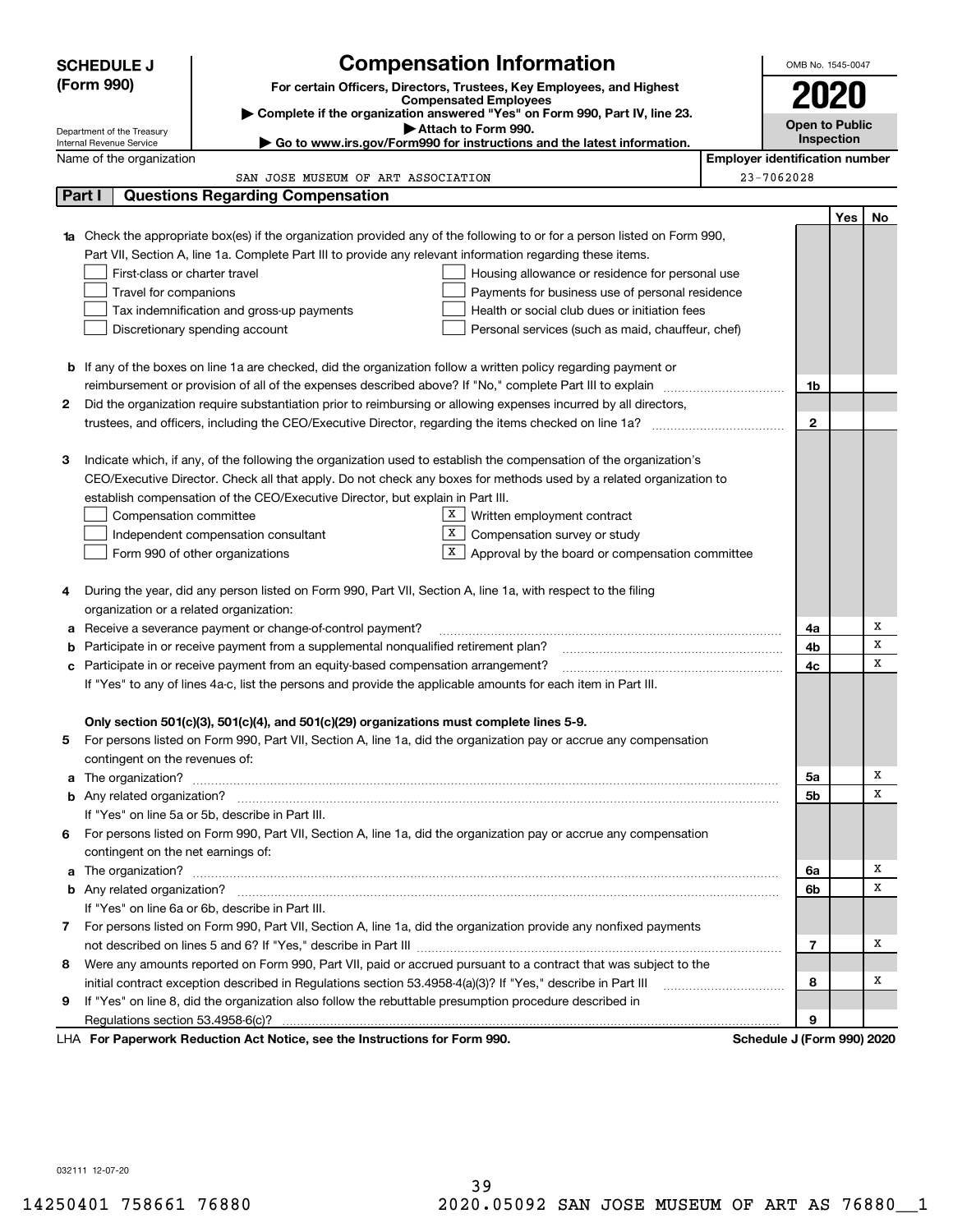23-7062028

# **Part II Officers, Directors, Trustees, Key Employees, and Highest Compensated Employees.**  Schedule J (Form 990) 2020 Page Use duplicate copies if additional space is needed.

For each individual whose compensation must be reported on Schedule J, report compensation from the organization on row (i) and from related organizations, described in the instructions, on row (ii). Do not list any individuals that aren't listed on Form 990, Part VII.

**Note:**  The sum of columns (B)(i)-(iii) for each listed individual must equal the total amount of Form 990, Part VII, Section A, line 1a, applicable column (D) and (E) amounts for that individual.

|                                   |                          | (B) Breakdown of W-2 and/or 1099-MISC compensation |                                           | (C) Retirement and             | (D) Nontaxable  | (E) Total of columns | (F) Compensation                                           |  |
|-----------------------------------|--------------------------|----------------------------------------------------|-------------------------------------------|--------------------------------|-----------------|----------------------|------------------------------------------------------------|--|
| (A) Name and Title                | (i) Base<br>compensation | (ii) Bonus &<br>incentive<br>compensation          | (iii) Other<br>reportable<br>compensation | other deferred<br>compensation | benefits        | $(B)(i)-(D)$         | in column (B)<br>reported as deferred<br>on prior Form 990 |  |
| SUSAN SAYRE BATTON<br>(1)<br>(i)  | 230,000.                 | $\mathfrak o$ .                                    | $\mathbf 0$ .                             | 11,500.                        | 6,462.          | 247,962.             | $\mathbf 0$ .                                              |  |
| EXECUTIVE DIRECTOR<br><u>(ii)</u> | $\mathbf 0$ .            | $\mathfrak o$ .                                    | $\mathbf 0$ .                             | $\mathfrak o$ .                | $\mathfrak o$ . | $\mathfrak o$ .      | $\mathbf 0$ .                                              |  |
| (i)                               |                          |                                                    |                                           |                                |                 |                      |                                                            |  |
| <u>(ii)</u>                       |                          |                                                    |                                           |                                |                 |                      |                                                            |  |
| (i)                               |                          |                                                    |                                           |                                |                 |                      |                                                            |  |
| <u>(ii)</u>                       |                          |                                                    |                                           |                                |                 |                      |                                                            |  |
| (i)                               |                          |                                                    |                                           |                                |                 |                      |                                                            |  |
| <u>(ii)</u>                       |                          |                                                    |                                           |                                |                 |                      |                                                            |  |
| $(\sf{i})$                        |                          |                                                    |                                           |                                |                 |                      |                                                            |  |
| <u>(ii)</u>                       |                          |                                                    |                                           |                                |                 |                      |                                                            |  |
| $(\sf{i})$<br><u>(ii)</u>         |                          |                                                    |                                           |                                |                 |                      |                                                            |  |
| $(\sf{i})$                        |                          |                                                    |                                           |                                |                 |                      |                                                            |  |
| <u>(ii)</u>                       |                          |                                                    |                                           |                                |                 |                      |                                                            |  |
| (i)                               |                          |                                                    |                                           |                                |                 |                      |                                                            |  |
| <u>(ii)</u>                       |                          |                                                    |                                           |                                |                 |                      |                                                            |  |
| (i)                               |                          |                                                    |                                           |                                |                 |                      |                                                            |  |
| <u>(ii)</u>                       |                          |                                                    |                                           |                                |                 |                      |                                                            |  |
| (i)                               |                          |                                                    |                                           |                                |                 |                      |                                                            |  |
| <u>(ii)</u>                       |                          |                                                    |                                           |                                |                 |                      |                                                            |  |
| (i)                               |                          |                                                    |                                           |                                |                 |                      |                                                            |  |
| <u>(ii)</u>                       |                          |                                                    |                                           |                                |                 |                      |                                                            |  |
| (i)                               |                          |                                                    |                                           |                                |                 |                      |                                                            |  |
| <u>(ii)</u>                       |                          |                                                    |                                           |                                |                 |                      |                                                            |  |
| (i)                               |                          |                                                    |                                           |                                |                 |                      |                                                            |  |
| <u>(ii)</u>                       |                          |                                                    |                                           |                                |                 |                      |                                                            |  |
| (i)<br><u>(ii)</u>                |                          |                                                    |                                           |                                |                 |                      |                                                            |  |
| (i)                               |                          |                                                    |                                           |                                |                 |                      |                                                            |  |
| <u>(ii)</u>                       |                          |                                                    |                                           |                                |                 |                      |                                                            |  |
| (i)                               |                          |                                                    |                                           |                                |                 |                      |                                                            |  |
| (ii)                              |                          |                                                    |                                           |                                |                 |                      |                                                            |  |

**Schedule J (Form 990) 2020**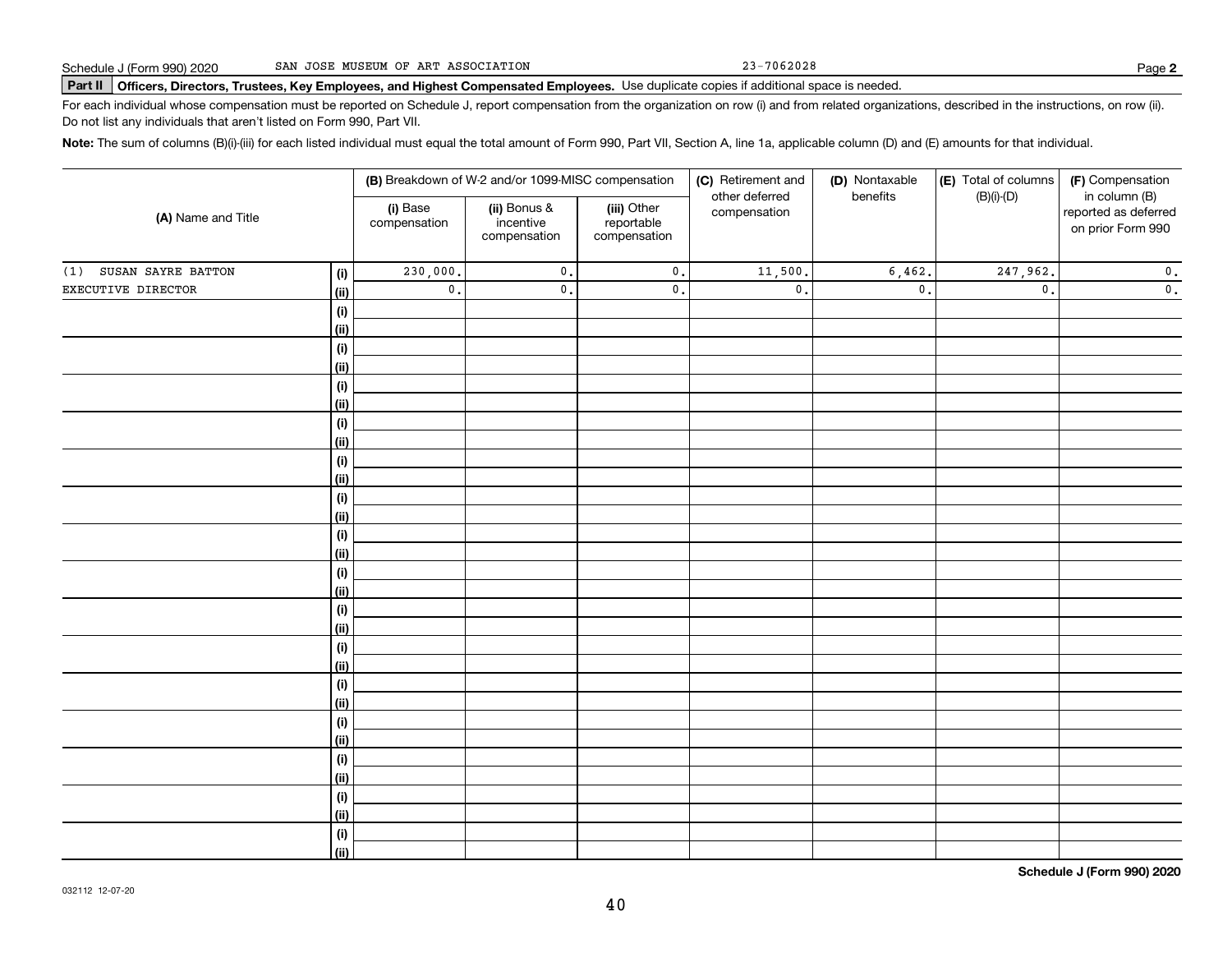# **SCHEDULE M (Form 990)**

# **Noncash Contributions**

OMB No. 1545-0047

| Department of the Treasury |
|----------------------------|
| Internal Revenue Service   |

**Complete if the organizations answered "Yes" on Form 990, Part IV, lines 29 or 30.** <sup>J</sup>**2020 Attach to Form 990.** J

 **Go to www.irs.gov/Form990 for instructions and the latest information.** J

**Open to Public Inspection**

|  | Name of the organization |
|--|--------------------------|
|  |                          |

| <b>Employer identification number</b> |  |
|---------------------------------------|--|
| $23 - 7062028$                        |  |

SAN JOSE MUSEUM OF ART ASSOCIATION

| Part I | <b>Types of Property</b>                                                                                                       |                               |                                      |                                                                                                      |             |                                                              |     |     |    |
|--------|--------------------------------------------------------------------------------------------------------------------------------|-------------------------------|--------------------------------------|------------------------------------------------------------------------------------------------------|-------------|--------------------------------------------------------------|-----|-----|----|
|        |                                                                                                                                | (a)<br>Check if<br>applicable | (b)<br>Number of<br>contributions or | (c)<br>Noncash contribution<br>amounts reported on<br>items contributed Form 990, Part VIII, line 1g |             | (d)<br>Method of determining<br>noncash contribution amounts |     |     |    |
| 1      |                                                                                                                                | x                             | 23                                   |                                                                                                      | 318,896.FMV |                                                              |     |     |    |
| 2      | Art - Historical treasures                                                                                                     |                               |                                      |                                                                                                      |             |                                                              |     |     |    |
| 3      | Art - Fractional interests                                                                                                     |                               |                                      |                                                                                                      |             |                                                              |     |     |    |
| 4      | Books and publications                                                                                                         |                               |                                      |                                                                                                      |             |                                                              |     |     |    |
| 5      | Clothing and household goods                                                                                                   |                               |                                      |                                                                                                      |             |                                                              |     |     |    |
| 6      |                                                                                                                                |                               |                                      |                                                                                                      |             |                                                              |     |     |    |
| 7      |                                                                                                                                |                               |                                      |                                                                                                      |             |                                                              |     |     |    |
| 8      | Intellectual property                                                                                                          |                               |                                      |                                                                                                      |             |                                                              |     |     |    |
| 9      | Securities - Publicly traded                                                                                                   |                               |                                      |                                                                                                      |             |                                                              |     |     |    |
|        |                                                                                                                                |                               |                                      |                                                                                                      |             |                                                              |     |     |    |
| 10     | Securities - Closely held stock                                                                                                |                               |                                      |                                                                                                      |             |                                                              |     |     |    |
| 11     | Securities - Partnership, LLC, or<br>trust interests                                                                           |                               |                                      |                                                                                                      |             |                                                              |     |     |    |
| 12     | Securities - Miscellaneous                                                                                                     |                               |                                      |                                                                                                      |             |                                                              |     |     |    |
| 13     | Qualified conservation contribution -                                                                                          |                               |                                      |                                                                                                      |             |                                                              |     |     |    |
|        | Historic structures                                                                                                            |                               |                                      |                                                                                                      |             |                                                              |     |     |    |
| 14     | Qualified conservation contribution - Other                                                                                    |                               |                                      |                                                                                                      |             |                                                              |     |     |    |
| 15     | Real estate - Residential                                                                                                      |                               |                                      |                                                                                                      |             |                                                              |     |     |    |
| 16     | Real estate - Commercial                                                                                                       |                               |                                      |                                                                                                      |             |                                                              |     |     |    |
| 17     |                                                                                                                                |                               |                                      |                                                                                                      |             |                                                              |     |     |    |
| 18     |                                                                                                                                |                               |                                      |                                                                                                      |             |                                                              |     |     |    |
| 19     |                                                                                                                                |                               |                                      |                                                                                                      |             |                                                              |     |     |    |
| 20     | Drugs and medical supplies                                                                                                     |                               |                                      |                                                                                                      |             |                                                              |     |     |    |
| 21     |                                                                                                                                |                               |                                      |                                                                                                      |             |                                                              |     |     |    |
| 22     | Historical artifacts                                                                                                           |                               |                                      |                                                                                                      |             |                                                              |     |     |    |
| 23     |                                                                                                                                |                               |                                      |                                                                                                      |             |                                                              |     |     |    |
| 24     | Archeological artifacts                                                                                                        |                               |                                      |                                                                                                      |             |                                                              |     |     |    |
| 25     | ART SUPPLIES<br>Other<br>▶                                                                                                     | х                             | 1                                    |                                                                                                      | 4,437.FMV   |                                                              |     |     |    |
| 26     | GIFT CERTIFIC<br>Other                                                                                                         | х                             | $\overline{\mathbf{2}}$              |                                                                                                      | 880.FMV     |                                                              |     |     |    |
| 27     | WINE BOTTLES<br>Other                                                                                                          | х                             | 4                                    |                                                                                                      | 720.FMV     |                                                              |     |     |    |
| 28     | FOOD AND BEVE<br>Other                                                                                                         | x                             | $\overline{a}$                       |                                                                                                      | 546.FMV     |                                                              |     |     |    |
| 29     | Number of Forms 8283 received by the organization during the tax year for contributions                                        |                               |                                      |                                                                                                      |             |                                                              |     |     |    |
|        | for which the organization completed Form 8283, Part V, Donee Acknowledgement                                                  |                               |                                      |                                                                                                      | 29          |                                                              |     | 0   |    |
|        |                                                                                                                                |                               |                                      |                                                                                                      |             |                                                              |     | Yes | No |
|        | 30a During the year, did the organization receive by contribution any property reported in Part I, lines 1 through 28, that it |                               |                                      |                                                                                                      |             |                                                              |     |     |    |
|        | must hold for at least three years from the date of the initial contribution, and which isn't required to be used for          |                               |                                      |                                                                                                      |             |                                                              |     |     |    |
|        | exempt purposes for the entire holding period?                                                                                 |                               |                                      |                                                                                                      |             |                                                              | 30a |     | х  |
|        | <b>b</b> If "Yes," describe the arrangement in Part II.                                                                        |                               |                                      |                                                                                                      |             |                                                              |     |     |    |
| 31     | Does the organization have a gift acceptance policy that requires the review of any nonstandard contributions?                 |                               |                                      |                                                                                                      |             |                                                              | 31  | X   |    |
|        | 32a Does the organization hire or use third parties or related organizations to solicit, process, or sell noncash              |                               |                                      |                                                                                                      |             |                                                              |     |     |    |
|        | contributions?                                                                                                                 |                               |                                      |                                                                                                      |             |                                                              | 32a |     | х  |
|        | <b>b</b> If "Yes," describe in Part II.                                                                                        |                               |                                      |                                                                                                      |             |                                                              |     |     |    |
| 33     | If the organization didn't report an amount in column (c) for a type of property for which column (a) is checked,              |                               |                                      |                                                                                                      |             |                                                              |     |     |    |
|        | describe in Part II.                                                                                                           |                               |                                      |                                                                                                      |             |                                                              |     |     |    |
| LHA    | For Paperwork Reduction Act Notice, see the Instructions for Form 990.                                                         |                               |                                      |                                                                                                      |             | Schedule M (Form 990) 2020                                   |     |     |    |
|        |                                                                                                                                |                               |                                      |                                                                                                      |             |                                                              |     |     |    |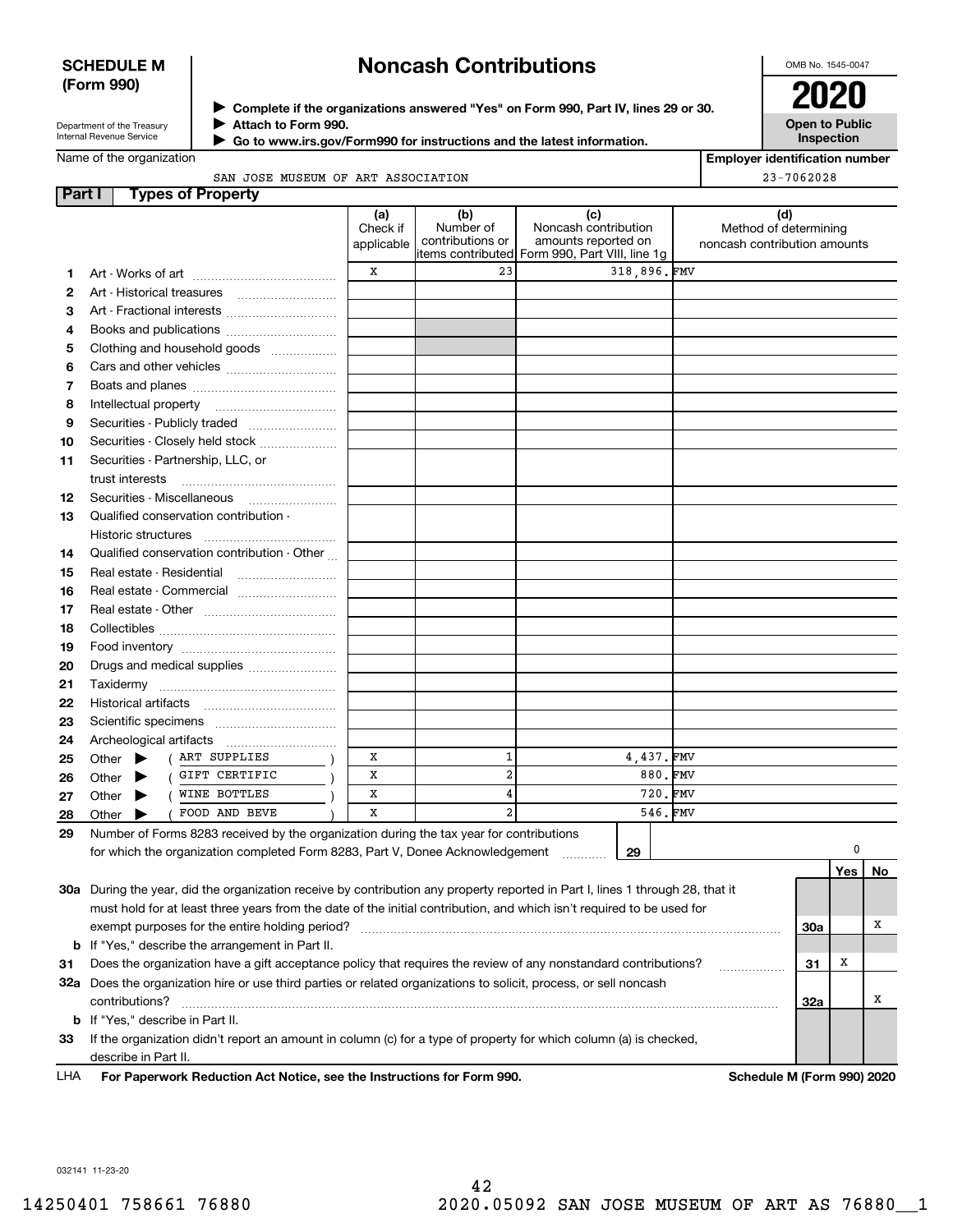| SAN JOSE MUSEUM OF ART ASSOCIATION<br>Schedule M (Form 990) 2020                                                                                                                                                                                                                                                             | 23-7062028                 | Page 2 |
|------------------------------------------------------------------------------------------------------------------------------------------------------------------------------------------------------------------------------------------------------------------------------------------------------------------------------|----------------------------|--------|
| Part II<br>Supplemental Information. Provide the information required by Part I, lines 30b, 32b, and 33, and whether the organization<br>is reporting in Part I, column (b), the number of contributions, the number of items received, or a combination of both. Also complete<br>this part for any additional information. |                            |        |
| SCHEDULE M, PART I, COLUMN (B):                                                                                                                                                                                                                                                                                              |                            |        |
| THIS COLUMN REPRESENTS THE NUMBER OF CONTRIBUTORS, NOT THE NUMBER OF                                                                                                                                                                                                                                                         |                            |        |
| ITEMS CONTRIBUTED.                                                                                                                                                                                                                                                                                                           |                            |        |
|                                                                                                                                                                                                                                                                                                                              |                            |        |
|                                                                                                                                                                                                                                                                                                                              |                            |        |
|                                                                                                                                                                                                                                                                                                                              |                            |        |
|                                                                                                                                                                                                                                                                                                                              |                            |        |
|                                                                                                                                                                                                                                                                                                                              |                            |        |
|                                                                                                                                                                                                                                                                                                                              |                            |        |
|                                                                                                                                                                                                                                                                                                                              |                            |        |
|                                                                                                                                                                                                                                                                                                                              |                            |        |
|                                                                                                                                                                                                                                                                                                                              |                            |        |
|                                                                                                                                                                                                                                                                                                                              |                            |        |
|                                                                                                                                                                                                                                                                                                                              |                            |        |
|                                                                                                                                                                                                                                                                                                                              |                            |        |
|                                                                                                                                                                                                                                                                                                                              |                            |        |
|                                                                                                                                                                                                                                                                                                                              |                            |        |
|                                                                                                                                                                                                                                                                                                                              |                            |        |
|                                                                                                                                                                                                                                                                                                                              |                            |        |
|                                                                                                                                                                                                                                                                                                                              |                            |        |
|                                                                                                                                                                                                                                                                                                                              |                            |        |
|                                                                                                                                                                                                                                                                                                                              |                            |        |
|                                                                                                                                                                                                                                                                                                                              |                            |        |
|                                                                                                                                                                                                                                                                                                                              |                            |        |
|                                                                                                                                                                                                                                                                                                                              |                            |        |
|                                                                                                                                                                                                                                                                                                                              |                            |        |
|                                                                                                                                                                                                                                                                                                                              |                            |        |
|                                                                                                                                                                                                                                                                                                                              |                            |        |
|                                                                                                                                                                                                                                                                                                                              |                            |        |
|                                                                                                                                                                                                                                                                                                                              |                            |        |
|                                                                                                                                                                                                                                                                                                                              | Schedule M (Form 990) 2020 |        |
| 032142 11-23-20                                                                                                                                                                                                                                                                                                              |                            |        |
| 43                                                                                                                                                                                                                                                                                                                           |                            |        |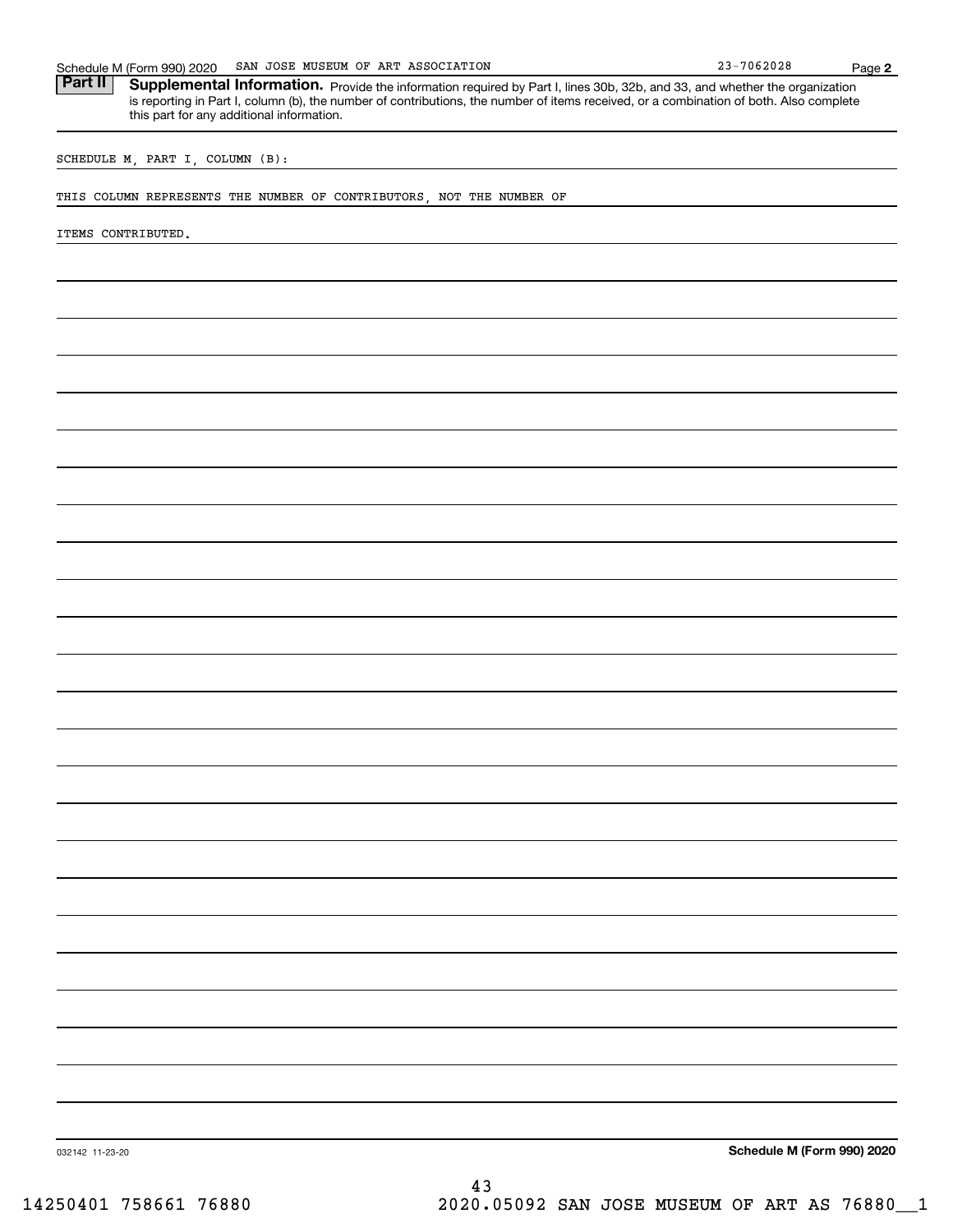**(Form 990 or 990-EZ)**

Department of the Treasury Internal Revenue Service Name of the organization

# **SCHEDULE O Supplemental Information to Form 990 or 990-EZ**

**Complete to provide information for responses to specific questions on Form 990 or 990-EZ or to provide any additional information. | Attach to Form 990 or 990-EZ. | Go to www.irs.gov/Form990 for the latest information.**



**Employer identification number** SAN JOSE MUSEUM OF ART ASSOCIATION 23-7062028

FORM 990, PART III, LINE 1, DESCRIPTION OF ORGANIZATION MISSION:

MISSION:

THE SAN JOSE MUSEUM OF ART REFLECTS THE DIVERSE CULTURES AND INNOVATIVE

SPIRIT OF SILICON VALLEY. THROUGH ITS EXHIBITIONS, PROGRAMS

SCHOLARSHIP, AND COLLECTIONS, SJMA CONNECTS THE PRESENT AND THE PAST

THE ART OF THE WEST COAST AND THE WORLD. THE MUSEUM FOSTERS AWARENESS

OF ARTISTS' BROAD CONTRIBUTIONS TO SOCIETY AND ENGAGES AUDIENCES WITH

THE ART OF OUR TIME AND THE VITALITY OF THE CREATIVE PROCESS

VISION:

THE SAN JOSE MUSEUM OF ART IS THE PREEMINENT MODERN AND CONTEMPORARY

ART MUSEUM IN SILICON VALLEY. SJMA ENRICHES ITS COMMUNITIES THROUGH

INVITING, INNOVATIVE PROGRAMS AND CREATIVE, INTERACTIVE EXPERIENCES. IT

PROVIDES DYNAMIC LEARNING OPPORTUNITIES FOR ADULTS AS WELL AS VITAL

EDUCATIONAL SERVICES FOR YOUTHS AND FAMILIES, TO ENCOURAGE INQUIRY AND

VISUAL THINKING. AS A CONSEQUENCE, SJMA IS RECOGNIZED FOR HIGH-QUALITY

PROGRAMS, COLLABORATIVE ENDEAVORS, A DISTINCTIVE PERMANENT COLLECTION,

AND ADVENTUROUS APPROACHES. THE MUSEUM CONNECTS ART AND LIFE; WORKS

ACROSS CULTURAL BOUNDARIES: AND PROMOTES DEEPER AWARENESS ENJOYMENT

AND KNOWLEDGE OF MODERN AND CONTEMPORARY ART AND DESIGN. SJMA IS A

CULTURAL HUB FOR THE RESIDENTS OF THE REGION, A SPACE FOR PERSONAL

REFLECTION, A GATHERING PLACE FOR CREATIVE THINKERS, AND A SOURCE OF

VIBRANCY FOR THE CITY CENTER.

PROJECTS TOUCH ON TIMELY TOPICS FROM MIGRATION AND IDENTITY TO

ARTIFICIAL INTELLIGENCE AND INCLUDE SIGNIFICANT ORIGINAL AND TOURING

032211 11-20-20 LHA For Paperwork Reduction Act Notice, see the Instructions for Form 990 or 990-EZ. Schedule O (Form 990 or 990-EZ) 2020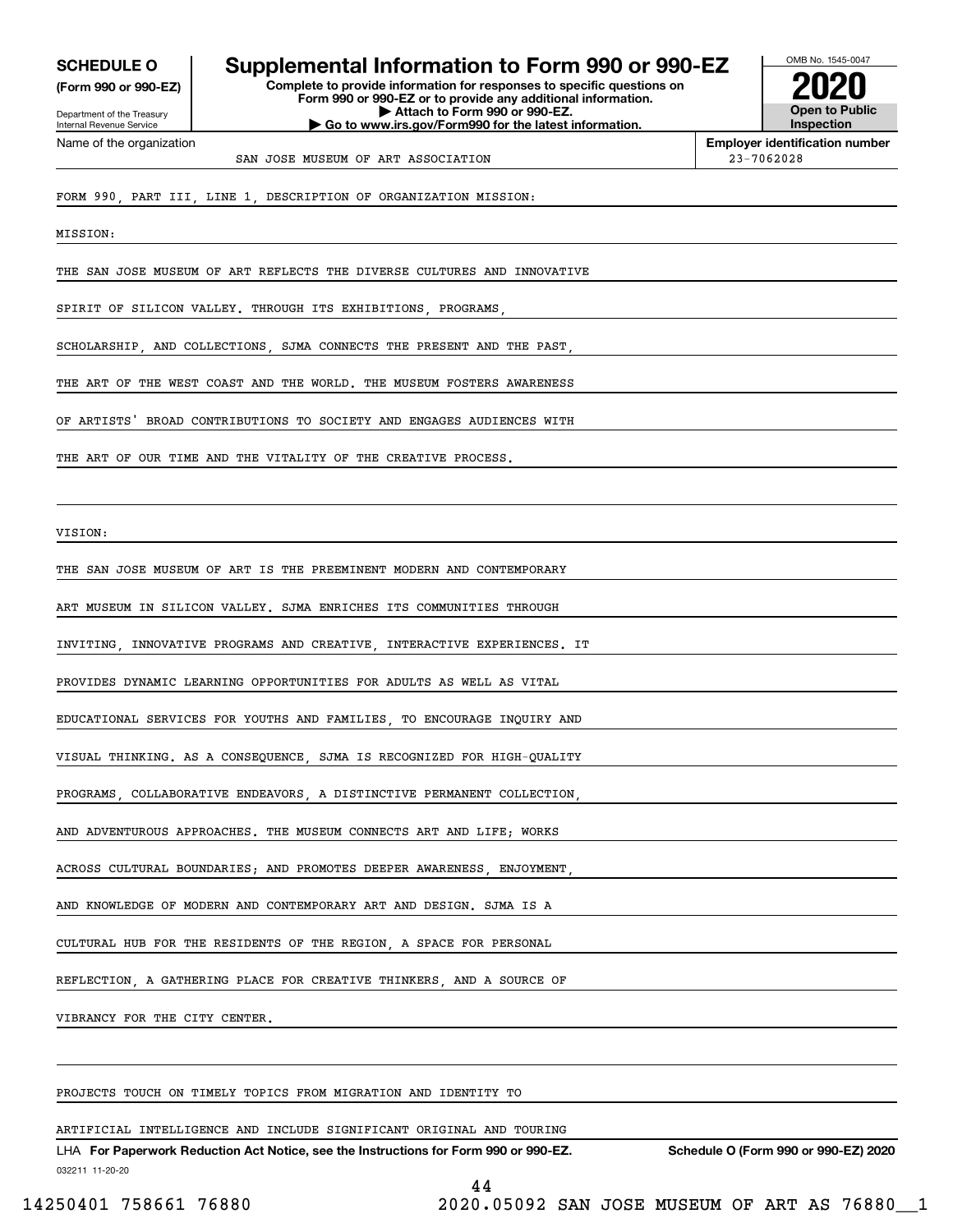| Schedule O (Form 990 or 990-EZ) 2020                                    |    | Page 2                                              |
|-------------------------------------------------------------------------|----|-----------------------------------------------------|
| Name of the organization<br>SAN JOSE MUSEUM OF ART ASSOCIATION          |    | <b>Employer identification number</b><br>23-7062028 |
| EXHIBITIONS BY BOTH NATIONALLY AND INTERNATIONALLY ACCLAIMED ARTISTS    |    |                                                     |
| AND EMERGING AND UNDER-RECOGNIZED PRACTITIONERS. SJMA SUPPORTS ITS      |    |                                                     |
| EXHIBITION PROGRAM WITH SUBSTANTIAL ARTS EDUCATION AND OUTREACH         |    |                                                     |
| EFFORTS, A STRONG COMMITMENT TO COMMUNITY PARTNERSHIP, AND A CORE       |    |                                                     |
| COMMITMENT TO NURTURING A SENSE OF BELONGING AND WELCOME FOR ALL        |    |                                                     |
| MEMBERS OF THE RACIALLY, ETHNICALLY, AND LINGUISTICALLY DIVERSE         |    |                                                     |
| COMMUNITY. THE MUSEUM HAS A PUBLICLY STATED COMMITMENT TO ENSURE THAT   |    |                                                     |
| THE MAJORITY OF ARTIST ON VIEW IN ANY GIVEN SEASON ARE WOMEN OR ARTISTS |    |                                                     |
| OF COLOR AND WORKS TO ELIMINATE BARRIERS TO ACCESS BY OFFERING WEEKEND  |    |                                                     |
| AND EVENING HOURS, ELIMINATING ADMISSION FEES FOR STUDENTS AND          |    |                                                     |
| TEACHERS AND PROVIDING EXHIBITION DIDACTICS IN ENGLISH SPANISH AND      |    |                                                     |
| VIETNAMESE, THE THREE OFFICIAL LANGUAGES OF SAN JOSE.                   |    |                                                     |
|                                                                         |    |                                                     |
| THE HIGHLIGHT OF FY21 WAS BARRING FREEDOM, AN EXHIBITION PRESENTED IN   |    |                                                     |
| PARTNERSHIP WITH THE UNIVERSITY OF SANTA CRUZ'S INSTITUTE OF THE ARTS   |    |                                                     |
| AND SCIENCES. BARRING FREEDOM FEATURED WORK BY TWENTY US-BASED ARTISTS  |    |                                                     |
| CONFRONTING THE HISTORICAL AND STRUCTURAL RACISM EMBEDDED IN THE        |    |                                                     |
| CRIMINAL JUSTICE AND MASS INCARCERATION SYSTEMS. THE EXHIBITION         |    |                                                     |
| OCCASIONED EXPANSIVE WEEKLY VIRTUAL PROGRAMMING RANGING FROM ARTIST     |    |                                                     |
| INTERVIEWS AND ACADEMIC TALKS TO FILM SCREENINGS AND PERFORMANCES THAT  |    |                                                     |
| REACHED 12,000+.                                                        |    |                                                     |
|                                                                         |    |                                                     |
| SJMA ALSO PRESENTED TWO NEW EXHIBITIONS HIGHLIGHTING SIGNIFICANT WORKS  |    |                                                     |
| FROM THE MUSEUM'S PERMANENT COLLECTION: SOUTH EAST NORTH WEST (OCTOBER  |    |                                                     |
| 30, 2020 - SEPTEMBER 19, 2021) AND BREAK + BLEED (JUNE 4, 2021 - APRIL  |    |                                                     |
| 3, 2022). SOUTH EAST NORTH WEST CELEBRATED SJMA'S 50TH ANNIVERSARY WITH |    |                                                     |
| A DYNAMIC PRESENTATION OF PAINTINGS, SCULPTURES, PHOTOGRAPHS, WORKS ON  |    |                                                     |
| PAPER, AND NEW MEDIA ACQUIRED BY SJMA IN THE LAST FIVE YEARS.           |    | Schedule O (Form 990 or 990-EZ) 2020                |
| 032212 11-20-20                                                         | 45 |                                                     |
| 14250401 758661 76880                                                   |    | 2020.05092 SAN JOSE MUSEUM OF ART AS 76880_1        |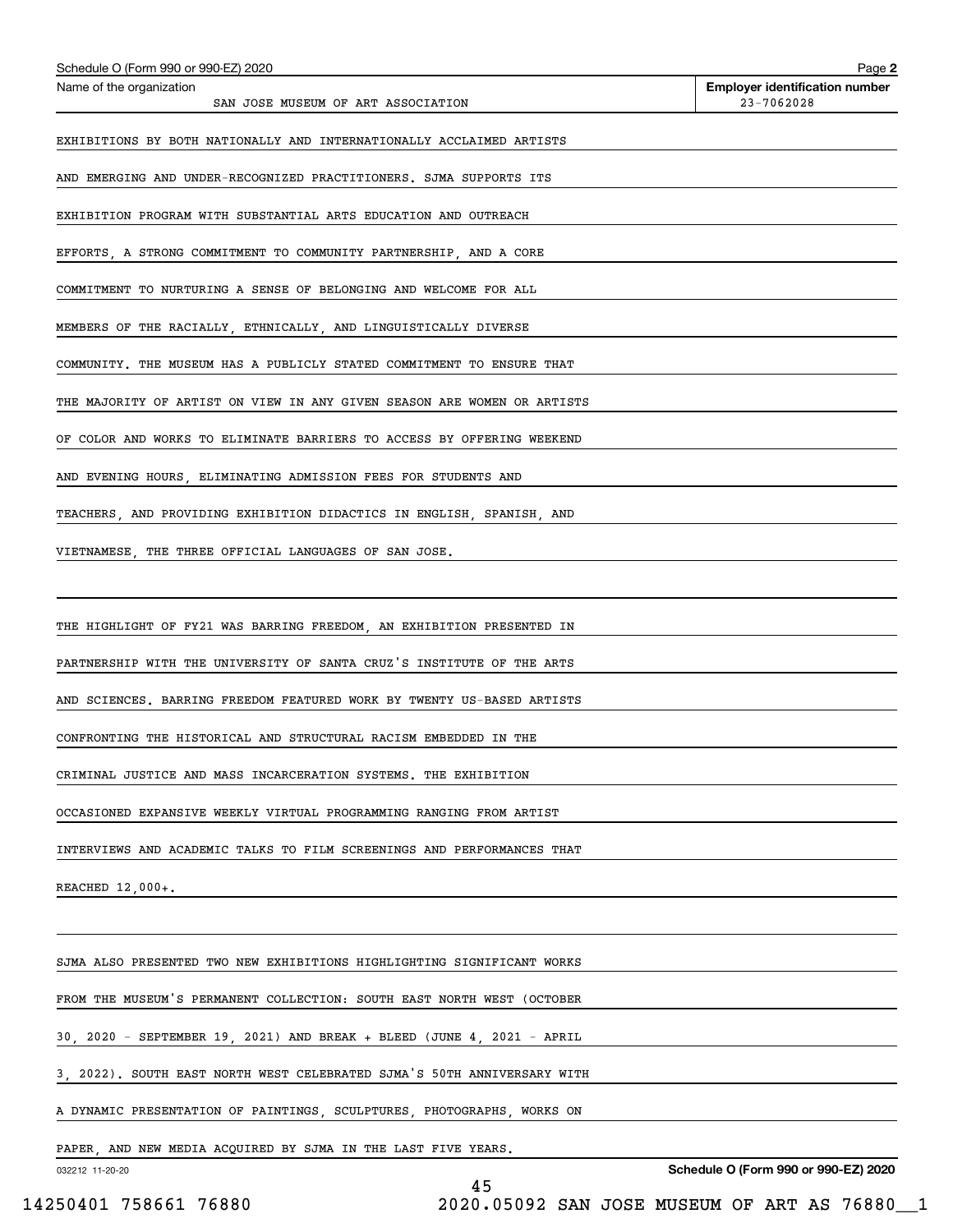| Schedule O (Form 990 or 990-EZ) 2020                                    | Page 2                                              |
|-------------------------------------------------------------------------|-----------------------------------------------------|
| Name of the organization<br>SAN JOSE MUSEUM OF ART ASSOCIATION          | <b>Employer identification number</b><br>23-7062028 |
| REFLECTING THE HIGH-TECH INTERESTS, LIVELY CULTURAL DIVERSITY, AND      |                                                     |
| INNOVATIVE SPIRIT OF SILICON VALLEY, THE EXHIBITION FEATURED ARTWORKS   |                                                     |
| BY 30 ARTISTS FROM 11 COUNTRIES, FROM INTERNATIONALLY RENOWNED FIGURES  |                                                     |
| TO THOSE WORKING IN CALIFORNIA AND THE BAY AREA AS WELL AS EMERGING     |                                                     |
| PRACTITIONERS. ALSO DRAWN PRIMARILY FROM THE PERMANENT COLLECTION,      |                                                     |
| BREAK + BLEED FEATURES BOTH PAINTINGS AND WORKS ON PAPER BY             |                                                     |
| HISTORICALLY SIGNIFICANT ARTISTS WHO EXEMPLIFY THE SPIRIT OF            |                                                     |
| POST-PAINTERLY ABSTRACTION. WORKS ON VIEW REPRESENT AN EXPANSIVE RANGE  |                                                     |
| OF STYLES INCLUDING HARD-EDGE ABSTRACTION, COLOR FIELD PAINTING, OP     |                                                     |
| ART, MINIMALISM, AND SOFT-EDGE ABSTRACTION AND FEATURE BIOMORPHIC AND   |                                                     |
| GEOMETRIC SHAPES, ANGULAR AND WAVY LINES, AND LIVELY PLANES OF COLOR.   |                                                     |
|                                                                         |                                                     |
| SCOPE OF SJMA'S COLLECTION AND THE NATURE OF EXHIBITIONS DRAWN FROM THE |                                                     |
| COLLECTION ARE DESCRIBED IN SCHEDULE D PART III, LINE 4.                |                                                     |
|                                                                         |                                                     |
| NUMBER OF PEOPLE SERVED IN FY21: IN FY21, SJMA SERVED 6,264 VISITORS IN |                                                     |
| PERSON, AND 38, 207 VIRTUALLY.                                          |                                                     |
|                                                                         |                                                     |
| CLASSROOM-BASED PROGRAMS RANGE FROM FREE. HOUR-LONG DOCENT              |                                                     |
| PRESENTATIONS ON ART HISTORY TO SEMESTER-LONG ARTIST RESIDENCIES.       |                                                     |
| ON-SITE PROGRAMS INCLUDE A ROBUST MUSEUM FIELD TRIP PROGRAM; FAMILY     |                                                     |
| PROGRAMMING, INCLUDING THREE FREE COMMUNITY DAYS THAT ATTRACT OVER      |                                                     |
| 5,000 PEOPLE ANNUALLY; AND A POPULAR KIDS SUMMER ART CAMP INSPIRED BY   |                                                     |
| EXHIBITIONS ON VIEW. THE MUSEUM OFFER A RANGE OF LECTURES AND PUBLIC    |                                                     |
| PROGRAMS FOR ADULT AUDIENCES TO INSPIRE LIFELONG LEARNING, FROM ARTIST  |                                                     |
| TALKS AND GALLERY TOURS TO ARTMAKING WORKSHOPS.                         |                                                     |
|                                                                         |                                                     |
|                                                                         |                                                     |

46

DESPITE DISRUPTIONS TO TRADITIONAL CLASSROOM-BASED PROGRAM DELIVERY

032212 11-20-20

**Schedule O (Form 990 or 990-EZ) 2020**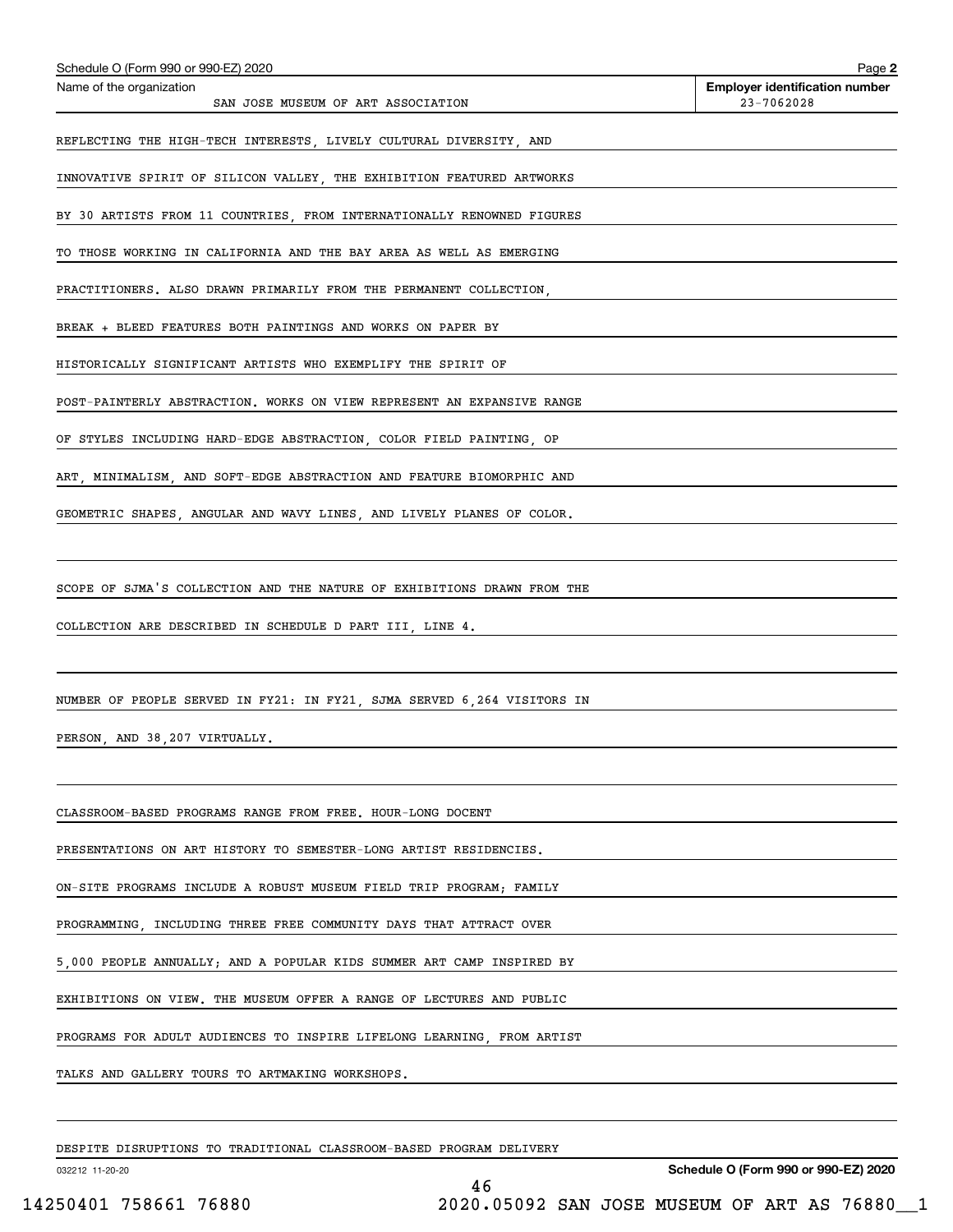| Schedule O (Form 990 or 990-EZ) 2020<br>Name of the organization        | Page 2<br><b>Employer identification number</b> |
|-------------------------------------------------------------------------|-------------------------------------------------|
| SAN JOSE MUSEUM OF ART ASSOCIATION                                      | 23-7062028                                      |
| THROUGHOUT FY21, THE MUSEUM CONTINUED TO SERVE ITS EDUCATIONAL          |                                                 |
| AUDIENCES. SJMA OFFERED FREE ASYNCHRONOUS ARTS EDUCATION LESSONS TO     |                                                 |
| VIRTUAL AUDIENCES OF TEACHERS, PARENTS, AND STUDENTS THROUGH NEW ONLINE |                                                 |
| PLATFORMS: AN EDUCATION FACEBOOK PAGE, YOUTUBE CHANNEL, AND PINTEREST   |                                                 |
| PAGE. A NEW "TEACHER AND FAMILY RESOURCES" SECTION OF THE SJMA WEBPAGE  |                                                 |
| IS NOW POPULATED WITH BITE-SIZED VIDEO TUTORIALS DEVELOPED OUT OF       |                                                 |
| SJMA'S CORE LESSON PLANS. CONTENT WAS ALSO SHARED OUT VIA A NEW         |                                                 |
| TEACHER'S E-NEWSLETTER, "SKETCHBOOK" SENT TO OVER 450 TEACHERS ON THE   |                                                 |
| MUSEUM'S MAILING LIST. THE MUSEUM ALSO OFFERED A NUMBER OF NEW "LIVE"   |                                                 |
| VIRTUAL EDUCATION AND ENGAGEMENT PROGRAMS IN FY21 INCLUDING: VIRTUAL    |                                                 |
| FIELD TRIP PROGRAMS WITH LIVE GALLERY TOURS AND ART-MAKING INSTRUCTION  |                                                 |
| LED BY THE MUSEUM'S STUDIO ART EDUCATORS; VIRTUAL MULTI-WEEK ART        |                                                 |
| INSTRUCTION COURSES IN SANTA CLARA COUNTY SCHOOLS THAT MADE USE OF ART  |                                                 |
| MATERIALS STUDENTS HAD IN THEIR HOMES, AND FREE HOUR-LONG ARTS          |                                                 |
| APPRECIATION PRESENTATIONS LED BY SJMA'S LET'S LOOK AT ART DOCENTS.     |                                                 |
| ADDITIONALLY, FOR THE FIRST TIME EVER, SJMA OFFERED ITS POPULAR KIDS    |                                                 |
| SUMMER ART CAMP, WHICH TYPICALLY SERVES 258 STUDENTS IN SIX WEEKS VIA   |                                                 |
| ON-SITE CAMPS, AS A VIRTUAL FORMAT WITH 264 PARTICIPANTS FROM JUNE 15 - |                                                 |
| JULY 31, 2020. VIRTUAL ART CAMP OFFERED THREE HOURS OF ONLINE           |                                                 |
| INSTRUCTION EACH DAY FOR ONE WEEK PER GROUP (TOTAL OF SIX WEEKS OF      |                                                 |
| CAMP), AND FEATURED ART ACTIVITIES LED BY SJMA'S EIGHT TEACHING ARTISTS |                                                 |
| AS WELL AS VIRTUAL STUDIO VISITS, TUTORIALS, AND QUESTION-AND-ANSWER    |                                                 |
| SESSIONS WITH SIX CELEBRATED GUEST ARTISTS SELECTED FROM THE MUSEUM S   |                                                 |
| PERMANENT COLLECTION. ALL EDUCATION PROGRAMS WERE MADE AVAILABLE TO     |                                                 |
| TITLE I SCHOOLS FOR FREE.                                               |                                                 |
|                                                                         |                                                 |
| NUMBER OF STUDENTS SERVED: 15,844                                       |                                                 |

032212 11-20-20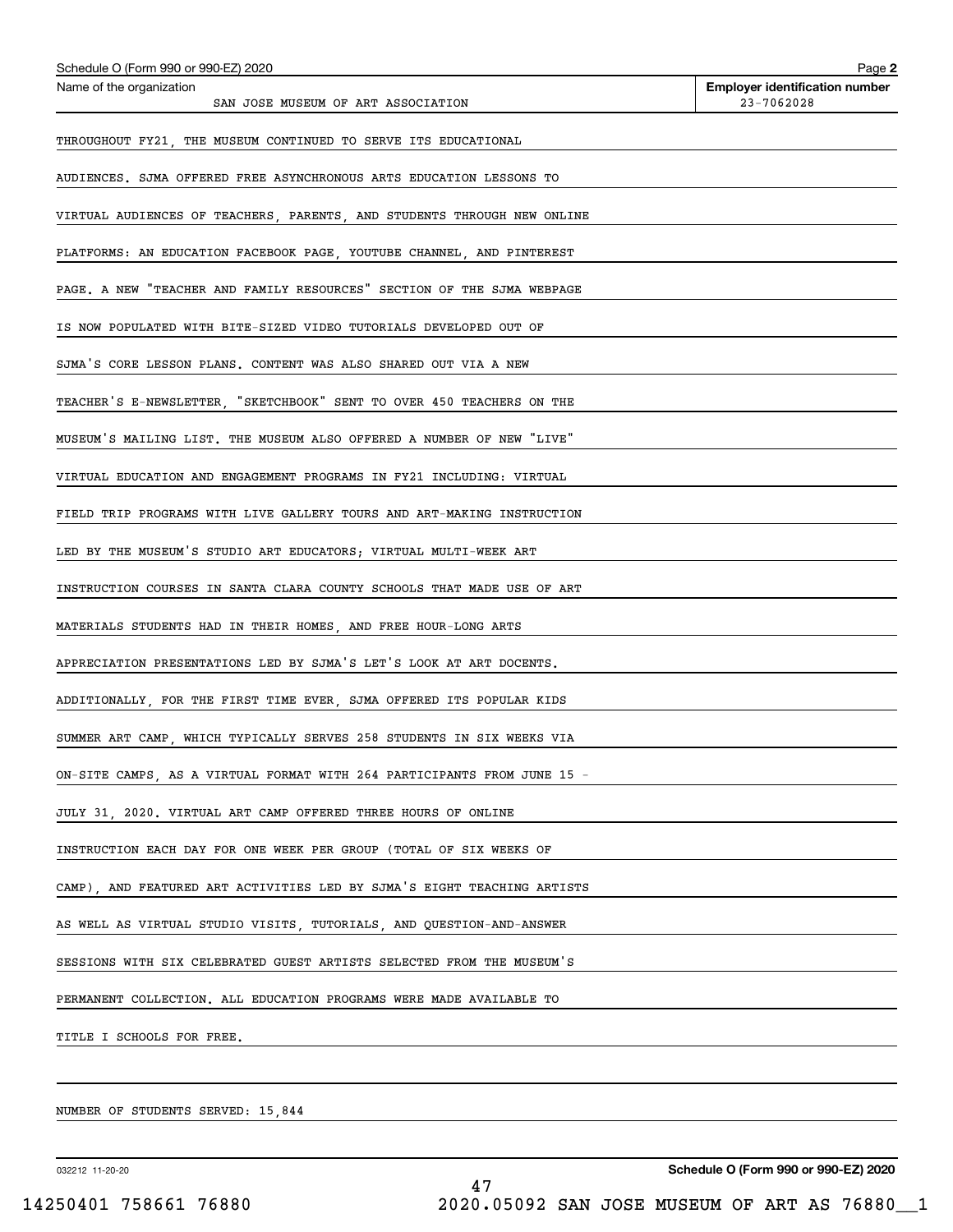| Schedule O (Form 990 or 990-EZ) 2020                                        | Page 2                                              |
|-----------------------------------------------------------------------------|-----------------------------------------------------|
| Name of the organization<br>SAN JOSE MUSEUM OF ART ASSOCIATION              | <b>Employer identification number</b><br>23-7062028 |
| FORM 990, PART VI, SECTION B, LINE 11B:                                     |                                                     |
| THE PROCESS THE SAN JOSE MUSEUM OF ART USES TO REVIEW THE FORM 990 IS SET   |                                                     |
| FORTH IN ITS RISK MANAGEMENT AND FISCAL OPERATING POLICIES. PRIOR TO FILING |                                                     |
| WITH THE IRS, THE ANNUAL TAX RETURN (FORM 990) SHALL BE REVIEWED BY THE     |                                                     |
| FINANCE AND POLICY COMMITTEE AND SHALL BE PROVIDED TO THE BOARD OF          |                                                     |
| TRUSTEES, TO COMPLY WITH SUGGESTED BEST PRACTICES.                          |                                                     |
|                                                                             |                                                     |
| FORM 990, PART VI, SECTION B, LINE 12C:                                     |                                                     |
| ALL TRUSTEES, STAFF MEMBERS AND COMMUNITY MEMBERS OF BOARD COMMITTEES MUST  |                                                     |
| FILL OUT AN ANNUAL CONFLICT OF INTEREST DISCLOSURE STATEMENT. THIS          |                                                     |
| DISCLOSURE STATEMENT ASKS IF THE RESPONDENTS ARE AWARE OF ANY AFFILIATIONS, |                                                     |
| EMPLOYMENT OR OTHER MATTERS INVOLVING THE INDIVIDUAL OR ANY OF IMMEDIATE    |                                                     |
| FAMILY THAT MIGHT BE PERCEIVED TO COMPROMISE YOUR OBLIGATIONS TO THE MUSEUM |                                                     |
| AND SHOULD THEREFORE BE REPORTED IN LIGHT OF THE CODE OF ETHICS.            |                                                     |
| SPECIFICALLY, THE DISCLOSURE STATEMENT ASKS IF SJMA HAS A BUSINESS          |                                                     |
| RELATIONSHIP WITH ANY ENTITY FROM WHICH THE INDIVIDUAL OR HIS/HER IMMEDIATE |                                                     |
| FAMILY MEMBERS HAVE RECEIVED ANY COMPENSATION, INCOME, LOANS OR GIFTS OR OF |                                                     |
| WHICH THE INDIVIDUAL OR HIS/HER IMMEDIATE FAMILY MEMBERS ARE A TRUSTEE      |                                                     |
| OFFICE, DIRECTOR OR EMPLOYEE. IN ADDITION, DISCLOSURE IS REQUIRED IF THE    |                                                     |
| INDIVIDUAL OR IMMEDIATE FAMILY MEMBERS HOLD AN OWNERSHIP INTEREST IN A      |                                                     |
| CLOSELY HELD COMPANY OR A 5% OWNERSHIP INTEREST IN A PUBLIC COMPANY WITH    |                                                     |
| THE MUSEUM HAS A BUSINESS RELATIONSHIP. ALL RESPONDENTS ARE ASKED TO        |                                                     |
| SUPPLEMENT THE INFORMATION IN THE EVENT OF ANY CHANGES BEFORE THE NEXT      |                                                     |
| ANNUAL DISCLOSURE. ALL STAFF RESPONSES ARE REVIEWED BY THE EXECUTIVE        |                                                     |
| DIRECTOR. ALL OTHER RESPONSES ARE REVIEWED BY THE SECRETARY OF THE BOARD OF |                                                     |
| TRUSTEES. IF A RESPONSE ON A DISCLOSURE IDENTIFIES A CONFLICT, THE          |                                                     |
| INTERESTED TRUSTEE, STAFF MEMBER, OR VOLUNTEER (A COMMUNITY MEMBER OF A     |                                                     |
| BOARD COMMITTEE) SHALL REFRAIN FROM ATTEMPTING TO INFLUENCE ANY DECISION OF |                                                     |
| 032212 11-20-20                                                             | Schedule O (Form 990 or 990-EZ) 2020                |

48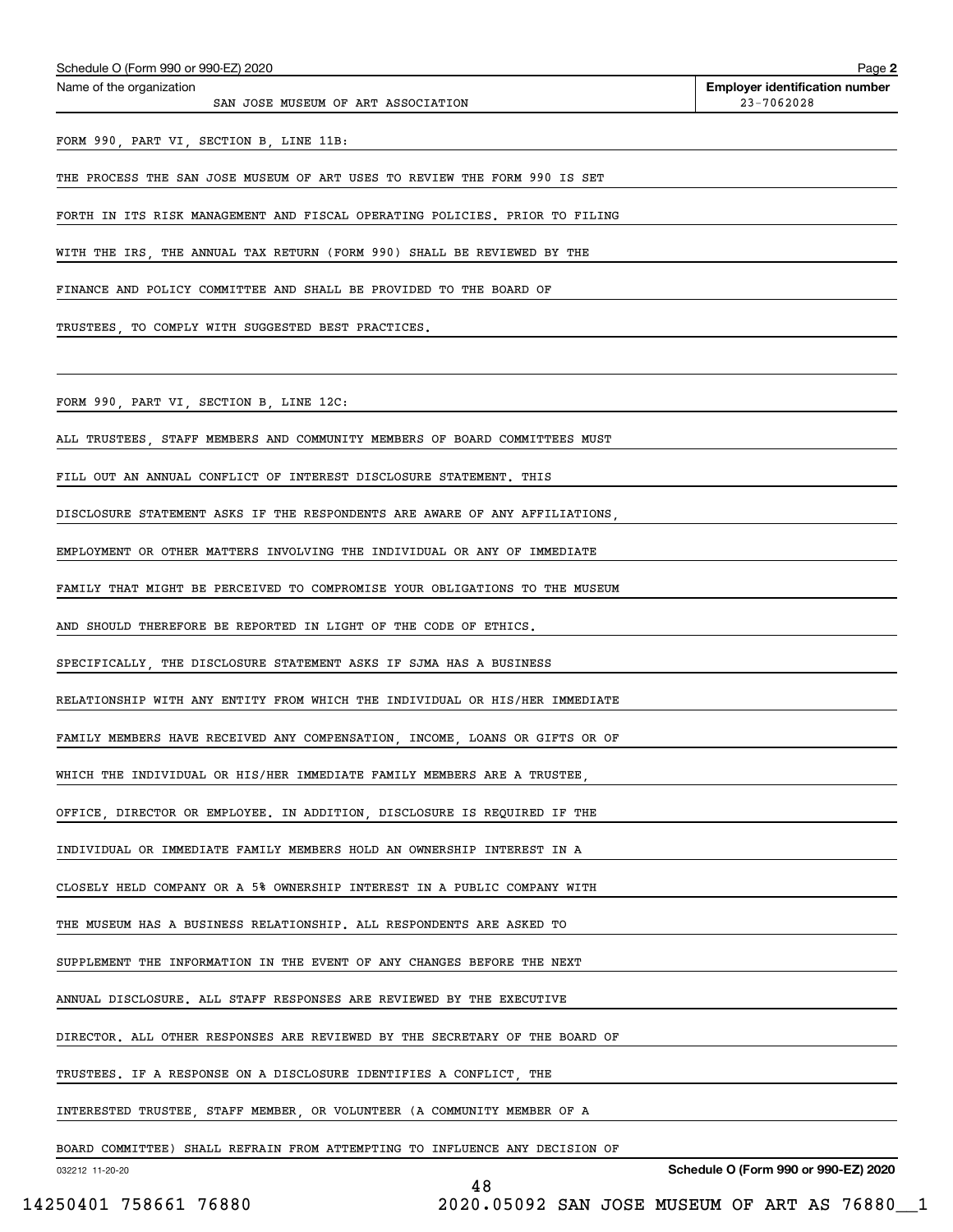| Name of the organization<br>SAN JOSE MUSEUM OF ART ASSOCIATION             | <b>Employer identification number</b><br>$23 - 7062028$ |
|----------------------------------------------------------------------------|---------------------------------------------------------|
| THE BOARD, BOARD COMMITTEE, OR STAFF ON ANY MATTER WHICH MAY INVOLVE A     |                                                         |
| POTENTIAL OR ACTUAL CONFLICT OF INTEREST AND SHALL ABSTAIN FROM VOTING ON  |                                                         |
| ANY SUCH MATTER.                                                           |                                                         |
|                                                                            |                                                         |
| FORM 990, PART VI, SECTION B, LINE 15:                                     |                                                         |
| THE BOARD OF TRUSTEES OF SJMA HAS ESTABLISHED A COMPENSATION PHILOSOPHY    |                                                         |
| THAT BALANCES TWO OBJECTIVES: APPROPRIATE STEWARDSHIP OF ITS FINANCIAL     |                                                         |
| RESOURCES; AND MAINTAINING THE VITALITY OF THE INSTITUTION AND EXCELLENCE  |                                                         |
| OF ITS PROGRAMMING. THE RESULTING COMPENSATION DESIGN IS TO PAY IN THE TOP |                                                         |
|                                                                            |                                                         |

50% OF COMPARABLE SALARIES FOR NEXT-STAGE PEER INSTITUTIONS. IN SJMA'S

EXPERIENCE, THESE ARE THE MOST RELEVANT FACTORS IN COMPETITION FOR TALENT.

INDIVIDUAL COMPENSATION IS THEN ESTABLISHED COMMENSURATE WITH EXPERIENCE,

RELEVANT ACADEMIC CREDENTIALS AND PROFESSIONAL TRAINING. THE BOARD OF

TRUSTEES HAS APPROVED THAT PHILOSOPHY IN LIGHT OF THE HIGH COST OF LIVING

IN THE SAN FRANCISCO BAY AREA, IN AN EFFORT TO ATTRACT, RETAIN AND MOTIVATE

THE TALENT NEEDED TO MAINTAIN THE REQUISITE STANDARDS OF QUALITY AND

REPUTATION OF THE MUSEUM AS A LEADER IN THE FIELD.

IN ADDITION TO SALARY, SJMA ENDEAVORS TO PROVIDE HEALTH AND RETIREMENT

BENEFITS COMMENSURATE WITH THE ABOVE PHILOSOPHY. RETIREMENT-PLAN

CONTRIBUTIONS FOR FY21 WERE 5%.

Schedule O (Form 990 or 990-EZ) 2020

THE SALARY LEVELS OF THE EXECUTIVE DIRECTOR; DIRECTOR OF DEVELOPMENT; THE

DEPUTY DIRECTOR; AND THE DIRECTOR OF FINANCE WERE ESTABLISHED AND APPROVED

BY THE BOARD LEADERSHIP IN ACCORDANCE WITH THIS COMPENSATION PHILOSOPHY,

BASED ON THE ANNUAL SALARY SURVEY OF THE ASSOCIATION OF ART MUSEUM

DIRECTORS, AS WELL AS OTHER DATA SOURCES FOR PROFESSIONAL COMPENSATION

ANALYSIS. THE MUSEUM HAS A ROBUST ANNUAL PERFORMANCE REVIEW PROCESS SINCE

49

032212 11-20-20

**Schedule O (Form 990 or 990-EZ) 2020**